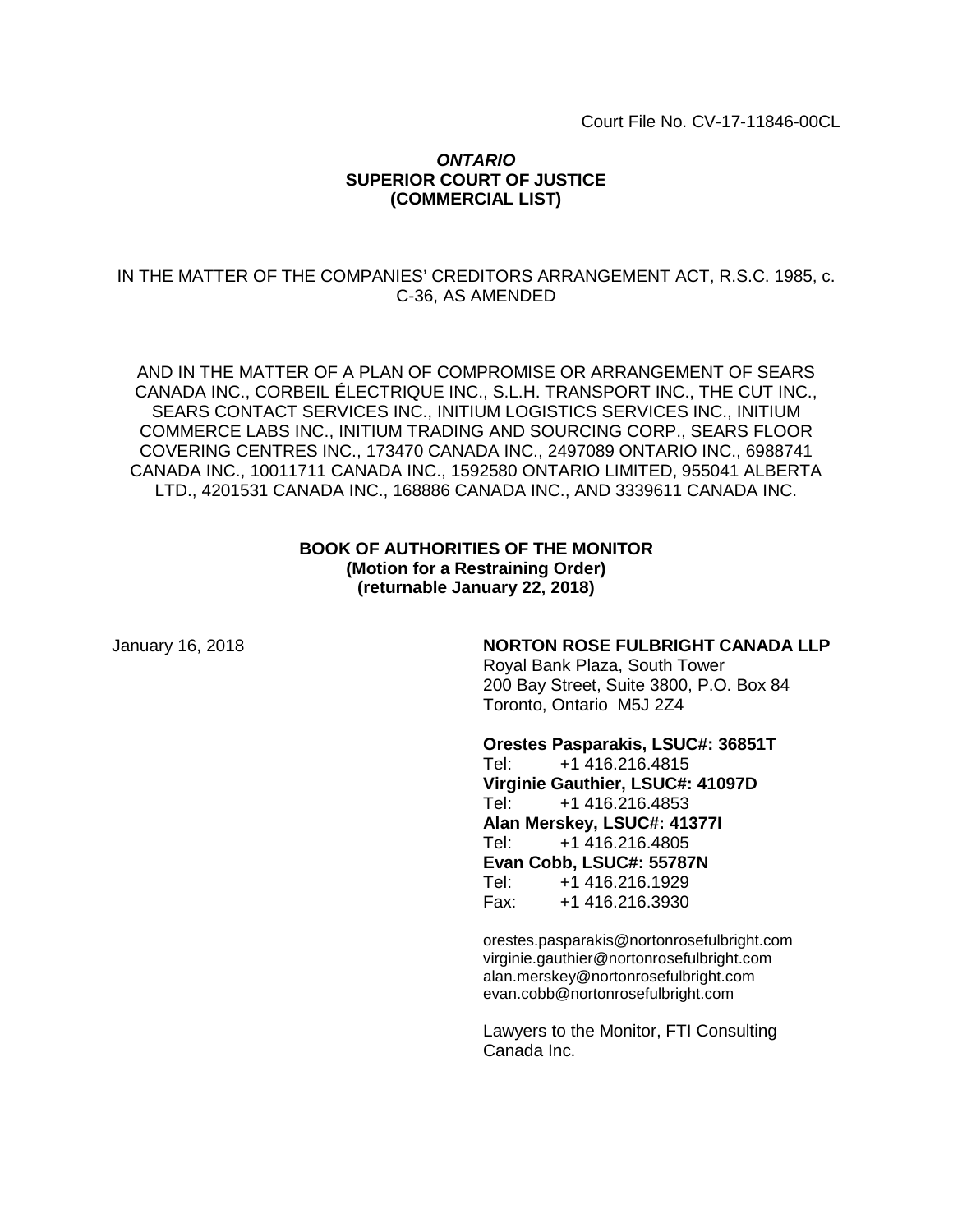Court File No. CV-17-11846-00CL

## *ONTARIO* **SUPERIOR COURT OF JUSTICE (COMMERCIAL LIST)**

## IN THE MATTER OF THE COMPANIES' CREDITORS ARRANGEMENT ACT, R.S.C. 1985, c. C-36, AS AMENDED

AND IN THE MATTER OF A PLAN OF COMPROMISE OR ARRANGEMENT OF SEARS CANADA INC., CORBEIL ÉLECTRIQUE INC., S.L.H. TRANSPORT INC., THE CUT INC., SEARS CONTACT SERVICES INC., INITIUM LOGISTICS SERVICES INC., INITIUM COMMERCE LABS INC., INITIUM TRADING AND SOURCING CORP., SEARS FLOOR COVERING CENTRES INC., 173470 CANADA INC., 2497089 ONTARIO INC., 6988741 CANADA INC., 10011711 CANADA INC., 1592580 ONTARIO LIMITED, 955041 ALBERTA LTD., 4201531 CANADA INC., 168886 CANADA INC., AND 3339611 CANADA INC.

## **BOOK OF AUTHORITIES OF THE MONITOR (Motion for a Restraining Order) (returnable January 22, 2018)**

## **TABLE OF CONTENTS**

| TAB            | <b>DESCRIPTION</b>                                                                                                                                                                          |  |
|----------------|---------------------------------------------------------------------------------------------------------------------------------------------------------------------------------------------|--|
|                | Bloom Lake General Partner Ltd., Re, 2017 QCCS 284                                                                                                                                          |  |
| $\overline{2}$ | Canada Metal Co. v. Canadian Broadcasting Corp. (No. 2), [1974] O.J. No. 1999                                                                                                               |  |
| 3              | Canadian Airlines Corp (Re), 2000 Carswell Alta 622 (QB)                                                                                                                                    |  |
| 4              | Canwest Global Communications Corp., Re, 2011 ONSC 2215                                                                                                                                     |  |
| 5              | Lehndorff General Partner Ltd., Re, 1993 CarswellOnt 183 (Gen Div)                                                                                                                          |  |
| 6              | Philip's Manufacturing Ltd., Re (1991), 9 C.B.R. (3d) 17 (BCSC), reversed on other<br>grounds (1992), 9 C.B.R. (3d) 25, (BCCA), leave to appeal to SCC refused (1992), 15<br>C.B.R. (3d) 57 |  |
|                | Skydome Corp., Re, 1999 CarswellOnt 208                                                                                                                                                     |  |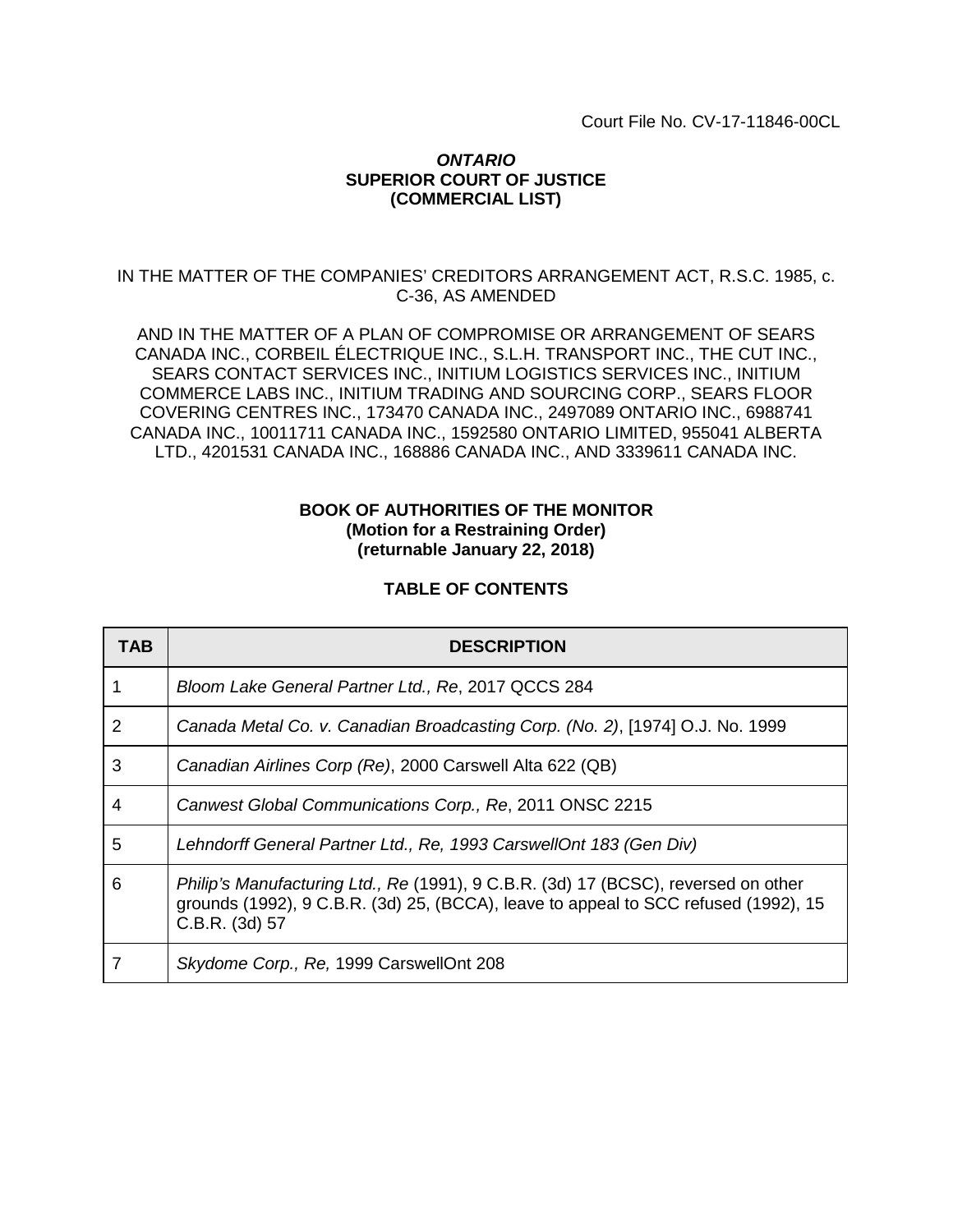## Case Name: Arrangement relatif à Bloom Lake

IN THE MATTER OF THE PLAN OF COMPROMISE OR ARRANGEMENT OF: **BLOOM LAKE GENERAL PARTNER LIMITED, OUINTO MINING CORPORATION, 8568391 CANADA LIMITED, CLIFFS QUÉBEC IRON MINING** ULC, WABUSH IRON CO. LIMITED, **WABUSH RESOURCES INC., Petitioners, and** THE BLOOM LAKE IRON ORE MINE, LIMITED **PARTNERSHIP, BLOOM LAKE RAILWAY COMPANY LIMITED, WABUSH MINES, ARNAUD** RAILWAY COMPANY LIMITED, WABUSH LAKE RAILWAY COMPANY LIMITED, Mises en cause, and MICHAEL KEEPER, TERENCE WATT, DAMIEN **LEBEL AND NEIL JOHNSON, SYNDICAT DES MÉTALLOS, SECTIONS LOCALES 6254 ET** 6285, MORNEAU SHEPELL LTD, IN ITS **CAPACITY ASREPLACEMENT PENSION PLAN ADMINISTRATOR. HER MAJESTY IN RIGHT OF NEWFOUNLAND, AND LABRADOR, AS REPRESENTED** BY THE SUPERINTENDENT OF PENSIONS, THE ATTORNEY GENERAL OF CANADA, ACTING ON BEHALF OF THE OFFICE OF THE **SUPERINTENDENT OF FINANCIAL INSTITUTIONS. RÉGIE DES RENTES DU QUÉBEC, VILLE** DE SEPT-ILES, Mises en cause, and FTI CONSULTING CANADA INC., Monitor

[2017] Q.J. No. 449

2017 QCCS 284

2017EXP-1248

31 C.C.P.B. (2d) 216

2017 CarswellQue 329

275 A.C.W.S. (3d) 251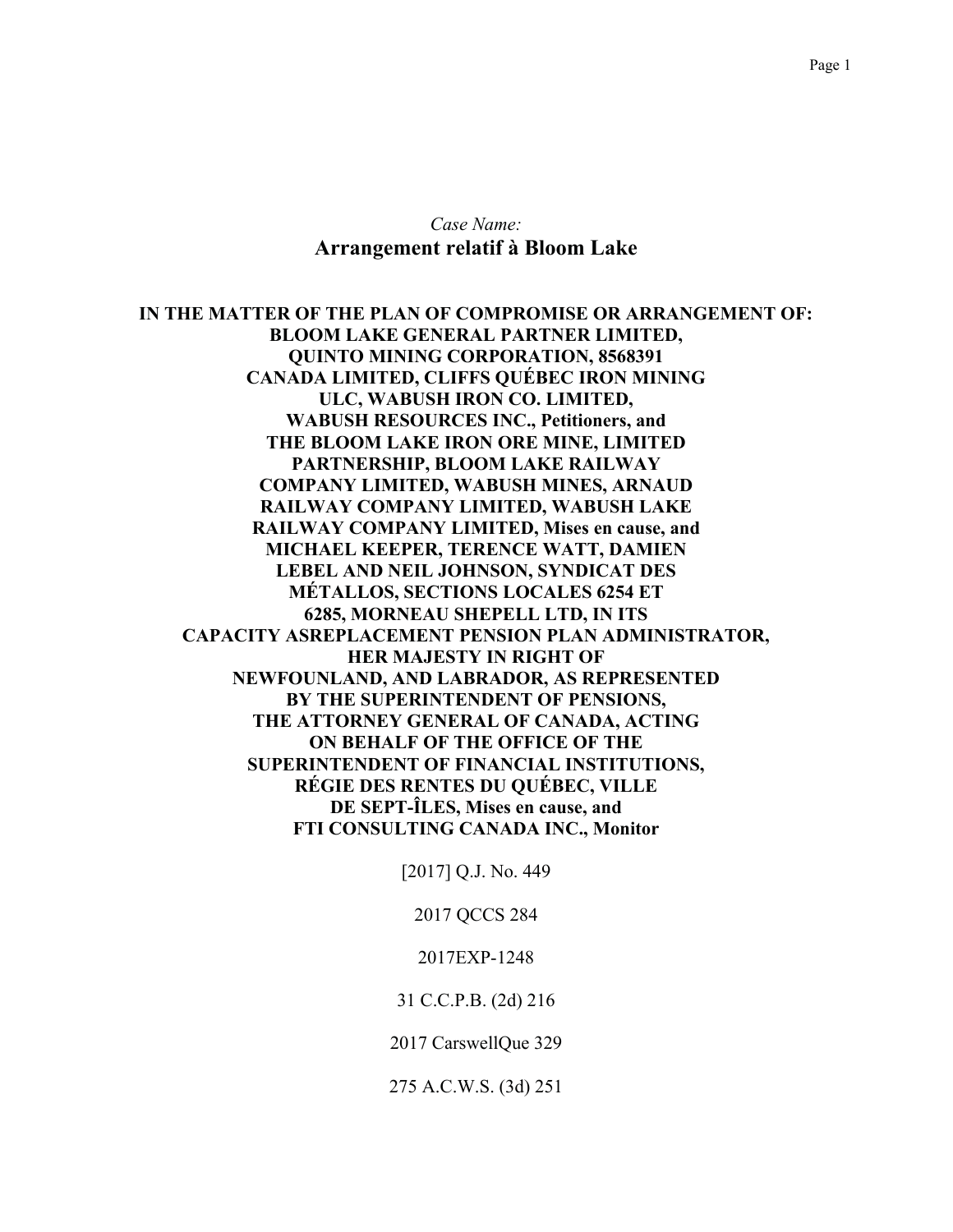## 45 C.B.R. (6th) 110

### EYB 2017-275611

No.: 500-11-048114-157

Quebec Superior Court District of Montréal

### The Honourable Stephen W. Hamilton J.S.C.

Heard: December 20, 2016. Judgment: January 30, 2017.

 $(92 \text{ paras.})$ 

Private international law -- Conflict of jurisdictions -- Determination of competent authority --Forum non conveniens -- Interest of justice -- Interest of the parties -- Law applicable to the dispute -- Institution of proceedings outside Québec impossible -- Evidence and procedure -- Motion for declinatory exception -- Burden of proof -- Because of the similarities between the N.L.P.B.A. and the federal and other provincial pension laws, the judge interpreting the N.L.P.B.A. will likely refer to decisions of the courts of other provinces interpreting their legislation or the federal P.B.S.A. --The Québec Court should be in as good a position as the NL Court in that exercise -- Although the representatives of the salaried employees and retirees want the NL Court to interpret the N.L.P.B.A., more than half of the persons that they represent live in Québec -- Motion to refer issues to the Supreme Court of Newfoundland and Labrador dismissed.

In the matter of the plan of compromise or arrangement of Wabush Iron Co. Limited et al. (Wabush) the Court must decide on whether it should request the aid of the Supreme Court of Newfoundland and Labrador (NL Court) with respect to the scope and priority of the deemed trust and the lien created by the Newfoundland and Labrador Pension Benefit Act (N.L.P.B.A.), and whether the deemed trust and the lien extend to assets located outside of Newfoundland and Labrador. Wabush Mines operated an iron ore mine and processing facility located in Newfoundland and Labrador and a port facility and a pellet production facility in Québec. The operations had been discontinued and the employees terminated or laid off prior to the filing of the Companies' Creditors Arrangement Act (C.C.A.A.) motion. The Wabush C.C.A.A. Parties had two pension plans for their employees which include defined benefits. Wabush Mines was the administrator of both plans. The majority of the employees covered by the plans reported for work in Newfoundland and Labrador while some reported for work in Québec. According to the Monitor, the total amounts owing were approximately \$28.7 million to the Salaried Plan and \$34.4 million to the Union Plan. The arguments put forward in support of the referral of the issues to the NL Court is that the courts in Newfoundland and Labrador possess far greater expertise in interpreting the N.L.P.B.A. than does the courts in Québec, the province of Newfoundland and Labrador is closely connected to the dispute, and there will be increased costs and delays if the Québec Court interprets the N.L.P.B.A.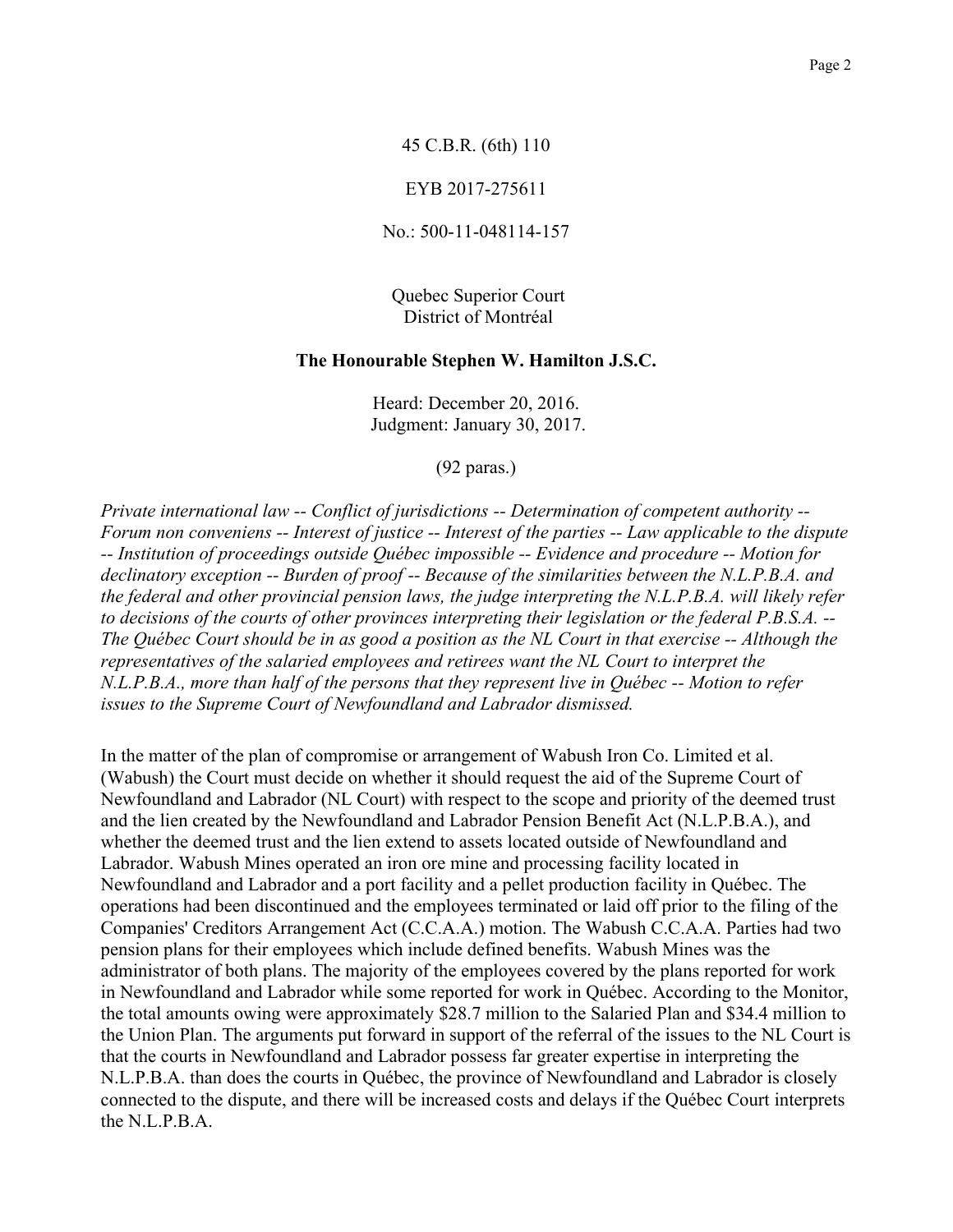HELD: Motion dismissed. Because of the similarities between the N.L.P.B.A. and the federal and other provincial pension laws, the judge interpreting the N.L.P.B.A. will likely refer to decisions of the courts of other provinces interpreting their legislation or the federal Pension Benefits Standards Act (P.B.S.A.). The Québec Court should be in as good a position as the NL Court in that exercise. There is a close interplay between the N.L.P.B.A. and the C.C.A.A. In that sense, there may not even be a need to deal with the interpretation of the N.L.P.B.A. The Court will not refer issues of Québec law or federal law to the NL Court, and if those issues are too closely interrelated to the N.L.P.B.A. issues, or if in the interests of simplicity and expediency they should all be decided by the same court, then the solution is not to refer any issues to the NL Court. The bulk of the assets on which the deemed trust or the lien created by the N.L.P.B.A. may apply are the proceeds of the sale of assets in Québec. On balance, the legal considerations do not favour referring the issues to the NL Court. This is not a matter of purely local concern in Newfoundland and Labrador. Although the representatives of the salaried employees and retirees want the NL Court to interpret the N.L.P.B.A., more than half of the persons that they represent live in Québec. The Court can take judicial notice of the law of another province.

## **Statutes, Regulations and Rules Cited:**

Bankruptcy and Insolvency Act, R.S.C. 1985, c. B-3, s. 187(7) Civil Code of Ouebec, art. 2809, arts. 3083-3133, art. 3135 Companies' Creditors Arrangement Act, R.S.C. 1985, c. C-36, s. 17 Employment Pension Plans Act, S.A. 2012, c. E-8.1, s. 58, s. 60 Judicature Act, R.S.N.L. 1990, c. J-4, s. 13 Miners Lien Act, R.S.Y. 2002, c. 151 Pension Benefit Act, S.N.L. 1996, c. P-40.1, s. 32 Pension Benefits Act, 1992, S.S. 1992, c P-6.001, s. 43 Pension Benefits Act, C.C.S.M., c. P32, s. 28 Pension Benefits Act, S.N.B. 1987, c P-5.1, s. 51 Pension Benefits Act, S.N.S. 2011, c. 41, s. 80 Pension Benefits Act, R.S.O. 1990, c. P.8, s. 57 Pension Benefits Standards Act, R.S.C. 1985 (2nd Supp.), c. 32, s. 8(1), s. 8(2) Pension Benefits Standards Act, S.B.C. 2012, c. 30, s. 58 Supplemental Pension Plans Act, COLR, c R-15.1, s. 49

# Counsel:

Bernard Boucher, BLAKE, CASSELS & GRAYDON, For the Petitioners.

Sylvain Rigaud, Chrystal Ashby, NORTON ROSE FULBRIGHT CANADA, For the Monitor.

Nicholas Scheib, SCHEIB LEGAL, Andrew Hatnay, KOSKIE MINSKY LLP, For the mises en cause Michael Keeper, Terence Watt, Damien Lebel, and Neil Johnson.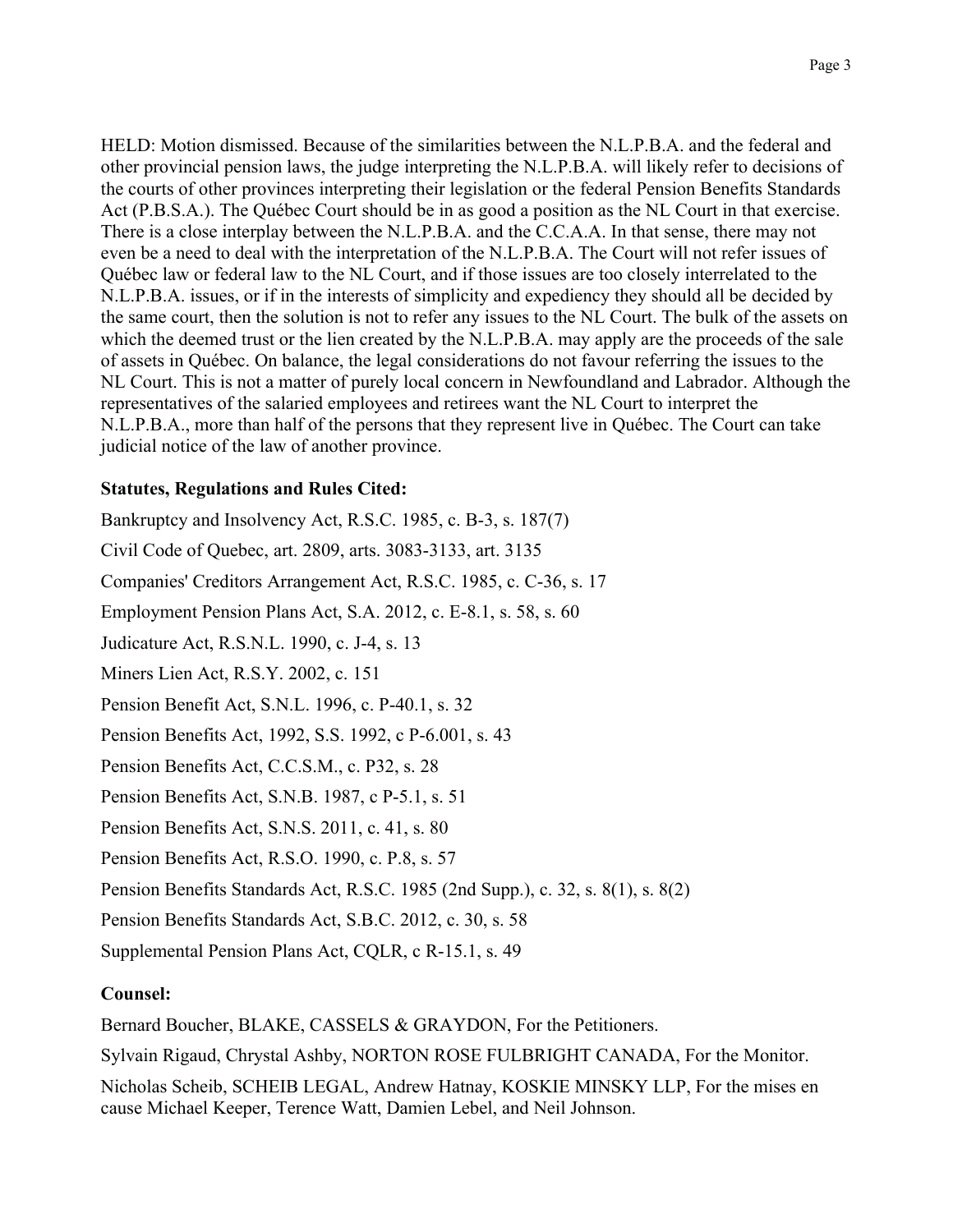Daniel Boudreault, PHILION, LEBLANC, BEAUDRY, For the mise en cause Syndicat des métallos, sections locales 6254 et 6285.

Ronald A. Pink, PINK LARKIN, For the mise en cause Morneau Shepell Ltd, in its capacity as replacement pension plan administrator.

Doug Mitchell, Edward Béchard-Torres, IRVING MITCHELL KALICHMAN, For the mise en cause Her Majesty in Right of Newfoundland and Labrador, as represented by the Superintendent of Pensions.

Pierre Lecavalier, MINISTÈRE DE LA JUSTICE CANADA, For the mise en cause the Attorney General of Canada, acting on behalf of the office of the Superintendent of financial institutions.

Sophie Vaillancourt, Roberto Clocchiatti, RETRAITE QUÉBEC, For the mise en cause Régie des rentes du Québec.

Martin Roy, STEIN MONAST, For the mise en cause Ville de Sept-Îles.

# **JUDGMENT**

## **INTRODUCTION**

The debtors have filed proceedings under the Companies' Creditors Arrangement Act  $\mathbf 1$ ("CCAA"). They owe substantial liabilities under two pension plans, including special payments, catch-up special payments and wind-up deficiencies. The Monitor has filed a motion for directions with respect to the priority of the various components of the pension claims.

A preliminary issue has arisen as to whether the Court should request the aid of the Supreme  $\mathbf{2}$ Court of Newfoundland and Labrador (the "NL Court") with respect to the scope and priority of the deemed trust and other security created by the Newfoundland and Labrador Pension Benefit Act ("NLPBA"),<sup>2</sup> which regulates in part the pension plans.

# **CONTEXT**

On May 19, 2015, the Petitioners Wabush Iron Co. Limited and Wabush Resources Inc. and the  $3<sup>7</sup>$ Mises-en-cause Wabush Mines (a joint venture of Wabush Iron and Wabush Resources), Arnaud Railway Company and Wabush Lake Railway Company Limited (together the "Wabush CCAA Parties") filed a motion for the issuance of an initial order under the CCAA, which was granted the following day by the Court.

Prior to the filing of the motion, Wabush Mines operated (1) the iron ore mine and processing  $\overline{4}$ facility located near the Town of Wabush and Labrador City, Newfoundland and Labrador, and (2) the port facilities and a pellet production facility at Pointe-Noire, Ouébec. Arnaud Railway and Wabush Lake Railway are both federally regulated railways that transported iron ore concentrate from the Wabush mine to the Pointe-Noire port. The operations had been discontinued and the employees terminated or laid off prior to the filing of the CCAA motion.

 $\overline{\mathbf{5}}$ The Wabush CCAA Parties have two pension plans for their employees which include defined benefits: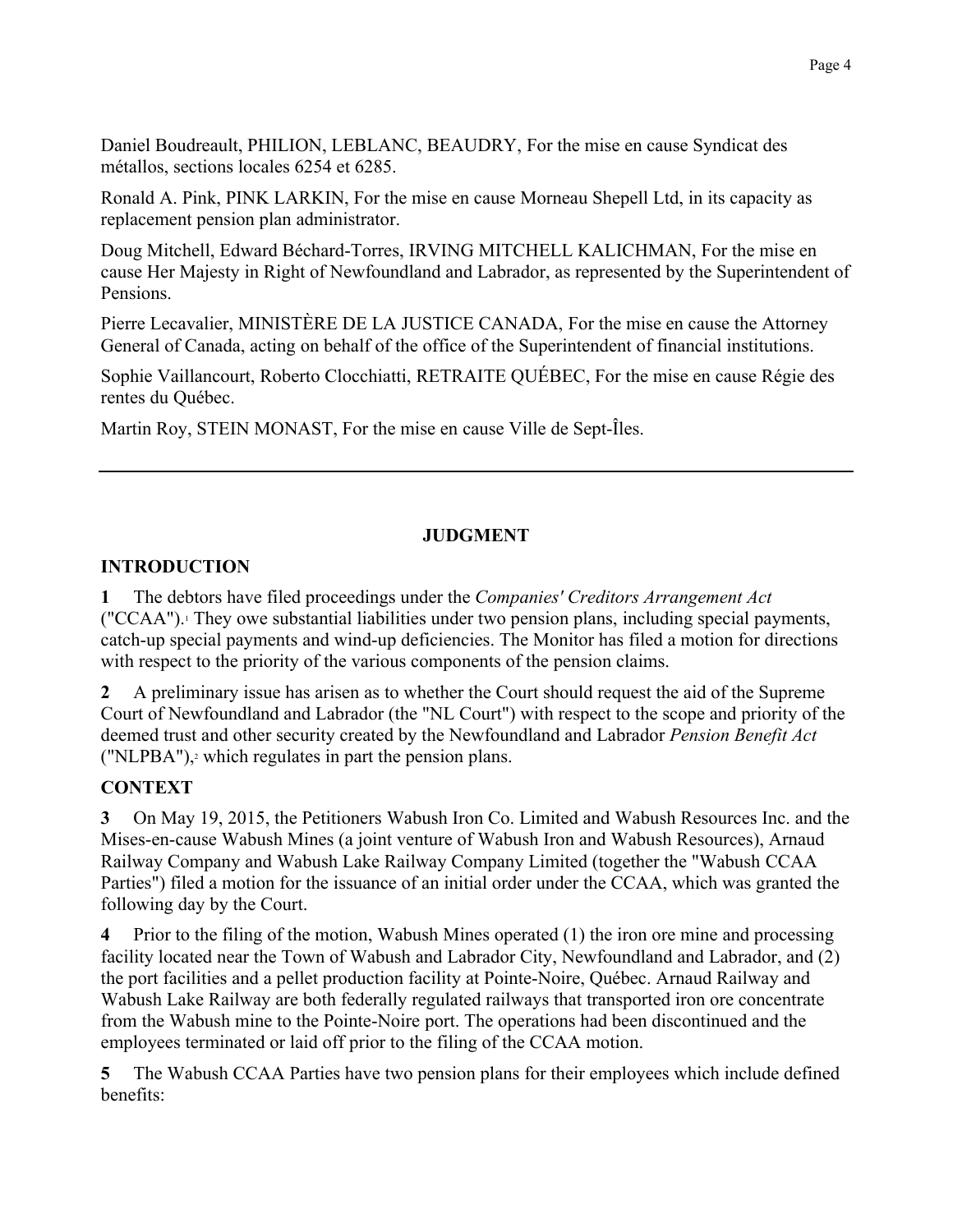- $\ast$ A hybrid pension plan for salaried employees at the Wabush mine and the Pointe-Noire port hired before January 1, 2013, known as the Contributory Pension Plan for Salaried Employees of Wabush Mines, Cliffs Mining Company, Managing Agent, Arnaud Railway Company and Wabush Lake Railway Company (the "Salaried Plan"); and
- $\ast$ A pension plan for unionized hourly employees at the Wabush mine and Pointe-Noire port, known as the Pension Plan for Bargaining Unit Employees of Wabush Mines, Cliffs Mining Company, Managing Agent, Arnaud Railway Company and Wabush Lake Railway Company (the "Union Plan").

Wabush Mines was the administrator of both plans. 6

The majority of the employees covered by the plans reported for work in Newfoundland and 7 Labrador while some reported for work in Québec. Moreover, some of the employees covered by the Union Plan worked for Arnaud Railway, which is a federally regulated railway. The result is that the Salaried Plan is governed by the NLPBA, while the Union Plan is governed by both the NLPBA and the federal *Pension Benefits Standards Act* ("PBSA").<sup>3</sup> Further, the Union suggests that the Québec Supplemental Pension Plans Act ("SPPA")<sup>4</sup> might be applicable to employees or retirees who reported for work in Québec. Both plans are subject to regulatory oversight by the provincial regulator in Newfoundland and Labrador, the Superintendent of Pensions (the "NL Superintendent"), while the Union Plan is also subject to regulatory oversight by the federal pension regulator, the Office of the Superintendent of Financial Institutions ("OSFI"). The Québec regulator, Retraite Québec, might also have a role to play.

On June 26, 2015, in the context of approving the interim financing of the debtors, the Court 8 ordered the suspension of payment by the Wabush CCAA Parties of the monthly amortization payments and the annual lump sum "catch-up" payments coming due under the plans, and confirmed the priority of the Interim Lender Charge over the deemed trusts with respect to the pension liabilities. The Court also ordered the suspension of payment of other post-retirement benefits, including life insurance, health care and a supplemental retirement arrangement plan.

9 On December 16, 2015, the NL Superintendent terminated both plans effective immediately on the basis that the plans failed to meet the solvency requirements under the regulations, the employer has discontinued all of its business operations and it was highly unlikely that any potential buyer of the assets would agree to assume the assets and liabilities of the plans. On the same date, OSFI terminated the Union Plan effective immediately for the same reasons.<sup>7</sup>

10 Both the NL Superintendent and OSFI reminded the Wabush CCAA Parties of the employer's obligation upon termination of the plan to pay into the pension fund all amounts that would be required to meet the solvency requirements and the amount necessary to fund the benefits under the plan. They also referred to the rules with respect to deemed trusts.<sup>8</sup>

11 On January 26, 2016, the salaried retirees received a letter from Wabush Mines notifying them that the NL Superintendent had directed Wabush Mines to reduce the amount of monthly pension benefits of the members by 25%.<sup>9</sup> Retirees under the Union Plan had their benefits reduced by 21% on March 1, 2016.10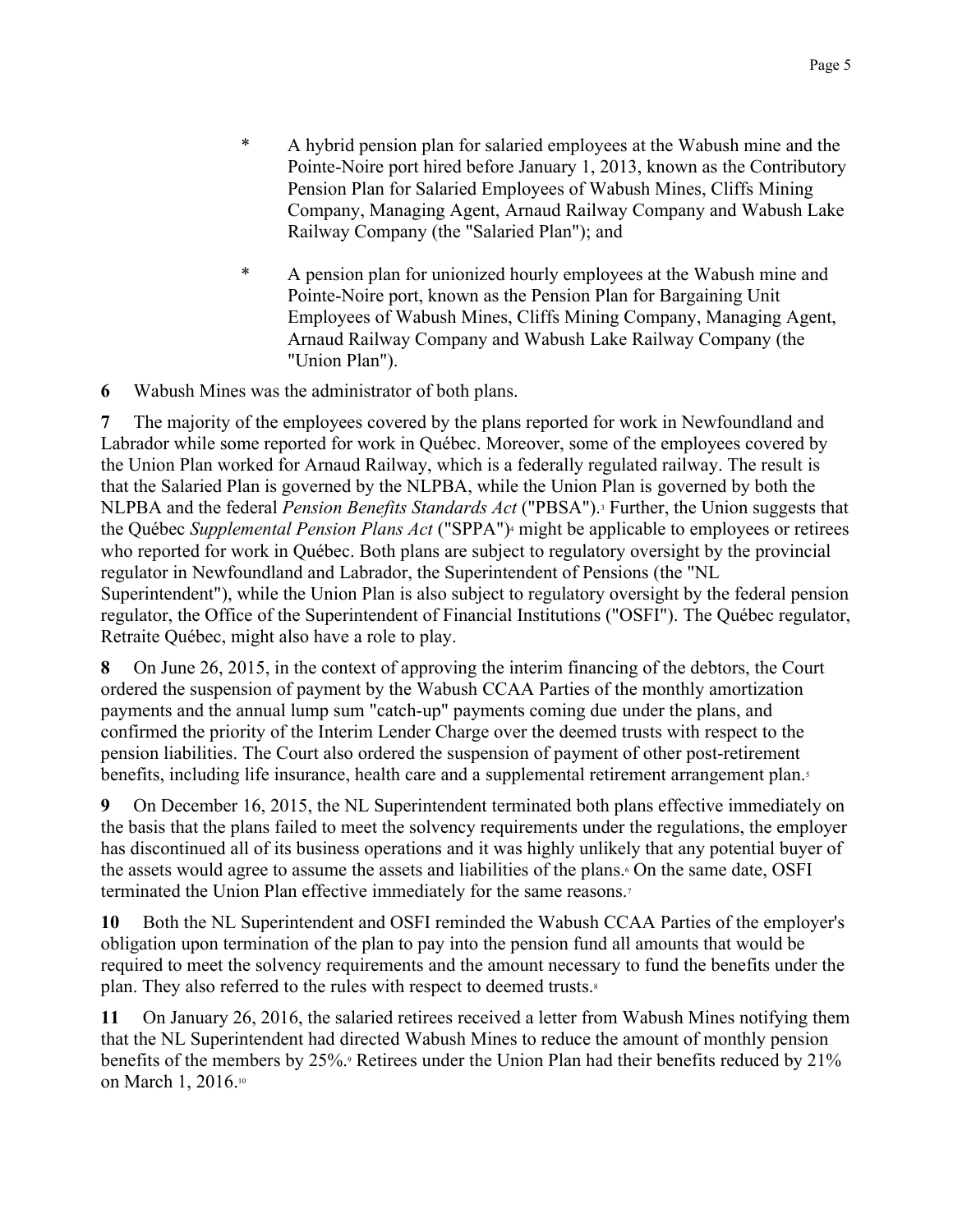12 On March 30, 2016, the NL Superintendent and OSFI appointed Morneau Shepell Ltd as administrator for the plans.<sup>11</sup>

13 The Wabush CCAA Parties paid the monthly normal cost payments for both plans up to the termination of the plans on December 16, 2015. As a result, the monthly normal cost payments for the Union Plan were fully paid as of December 16, 2015.<sup>12</sup> The monthly normal cost payments for the Salaried Plan had been overpaid in the amount of \$169,961 as of December 16, 2015.<sup>13</sup>

14 However, the Wabush CCAA Parties ceased making the special payments in June 2015 pursuant to the order issued by the Court, with the result that unpaid special payments as of December 16, 2015 total \$2,185,752 for the Salaried Plan<sup>14</sup> and \$3,146,696 for the Union Plan.<sup>15</sup>

15 Further, the Wabush CCAA Parties did not make the lump sum "catch-up" special payments that came due after June 2015. The amount payable is now calculated to be  $$3,525,125$ .<sup>16</sup> These amounts became known with certainty only when the actuarial report was completed and filed in July 2015, but some of these amounts may relate to the pre-filing period.

16 Finally, the plans are underfunded. The Plan Administrator estimates the wind-up deficits as at December 16, 2015 to be approximately \$26.7 million for the Salaried Plan and approximately \$27.7 million for the Union Plan.

17 As a result, according to the Monitor, the total amounts owing are approximately \$28.7 million to the Salaried Plan and \$34.4 million to the Union Plan.

18 The Plan Administrator filed a proof of claim in respect of the Salaried Plan that includes a secured claim in the amount of \$24 million and a restructuring claim in the amount of \$1,932,940, and a proof of claim with respect to the Union Plan that includes a secured claim in the amount of \$29 million and a restructuring claim in the amount of \$6,059,238.18

19 The differences in the numbers are not important at this stage. It is sufficient to note that there are very large claims and that the Plan Administrator claims the status of a secured creditor with respect to a substantial part of its claims.

20 It is also important to note that the Wabush CCAA Parties held assets both in Newfoundland and Labrador and in Québec. Many of the Québec assets have been sold and have generated substantial proceeds currently held by the Monitor.

 $21$ The Monitor is now working through the claims procedure. In that context, the Monitor applies to the Court for an order declaring that:

- a) normal costs and special payments outstanding as at the date of the Wabush Initial Order are subject to a limited deemed trust;
- normal costs and special payments payable after the date of the Wabush  $b)$ Initial Order, including additional special payments and catch up payments established on the basis of actuarial reports issued after the Wabush Initial Order, constitute unsecured claims;
- c) the wind-up deficiencies constitute unsecured claims; and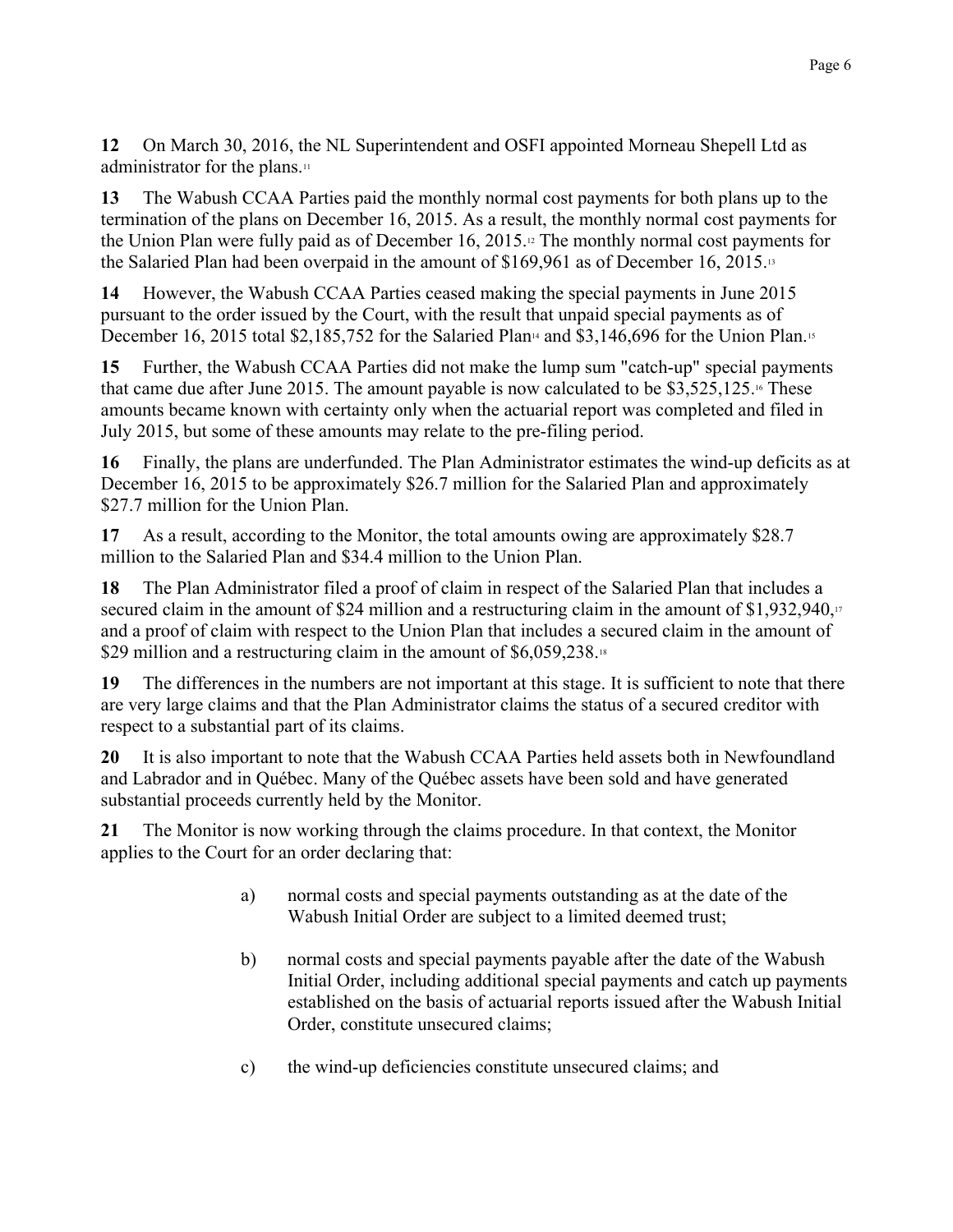$\mathbf{d}$ any deemed trust created pursuant to the NLPBA may only charge property in Newfoundland and Labrador.

Those issues are not yet before the Court. A preliminary issue has arisen as to whether the  $22$ Court should request the aid of the NL Court with respect to the scope and priority of the deemed trust and the lien created by the NLPBA and whether the deemed trust and the lien extend to assets located outside of Newfoundland and Labrador.

# **POSITION OF THE PARTIES**

 $23<sup>°</sup>$ All parties agree that (1) the Court has jurisdiction to deal with all of the issues, and (2) the Court has the discretion to request the aid of the NL Court.

24 Three parties suggest that the Court should exercise that discretion and request the aid of the NL Court:

- $\ast$ The Plan Administrator;
	- The representatives of the salaried employees and retirees; and
- $\ast$ The NL Superintendent.

The representatives of the salaried employees and retirees have proposed that the following  $25<sub>1</sub>$ questions should be resolved by the NL Court:

- $\mathbf{1}$ The Supreme Court of Canada has confirmed in *Indalex*, [2013] 1 S.C.R. 271, that provincial laws apply in CCAA proceedings, subject only to the doctrine of paramountcy. Assuming there is no issue of paramountcy, what is the scope of section 32 in the NPBA [NLPBA] deemed trusts in respect  $of:$
- unpaid current service costs; a)
- $b)$ unpaid special payments; and,
- $\mathbf{c})$ unpaid wind-up liability.
- 2. The Salaried Plan is registered in Newfoundland and regulated by the NPBA.
- (i) Does the PBSA deemed trust also apply to those members of the a) Salaried Plan who worked on the railway (*i.e.*, a federal undertaking)?
- If yes, is there a conflict with the NPBA and PBSA if so, how is the  $(ii)$ conflict resolved?
- (i) Does the SPPA also apply to those members of the Salaried Plan who  $b)$ reported for work in Québec?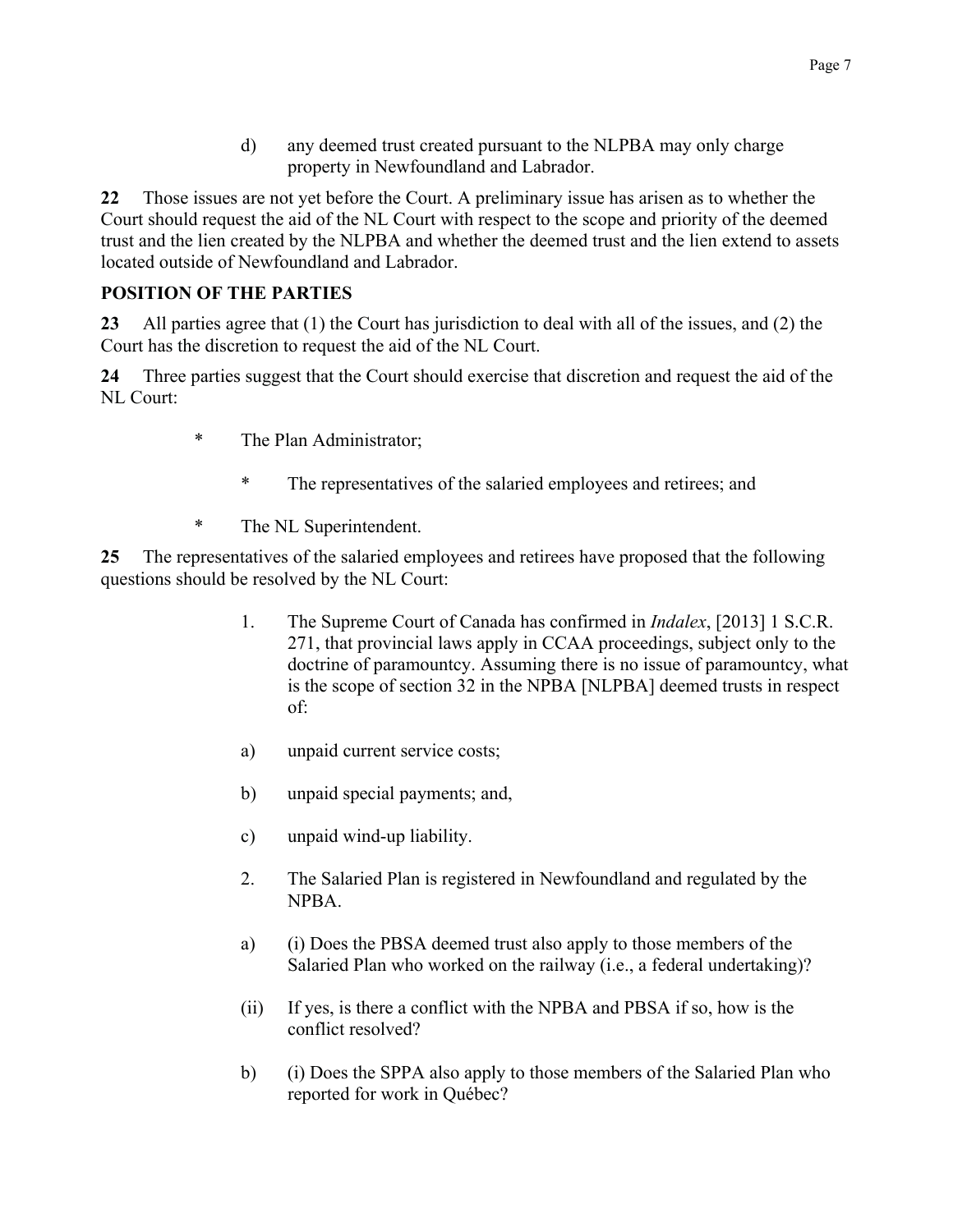- $(ii)$ If yes, is there a conflict with the NPBA and SPPA and if so, how is the conflict resolved?
- $(iii)$ Do the Ouebec SPPA deemed trusts also apply to Ouébec Salaried Plan members?
- 3. Is the NPBA lien and charge in favour of the pension plan administrator in section 32(4) of the NPBA a valid secured claim in favour of the plan administrator? If yes, what amounts does this secured claim encompass?

26 Three other parties suggest that the Court should not transfer any issues to the NL Court and should decide all of the issues:

- $\ast$ The Monitor:
	- The Syndicat des métallos, sections locales 6254 et 6285; and
- $\ast$ The Ville de Sept-Îles.

The Ville de Sept-Îles argues that the request to transfer should be dismissed because it is too  $27$ late

28 Finally, two parties do not take a position on the request to transfer.

- The Attorney--General of Canada, acting on behalf of OSFI; and
- $\ast$ Retraite Québec.

## **ANALYSIS**

# 1. The jurisdiction of the CCAA Court

29 In principle, all issues relating to a debtor's insolvency are decided before a single court.<sup>19</sup> This rule is based on the "public interest in the expeditious, efficient and economical clean-up of the aftermath of a financial collapse."<sup>20</sup> This public interest favours a "single control" of insolvency proceedings by one court as opposed to their fragmentation among several courts.<sup>21</sup>

30 The Supreme Court in Sam Lévy concluded as follows with respect to the relevant test:

> 76 In the present case, we are confronted with a federal statute that *prima facie* establishes one command centre or "single control" (*Stewart, 53 S.C.R. 337,* supra, at p. 349) for all proceedings related to the bankruptcy  $(s. 183(1))$ . Single control is not necessarily inconsistent with transferring particular disputes elsewhere, but a creditor (or debtor) who wishes to fragment the proceedings, and who cannot claim to be a "stranger to the bankruptcy", has the burden of demonstrating "sufficient cause" to send the trustee scurrying to multiple jurisdictions. Parliament was of the view that a substantial connection sufficient to ground bankruptcy proceedings in a particular district or division is provided by proof of facts within the statutory definition of "locality of a debtor" in s. 2(1).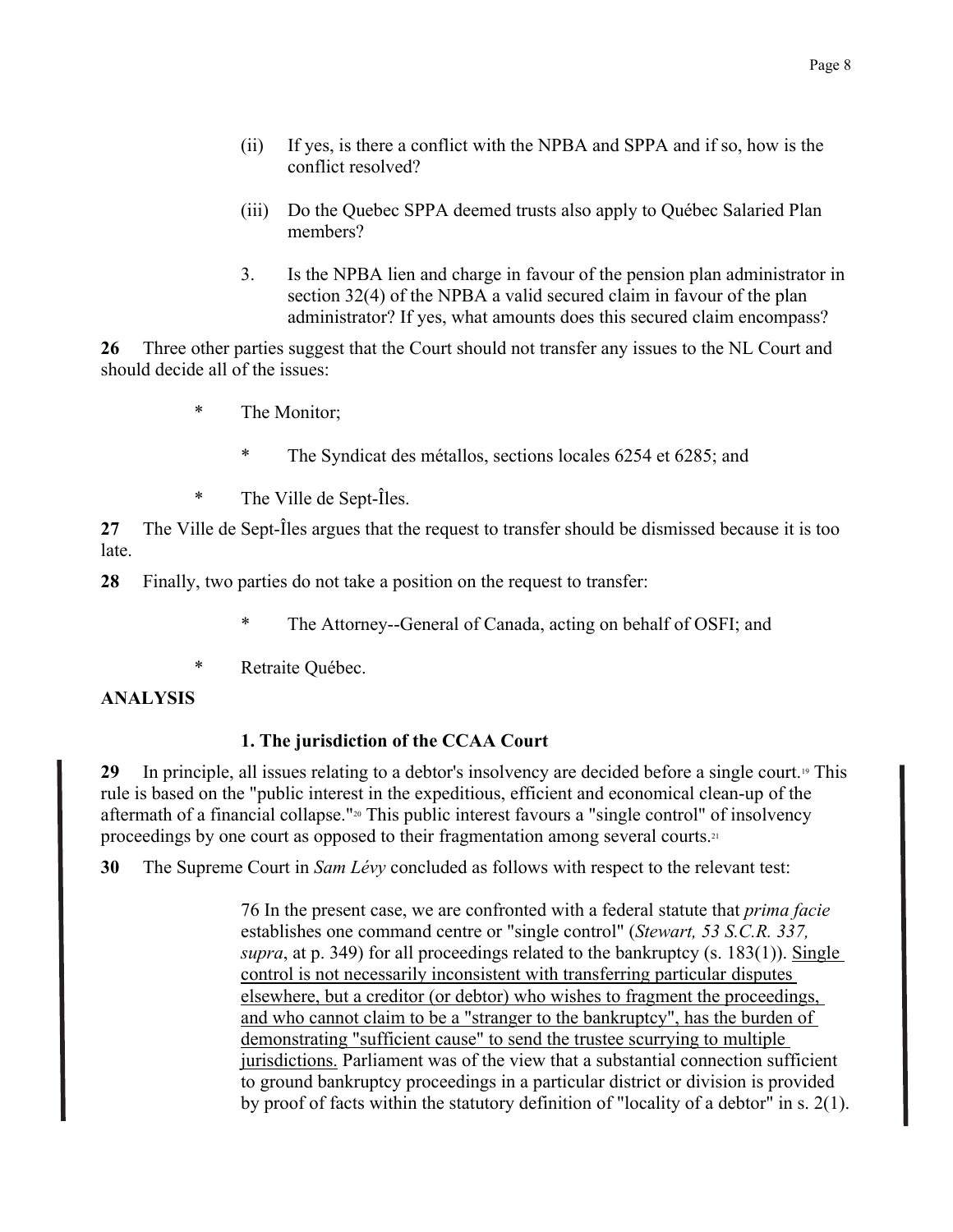The trustee in that locality is mandated to "recuperate" the assets, and related proceedings are to be controlled by the bankruptcy court of that jurisdiction. The Act is concerned with the economy of winding up the bankrupt estate, even at the price of inflicting additional cost on its creditors and debtors.<sup>22</sup>

## (Emphasis added)

Although the Sam Lévy case was decided in the context of the Bankruptcy and Insolvency Act 31 ("BIA"),<sup>23</sup> the same principles apply in the context of the other insolvency legislation, including the  $CCAA.$ <sup>24</sup> The CCAA court has jurisdiction to deal with all of the issues that arise in the context of the CCAA proceedings.<sup>25</sup> The stay of proceedings under the CCAA gives effect to this principle by preventing creditors from bringing proceedings outside the CCAA proceedings without the authorization of the CCAA court.

32 There are clear efficiencies to having a single court deal with all of the issues in a single judgment.

 $33<sup>2</sup>$ The general rule is therefore that the Court should rule on all issues that arise in the context of these insolvency proceedings.

# 2. The discretion to ask for the assistance of another court

34 There are however situations where another court can deal more efficiently with specific issues. The CCAA Court has jurisdiction to ask for the assistance of another court under Section 17  $CCAA$ 

> 17 All courts that have jurisdiction under this Act and the officers of those courts shall act in aid of and be auxiliary to each other in all matters provided for in this Act, and an order of a court seeking aid with a request to another court shall be deemed sufficient to enable the latter court to exercise in regard to the matters directed by the order such jurisdiction as either the court that made the request or the court to which the request is made could exercise in regard to similar matters within their respective jurisdictions.

The representative of the salaried employees and retirees also pleaded the notion of *forum non* 35 *conveniens* under the Civil Code:

> 3135. Even though a Québec authority has jurisdiction to hear a dispute, it may, exceptionally and on an application by a party, decline jurisdiction if it considers that the authorities of another State are in a better position to decide the dispute.

The Supreme Court held in Sam Lévy<sup>26</sup> that Article 3135 C.C.Q. does not apply in bankruptcy 36 matters because of Section 187(7) BIA, which provides:

> 187 (7) The court, on satisfactory proof that the affairs of the bankrupt can be more economically administered within another bankruptcy district or division, or for other sufficient cause, may by order transfer any proceedings under this Act that are pending before it to another bankruptcy district or division.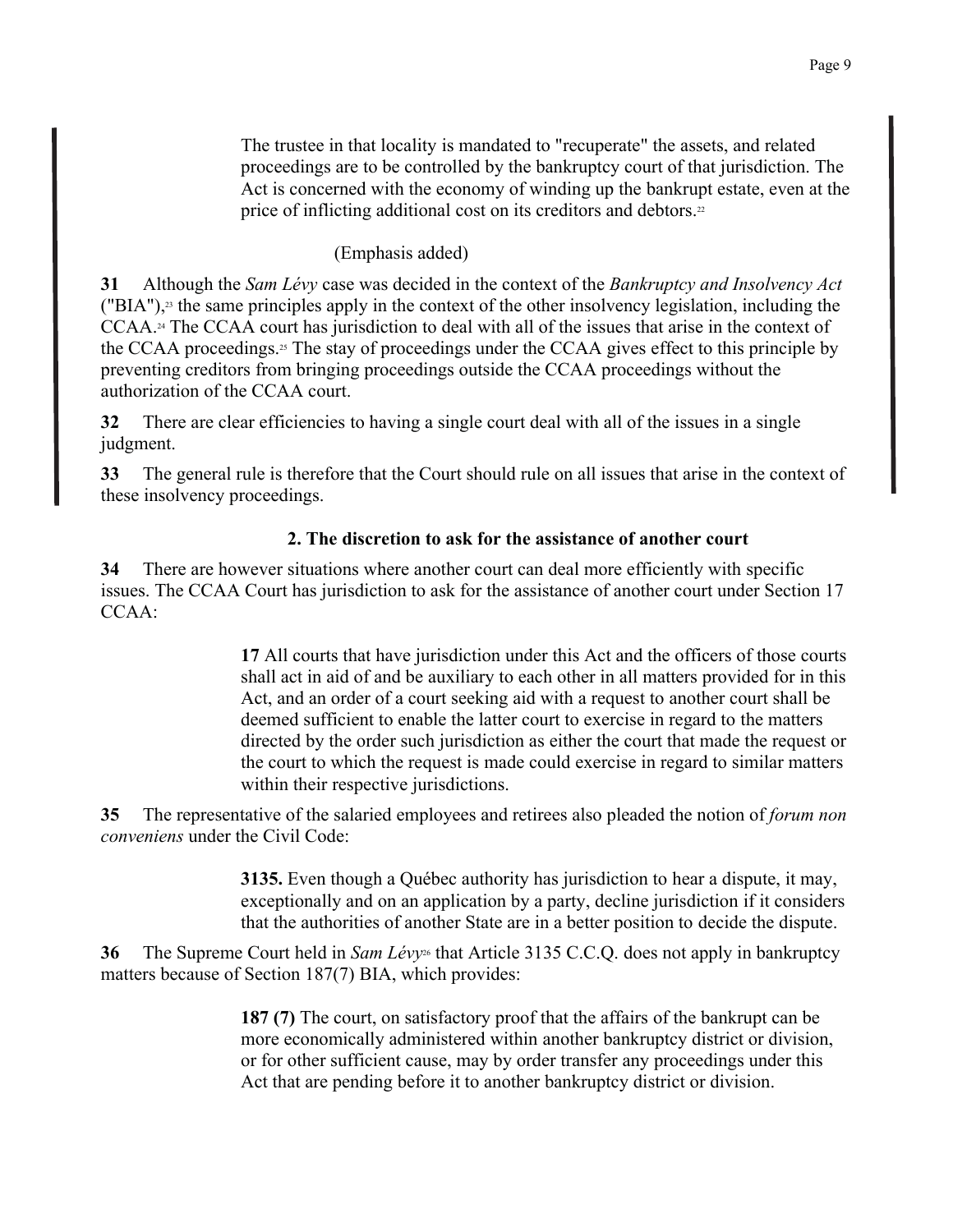$37$ While Section 17 CCAA is not as explicit, the Court is satisfied that it is not necessary or appropriate to refer to Article 3135 C.C.Q. in the present context. The CCAA court is not being asked to decline jurisdiction, but rather it is being asked to seek the assistance of another court.

The Court is therefore satisfied that, notwithstanding the general rule that it should rule on all 38 issues that arise in the context of these insolvency proceedings, it can seek the assistance of another court. It is a discretionary decision of this Court, based on factors such as cost, expense, risk of contradictory judgments, expertise, etc.

# 3. Specific grounds

39 The arguments put forward in support of the referral of the issues to the NL Court can be summarized as follows:

- Legal considerations: a)
	- $\ast$ These are complex and important issues of provincial law;
	- $\ast$ The courts in Newfoundland and Labrador possess far greater expertise in interpreting the NLPBA than does the courts in Québec, although these specific questions have not yet been considered by any court in Newfoundland and Labrador;
	- $\ast$ The interpretation of the NLPBA is a question of the intention of the legislator in Newfoundland and Labrador, and the NL Court is better situated to determine this intention;
- $b)$ Factual considerations:
	- $\ast$ It is a question of purely local concern and it may significantly impact a large number of residents of Newfoundland and Labrador;
	- $\ast$ The province of Newfoundland and Labrador is closely connected to the dispute: a majority of the employees reported for work in the province and the Wabush CCAA Parties maintained significant business operations in the province;
	- $\ast$ If justice is to be done and be seen to be done it is important that consequential decisions on provincial legislation be made by the courts of that province;
	- $\ast$ The representatives of the salaried employees and retirees want the NL Court to interpret the NLPBA;
- Practical considerations:  $\mathbf{c}$ )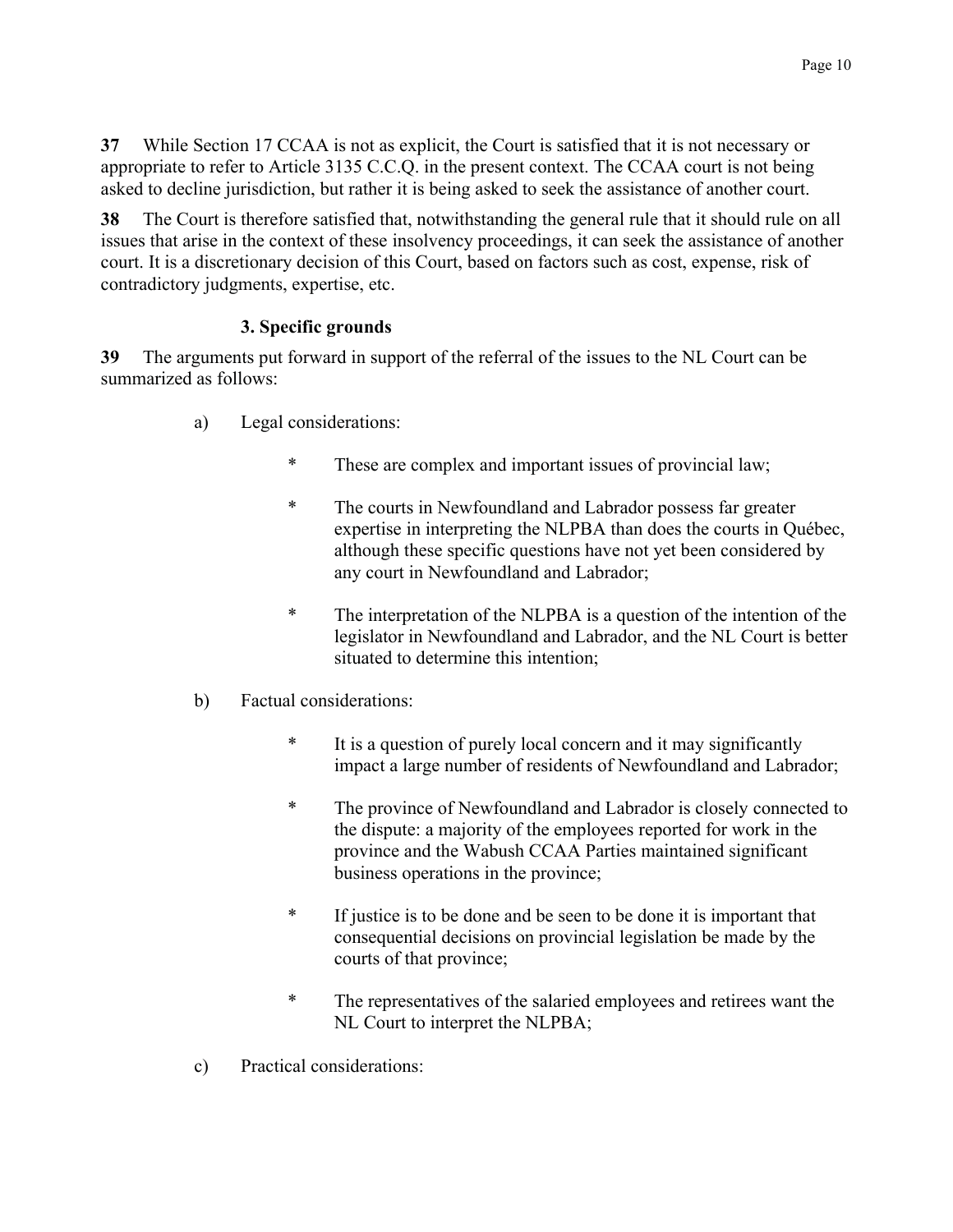- $\ast$ The law of another province is treated as a question of fact in Ouébec, with the result that the conclusion on a matter of foreign law is not binding on subsequent courts and can only be overturned in the presence of a palpable and overriding error;
- $\ast$ It might be difficult to prove the law of Newfoundland and Labrador in a Québec court given the lack of jurisprudence on the specific issues:
- $\ast$ There will be increased costs if the Québec Court interprets the NLPBA because of the need to retain experts to provide legal opinions;
- $\ast$ There is no reason to believe that fragmenting the proceedings will result in additional delay;
- $\ast$ The judgment to be rendered will be a precedent and only a decision of the courts of Newfoundland and Labrador would be an authoritative precedent:
- $\ast$ Other persons or parties may wish to intervene on the issue of the scope of the Section 32 NLPBA deemed trusts, which would be more practical in the NL Court.

40 These arguments do not convince the Court that this is an appropriate case to refer the issues to the NL Court.

#### $a)$ **Legal considerations**

This is the key argument put forward by the parties suggesting that the NLPBA issues be 41 referred to the NL Court: the issues relate to the NLPBA, and the NL Court is best qualified to interpret the NLPBA.

The Court accepts as a starting point that the NLPBA applies in the present matter: the 42 pension plans are regulated by the NL Superintendent in accordance with the NLPBA (although OSFI also regulates the Union Plan in accordance with the PBSA) and the plans expressly provide that they are interpreted in accordance with the NLPBA.

The Court also accepts the obvious proposition that the NL Court is more qualified to deal 43 with an issue of Newfoundland and Labrador law than the courts of Québec, particularly since Newfoundland and Labrador is a common law jurisdiction and Ouébec is a civil law jurisdiction.

44 However, that does not mean that the Court will automatically refer every issue governed by the law of another jurisdiction to the courts of that other jurisdiction.

First, there are rules in the Civil Code with respect to how Québec courts deal with issues 45 governed by foreign law. Articles 3083 to 3133 C.C.Q. set out the rules to determine which law is applicable to a dispute before the Québec courts, and Article 2809 C.C.Q. sets out how the foreign law is proven before the Québec courts.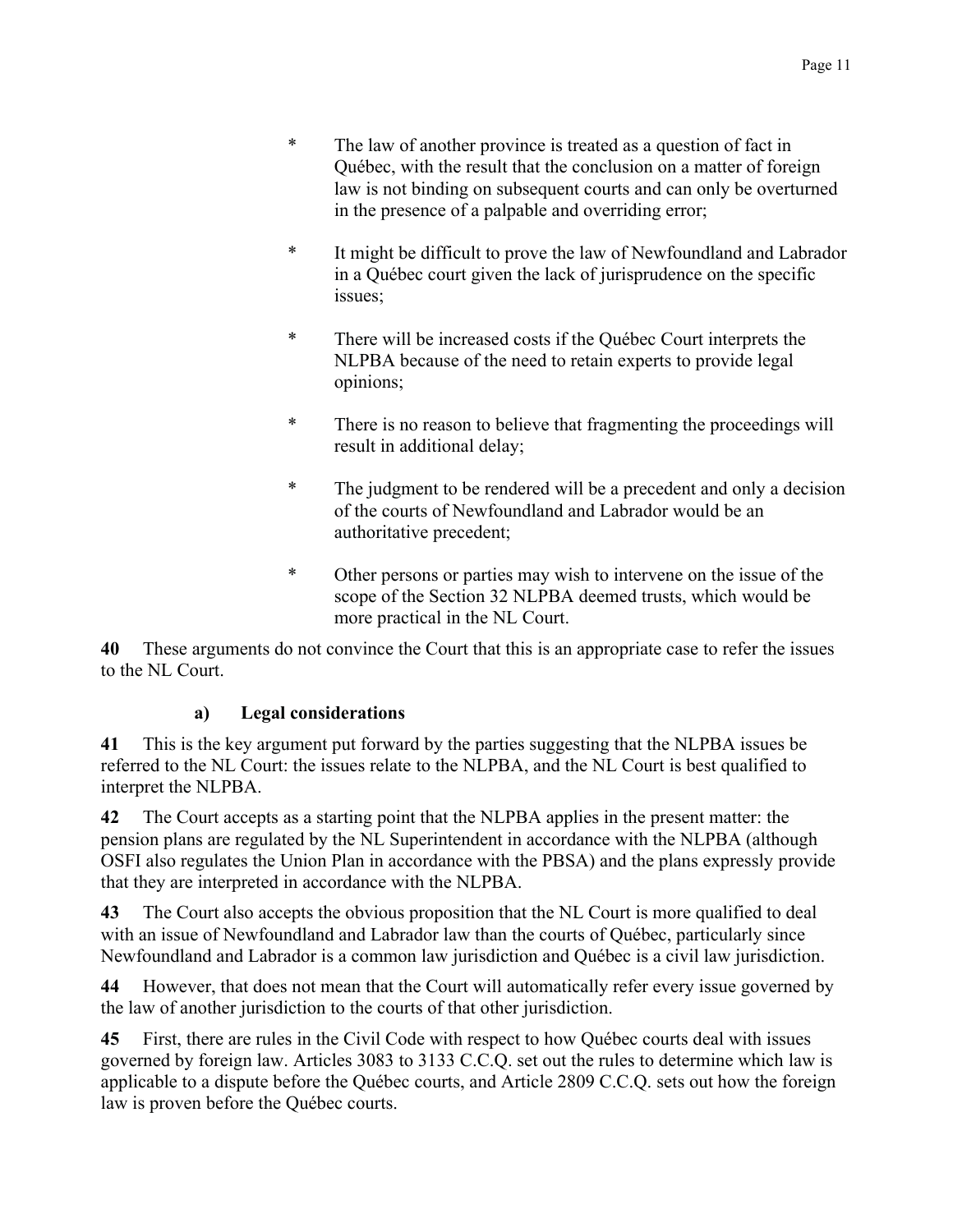46 Further, pursuant to these rules, Québec courts regularly hear matters governed by foreign law. The Court of Appeal recently held that the fact that a dispute is governed by foreign law does not have much weight in a *forum non conveniens* analysis:

> [98] Si on revoie les considérations du Juge, portant sur dix points, pour conclure que le for géorgien est préférable, deux aspects principaux en ressortent, soit les coûts et la loi applicable.

> [99] Quant à cette dernière considération, elle n'est pas d'un grand poids, à mon avis. Parce que le débat porte sur les faits plutôt que sur le droit. Parce que la common law est tout de même familière aux tribunaux québécois. Parce que faire la preuve de la loi d'un État américain n'est pas un grand défi, c'est même chose courante.

[100] Et surtout, parce que le critère de la loi applicable ne constitue pas en soi un facteur important. Dans tout litige international, les conflits de lois sont l'ordinaire et non l'exception.<sup>27</sup>

In other words, the mere fact that a dispute is governed by foreign law is not a good reason to 47 send the case to the foreign jurisdiction. This principle was applied in a CCAA context in the MMA case.<sup>28</sup>

48 There are examples in the insolvency context of the court with jurisdiction over the insolvency declining to send an issue governed by foreign law to the foreign court. In Sam Lévy, the Supreme Court declined to send an insolvency matter to British Columbia simply because there was a choice of B.C. law, stating, "The Quebec courts are perfectly able to apply the law of British Columbia."<sup>29</sup>

49 In Lawrence Home Fashions Inc./Linge de maison Lawrence inc. (Syndic de), Justice Schrager, then of this Court, stated :

> [18] In any event, should equitable set-off under Ontario law become relevant to the case. Ouébec judges sitting in such matters, on the presentation of the appropriate evidence, are readily capable of dealing with foreign law issues. Indeed, this is a frequent occurrence particularly in insolvency matters.<sup>30</sup>

50 The Ontario courts rejected similar arguments in *Essar Algoma*:

> [80] Ontario courts can and do often apply foreign law. In this case I do not consider the fact that the law to be applied is Ohio law much of a factor, if any.<sup>31</sup>

51 The Monitor submitted cases in which Québec courts have interpreted different provisions of the pension laws of other provinces.<sup>32</sup> The Court also notes that it dealt to a more limited extent with the deemed trust under the NLPBA in its decision dated June 26, 2015.

52 There are nevertheless circumstances where the CCAA court has referred legal issues to the courts of another province. The *Curragh*<sup>33</sup> and *Yukon Zinc*<sup>34</sup> judgments were cited as examples of such cases. However, in both cases, the legal issues related to the Yukon Miners Lien Act.<sup>35</sup> Justice Farley in *Curragh* wrote: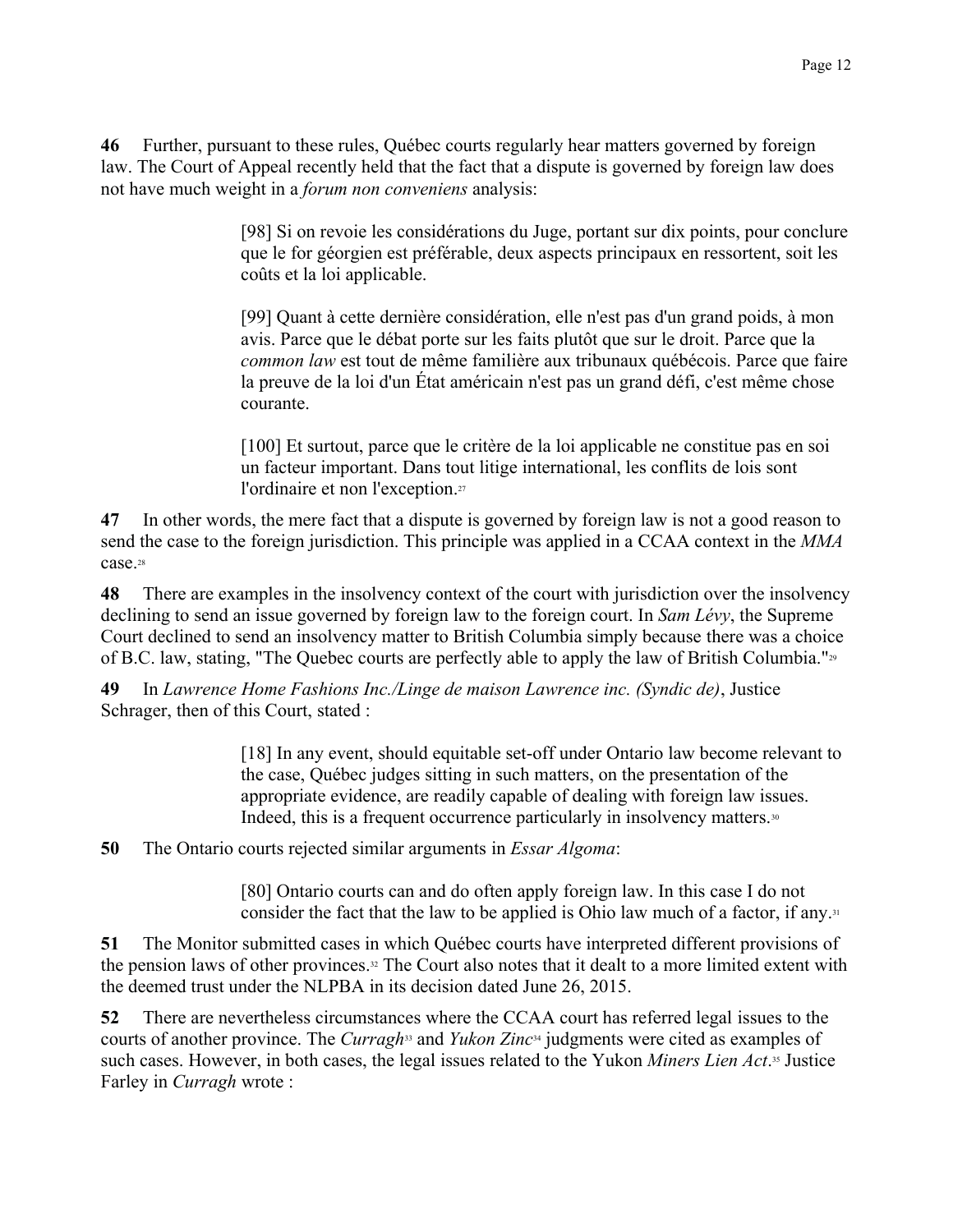This legislation and its concept of the lien affecting the output of the mine or mining claim is apparently unique to the Yukon Territory.<sup>36</sup>

53 Moreover, both cases involved real rights on property in Yukon.

54 The parties also pointed to *Timminco* as precedent authority directly on point supporting the transfer of a pension issue by the CCAA court to the jurisdiction where the pension plan is registered and has been administered.<sup>37</sup> However, *Timminco* is not a precedent in that the parties in that case consented to the referral of the issue and Justice Morawetz simply gave effect to their consent.

55 Without concluding that the Court would only refer a legal issue if the foreign law at issue is unique, the Court concludes that the arguments favouring the referral of a legal issue are stronger when the foreign law is unique.

56 It is therefore important to examine the issues that might be referred to the NL Court and the uniqueness of the NLPBA provisions that are at issue in the present matter.

57 The representatives of the salaried employees and retirees identify the relevant questions as being the scope of the deemed trust and of the lien and charge under Section 32 NLPBA, as well as the interaction between the NLPBA and the federal and Québec statutes.

58 Section 32 NLPBA provides:

> 32. (1) An employer or a participating employer in a multi-employer plan shall ensure, with respect to a pension plan, that

- (a) the money in the pension fund;
- $(b)$ an amount equal to the aggregate of
	- $(i)$ the normal actuarial cost, and
		- $(ii)$ any special payments prescribed by the regulations, that have accrued to date; and
- $(c)$ all
- $(i)$ amounts deducted by the employer from the member's remuneration, and
- other amounts due under the plan from the employer that have  $(ii)$ not been remitted to the pension fund

are kept separate and apart from the employer's own money, and shall be considered to hold the amounts referred to in paragraphs (a) to (c) in trust for members, former members, and other persons with an entitlement under the plan.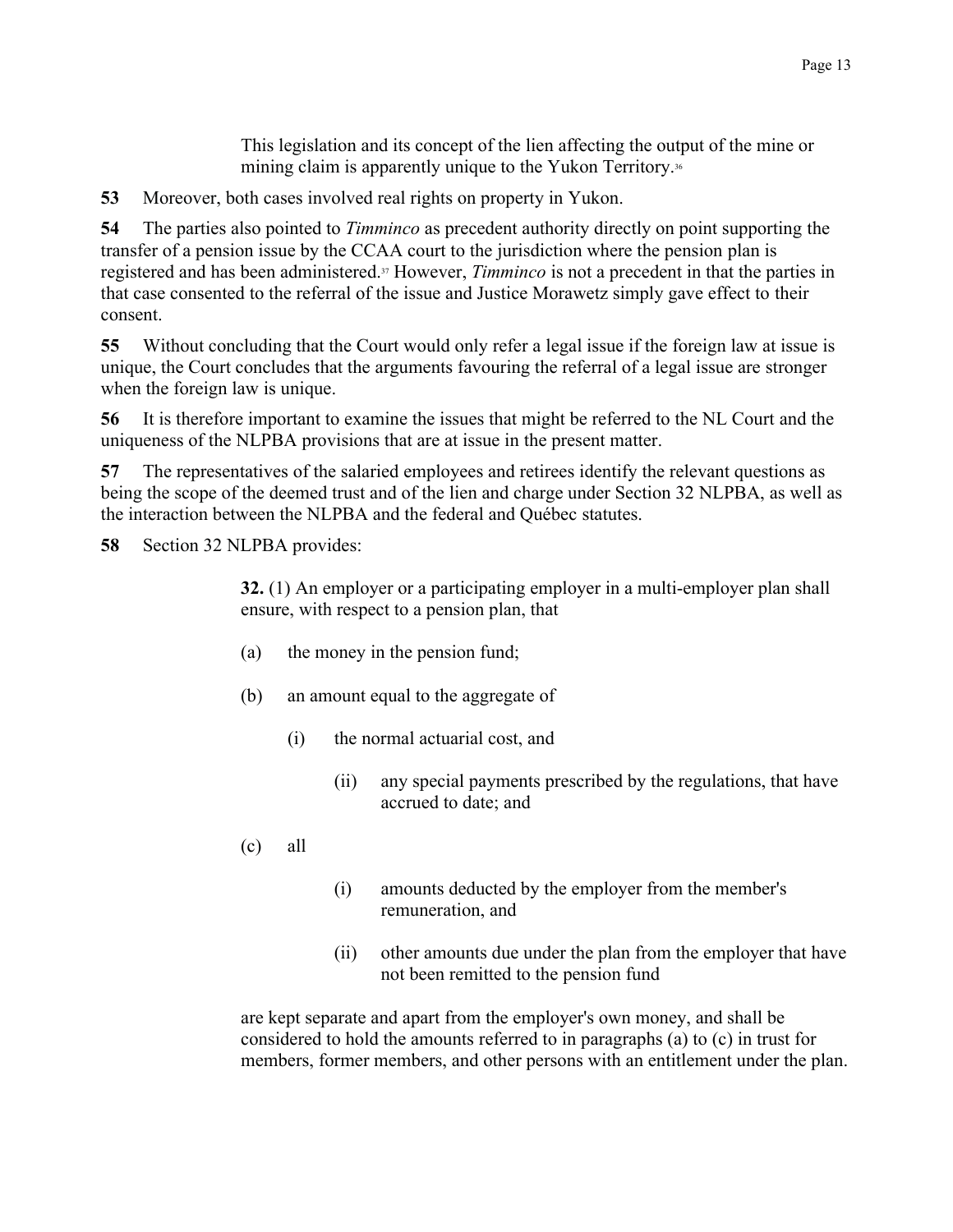- $(2)$ In the event of a liquidation, assignment or bankruptcy of an employer, an amount equal to the amount that under subsection  $(1)$  is considered to be held in trust shall be considered to be separate from and form no part of the estate in liquidation, assignment or bankruptcy, whether or not that amount has in fact been kept separate and apart from the employer's own money or from the assets of the estate.
- Where a pension plan is terminated in whole or in part, an employer who is  $(3)$ required to pay contributions to the pension fund shall hold in trust for the member or former member or other person with an entitlement under the plan an amount of money equal to employer contributions due under the plan to the date of termination.
- $(4)$ An administrator of a pension plan has a lien and charge on the assets of the employer in an amount equal to the amount required to be held in trust under subsections  $(1)$  and  $(3)$ .
- 59 The first point is that there is nothing particularly unique about Section 32 NLPBA.
- 60 There is a very similar deemed trust provision in Section  $8(1)$  and (2) PBSA:

8 (1) An employer shall ensure, with respect to its pension plan, that the following amounts are kept separate and apart from the employer's own moneys, and the employer is deemed to hold the amounts referred to in paragraphs (a) to (c) in trust for members of the pension plan, former members, and any other persons entitled to pension benefits under the plan:

(a) the moneys in the pension fund,

(b) an amount equal to the aggregate of the following payments that have accrued to date:

(i) the prescribed payments, and

(ii) the payments that are required to be made under a workout agreement; and

(c) all of the following amounts that have not been remitted to the pension fund $\cdot$ 

(i) amounts deducted by the employer from members' remuneration. and

(ii) other amounts due to the pension fund from the employer, including any amounts that are required to be paid under subsection  $9.14(2)$  or  $29(6)$ .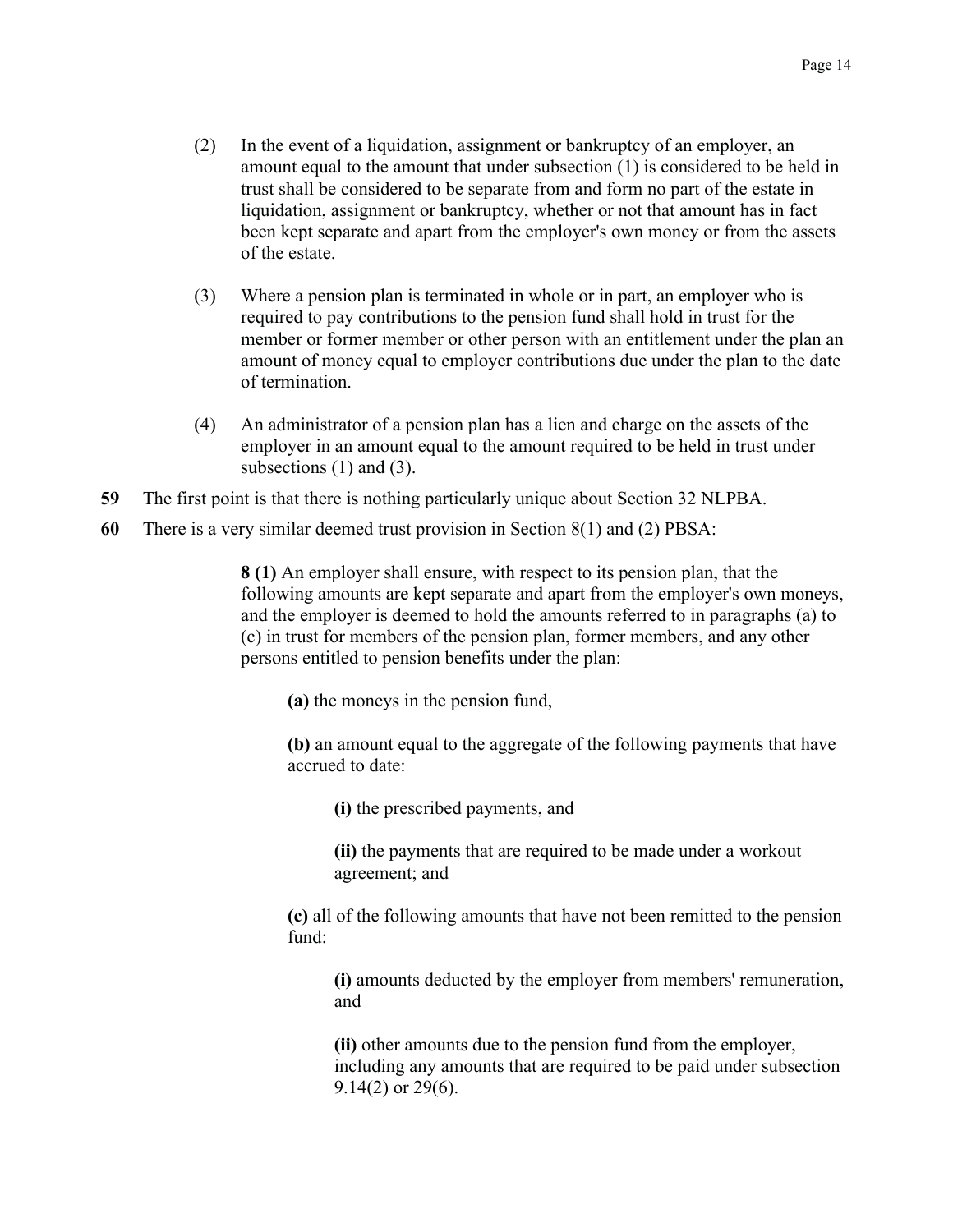(2) In the event of any liquidation, assignment or bankruptcy of an employer, an amount equal to the amount that by subsection (1) is deemed to be held in trust shall be deemed to be separate from and form no part of the estate in liquidation, assignment or bankruptcy, whether or not that amount has in fact been kept separate and apart from the employer's own moneys or from the assets of the estate.

#### 61 In Québec, the SPPA provides :

49. Until contributions and accrued interest are paid into the pension fund or to the insurer, they are deemed to be held in trust by the employer, whether or not the latter has kept them separate from his property.

62 There are similar deemed trusts and/or liens in every Canadian province outside Québec except Prince Edward Island: Ontario,<sup>38</sup> British Columbia,<sup>39</sup> Alberta,<sup>40</sup> Saskatchewan,<sup>41</sup> Manitoba,<sup>42</sup> Nova Scotia<sup>43</sup> and New Brunswick.<sup>44</sup>

63 The second point is that there is no Newfoundland and Labrador jurisprudence interpreting the relevant provisions of the NLPBA. The NL Superintendent pleaded that "the courts of Newfoundland & Labrador possess far greater expertise in interpreting the PBA [NLPBA] than does the Superior Court of Québec." While this is undoubtedly true with respect to the NLPBA as a whole, it is not true with respect to Section 32 NLPBA. In an earlier ruling also issued in the Yukon Zinc matter, Justice Fitzpatrick of the B.C. Supreme Court refused to decline jurisdiction and refer a matter involving the Yukon Miners Lien Act to the courts of Yukon and one of the factors that went against referring the matter to the Yukon court was the lack of jurisprudence in the Yukon court.<sup>45</sup>

64 Moreover, in this case, because of the similarities between the NLPBA and the federal and other provincial pension laws, the judge interpreting the NLPBA will likely refer to decisions of the courts of other provinces interpreting their legislation or the federal PBSA.

65 The Québec Court should be in as good a position as the NL Court in that exercise.

66 Finally, as is typical in these cases, there is a close interplay between the NLPBA and the CCAA. The first question proposed by the representatives of the salaried employees and retirees is: "Assuming there is no issue of paramountcy, what is the scope of section 32 in the NPBA [NLPBA] deemed trusts". The scope of the NLPBA is not relevant if the NLPBA does not apply because of a conflict with the CCAA and federal paramountcy. In that sense, there may not even be a need to deal with the interpretation of the NLPBA.

Moreover, there are issues in this case with the federal PBSA and the Québec SPPA. The 67 representatives of the salaried employees and retirees suggest that the following questions are relevant:

- $2.$ The Salaried Plan is registered in Newfoundland and regulated by the NPBA.
- (i) Does the PBSA deemed trust also apply to those members of the a) Salaried Plan who worked on the railway (i.e., a federal undertaking)?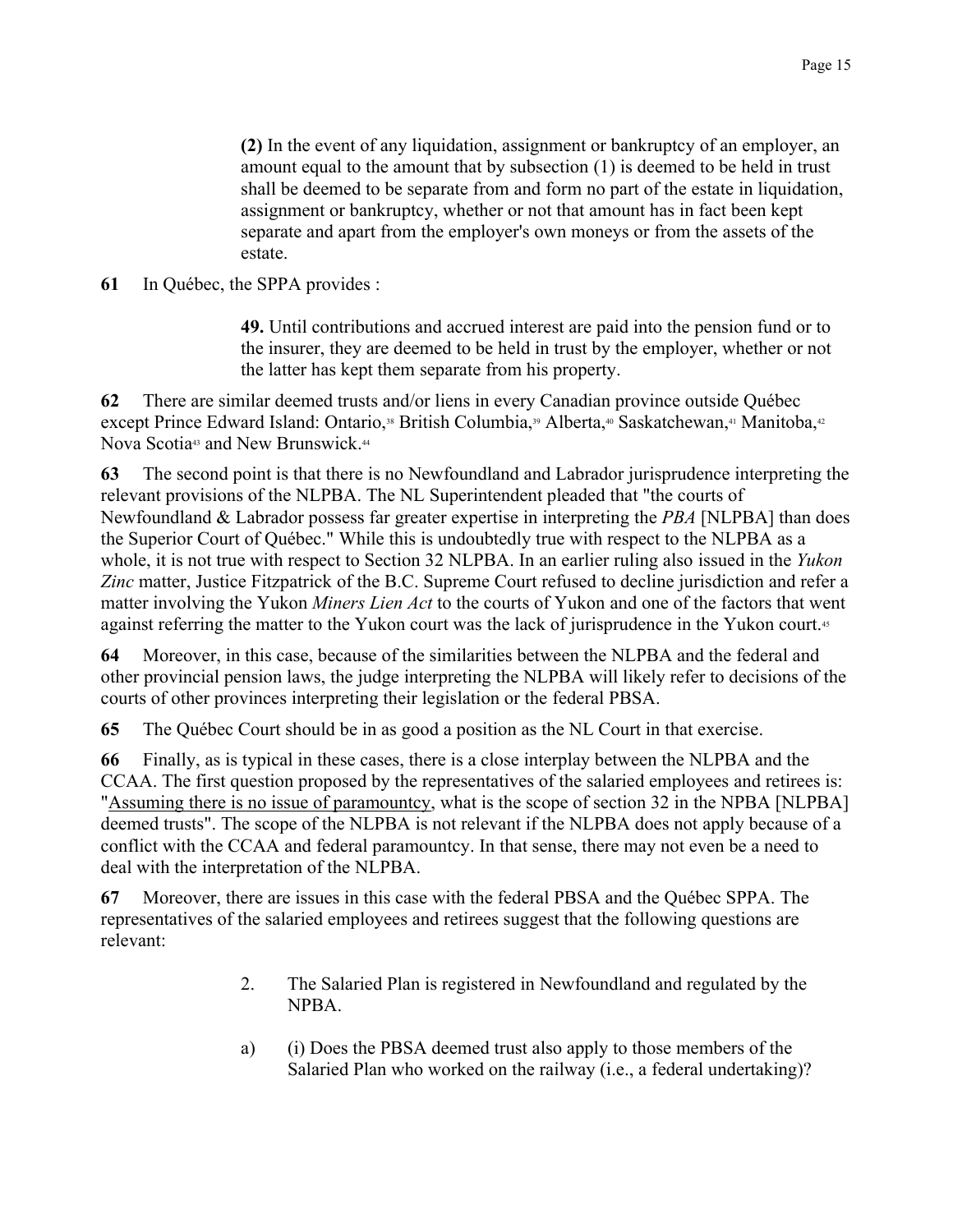- $(ii)$ If yes, is there a conflict with the NPBA and PBSA if so, how is the conflict resolved?
- (i) Does the SPPA also apply to those members of the Salaried Plan who  $b)$ reported for work in Québec?
- $(ii)$ If yes, is there a conflict with the NPBA and SPPA and if so, how is the conflict resolved?
- Do the Quebec SPPA deemed trusts also apply to Québec Salaried Plan  $(iii)$ members?

The representatives of the salaried employees and retirees and the NL Superintendent suggest 68 that, in the interests of simplicity and expediency, all of these questions should be referred to the NL Court.

69 The Court has great difficulty with this suggestion. On what basis should the Court conclude that the NL Court is in a better position to decide whether the Québec SPPA and deemed trust apply to employees who reported for work in Québec (question 2(b)(i) and (iii)) and how the conflict between the NLPBA and the SPPA should be resolved (question  $2(b)(ii)$ )? The first are pure questions of Québec law, and the last is a question where the laws of Québec and of Newfoundland and Labrador have equal application. There are similar questions with respect to the federal PBSA (question  $2(c)$ ), which the Court is in as good a position to decide as the NL Court.

70 The Court will not refer issues of Québec law or federal law to the NL Court, and if those issues are too closely interrelated to the NLPBA issues, or if in the interests of simplicity and expediency they should all be decided by the same court, then the solution is not to refer any issues to the NL Court.

71 In the earlier *Yukon Zinc* ruling where Justice Fitzpatrick refused to refer the matter to the courts of Yukon, she found that the issues related to the interrelationship between the Yukon Miners *Lien Act* and the rights asserted by others under B.C. law, in relation to assets the majority of which were located in British Columbia:

> [89] As for the law to be applied to the various issues, it is clear that whatever forum is used to resolve these issues, there will be a blend of both British Columbian contract law and Yukon miner's lien law. The majority of the concentrate is located in British Columbia and was in this Province well before the 2015 Procon Lien was registered. Further, the contract rights are to be decided in accordance with British Columbian law, particularly as to if, and if so, when, title to the concentrate passed from Yukon Zinc to Transamine.

[90] This is not akin to the situation discussed in *Ecco Heating Products Ltd.*  $\nu$ . J.K. Campbell & Associates Ltd., 1990 CanLII 1631 (BC CA), (1990) 48 B.C.L.R. (2d) 36 (C.A.), where the major issue arose under builder's lien legislation in British Columbia and where the court referred to the "extensive" existing relevant jurisprudence" in British Columbia: at 43-44. It is common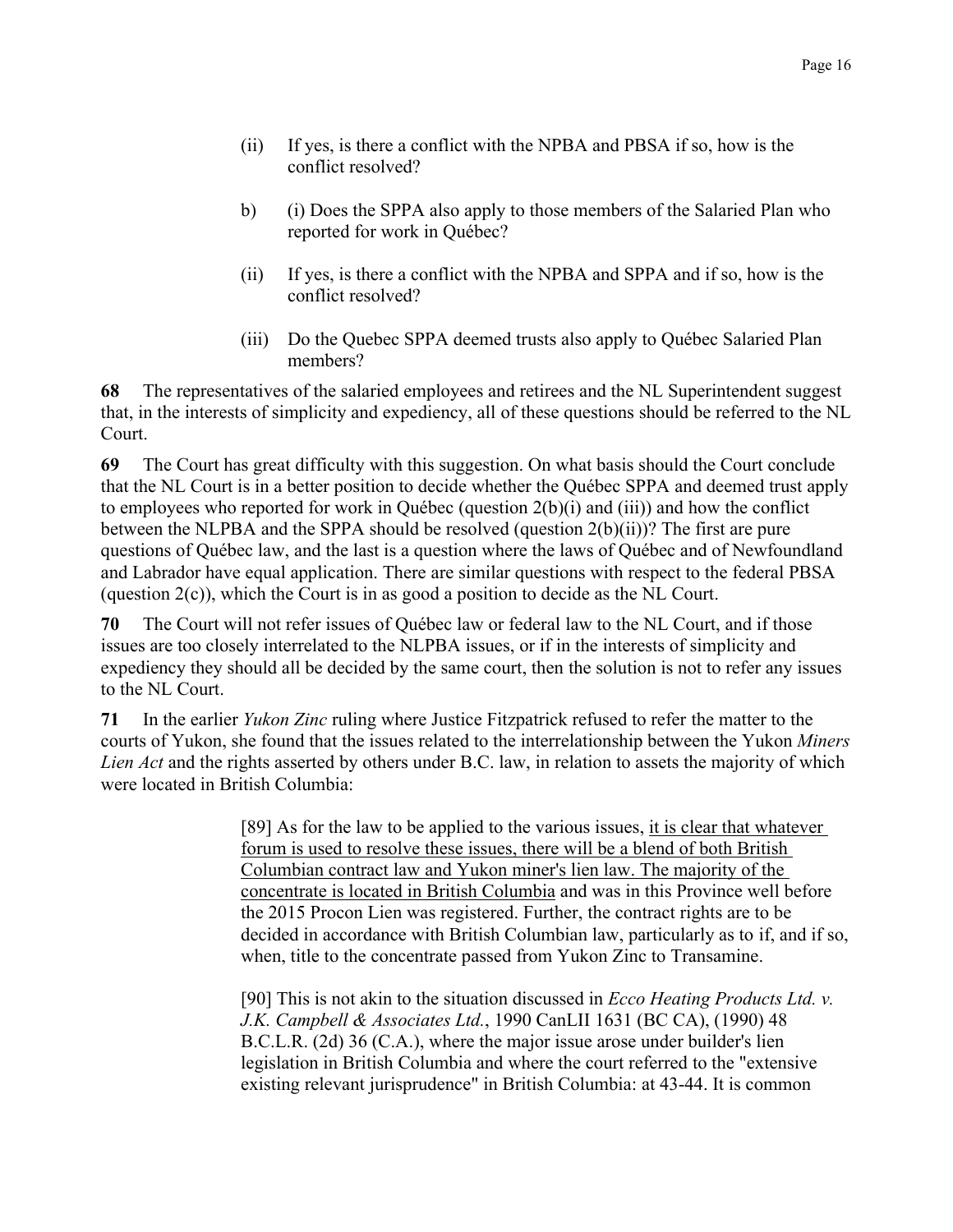ground here that there is no case law on the issues of scope and priority under the MLA that arise here, let alone relevant Yukon jurisprudence.

[91] It is quite apparent that some issues arise under the  $MLA$  and, in particular, issues relating to Procon's rights in relation to the concentrate remaining in Yukon which is claimed by Transamine under British Columbian law. Transamine argues that this Court can take judicial notice of the MLA: see *Evidence Act*, R.S.B.C. 1996, c. 124, s. 24(2)(e). In any event, Procon has fully researched the issues as they arise under the MLA and made submissions on them. To turn the tables on Procon, if I were to decline jurisdiction in favour of the Yukon courts, there equally would be issues as to the Yukon court interpreting and applying British Columbian law on the contract issues.

[92] It would be impossible in the circumstances to bifurcate the issues based on the applicable law. Even if bifurcation was available, it would be neither a practical nor an efficient strategy in resolving the issues between Yukon Zinc, Procon and Transamine.

(Emphasis added)

72 In the present matter, the bulk of the assets on which the deemed trust or the lien created by the NLPBA may apply are the proceeds of the sale of assets in Québec.

73 On balance, the legal considerations do not favour referring the issues to the NL Court.

#### $\mathbf{b}$ **Factual considerations**

74 The parties suggesting that the NLPBA issues be referred to the NL Court also argue that these are essentially local issues that should be decided by the localcourt.

75 It is clear that there are significant factual links between these issues and the province of Newfoundland and Labrador.

76 In particular, the Wabush mine is located in Newfoundland and Labrador and most of the employees reported to that mine. As a result, many of the retirees are currently resident in Newfoundland and Labrador. The representatives of the salaried employees and retirees want the NL Court to interpret the NLPBA.

77 However, there are equally strong factual links to the province of Québec: the Pointe-Noire facility is in Ouébec and most of the railway joining the Wabush mine and the Pointe-Noire facility is in Québec. There are almost as many employees and retirees in Québec: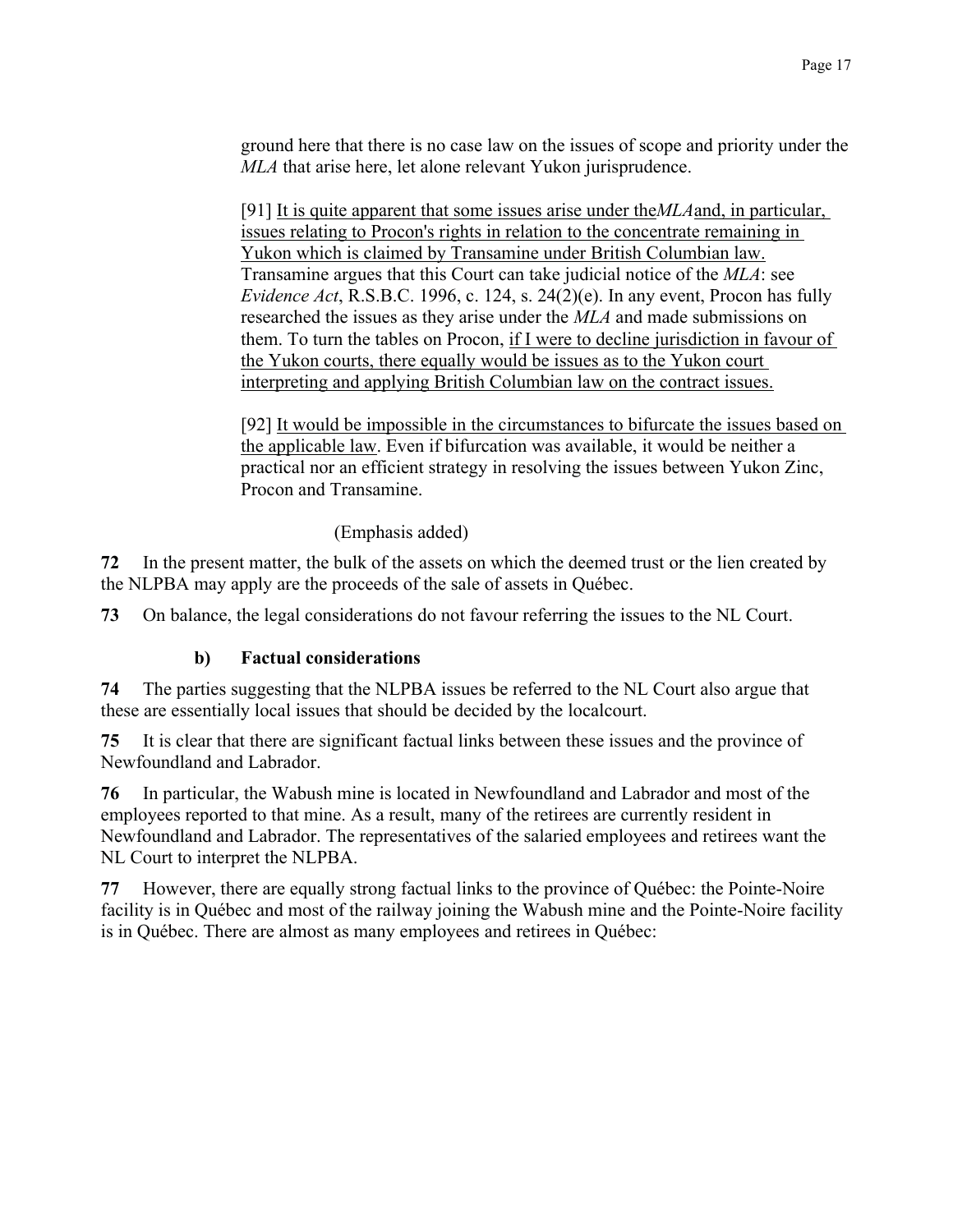|                                  | <b>Salaried Plan</b> | Union Plan |
|----------------------------------|----------------------|------------|
| Newfoundland and 313<br>Labrador |                      | 1,005      |
| Québec                           | 329                  | 661        |
| Other                            | 14                   | 6646       |

[Editor's Note: Note<sup>46</sup> is included in the image above]

78 As a result, this is not a matter of purely local concern in Newfoundland and Labrador.

79 Although the representatives of the salaried employees and retirees want the NL Court to interpret the NLPBA, more than half of the persons that they represent live in Québec.

80 It is also worth noting that the Union, which represents more employees and retirees, asks that the case remain in Québec, even though most of their members reside in Newfoundland and Labrador.

#### $\mathbf{c}$ **Practical considerations**

The parties suggesting that the NLPBA issues be referred to the NL Court argue that the law 81 of Newfoundland and Labrador is in principle a question of fact in a Québec court which is proven with expert witnesses. They argue that this has a series of somewhat inconsistent consequences:

- $\ast$ The parties will have to hire experts, which is costly and time consuming;
- $\ast$ It will be difficult to find experts because these questions have never been litigated before;
- $\ast$ If there is an appeal, the interpretation of the NLPBA will be treated as a question of fact and therefore only subject to be overturned if there is a palpable and overriding error.

82 This seems to exaggerate the difficulty. The Court can take judicial notice of the law of another province.<sup>47</sup> This is particularly true when it is an issue of interpreting a statute.<sup>48</sup> In this case, where the parties plead that it will be difficult to find an expert, it seems unlikely that the Court would require expert evidence. This is particularly so when the provisions of the NLPBA which are at issue are similar to the provisions of the federal PBSA with respect to which expert evidence is not admissible. If there is no expert evidence to be offered, then there is no expense. A finding of fact with respect to expert evidence may attract the higher standard for appellate review of a palpable and overriding error.<sup>49</sup> This does not mean that every ruling on an issue of foreign law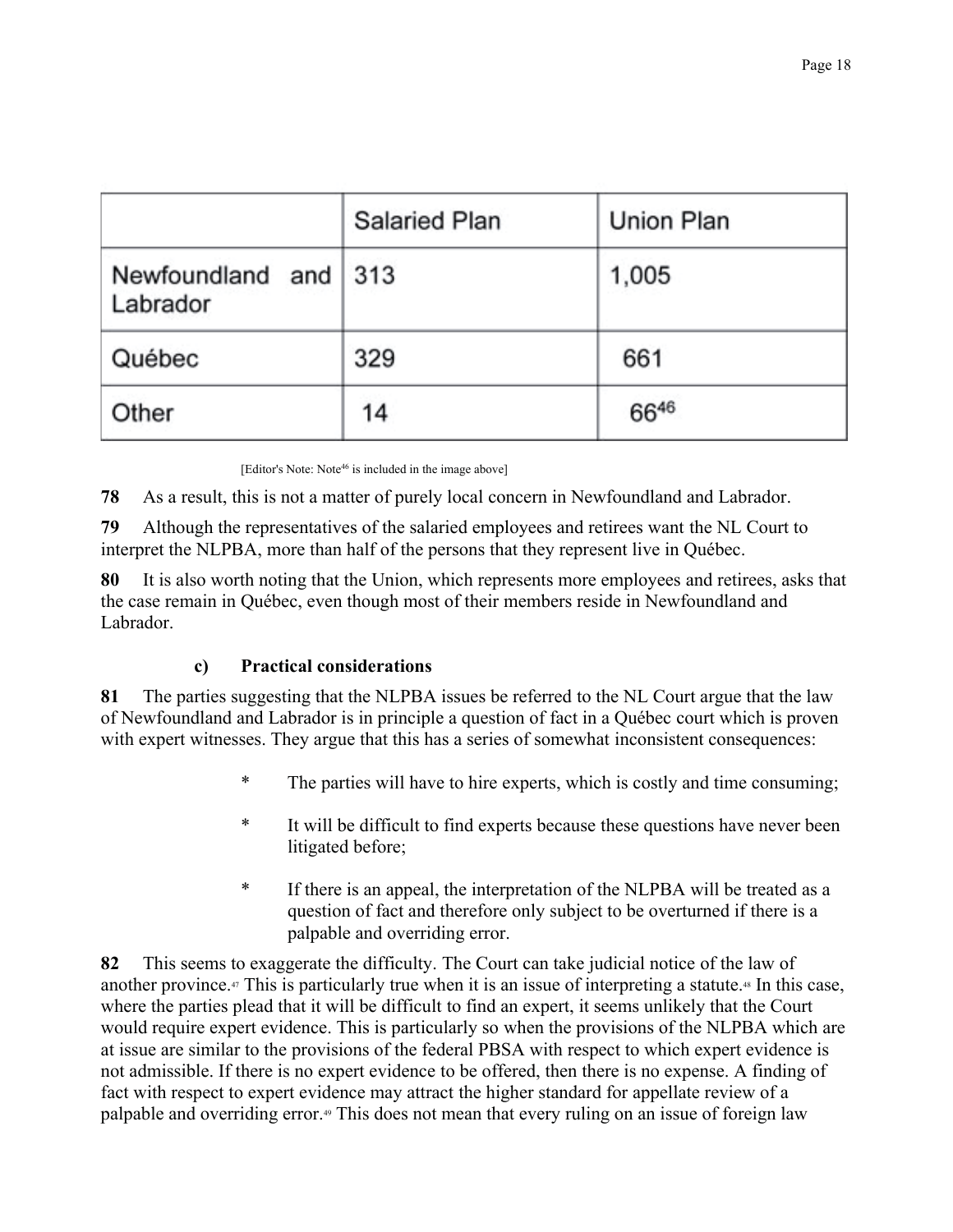attracts the same standard. If the judge decides the interpretation of the NLPBA without considering the credibility of expert witnesses, then there is no reason for the Court of Appeal to apply the higher standard for appellate review.

In terms of cost, it is difficult to see how the cost of continuing the proceedings in Québec will 83 be higher than the cost of hiring attorneys in Newfoundland and Labrador and debating part of the issues there. The Union and Sept-Iles argued that it would be more expensive for them to argue the issues in Newfoundland and Labrador, and they added that they pay their own costs, unlike the representatives of the salaried employees and retirees and the Plan Administrator.

84 Another issue is the delays that the referral might create.

85 Sept-Iles bases its argument that it is too late now to raise the issue of a transfer on the fact that the Court already dealt with some of these issues 18 months ago. The representatives of the salaried employees and retirees plead that they raised the issue of a possible transfer of issues to the NL Court at the hearing of the motion for approval of the Claims Procedure Order on November 16,  $2015.$ 

86 The Court will not dismiss the issue for lateness. However, it is relevant that the issue is being debated now as opposed to 18 months ago. If the issue had been debated at that time, the Court might have been less concerned about the possible delays that would result from referring the issues to the NL Court.

87 The parties suggesting that the NLPBA issues be referred to the NL Court plead that there is no reason to believe that fragmenting the proceedings will result in additional delay. They do not however offer the Court any concrete indication of how quickly the case could proceed through the NL Court and any appeal.

The Court is concerned by the possible delay. The parties pointed to *Timminco*, where the 88 CCAA Court transferred a pension issue to the Québec Superior Court, as an example of how these referrals should work. In that case, the parties consented to refer the Québec pension aspects of the CCAA file that was being litigated in Ontario to a Québec court. Even in those circumstances, the delay between the referral (October 18, 2012)<sup>50</sup> and the final judgment of the Québec court (January 24, 2014)<sup>51</sup> was over 15 months.

89 Finally, the Court does not consider the question of whether its decision will or will not be treated as a precedent to be a relevant consideration. Similarly, the Court does not consider the possibility of intervenants to be relevant. The Court's focus is on resolving the difficulties of the parties appearing before it. If the government of Newfoundland and Labrador wishes to obtain a judgment from the courts of the province on the interpretation of the NLPBA, it can refer a matter to the Court of Appeal of Newfoundland and Labrador.<sup>52</sup>

# **CONCLUSION**

For all of the foregoing reasons, the Court concludes that it is not appropriate in the present 90 circumstances to refer the proposed questions to the NL Court.

# FOR THESE REASONS, THE COURT:

91 **DECIDES** that it has jurisdiction to deal with the issues related to the interpretation of the Newfoundland and Labrador Pension Benefits Act in the context of the present proceedings under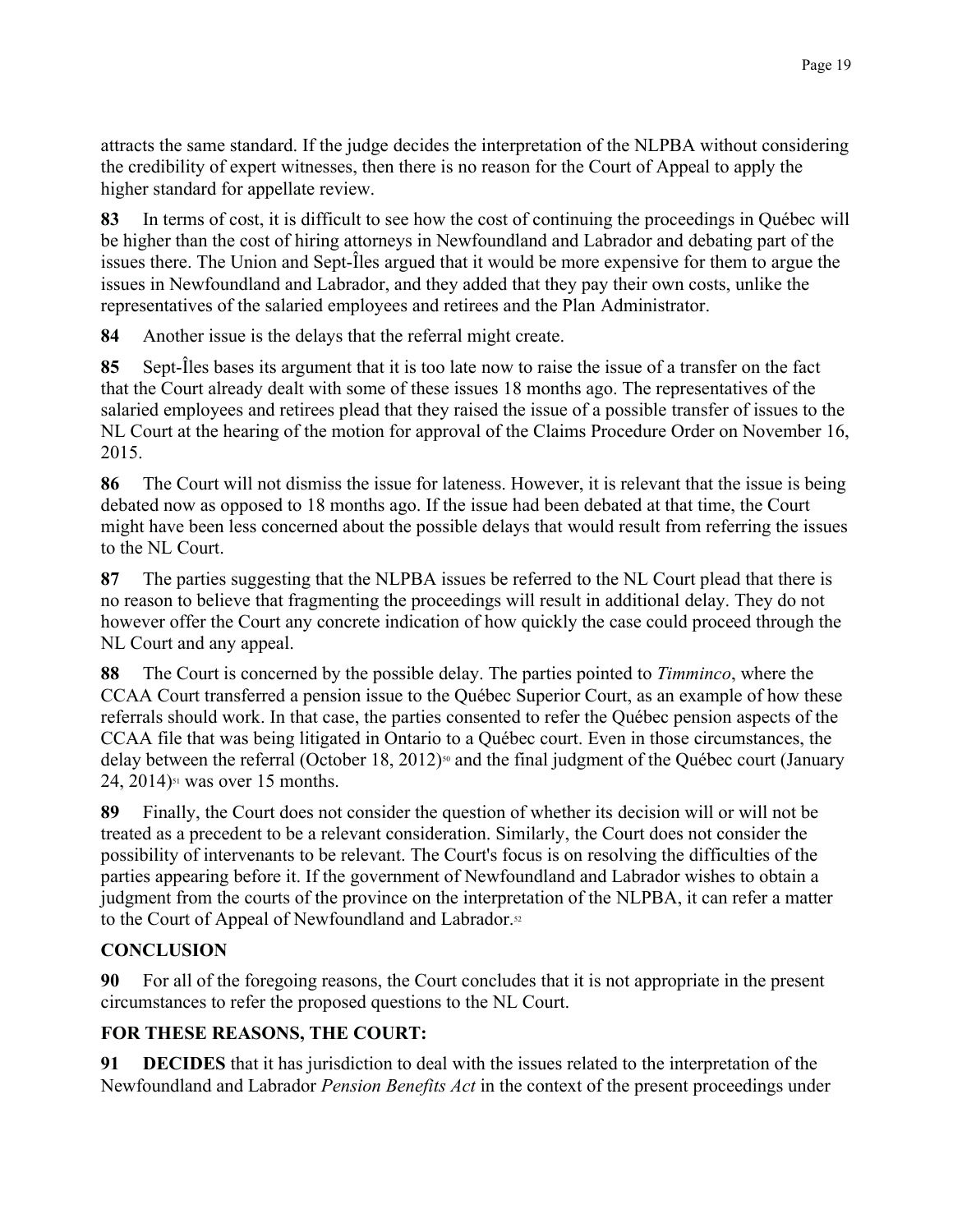the Companies' Creditors Arrangement Act and that it will not refer those issues to the Supreme Court of Newfoundland and Labrador;

#### 92 THE WHOLE WITHOUT JUDICIAL COSTS.

THE HONOURABLE STEPHEN W. HAMILTON J.S.C.

1 R.S.C. 1985, c. C-36.

2 S.N.L. 1996, c. P-40.1.

3 R.S.C. 1985 (2nd Supp.), c. 32.

4 CQLR, c R-15.1, s. 49.

5 2015 QCCS 3064; motion for leave to appeal dismissed, 2015 QCCA 1351.

 $6$  Exhibit R-13

7 Exhibit R-14.

8 Exhibits R-13 and R-14

9 Exhibit RESP-7.

10 Affidavit of Terence Watt, sworn December 14, 2016, par. 19.

11 Exhibit R-15

12 There is a debate as to whether the Wabush CCAA Parties were required to pay the full monthly payment for December or only a pro-rated portion. The amount at issue for the period from December 17 to 31, 2015 is \$21,462.

13 Exhibit R-16.

14 Exhibit  $R-16$ 

15 Exhibit R-17.

16 Exhibit R-17.

17 Exhibit R-18.

18 Exhibit R-19.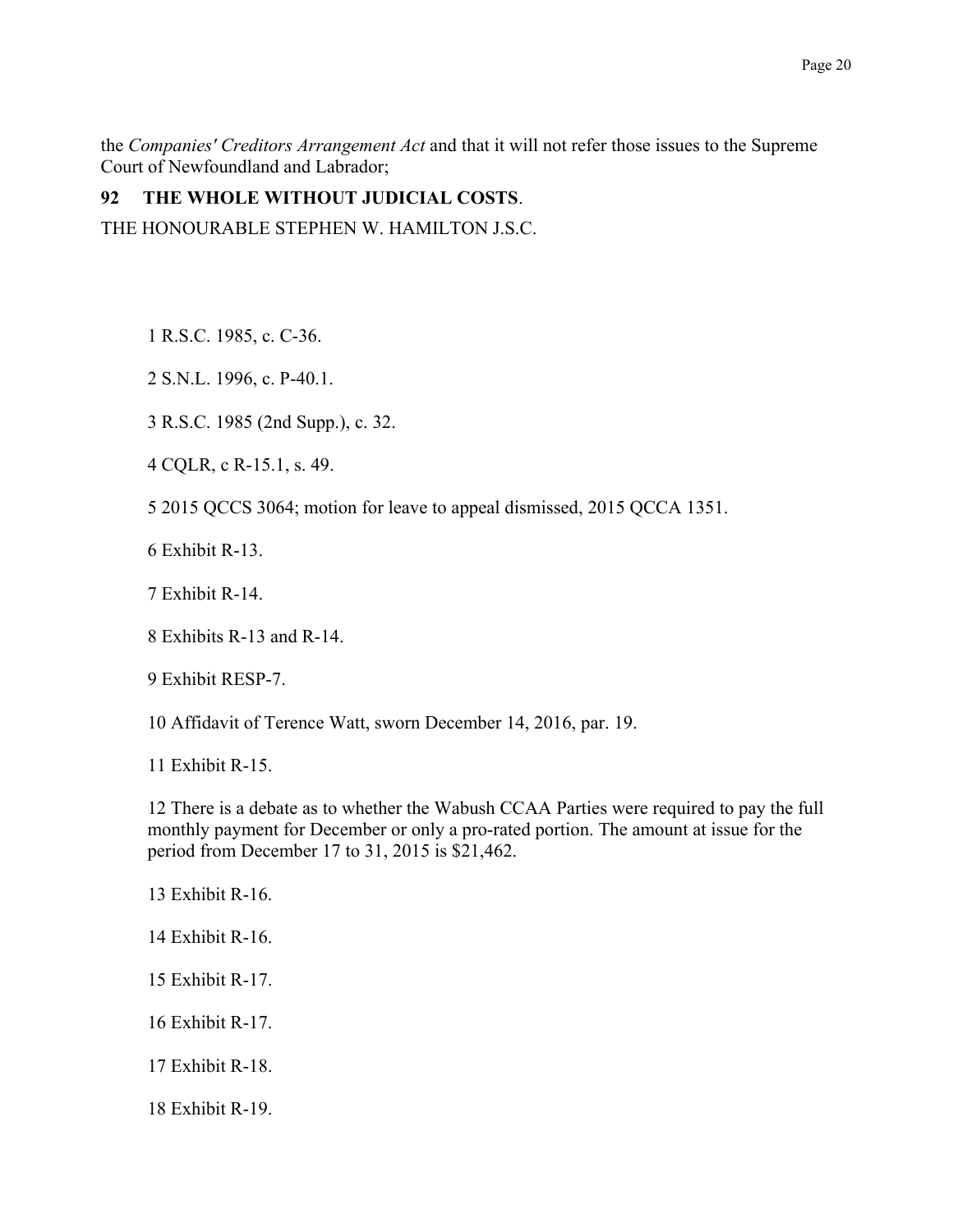19 Sam Lévy & Associés Inc. v. Azco Mining Inc., 2001 SCC 92, par. 25-28.

20 *Ibid*, par. 27.

21 *Ibid*, par. 64.

22 *Ibid*, par. 76.

23 R.S.C. 1985, c. B-3.

24 Century Services Inc. v. Canada (Attorney General), 2010 SCC 60, par. 22; Newfoundland and Labrador v. AbitibiBowater Inc., 2012 SCC 67, par. 21; Montreal, Maine & Atlantic Canada Co./Montréal, Maine & Atlantique Canada Cie (Arrangement relatif à), 2013 QCCS 5194, par. 24-25; Re Nortel Networks Corporation et al., 2015 ONSC 1354, par. 24; Re Essar Steel Algoma Inc., 2016 ONSC 595, par. 29-30, judgment of Court of Appeal ordering (i) Cliffs to seek leave to appeal the Order, (ii) the hearing of the leave to appeal motion be expedited, and (iii) the issuance of a stay pending the disposition of the leave to appeal motion, 2016 ONCA 138.

25 Section 16 CCAA provides that the orders of the CCAA court are enforced across Canada.

26 Supra note 19, par. 62.

27 Stormbreaker Marketing and Productions Inc. c. Weinstock, 2013 QCCA 269, par. 98-100

28 MMA, supra note 24, par. 20.

29 Sam Lévy, supra note 19, par. 61.

30 2013 QCCS 3015, par. 18.

31 Supra note 24, par. 80. See also Nortel Networks, supra note 24, par. 29.

32 Emerson Électrique du Canada ltée c. Chatigny, 2013 QCCA 163; Bourdon c. Stelco inc., 2004 CanLII 13895 (QC CA).

33 Canada (Minister of Indian Affairs and Northern Development) v. Curragh Inc., [1994] O.J. No. 953 (Gen. Div.)

34 Yukon Zinc Corp. (Re), 2015 BCSC 1961.

35 R.S.Y. 2002, c. 151.

36 Supra note 33, par. 11. See also Yukon Zinc, supra note 34, par. 47 and 57.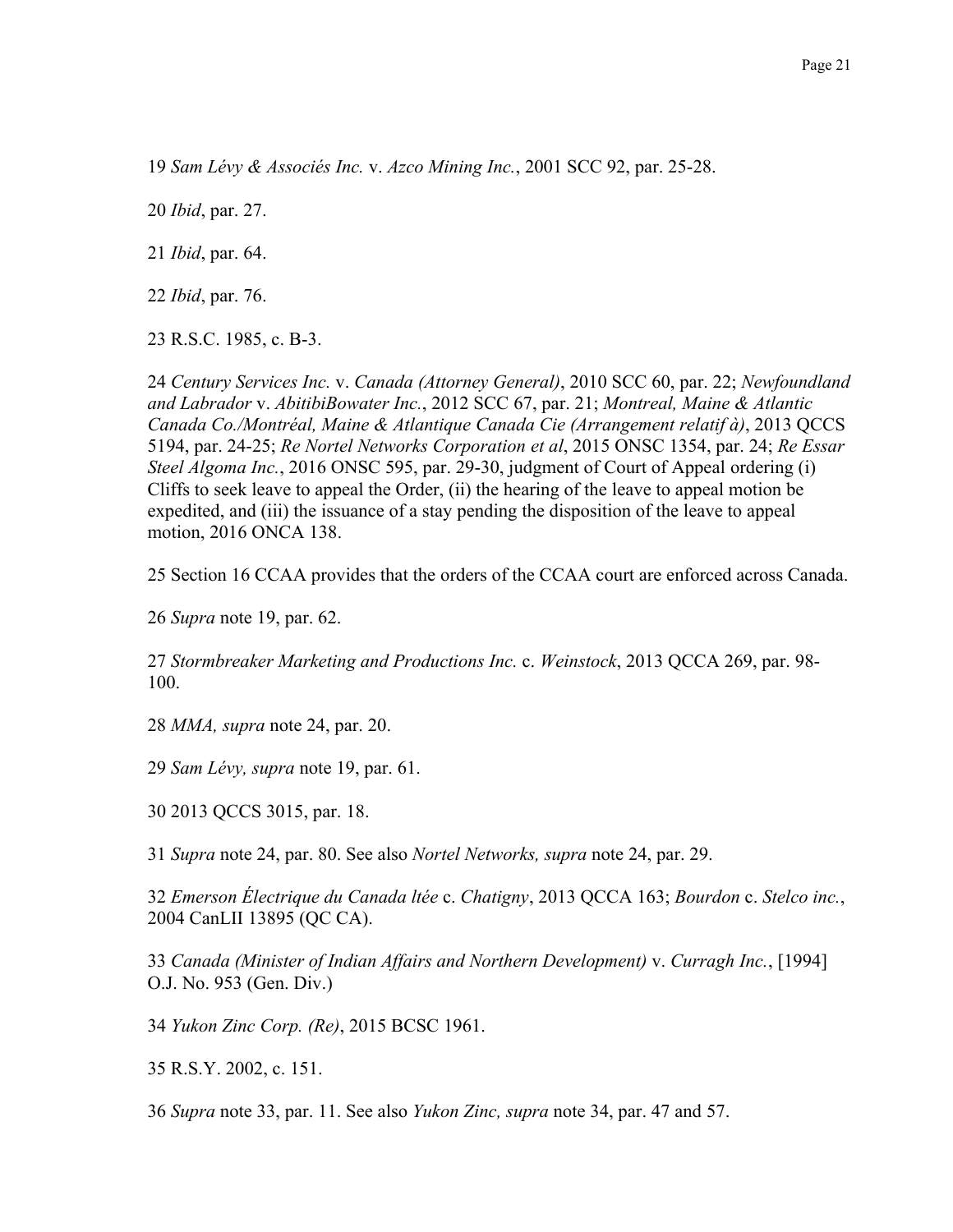- 37 Timminco Limited (Re), 2012 ONSC 5959.
- 38 Ontario Pension Benefits Act, R.S.O. 1990, c. P.8, s. 57.
- 39 British Columbia Pension Benefits Standards Act, S.B.C. 2012, c. 30, s. 58
- 40 Alberta *Employment Pension Plans Act*, S.A. 2012, c. E-8.1, s. 58 and 60.
- 41 Saskatchewan Pension Benefits Act, 1992, S.S. 1992, c P-6.001, s. 43
- 42 Manitoba Pension Benefits Act, C.C.S.M., c. P32, s. 28.
- 43 Nova Scotia Pension Benefits Act, S.N.S. 2011, c. 41, s. 80.
- 44 New Brunswick Pension Benefits Act, S.N.B. 1987, c P-5.1, s. 51.
- 45 Yukon Zinc Corporation (Re), 2015 BCSC 836, par. 90.
- 46 Watt Affidavit, par. 16.
- 47 Article 2809 C.C.Q.
- 48 Constructions Beauce-Atlas inc. c. Pomerleau inc., 2013 QCCS 4077, par. 14.
- 49 Canada (Minister of Citizenship and Immigration) v. Asini, 2001 FCA 311, par. 26.
- 50 Supra note 37.
- 51 2014 QCCS 174.
- 52 Judicature Act, R.S.N.L. 1990, c. J-4, Section 13.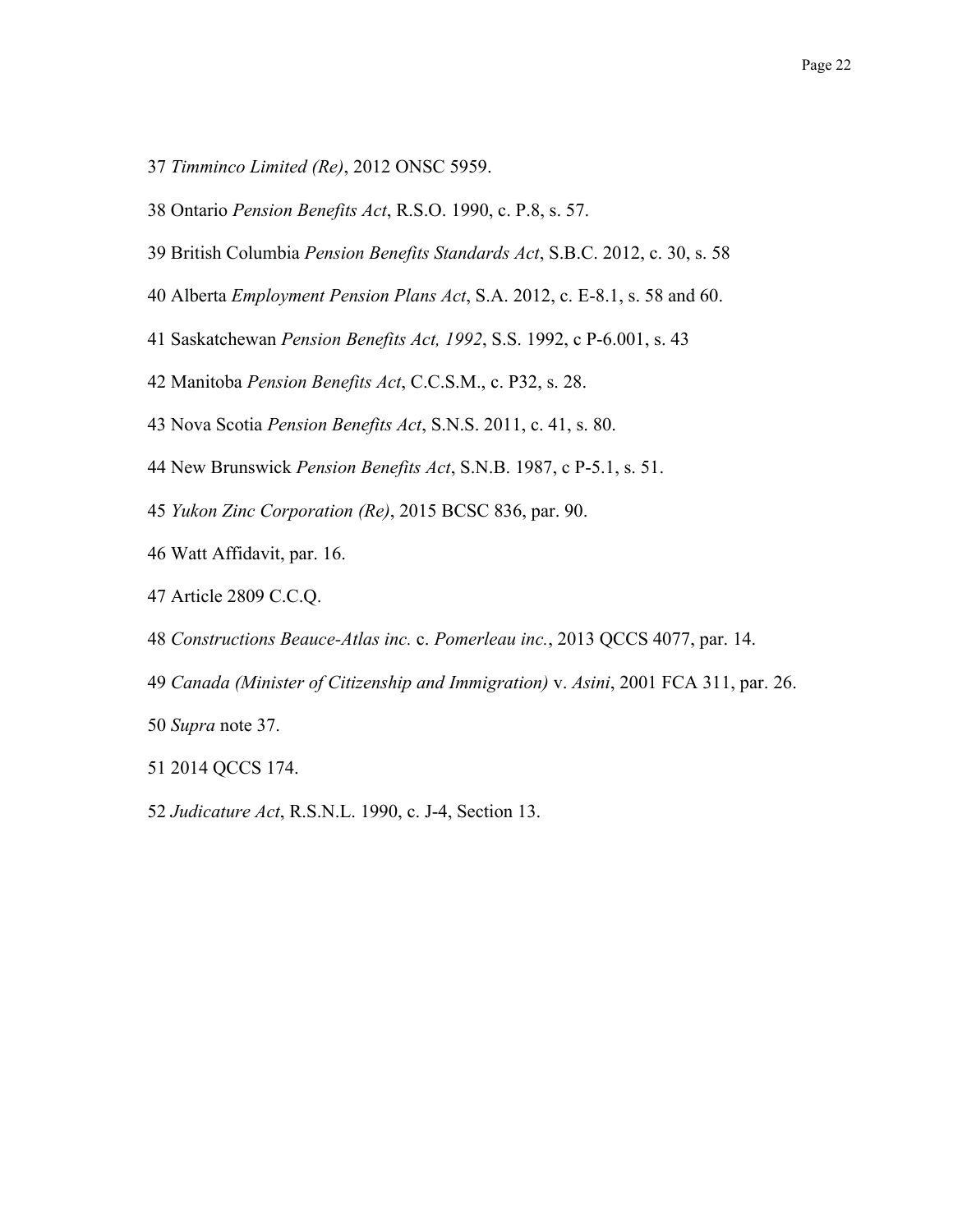## 1974 CarswellOnt 894 Ontario Supreme Court [High Court of Justice]

Canada Metal Co. v. Canadian Broadcasting Corp.

1974 CarswellOnt 894, [1974] O.J. No. 1999, 19 C.C.C. (2d) 218, 48 D.L.R. (3d) 641, 4 O.R. (2d) 585

# **Canada Metal Co. Ltd. et al. v. Canadian Broadcasting Corp. et al. (No. 2)**

O'Leary, J.

Judgment: April 16, 1974 Docket: None given.

## Proceedings: Varied, (1975), 8 O.R. (2d) 375, 23 C.C.C. (2d) 445, 59 D.L.R. (3d) 430 (Ont. C.A.); Affirmed, 11 O.R. (2d) 167, 29 C.C.C. (2d) 325, 65 D.L.R. (3d) 231, 1975 CarswellOnt 810 (Ont. C.A.)

Counsel: W.H.O. Mueller, for plaintiffs Ian Scott, Q.C., C.G. Paliare, for defendant, Max Allen E.A. Bowie, for defendants, Mark Starowicz and E.L. Hallman J.M. Banfill, for James L. Cooper and Graham Fraser Walter Fox, for Gary Perly

Subject: Criminal

## *O'Leary, J.***:**

1 This is an application by the plaintiffs for an order committing the defendants Mark Starowicz and Max Allen to jail for breach of the injunction granted herein by Mr. Justice Wilson, on January 29, 1974, and committing E. L. Hallman, Gary Perly, Graham Fraser and James L. Cooper to jail for acting in contravention of the said injunction.

2 On January 29, 1974, the plaintiffs, which operate secondary lead smelters in the City of Toronto, fearing because of

an article that appeared on that day in the Globe and Mail, that they were about to be libelled  $^1$  in a radio documentary entitled "Dying of Lead", to be broadcast commencing in Ontario at 7:00 p.m. that evening, applied for and obtained from Mr. Justice Wilson an *ex parte* injunction which restrained the defendants from alleging or implying that the plaintiffs had bought misleadingly favourable medical evidence and had concealed material evidence from medical experts and from misstating the amounts the plaintiffs are spending to install pollution control systems.

3 The article which appeared on January 29, 1974, in the Globe and Mail, and which prompted the plaintiffs to apply for the injunction, read in part as follows:

## **Special on Lead Poisoning Fine Investigative Journalism**

## *By Blair Kirby*

Tonight at 7, CBC Radio's As It Happens does a one-hour special on lead poisoning which, at least on the basis of reading a transcript, seems to be a definitive and terrifying show — and investigative journalism at its best.

The program was sparked by the controversy over lead emissions and illness around two Toronto smelters. It includes claims that medical experts can be bought to give evidence that favors lead companies and plays down the danger. A doctor from Cleveland says that doctors who minimize the significance of high lead emmissions are hired by the firms to say so.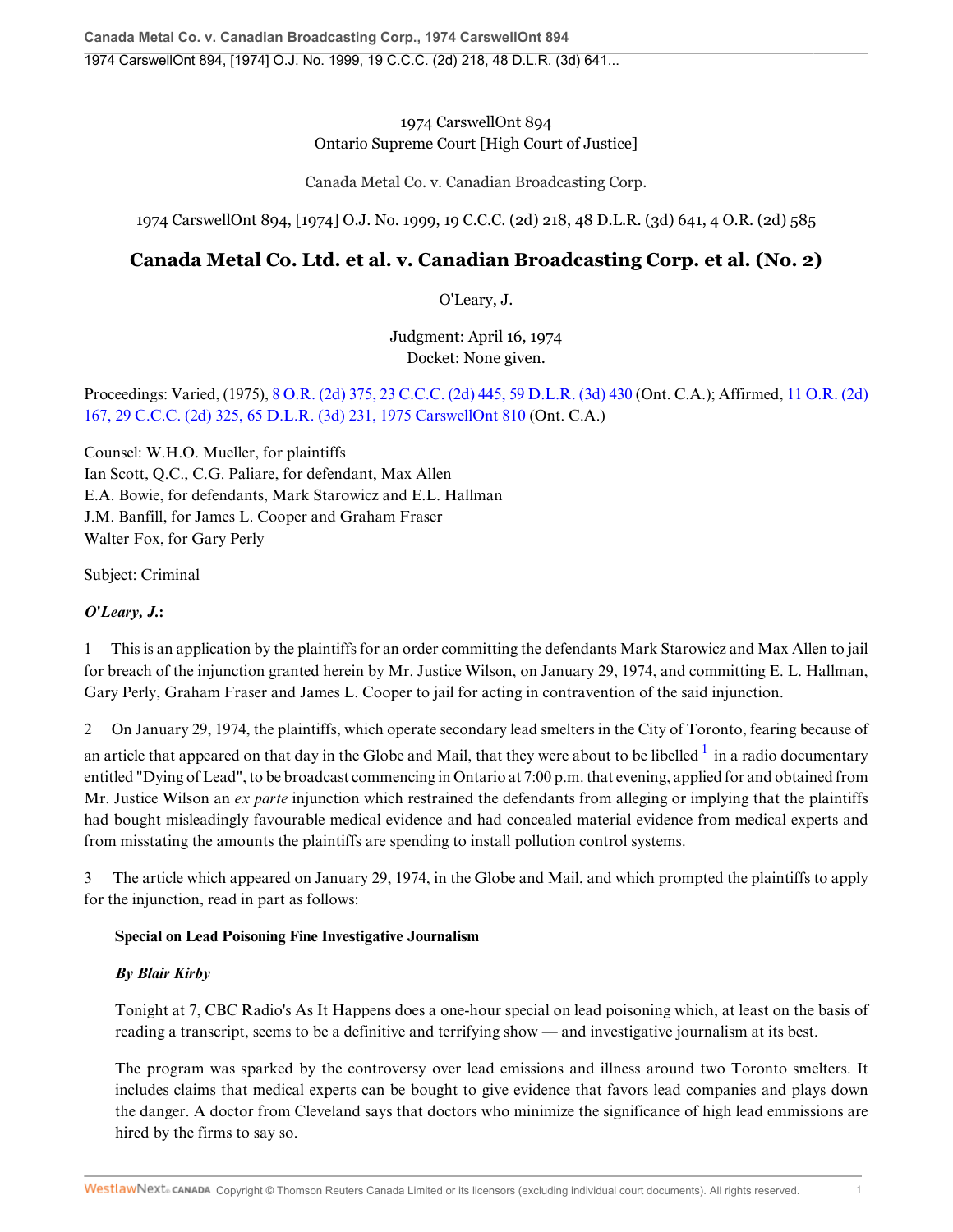The program also condemns the provincial government's air management branch for its persistent refusal to order cleanup of lead emissions. Provincial officials were even involved, the program says, in attempts to discredit the work done by Dr. David Parkinson of the Hospital for Sick Children, who found high lead levels in youngsters.

Doctors on the program claim that excessive lead levels can turn children into vegetables. One doctor says "all they escape is death" — and some do die. The cost of each child turned into a vegetable — just the financial cost and not including emotional torture — was set at \$5,000.

The cost of pollution controls at one of the Toronto lead smelters is estimated at \$60,000.

A doctor whose evidence helped to get a court to allow a smelter to stay in operation despite apparent lead poisoning in three nearby residents admits on the program that evidence that might have made her change her stand was concealed from her.

These are just the high points of a detailed program which, as far as I know, is the most thorough investigation to date of the lead contamination issue. As It Happens has established a reputation for high-quality radio journalism, but this may be its best yet.

4 The application for the injunction was made *ex parte* before Mr. Justice Wilson at approximately 5:15 p.m. on January 29, 1974. At approximately 6:00 p.m., Mr. Justice Wilson granted an injunction endorsing his order on the back of the notice of motion. That endorsement reads as follows:

Ex parte injunction granted to plaintiffs restraining defendants, and each of them from alleging or implying by broadcasting on television or otherwise publicizing that the plaintiffs and/or either of them, have bought misleadingly favourable medical evidence and concealed material evidence from medical experts, and from misstating the amounts the plaintiffs are spending to install pollution control systems.

5 At approximately 6:20 p.m., John J. Prince, a law student at the law firm of Thomson, Rogers, solicitors for the plaintiffs, telephoned the office of the Canadian Broadcasting Corporation at 354 Jarvis St. in Toronto, and spoke to the defendant Mark Starowicz and advised him as to the general nature of the order that had been made by Wilson, J., and that shortly a copy of the notice of motion endorsed by Wilson, J., would be served on him.

6 Mr. Starowicz transferred Mr. Prince to Mr. George Flak, a solicitor employed by the Canadian Broadcasting Corporation, who was at the studio at the time, and Mr. Prince gave the same advice to Mr. Flak.

7 At approximately 6:40 p.m., Mr. Warren Mueller, a solicitor from the firm of Thomson, Rogers, telephoned Mr. Flak and read to him the words Wilson, J., had endorsed on the notice of motion. At 6:45 p.m., a copy of the notice of motion, bearing the endorsement of Wilson, J., was served on Mr. Flak at the Canadian Broadcasting Corporation premises.

8 Commencing somewhat after 6:30 p.m. (and it is to be noted that his work was interrupted thereafter by the telephone conversation with Mr. Mueller and by the attendance of Mr. Prince, who served the copy of the notice of motion on him), Mr. Flak began to read the script of the documentary "Dying of Lead", looking for statements which might offend the injunction of Wilson, J.

9 The reviewing of the said script by Mr. Flak was done in conjunction with Mark Starowicz, the executive producer of the radio programme "As It Happens", and Max Allen, the story editor of the documentary "Dying of Lead", which was to be broadcast on the "As It Happens" programme. According to the affidavit of Mr. Flak, as soon as Mr. Prince left he resumed his consultation with the producers and advised them in editing the script so that the broadcast beginning at 7:00 p.m. would not violate the terms of the injunction.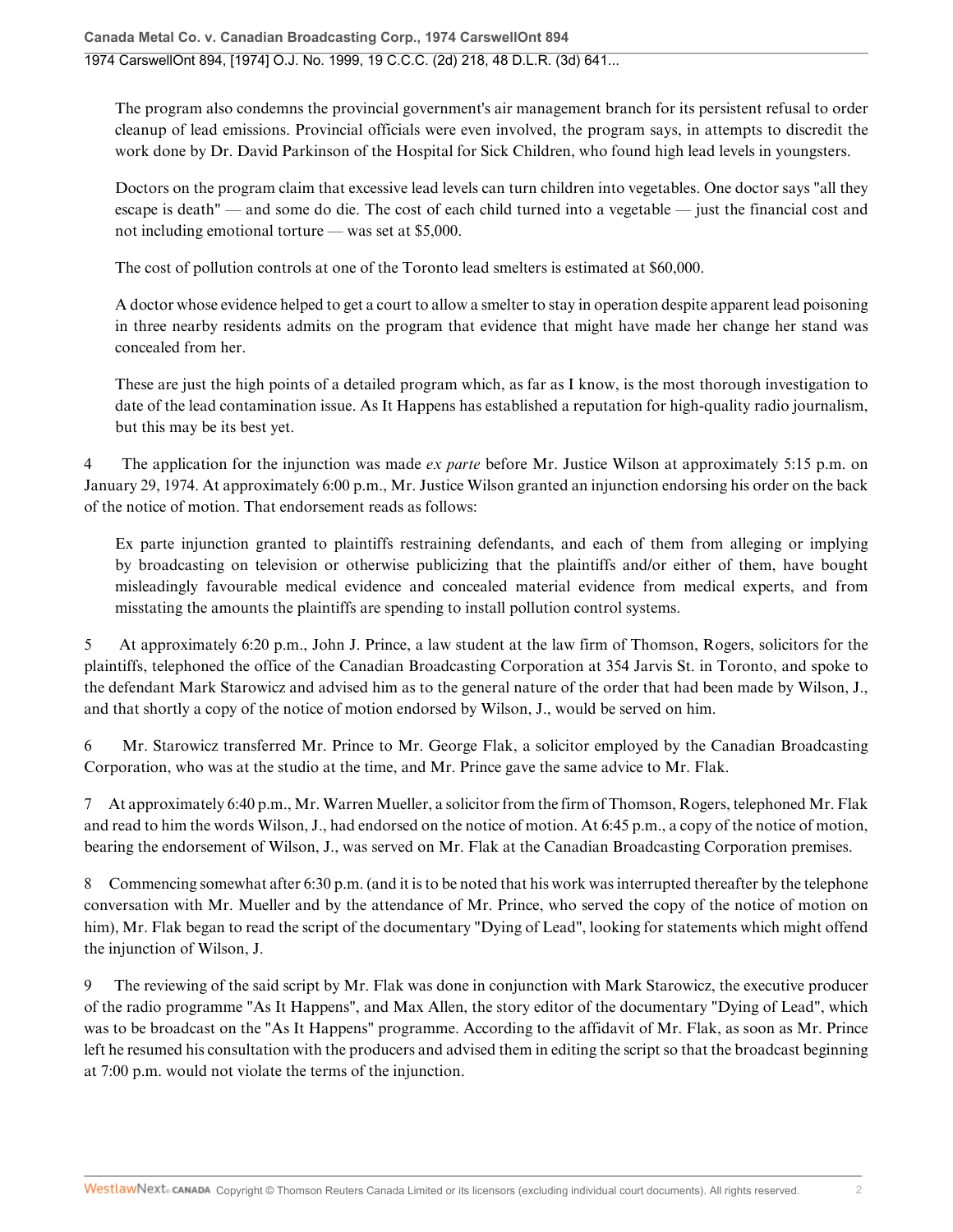10 According to the affidavit of Mark Starowicz, he, as executive producer of the programme "As It Happens" had the authority to and did delete after consulting with Mr. Allen and Mr. Flak, those portions which it was considered might violate the terms of the injunction. Mr. Allen stated in his affidavit:

3. At approximately 6:45, when Mr. Flak was able to read the injunction to me it was first clear to me what areas the injunction covered, and along with Mr. Flak I reviewed the script, and we indicated to Mr. Starowicz the two portions of the script which we felt should be deleted to comply with the terms of the injunction. These were the two portions which were in fact deleted by him in the broadcast as it was transmitted to listeners in Ontario and subsequently west of Ontario.

4. The statement made by Harry Brown in the middle of page 17 of the transcript "one of the plants says that the cost of a clean-up runs about \$60,000.00, and they seem to think that this is quite a lot." was not deleted because the plant referred to in it is not owned or operated by either of the Plaintiffs.

11 While the documentary was not to be broadcast in Ontario until 7:03 p.m., the entire programme was broadcast in the Maritime Provinces between 6:00 p.m. and 7:00 p.m. Eastern Standard Time. It is not suggested by the plaintiffs that any portion of the programme broadcast to the Maritimes, after the point in time when the defendants could have stopped the broadcast, offends the injunction. Those portions of the broadcast alleged to contravene the injunction are in the first half of it.

12 The documentary with certain deletions and insertions was broadcast in Ontario from 7:03 p.m. to 8:00 p.m. and thereafter was broadcast in the same form to Western Canada. Those portions of the script of the documentary as actually broadcast to Ontario and Western Canada that are especially relevant on this application are as follows:

## **Dying of Lead**

*Harry Brown*: This machine in a Boston laboratory is analyzing blood samples. The blood has been sent from Toronto, where some 3,000 people have been tested. The reason: lead poisoning.

Right now, in North America, at least a quarter of a million children risk brain damage, mental retardation, and death ... from lead poisoning.

Each year hundreds of thousands of tons of poisonous lead gets into the air and into our food.

All this could be prevented.

From C.B.C. Toronto, "As It Happens" presents a special programme, broadcast simultaneously in the United States. This is: *Dying of Lead*.

*Barbara Frum*: In Boston, Dr. Herbert Needleman, at the Children's Hospital Medical Centre...

*Dr. Needleman*: The symptoms of lead poisoning are so vague that many cases of lead poisoning are never picked up. So I, and a number of other people working in the field, are convinced that this is a major health disaster.

*Harry Brown*: In Toronto, Les Cole lives near the Canada Metal lead plant. Canada Metal for years has been polluting its neighbourhood with lead. Les Cole's five-year-old son was hospitalized last month.

*Mr. Cole*: If somebody hadn't come along and asked us about having the children done for the lead test, we wouldn't have known anything about it. His reading was high enough that they took him into the hospital. If nothing had been done, what would it ... how would it affect him later? I mean, if it's left for a couple of years it might have ended up with somebody that's retarded, and that's, you know, that's the worst part of it.

*Barbara Frum*: In Ottawa, Dr. A. B. Morrison is head of the federal government's Health Protection Branch...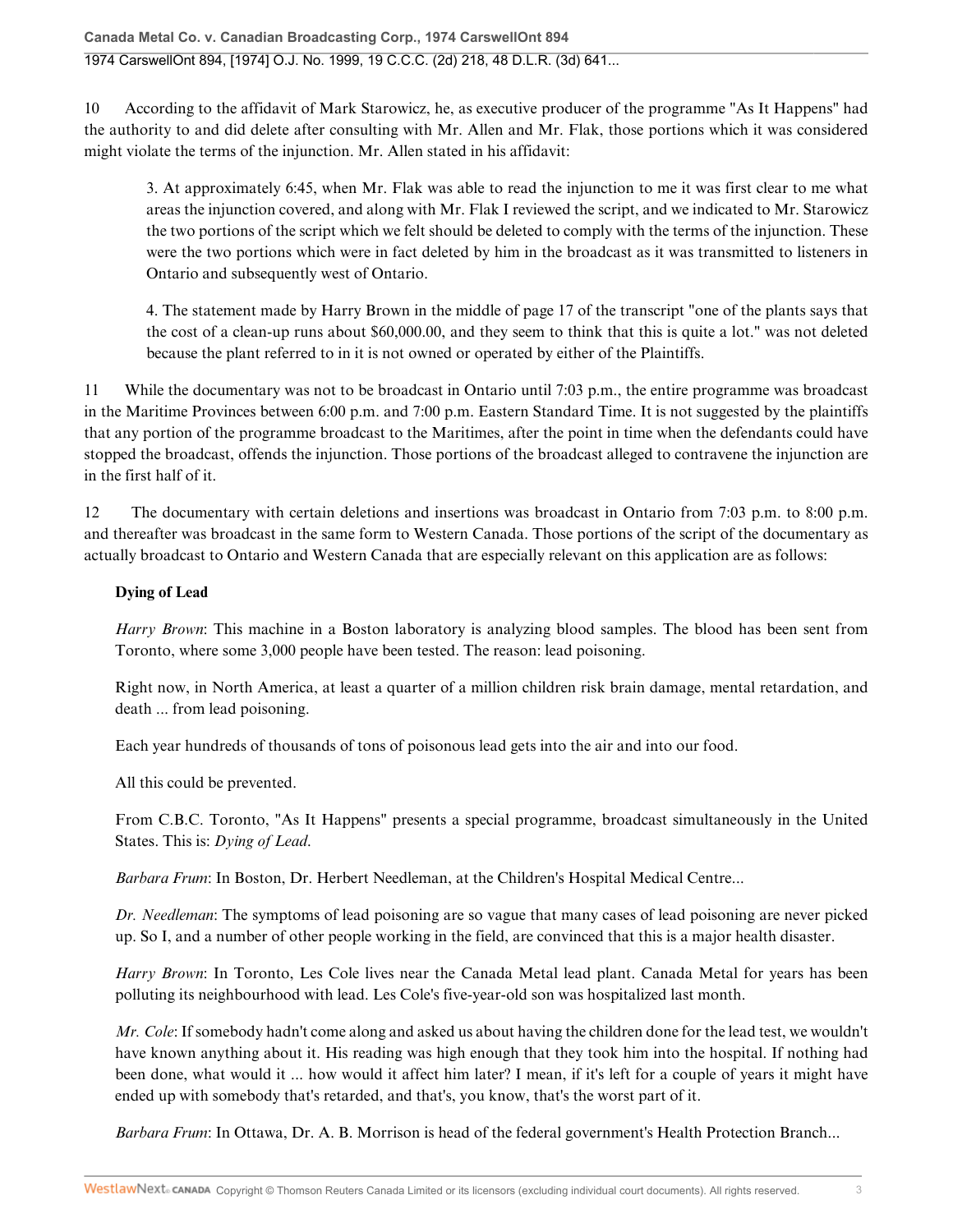*Dr. Morrison*: Lead is widely recognized by public health authorities as one of the most dangerous elements to which man is exposed. And that is indicated by the wide range of toxic effects that are associated with lead poisoning. They include things like colic, anemia, convulsions, irritability, blindness, muscular incoordination, sterility, stillbirths, mental retardation, miscarriage — just a tremendously broad range of toxic effects. Some of them, of course, extremely bad.

*Harry Brown*: The poisonous effects of lead have been known for centuries. The mystery is: Why do we go on pouring it into our environment? Why are industries allowed to continue polluting our air with lead? Why is there still lead in gasoline? And in our food? How close are we, in fact, to a massive epidemic of lead poisoming

This is a lead smelter. In Canada each year we mine about four billion pounds of lead. It's processed first in primary smelters like the ones in Trail, B.C., and Bathurst, New Brunswick, for example — and then it's used in paint, or gasoline, or electric batteries. After the batteries are dead, the lead can be taken out and used again. And that's what secondary smelters do. They melt down the batteries and recover the lead.

*Barbara Frum*: In Toronto there are two secondary smelters which have caused people who live around them a good deal of trouble. Walter Lachocki lives near the plant owned by Toronto Refiners and Smelters. The dirt and dust which comes down on Mr. Lachocki's house contains an amount of lead about 140 times as high as anywhere else in the city...

*Mr. Lachocki*: I didn't suspect anything was really wrong as far as the high content of lead went in the dust ... Dr. Fitch came down from Air Management and he asked if we'd mind having our blood samples taken for high content of lead. At the time, I didn't really know what was what. While Dr. Fitch was here I told him I was concerned about the drums of arsenic that they had in the yard — they're piled up, 200 pound drums all along here — and I said I was concerned about that. And his answer to me was that he wouldn't be too concerned about the arsenic, because he'd sooner be poisoned by arsenic than lead. So at that time I got ... I sort of started worrying.

He took our lead levels, and in a few weeks' time he said, "Well, they're sort of high. We'll be around in six months' time; they should go down." And of course Air Management all along still wouldn't admit that anything was wrong. And even to this day they don't admit anything was wrong. Their idea of an immediate health hazard seems to be that if you bring them a corpse, then they might do something. But even then, when we had a meeting with Dr. Fitch, later, when there was a group of doctors at the Hospital for Sick Children, and I inquired that I was concerned that there were five cases of lead poisoning on this street already, and I was concerned — well, his answer to that was that he could bring experts in to prove that there was no such thing as lead poisoning on the block. So I thought, good grief, if that's his attitude, you know, this is a pretty unsafe outfit to deal with.

I just can't believe that an operation like that, where they claim to spend \$7 million on air quality control, where they can't replace Air Management with a parrot. For a hundred dollars. And all it would say is "There's no pollution, no pollution." Why the hell are we paying these guys such big salaries, when a parrot could do the same damn work. And a lot cheaper. We'd be saving well over \$7 million a year.

*Harry Brown*: Morris Kaufman is president of Toronto Refiners and Smelters...

*Mr. Kaufman*: I don't feel that we have been offending in any way, shape, or form. And if I did, I think that we would have shut the plant down years ago.

*Barbara Frum*: The problem at Toronto Refiners is an old one, yet it has proved very difficult to bring it to public attention. One man who has tried is Dr. David Parkinson, chief of the Metabolic Ward at the Hospital for Sick Children in Toronto. But just listen to what happened to Dr. Parkinson.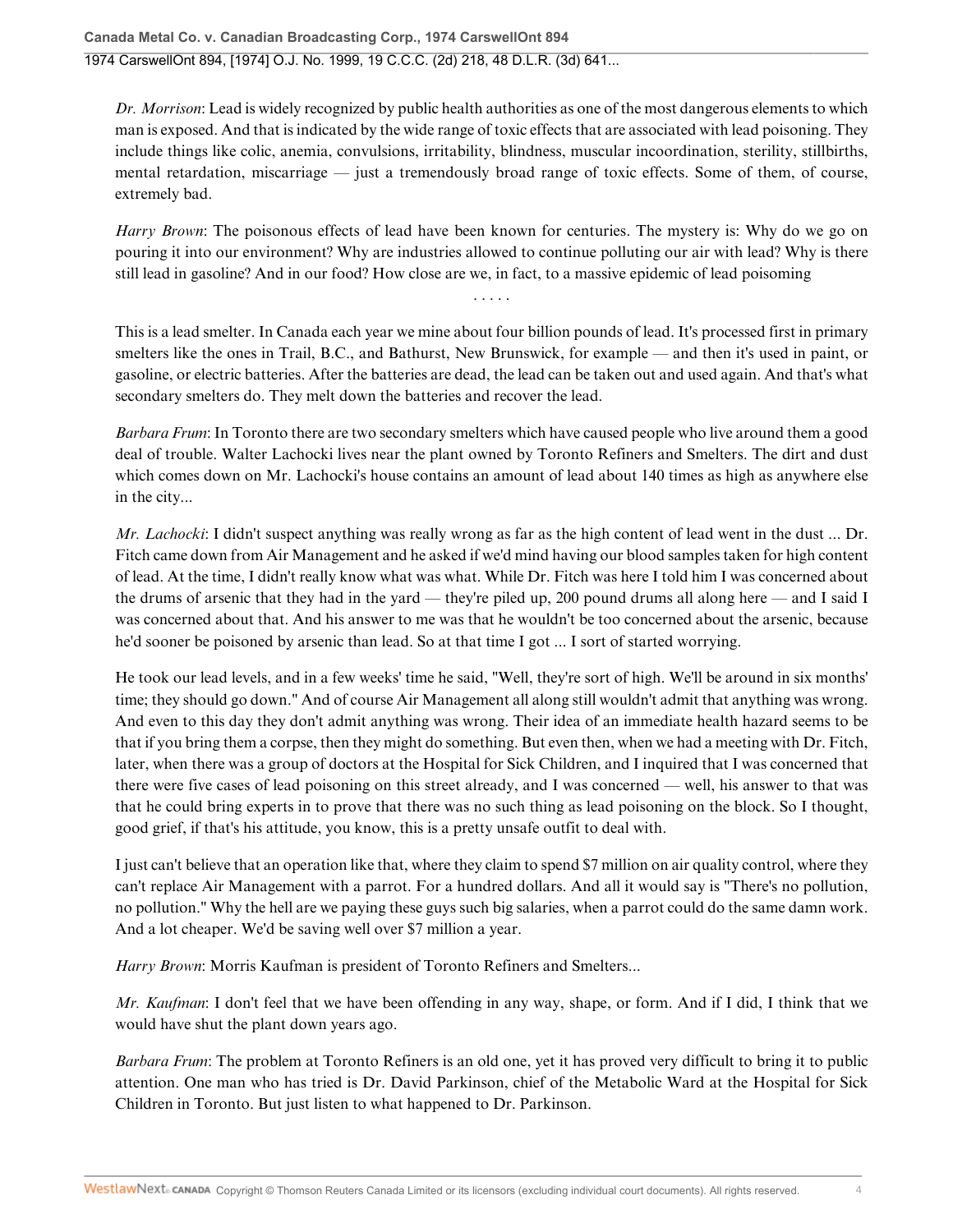*Harry Brown*: In February 1973 a public meeting was held to plan lead testing in the area of Toronto Refiners. Officials from the provincial Departments of Health and the Environment were there, and they tried to tell the residents that Dr. Parkinson didn't even know what lead poisoning was.

*Barbara Frum*: Back in 1965, a four-year-old girl from the Toronto Refiners neighbourhood was brought into the hospital in a coma. She was critically lead poisoned. Her three brothers and a neighbour child were also treated. The little girl was badly damaged and spent the rest of her life in a mental institution.

*Harry Brown*: The provincial officials claimed that these weren't lead poisoning cases at all. They tried to tell the neighbourhood residents that Dr. Parkinson was incompetent.

*Barbara Frum*: Next, the Director of Public Health for Ontario met an official of the Hospital for Sick Children and complained about Dr. Parkinson. We went to Dr. Parkinson's office to ask him why...

*Dr. Parkinson*: Well, his concern was two-fold. First of all, he was concerned that I was unnecessarily stirring up emotions and fear in the community, and secondly, that I was, you know, incompetent. That I didn't know how to make diagnoses of lead poisoning and therefore I had no grounds for making any comments about the problem of lead exposure.

*Harry Brown*: What makes this situation particularly troubling is that the Ministry of Health eventually had to admit that these cases *were* lead poisoning. The question is, why did they try to shut Dr. Parkinson up?

. . . . .

In the studio with us for this evening's programme is Dr. Samuel Epstein, professor of Environmental Health, at Case Western Reserve University School of Medicine in Cleveland. Dr. Epstein is a specialist in pathology and toxicology, the author of more than 130 scientific papers and books, and for the past ten years has been Chairman of the Air Pollution Control Association's Committee on Biological Effects.

*Barbara Frum*: On the line from Washington is Dr. Jane Lin-Fu of the United States Public Health Service. Dr. Lin-Fu is perhaps the world's leading authority on lead poisoning in children.

*Harry Brown*: Dr. Lin-Fu, how do you know when somebody has lead poisoning?

*Dr. Lin-Fu*: The criteria for lead poisoning are far from uniform, and what one might consider lead poisoning, another might not. Basically, the symptoms of lead poisoning are extremely non-specific. There is nothing specific about them. Given a very young child — a two-year-old — I think this is very difficult ... and I personally feel that this accounts for the unduly delayed diagnosis in many children. For the simple reason that many times children reach a fairly severe stage of lead poisoning before they are recognized.

*Harry Brown*: Thank you, Dr. Lin-Fu. Now, as far as adults are concerned, Dr. Epstein?

*Dr. Epstein*: The major source of lead poisoning in adults is in the occupational circumstance, particularly men working in factories and in plants handling and processing lead, either primary or secondary smelting. And the major route of exposure is inhalation, which is indeed also a very important route of exposure to lead in children.

*Harry Brown*: Dr. Lin-Fu, can lead poisoning — or even low-level lead intoxication — be treated?

*Dr. Lin-Fu*: Well, this is a debatable question. Until one recognizes and agrees that there is toxicity at a low level of exposure — clinicians who do not recognize the problem will be very reluctant and unwilling to treat children. It all depends on where you define toxicity.

*Harry Brown*: Are there any long-lasting effects if somebody has lead poisoning but then is treated for it?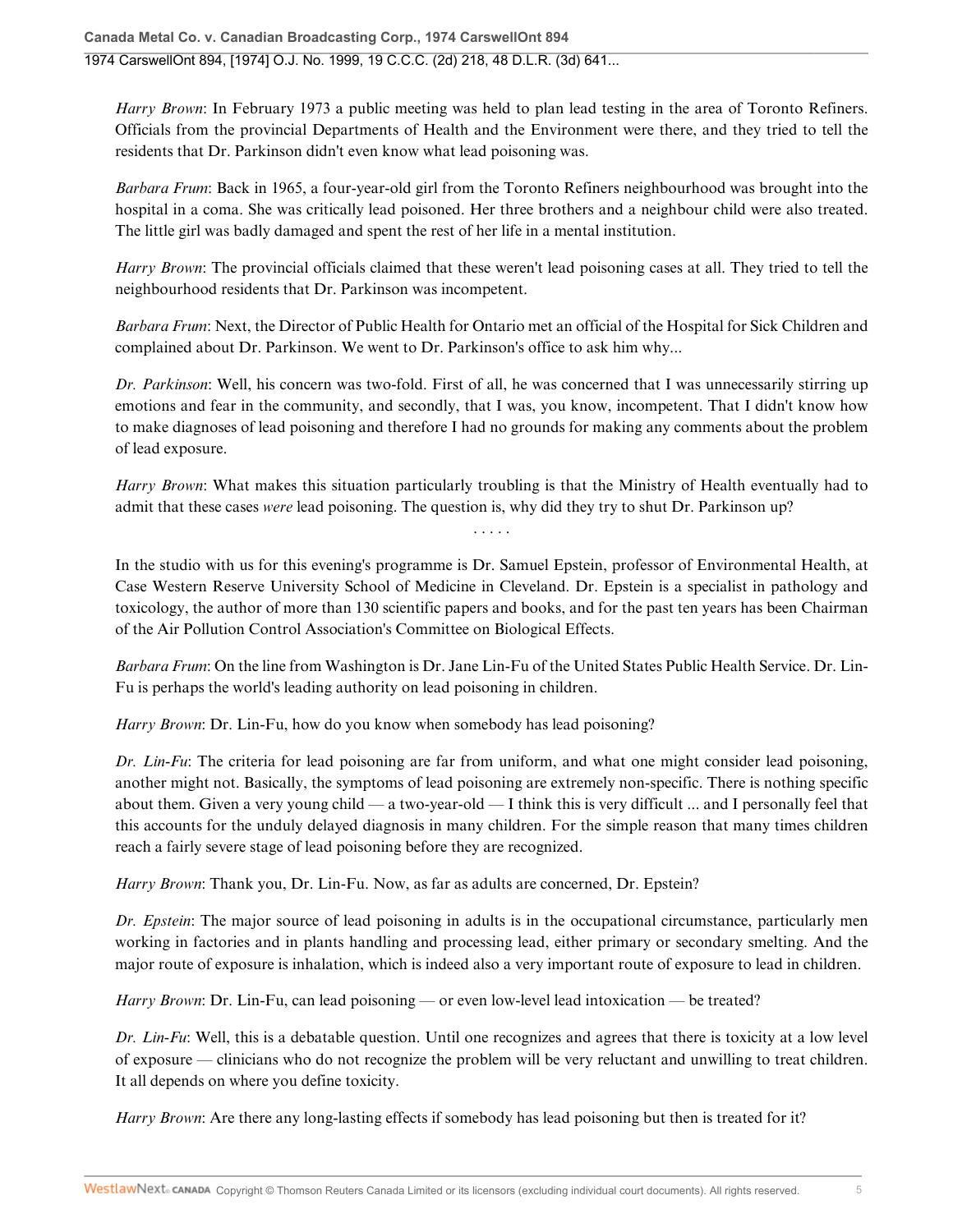*Dr. Lin-Fu*: It all depends on how early you get a child. The child who is treated early may — and I use the word "may", which means: not necessarily — may escape long-lasting effects. But many children end up, even with therapy — well, all they escape is death. Now, not everybody ends up crying. But many of them do end up with very severe lead poisoning.

There's one point I must emphasize. This is a preventable illness. (It takes them quite a while to get to toxic levels, and if we would detect these children early — find them at an early stage — you can terminate the exposure, and treat them if necessary, and prevent a very, very unpleasant sequella.)

*Harry Brown*: Dr. Lin-Fu, thank you very much for participating with us.

*Dr. Lin-Fu*: You're welcome.

*Harry Brown*: Across town from Toronto Refiners, lead rains down on the neighbours of the Canada Metal plant, too. So far, 11 children from the area have been hospitalized. Dallard Runge works for the residents' association.

. . . . .

*Barbara Frum*: Where is the lead coming from? Is it from the smelters?

*Mr. Runge*: Oh, most definitely. It's coming from Canada Metal. A range of studies have been done by the University of Toronto and by the Ministry of the Environment itself. And it's clear — even in the Ministry's own reports, that the staff believes that is is coming from Canada Metal.

*Barbara Frum*: Is there a hazard to public health around that plant, do you believe?

*Mr. Runge*: There is no question of it. There's a hazard to health.

*Barbara Frum*: And who's to blame for it?

*Mr. Runge*: Canada Metal. And, and really you know, the provincial government, because the provincial government has known about it for a long time, and they clearly don't enforce the standards. One could be suspicious, you know: There's a five thousand dollar fine for each day that they are in excess of the standards, but that's never been levied on them.

*Barbara Frum*: Mr. Runge, thank you very much.

*Mr. Runge*: Thank you.

*Mrs. Cole:* Canada Metal just don't care. They won't even ... they don't even try to clean the place up.

*Mr. Cole*: The worst part of it is the government apparently has known about this for so long.

*Mrs. Cole*: It doesn't matter if they clean up the joint now or not, because everything around is infected with lead. And there's no way that we can afford to move. And nobody wants to buy our house anyways, with all this lead pollution going on. So, you know, either get rid of them ... or, I, I'd blow the place up if it was me.

*Mr. Cole*: I don't know, I wouldn't like to see the place close up just for the fact of closing it and putting all the fellows out of work. I mean, I'm a working man myself. I know what it would be like for them, but really they can clean it up, I mean...

*Mrs. Cole:* Yeah, well it's not the employees...

*Mr. Cole*: Yeah, well, why put them out of work?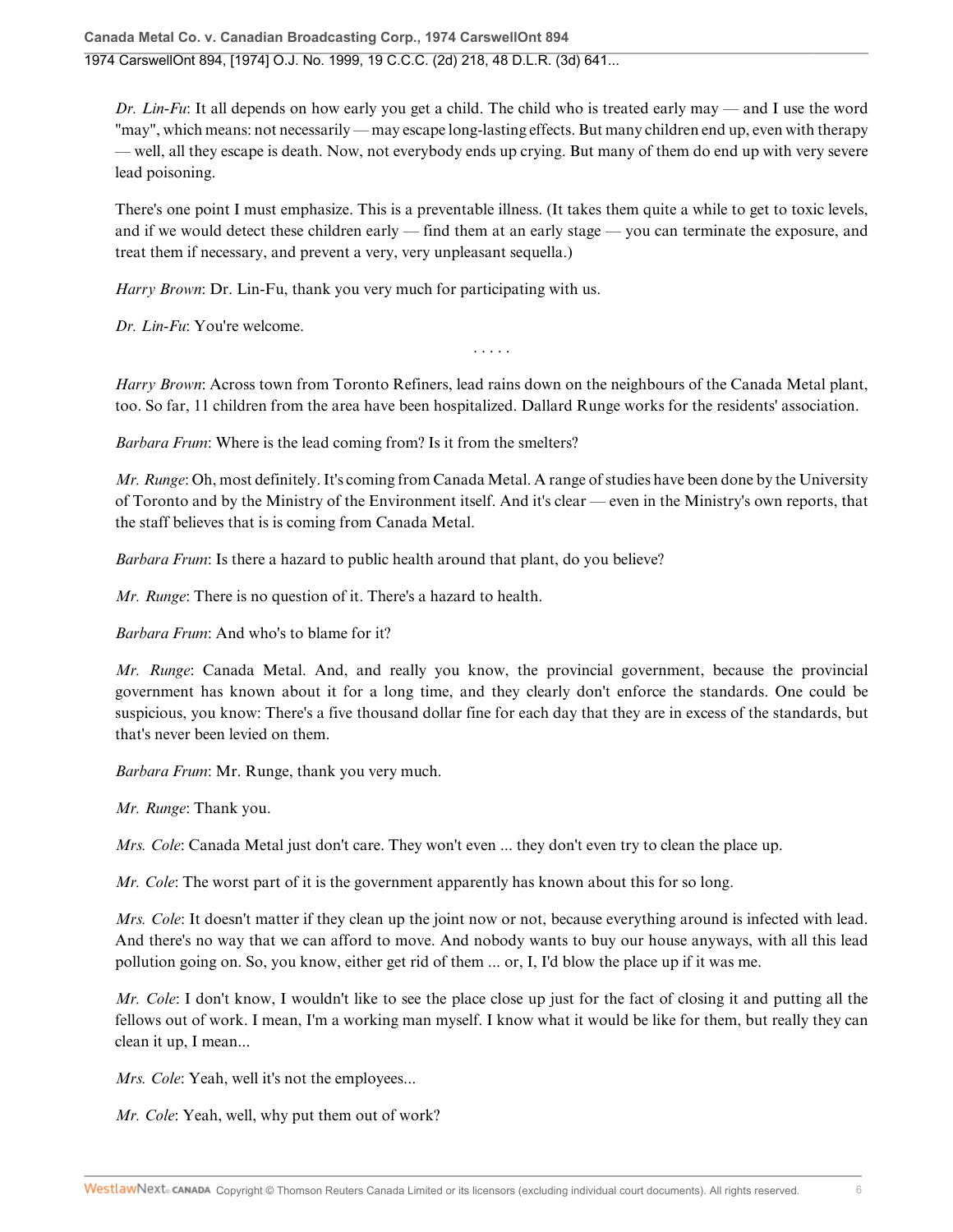*Mrs. Cole:* It's not the employees, you know, it's the top guys.

This here is a residential area. Over there it's commercial. I mean, they're supposed to be there, and we're supposed to be here. It's just that, it just happens that their dirty stuff is blowing our way.

You know with Debbie, her, you know, she puts everything in her mouth. And I mean everything, no matter what it is. And so if she goes outside, you know, she's going to be into something, she's going to probably eat the dirt, if I know her. See, with Jeff, he's hardly been out at all this winter.

*Mr. Cole*: Before that he was out every day.

*Mrs. Cole*: Before that he was out all the time. But since we've been keeping him in, his count's down a bit. But you can't keep the kid in the house all his life.

*Mr. Cole*: They take the children into the hospital, they treat them, cure them, send them back out, right back into it again. They're going to have to do something. I mean, we can't keep sending him back to the hospital every year or two.

*Mrs. Cole:* So what can you do? The only thing you do is wait and see what Canada Metal is going to do.

*Mr. Cole*: You know, there's not much I can do. I can't fight the company, I don't have enough money. The government, I think, is the one that is going to have to do something about it for the people in the area. I think they should have done something a long time ago.

*Mrs. Nelson*: We felt that the problem had been known to Air Management for some time, but there hadn't been sufficient action, and there wasn't proper protection for people in the neighbourhood. And, of course, since then we've found out that there isn't proper protection of the workers either.

*Harry Brown*: Fiona Nelson is Chairman of the Toronto Board of Education...

*Mrs. Nelson*: I have been the Board's representative on the Board of Health this year, and our original concern was primarily for the children in the two schools, which are adjacent to these two factories. But we are also concerned about the general environment that the children live in as well as the school environment. And repeated requests by the Board of Health for cooperation from Air Management and for information had not met with much action. And when the Board of Education tried to do the same sorts of things, they didn't get very far either.

We really felt that if the Air Management Branch was no more responsive to the problem than that, then perhaps someone needed to give them a good looking over.

*Barbara Frum*: And so the Board of Education has asked for a provincial Royal Commission inquiry into the Air Management Branch.

*Harry Brown*: The Canada Metal Company is owned jointly by a huge American firm, National Lead, and by Cominco, a subsidiary of Canadian Pacific.

At one point, Cominco's vice president paid a call on the vice chairman for the Hospital for Sick Children, to question the "propriety" of Dr. Parkinson's interest in this issue. Dr. Parkinson thought this was rather, to quote him, "crass." But after all, the provincial Ministry of Health had already tried the same thing.

*Barbara Frum*: Meanwhile, the companies have tried to defend themselves by calling in experts to testify that the lead poisoning is not their responsibility. Ian Outerbridge, of the prestigious Toronto law firm of Thomson, Rogers represents both companies...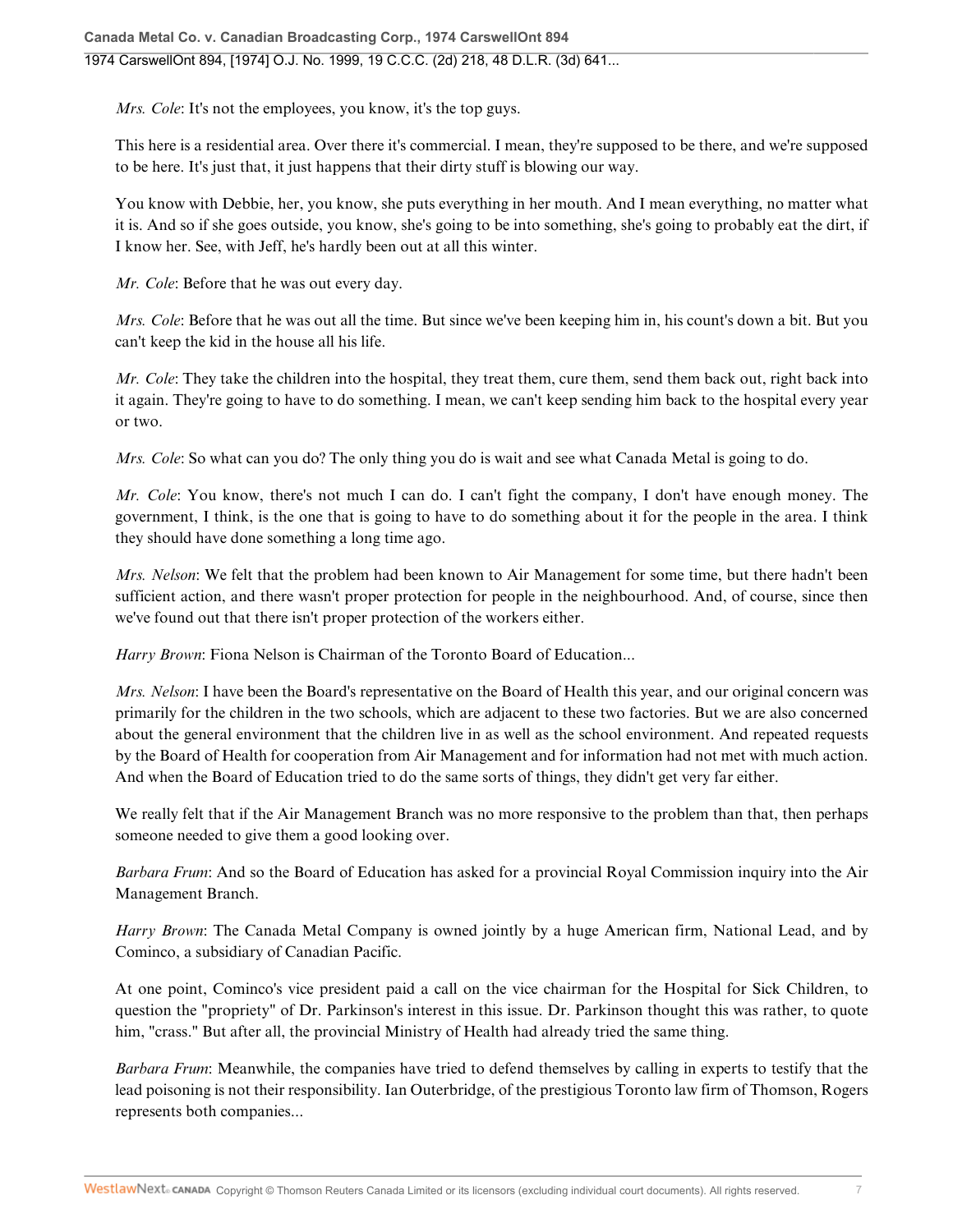*Mr. Outerbridge*: Nobody wants to hear the truth. We originally brought over the best expert we could find in Canada and he was tossed out by the Board of Health because he was working for the Ethyl Corporation.

We then brought in a pediatrician from Chicago, Dr. Henrietta Sachs. And for some reason, she was biased, she was from the United States.

There had to be an expert in this country. Well, there wasn't, so we brought in the best man in the world, a Dr. Barltrop from England, and he was regarded as a whitewash. I don't think really people want to hear the truth.

*Harry Brown*: The truth. Well, let's see. On October 26th, the Ontario Ministry of the Environment issued a stopwork order against Canada Metal, on the basis of a laboratory report of high lead levels in the blood of three neighbourhood residents. Four days later the stop-work order was set aside by a judge who had listened to Dr. Henrietta Sachs — the Dr. Sachs just referred to — who was brought to Toronto by the company to testify. Well, Dr. Sachs testified that the plant just couldn't be guilty.

*Barbara Frum*: The Ministry of the Environment didn't call any experts to testify for its side at all. And in fact, didn't even show Dr. Sachs its own data on the case.

*Harry Brown*: The day after the court hearing we called Dr. Sachs in Chicago, and told her about the data which *we'd* had for some time.

## *1. — electronic tone —*

*HARRY BROWN*: We are interrupting this broadcast. As it Happens has just been served, while in the process of transmitting this documentary, with an injunction from the Ontario Supreme Court against broadcasting portions of it any further. The injunction was sought by Canada Metal Company Limited and Toronto Refiners and Smelters Company Limited and was granted this evening by Mr. Justice Wilson of the Ontario Supreme Court. Therefore, we are legally prevented from proceeding with parts of the documentary entitled "Dying of Lead". Here is the text of the injunction as handed to the Corporation moments ago:

In the Supreme Court of Ontario between the Canada Metal Company Limited and Toronto Refiners and Smelters Company Limited, Plaintiffs, and Canadian Broadcasting Corporation, Mark Starowicz and Max Allen, Defendants. Notice of Motion. Take notice that this Court will be moved on behalf of the Plaintiffs at Osgoode Hall in the City of Toronto on Tuesday, the 29th of January, 1974, at such time as may by the Court be appointed, for an interim order effective for a period of ten days from its date restraining the Defendants and their officers, servants, employees and agents and to any other person with knowledge of such other from broadcasting or otherwise disseminating and from advertising or otherwise publicizing a one hour special programme prepared with respect to lead poisoning and in particular those aspects thereof alleging or implying that the Plaintiffs have bought misleading favourable medical evidence and have concealed material evidence from medical experts or for such other order as may seem just, and take notice that in support of such application will be read the affidavits of Michael Siegal and Carleton Smith, filed, and such further and other material as Counsel may advise. Dated at Toronto, this 29th day of January, 1974.

As It Happens is complying with the terms of the injunction and is at this moment excising portions of the documentary. Later excisions will be indicated by the sound of electronic tone. Attorneys for the Canadian Broadcasting Corporation will move tomorrow to dissolve the injunction against the programme. We resume with the documentary that has now had portions cut out.

### **— tone for approx. 30 seconds —**

*\* Injunction deletion ends*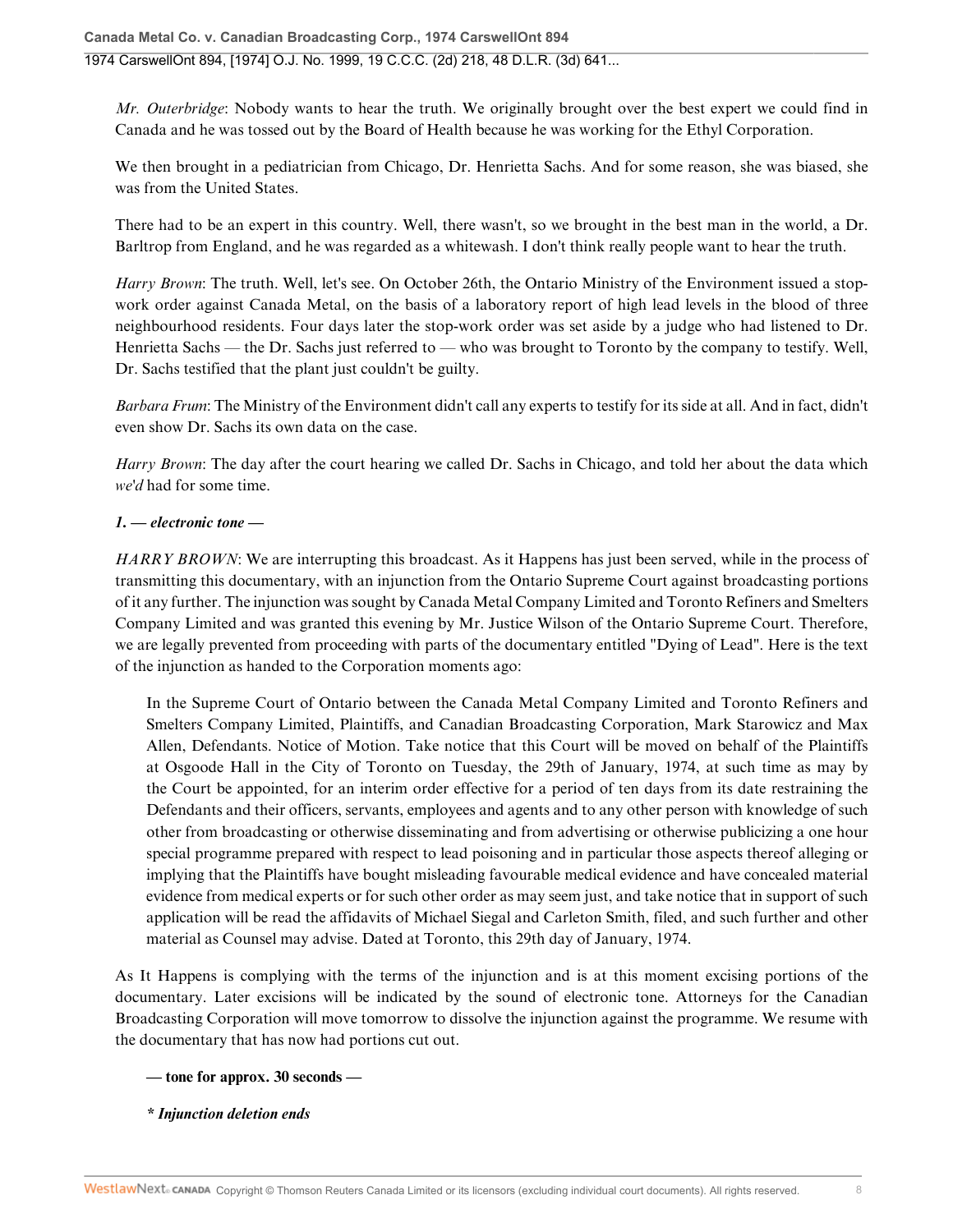*Barbara Frum*: The Ministry of the Environment has never contacted Dr. Sachs with their data. They have never asked her opinion of it. They have no plans to take Canada Metal to court again. They have no plans for another stop-work order.

*Harry Brown*: The other expert brought in by the lawyers was Dr. Donald Barltrop of London, England.

*Dr. Barltrop*: Just saying that someone living near to the industry has a high blood level, begs the question of where the lead came from and what the mode of transmission was. What do we mean by the term "environmental lead poisoning"? I think we must be very careful before taking an isolated set of samples in relation to the particular plant and necessarily attributing the values obtained to the activities of that plant. It may be that they are related, it may be they are not.

*Harry Brown*: Dr. Epstein, what has been your experience with the use of experts in cases like this?

## *2. — tone for approx. five seconds —*

*Harry Brown*: This is the second excision made in our As It Happens documentary "Dying of Lead" as a result of the Injunction served against As It Happens by Mr. Justice Wilson of the Ontario Supreme Court when the injunction was sought by the Canada Metal Company Limited and Toronto Refiners and Smelters Company Limited. We will continue in just a few seconds with the documentary which has still had portions cut out.

## **— tone for approx. 35 seconds. —**

### *\* Injunction deletion ends*

You have, I'm sure, witnessed the phenomenon of the growth of the public interest movement in the States, and to a lesser extent in this country. The public interest movement is an expression of gross disillusionment of the public, and of Congress, with the so-called "expert", the man who is paid to say something for his own personal gain or profit, or for the gain or profit of the industry to which he belongs. And the emphasis is always to maximize the profit, even if it means maximal risk and minimum benefit to the public and to the consumer.

*Barbara Frum*: Dr. Herbert Needleman, in Boston...

*Dr. Needleman*: In many of these decisions it seems that when the cost-benefit analysis is made, the costs are given to the consumer and the benefits go to the large industry.

In many of the panels that one meets, in which the toxicity of lead or other things are discussed, you can pretty much slice the way the investigators line up, according to whether they come from industry or from the public health sector. And I just think that there is something wrong with that.

*Harry Brown*: What are the costs of lead pollution, Dr. Epstein?

There was recently a study done by Oberle that was published in *Science*, in 1969, which did an analysis on the cost to society of one child with severe brain damage from lead poisoning.

As far as I can recall, Oberle's figures were something like this. The cost to society based on remedial and custodial care alone, for one child with brain injury from lead poisoning, is \$250,000. That's excluding deprivation of earnings; that's purely for remedial and custodial care, excluding deprivation of earnings. So, if you want to include the deprivation of earnings, you are in the half-million dollar category. A half-million dollars for one child.

*Harry Brown*: One of the plants says that the cost of a clean-up runs about \$60,000, and they seem to think that this is quite a lot.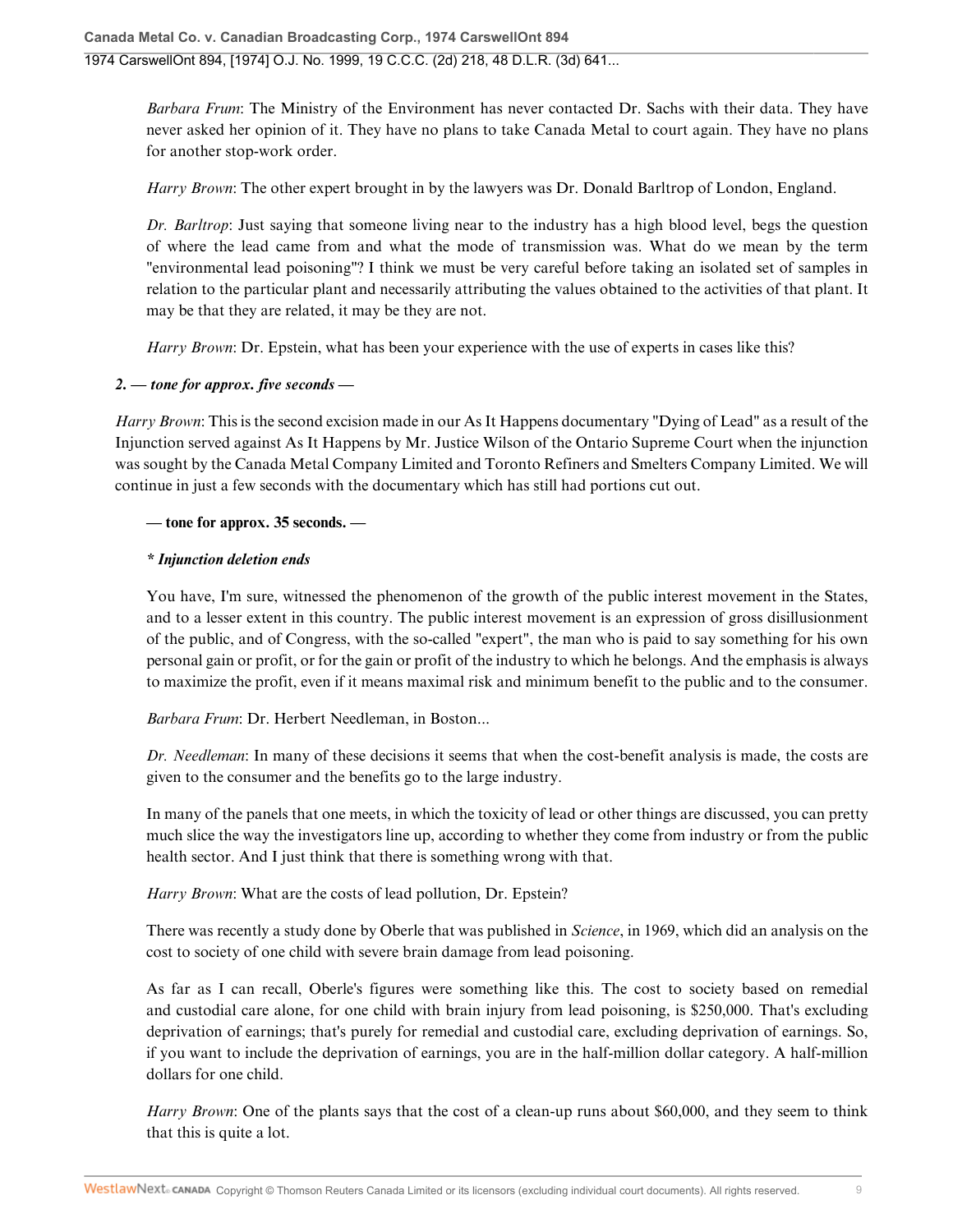*Dr. Epstein*: It's difficult to cope with one's moral indignation when one hears figures of that kind. I have mentioned to you that apart from the tragedy of a disrupted life, and apart from a family tragedy of somebody's being converted into a vegetable, the cost which you and I as taxpayers in our respective countries have to bear, for one child with lead poisoning, may be in the region of half a million dollars.

Now, why should you and I bear this economic burden, for the economic advantage of an industry that is not prepared to accept the financial or moral responsibility of its own actions?

*Barbara Frum*: Toronto City Council has also demanded a Royal Commission inquiry into the situation. This is Councilman Dan Heap...

*Councilman Heap*: City Council has been struggling all year, and the Board of Health has been struggling all year, with the fact that we can't get action on control of lead pollution at these two smelters. It is apparent that the Air Management Branch is just not doing the job that it is set up to do.

So we called a special meeting of Council to hear what everybody had to say, and about 15 different deputations came from about 15 different neighbourhoods. And they all had the same story, that Air Management just wasn't trying.

In one case, they pushed Air Management to the point of taking Pilkington Glass to court for air pollution, and the day before the court case the two inspectors who were into the case went away on vacation, so Air Management lost the case through failing to present any evidence whatsoever.

That's essentially what happened to us at Canada Metals.

So after hearing the deputations, there was almost no debate in Council, and the Council voted unanimously to ask the Lieutenant Governor to appoint a Royal Commission to inquire into Air Management.

*Harry Brown*: In downtown Toronto the air and soil are polluted with lead, workers are poisoned, and children risk irreparable harm. Why does this situation go on?

Toronto City Council and the Toronto Board of Education have called for a Royal Commission to investigate the Air Management Branch of the Ontario Ministry of the Environment. But, in addition to that, why has there been no investigation of the Ontario Ministry of Health?

13 I have marked with a line on the right side, those portions of the script which warrant the closest examination in connection with the alleged violation of the order of Wilson, J.

14 Eugene Hallman, the vice-president and general manager, English Services Division, of the Canadian Broadcasting Corporation, first learned of the injunction when he heard on his radio at home the announcement made by Mr. Harry Brown in substitution for the first deleted portion of the documentary. Shortly thereafter, at about 7:30 p.m., Mark Starowicz telephoned him to inform him that deletions had been made from the programme to comply with the injunction.

15 Mr. Hallman gave evidence that in any matter involving a point of law, the Canadian Broadcasting Corporation seeks the advice of counsel and that he inquired of Mr. Starowicz when he called and was assured that counsel had been consulted.

16 Mr. Flak himself called Mr. Hallman between 8:00 p.m. and 8:30 p.m. and indicated to Mr. Hallman that he had and would take appropriate action to see to it that the Canadian Broadcasting Corporation complied with the intent and purpose of the injunction. Mr. Flak indicated he had already been into the radio news-room and that he intended to visit the television news-room and Mr. Hallman understood him to mean that he would review and edit the copy in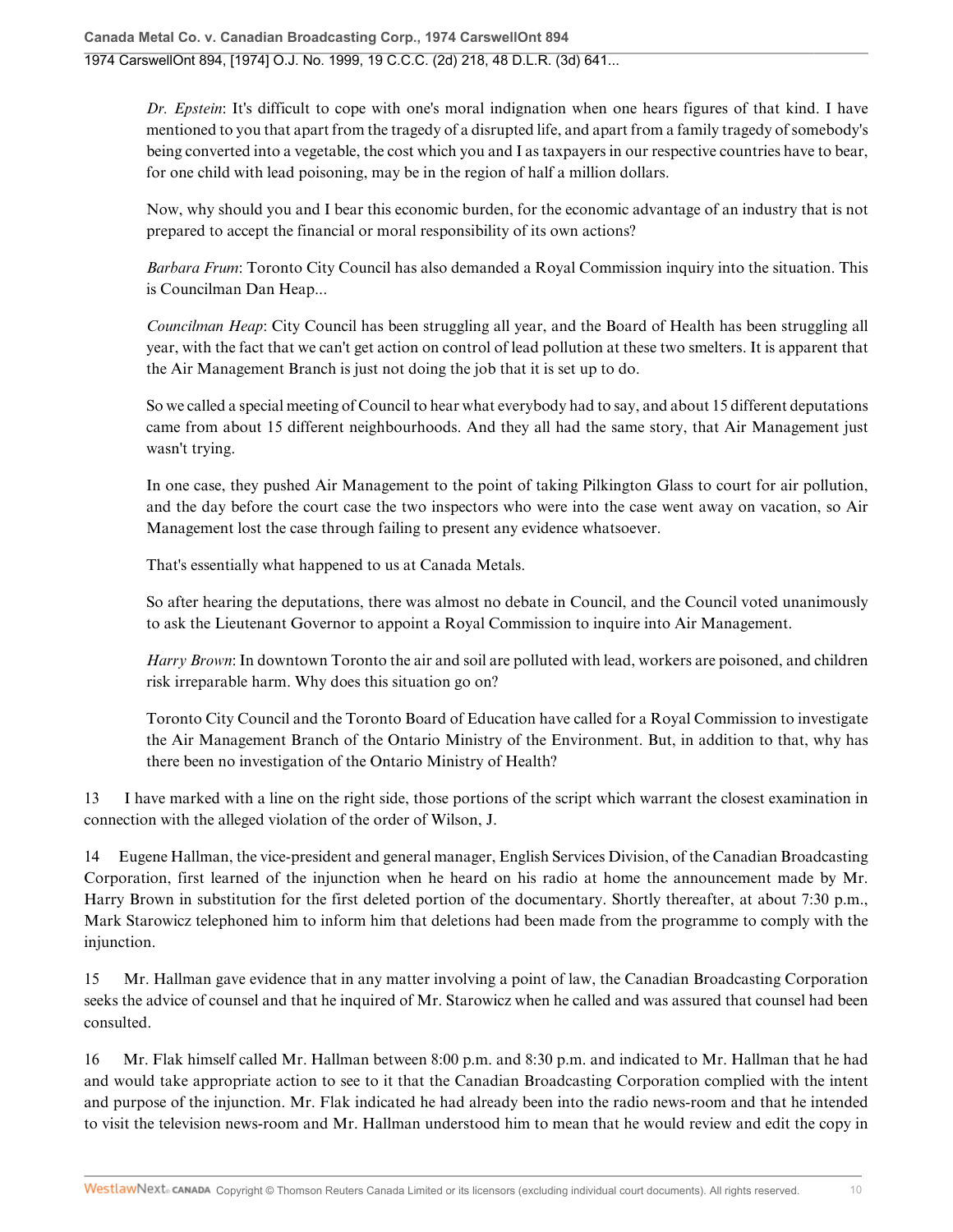**Canada Metal Co. v. Canadian Broadcasting Corp., 1974 CarswellOnt 894** 1974 CarswellOnt 894, [1974] O.J. No. 1999, 19 C.C.C. (2d) 218, 48 D.L.R. (3d) 641...

such a way as to abide by the injunction. Mr. Flak had the authority and duty to advise as to whether a story to be run was suitable, and Mr. Hallman said it was expected that his advice on the point would be accepted by the duty editor.

17 Later the same evening a story which the plaintiffs allege violated the injunction was read on the Canadian Broadcasting Corporation's National Television News after 11:00 p.m. The text of that story is as follows:

### **National: January 29/74**

ANNOUNCER: The CBC was forced to censor part of a radio documentary tonight — because of a court injunction. It was served while the program was on the air. The ex-parte injunction, issued by a Justice of the Ontario Supreme Court, names the CBC and two producers of the program "As It Happens". It prohibits them from saying that two Toronto lead smelters — in the words of the injunction — "bought misleadingly favourable medical evidence and concealed material evidence from medical experts and from misstating the amount the plaintiffs are spending to install pollution control systems." That's what the *injunction* said the CBC musn't say.

The program dealt with a controversy over lead poisoning of people living near the two smelters in Toronto. The firms involved are the Canada Metal Company Limited, and Toronto Refiners and Smelters Limited. The CBC says it will move tomorrow to have the injunction lifted. The entire program was heard in the Maritimes, because it was broadcast there before the injunction was served.

18 Neither Mark Starowicz, Max Allen, nor Mr. Hallman knew in advance, nor had reason to believe that the story in that form would be carried on the National News.

19 On the morning of January 30, 1974, at 10:40 a.m., Mr. Hallman sent to senior executives of the Canadian Broadcasting Corporation and to all regional directors and public relations officials, a telegram for the purpose of ensuring that the terms of the injunction would be followed. The telegram was as follows:

WUD U TAKE STEPS TO INSURE THAT THE INTENT OF THE INJUNCTION SERVED YESTERDAY AGAINST THE CORPORATION WITH RESPECT TO THE PGM AS IT HAPPENS IN WHICH WE HAVE BEEN ENJOINED NOT TO PUBLISH MATERIAL WHICH WOULD CONCEIVABLY DAMAGE THE 2 COMPANIES, CANADA METAL AND TORONTO REFINERIES, IS RESPECTED IN ALL OF OUR PRGMS BOTH RADIO AND TV, AND IN THE RELEASE OF PGM TRANSCRIPTS. THE SCOPE OF THE INJUNCTION WUD APPEAR TO AFFECT ALL BDCSTS AT THIS TIME. STAFF SHUD MAKE NO STATEMENT TO THE PRESS. THE CORPRN IS NOW PROCEEDING TO EXAMINE HOW TO HAVE THE INJUNCTION RAISED BUT A FINAL DECISION ON THE MODE OF APPROACH HAS NOT YET BEEN TAKEN.

### WILL KEEP YOU INFORMED

### "E. S. HALLMAN"

20 On Wednesday, January 30, 1974, the Globe and Mail carried as its lead news story on p. 1, and continued on p. 2, a story relating to the injunction. The plaintiffs allege that portions of that story violate the injunction. The president and publisher of the Globe and Mail is the respondent, James L. Cooper. The author of the news article in the said newspaper, was the respondent, Graham Fraser. The following are the pertinent portions of the said news story:

### **Bleeps on a Lead Pollution Story**

### *Injunction Forces CBC to Censor Show on Air*

*By Graham Fraser*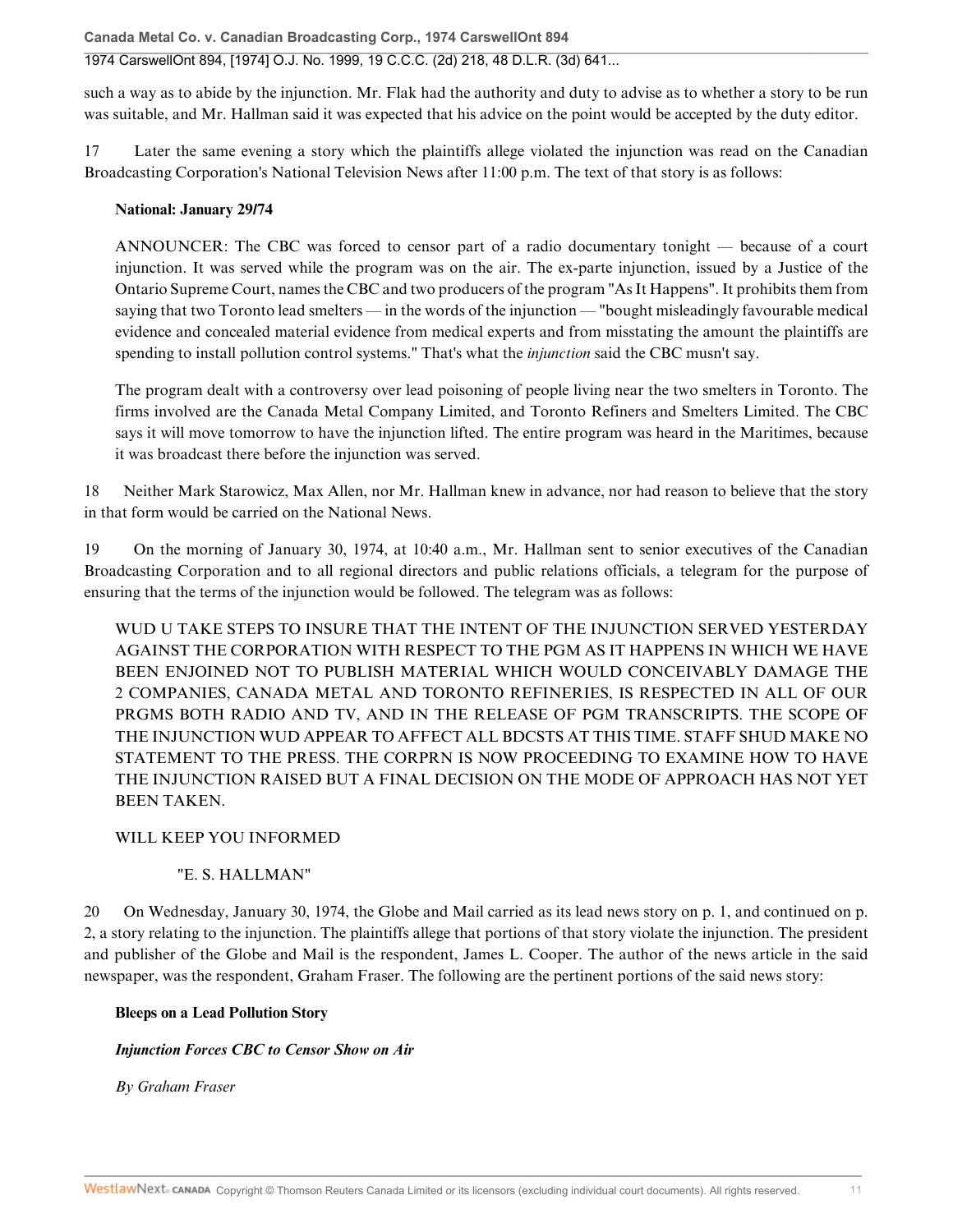The Canadian Broadcasting Corp. was served with an injunction during a radio broadcast last night, cutting out portions of an hourlong documentary on lead pollution.

The ex-parte injunction, effective for 10 days, signed by Mr. Justice John Wilson of the Supreme Court of Ontario was granted to two lead smelting companies in Toronto, Canada Metal Co. Ltd. and Toronto Refiners and Smelters Ltd.

The injunction was served against the CBC, Mark Starowicz and Max Allen. Mr. Starowicz is the executive producer of the program As It Happens and Mr. Allen researched and produced the documentary, entitled Dying of Lead.

The injunction prohibits the defendants from publicizing that the lead smelters had "bought misleadingly favourable medical evidence and concealed material evidence from medical experts and from misstating the amount the plaintiffs are spending to install pollution control systems."

The program had almost reached the end of its broadcast to the Maritimes at 6:45 p.m. EST when John Prince, an articling student at the legal firm of Thomson, Rogers arrived at the door of Studio F in the CBC-Radio building on Jarvis Street with the words, "We've got something for you."

He then presented the injunction which was ex parte, in the interest of one side only, to Mr. Starowicz.

After a quick conference with CBC counsel George Flak, the producers decided to delete two portions of the documentary affected by the injunction.

All of the program was heard in the Maritimes.

Thirteen minutes after the start of the broadcasting to Ontario and Quebec it was interrupted. Announcer Harry Brown read the injunction over the air during the blackout of the first affected portion of the program. During the second affected portion an electronic sound blacked out the comments.

The first deletion, lasting about one minute and thirty seconds, blacked out an interview with Henrietta Sachs.

Dr. Sachs was brought to Toronto by Canada Metal and testified in court on Oct. 12 that "it would be impossible, to assume that Canada Metal was the source of lead contamination in the neighbourhood."

However, in an interview with the CBC, she said that she had not seen reports by the air management branch which related the amount of lead pollution found in the air over a four-year period.

She said that if she had seen the studies, "it might have made some difference" in her testimony.

The second deletion was of part of an interview with Samuel Epstein, professor of Environmental Health at Case Western Reserve University School of Medicine in Cleveland. He said in part that on the basis of his experience in the United States, he concluded that it was possible for industry to "buy the data" it wanted "to substantiate any viewpoint."

"We are going to move tomorrow to dissolve the injunction," Mr. Flak said in an interview.

Mr. Starowicz said he thought the interruption of a documentary in the middle of broadcasting was unprecedented.

After describing the electronic bleep decided upon to black out the second affected part of the program he grinned and said: "You've sort of got to wing this on-air censorship. We don't do it very often."

Mr. Starowicz said that if the CBC is successful in getting the injunction dissolved by the Supreme Court of Ontario, he would be rebroadcasting all or part of the documentary.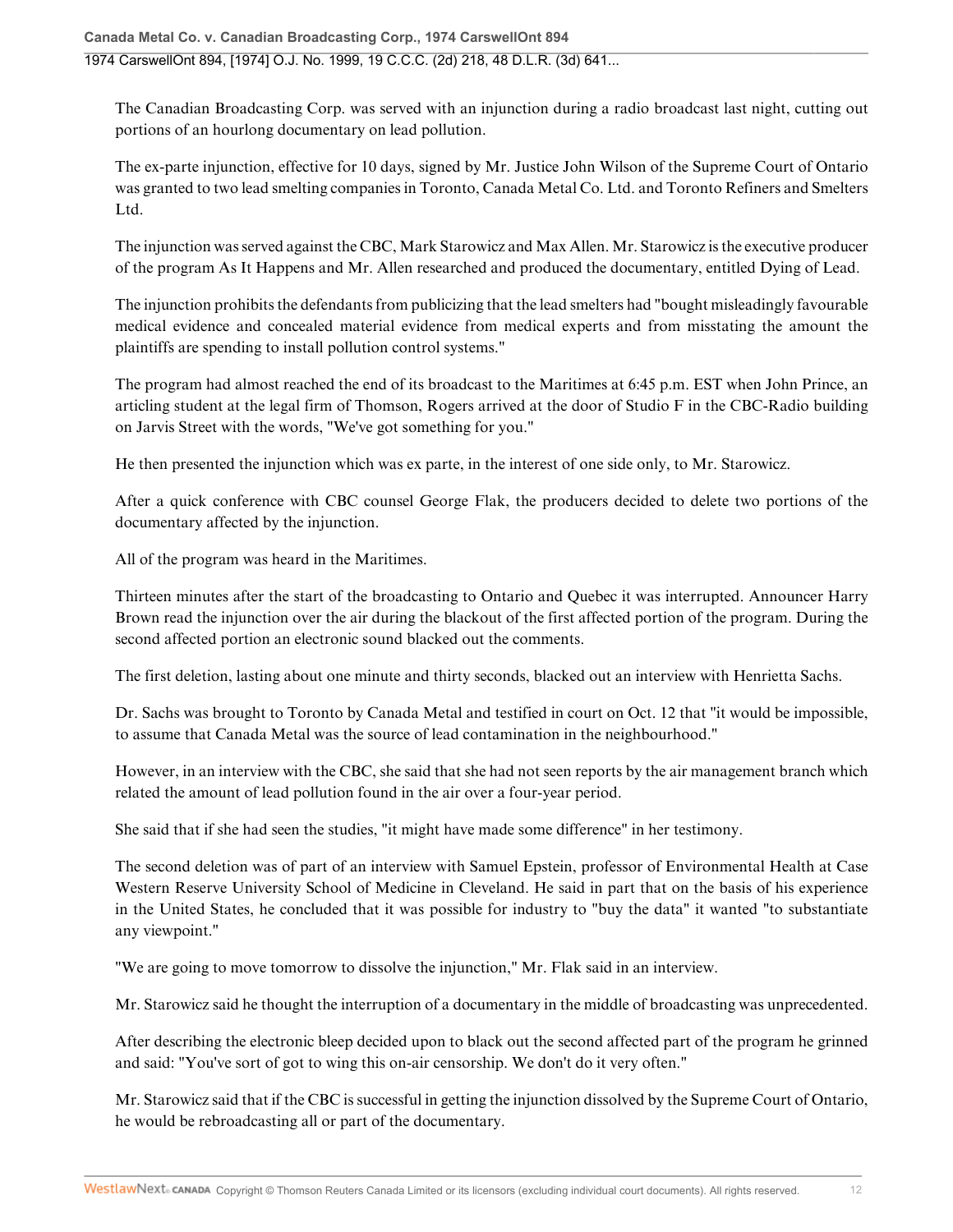"Either we will run the entire documentary, or run a shorter version," he said. "But we will definitely run the material we were forced to blot out today if the court dissolves the injunction."

21 On behalf of the respondents Fraser and Cooper there was filed an affidavit of Clark Davey, the managing editor of the Globe and Mail. That affidavit is to the effect that the responsibility at the Globe and Mail of seeing to it that material is not published that could constitute a contempt of Court, lies with Mr. Davey, and the editors report to him. Mr. Davey deposed that he was consulted by the editors during the process of editing the story written by Graham Fraser and the impression is left that he approved of the story as it appeared in the newspaper.

22 The grounds for the request to commit the respondent Gary Perly to jail were that he was the national chairman of the Canadian Liberation Movement, which body it was alleged issued a news bulletin which violated the injunction. After hearing argument on the point I dismissed this application so far as Gary Perly is concerned because there was insufficient evidence to establish that Gary Perly was the national chairman of the Canadian Liberation Movement, or that he had anything to do with the news bulletin, the creation and distribution of which it is alleged contravened the injunction.

23 Nevertheless, the news bulletin was scandalous in its reference to the Court declaring that the C.P.R. runs the Courts and that the Court was acting under orders from the plaintiffs. The news bulletin was likewise in contempt of the injunction of Wilson, J., making some of the allegations the injunction said were not to be made. From remarks made in argument by his counsel, and from remarks made by Mr. Perly while cross-examining on certain affidavits, there was raised a strong suspicion that Gary Perly was indeed involved in some way with the production of the offensive news bulletin.

24 I afforded Mr. Perly an opportunity to dispel such suspicion by filing an affidavit, on which affidavit he would be subject to cross-examination to the effect that he had nothing to do with the creation or publication of the news bulletin, and that he was not on January 29, 1974, nor has since then been the national chairman or any other officer of the Canadian Liberation Movement. Mr. Perly did not take advantage of this opportunity. I therefore denied Mr. Perly any costs of this application.

25 Further, I awarded costs to the applicants against Gary Perly on a party-and-party basis, such costs to be restricted, however, to 80% of the costs related to the cross-examinations conducted by Gary Perly on several affidavits filed by the plaintiffs. The basis for this award of costs was that at least that percentage of time on those examinations was devoted to an attempt by Gary Perly to show, either that the injunction of Wilson, J., was obtained by the applicants failing to make full disclosure of the facts to him, or that the injunction was persisted in by the applicants after they knew facts existed on which the injunction should have been dissolved; neither of which contentions I found had or have any validity.

26 The defendant Perly alleged improper conduct against the plaintiffs and Ian Outerbridge, Q.C., their counsel. Several times he indicated he was alleging fraud of the kind referred to in *Herman v. Klig et al.*, [1938] O.W.N. 270, [1938] 3 D.L.R. 755*n*, and he sought permission to examine Mr. Outerbridge as a witness in support of his allegation. While Gary Perly referred to fraud of the type dealt with in *Herman v. Klig et al.*, the word "fraud" is not even mentioned in that decision. The Master dismissed Mr. Perly's application to examine the solicitor, and on appeal to me I dismissed the appeal taken from the Master's decision on the basis that there was no suspicion that Mr. Outerbridge or his firm withheld any information.

27 When Mr. Perly turned over his defence to Mr. Fox, solicitor, Mr. Fox indicated he would not pursue the position that Mr. Perly had taken that the injunction had been obtained by the plaintiffs withholding relevant information from Wilson, J.

28 After the application against Mr. Perly was dismissed, Mr. Fox did, however, submit there was merit to the position that the injunction had been persisted in when the plaintiffs were aware the evidence no longer justified it.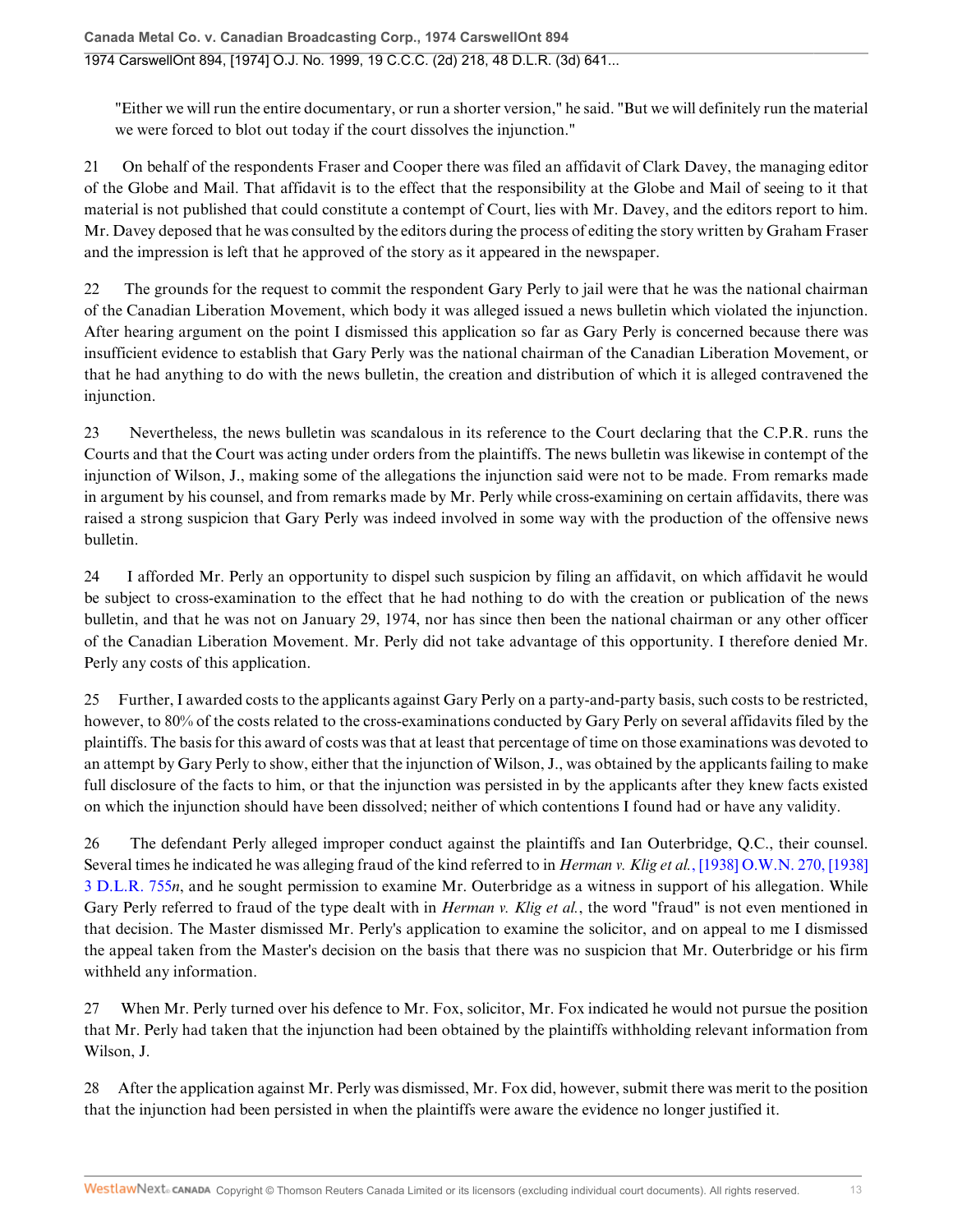29 I could find no merit to the allegations of impropriety made against the plaintiffs and their counsel and I therefore penalized Mr. Perly for having made them and having wasted so much time in pursuing them, by ordering him to pay 80% of the costs of the cross-examinations on a party-and-party basis, and to pay Mr. Outerbridge's costs on a solicitorand-client basis.

30 The following general principles relating to injunctions must be kept in mind:

(1) "An order for an injunction must be implicitly observed and every diligence must be exercised to observe it to the letter": Halsbury's Laws of England, 3rd ed., vol. 21, p. 433, para. 915.

(2) The respondents were obliged to obey not only the letter, but also the spirit of the injunction: *Grand Junction Canal Co. v. Dimes* (1849), 17 Sim. 38, 60 E.R. 1041; Halsbury's Laws of England, *ibid.*, p. 434, para. 919; *Attorney-General v. Great Northern R. Co.* (1850), 4 De G. & Sm. 75, 64 E.R. 741.

(3) Knowledge of the existence of an injunction is sufficient to obligate persons to obey it, and the order need not have been issued and entered in order to bind persons having knowledge of it: Halsbury's Laws of England, *ibid.*, p. 433, para. 914.

(4) Persons who are not parties to an action and who are, therefore, not named as being bound by the injunction, still must abide by it if they know of the substance or nature of the injunction and it is not necessary that the words "person or persons having notice of this order" be contained in the terms of the injunction in order for it to bind them: *Re Tilco Plastics Ltd. v. Skurjat et al.; A.-G. Ont. v. Clark et al.*, [1966] 2 O.R. 547, [1967] 1 C.C.C. 131, 57 D.L.R. (2d) 596; affirmed [1967] 1 O.R. 609*n*, [1967] 2 C.C.C. 196*n*, 61 D.L.R. (2d) 664*n*.

31 I am not dealing with an application to enforce a Court order but rather an application to punish two of the parties to this action for an alleged breach by them of the injunction, and to punish four other persons not parties for having allegedly conducted themselves so as to obstruct the course of justice by treating the injunction with contempt by acting in contravention of it. The proceedings before me are criminal or *quasi*-criminal in nature and I must, therefore, be satisfied that the misconduct alleged against the respondents has been established beyond a reasonable doubt: *General Printers Ltd. v. Thomson et al.*, [1965] 1 O.R. 81, 46 D.L.R. (2d) 697, *per* Haines, J., at pp. 82-3 O.R., pp. 698-9 D.L.R.: "Proceedings of this nature are of a *quasi*-criminal nature and must be proven with the strictness of a criminal charge." In *Re Bramblevale Ltd.*, [1970] Ch. 128, *per* Lord Denning, M.R., at p. 137:

A contempt of court is an offence of a criminal character. A man may be sent to prison for it. It must be satisfactorily proved. To use the time-honoured phrase, it must be proved beyond reasonable doubt.

32 I have already indicated that there was insufficient evidence to establish the alleged misconduct against the respondent Gary Perly, so hereafter he is excluded from my remarks.

33 The applicants have submitted that where a corporation violates an injunction, the directors and officers of the corporation can be held in contempt of Court and can be attached or otherwise punished for the contempt, without any proof that the particular directors or officers proceeded against did or failed to do anything that was responsible for the said violation. I am unable to agree with that submission. I am not saying that before an officer or director can be committed for a contempt committed by the corporation that it must be shown that the officer aided or abetted the contempt. It may well be that the director or officer could be held in contempt, even though his role in the matter was purely passive: see *Biba Ltd. v. Stratford Investments Ltd.*, [1972] 3 All E.R. 1041, and *Glazer v. Union Contractors Ltd. and Thornton* (1961), 129 C.C.C. 150, 26 D.L.R. (2d) 349. Further, the violation of the injunction may give rise in some cases to a presumption that the director or officer did or failed to do something that caused the breach, and may put that officer or director on his defence. Where, however, it is clear on the evidence that the director or officer did all he could to ensure that the injunction would be abided by and, where the breach occurred without fault on the part of the director or officer, then I am unable to see how that director or officer can be punished for contempt of Court.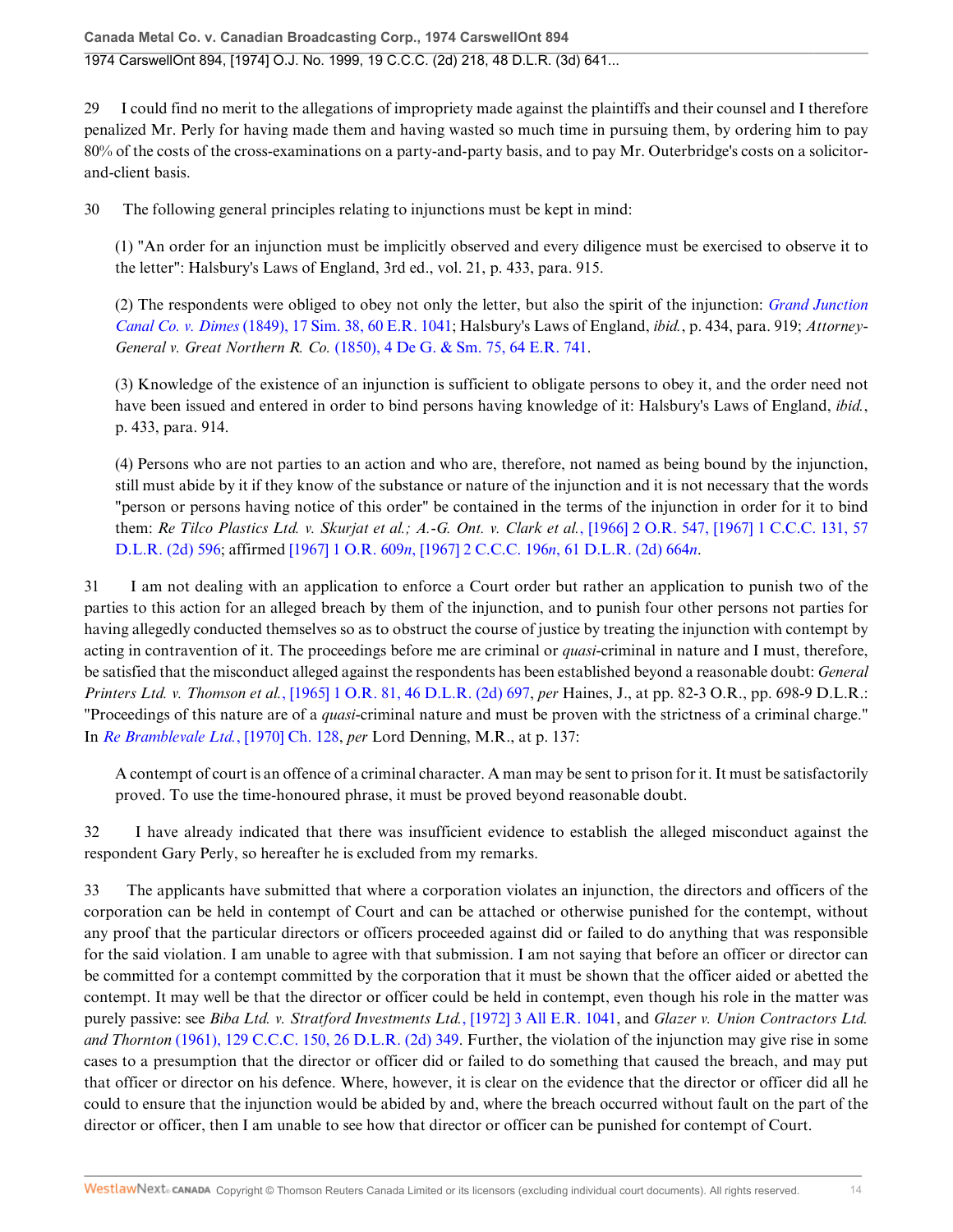34 I note once again that this is not an application to force the respondents to do something — it is solely an application to punish. If it were an application to force a corporation to abide by a Court order, then of course the director or officer might be directed under penalty to see to it that the corporation did what the order required it to do.

35 I should also point out that a breach of an injunction is not excused because the person committing it had no direct intention to disobey the order: see *McDonald v. Lancaster Separate School Trustees* (1916), 35 O.L.R. 614, 29 D.L.R. 731, *per* Masten, J., at p. 625 O.L.R., p. 741 D.L.R.:

In *Stancomb v. Trowbridge Urban District Council*, [1910] 2 Ch. 190, Warrington, J., discussing the meaning of "wilful disobedience," says (p. 194): "In my judgment, if a person or a corporation is restrained by injunction from doing a particular act, that person or corporation commits a breach of the injunction, and is liable for process for contempt, if he or it in fact does the act, and it is no answer to say that the act was not contumacious in the sense that, in doing it, there was no direct intention to disobey the order." And he relies upon a similar view expressed by Chitty, J., in *Attorney-General v. Walthamstow Urban District Council* (1895), 11 Times L.R. 533.

36 Neither is it a defence to contempt proceedings that the things done were done reasonably and despite all due care and attention, in the belief based on legal advice that they were not breaches: *Re Tyre Manufacturers' Agreement*, [1966] 2 All E.R. 849 at p. 862.

37 I now return to the evidence to see whether the injunction of Wilson, J., was breached and if so, by whom. I deal firstly with the script of "Dying of Lead".

38 The programme makes the allegations or leaves the innuendo that:

3,000 blood samples have been taken from people in Toronto suffering from lead poisoning and have been sent to Boston for analysing; in North America one-quarter of a million children risk brain damage, mental retardation and death from lead poisoning; thousands of tons of poisonous lead gets into our own food yearly and all this could be prevented; Les Cole lives near Canada Metal, which for years has been polluting its neighbourhood with lead, and his five-year-old son was hospitalized last month with lead poisoning caused by the pollution; we may be close to a massive epidemic of lead poisoning; the lead smelters of the plaintiffs in Toronto have caused the people around them a good deal of trouble, for example, Toronto Refiners dumps dirt and dust on its neighbourhood, which dust and dirt contains an amount of lead 140 times as high as elsewhere in the city; yet Air Management will not admit that there is anything wrong with that; the only kind of health hazard that will move Air Management is one that produces a corpse; there have been five cases of lead poisoning on one street near Toronto Refiners, and yet a doctor from Air Management says there has not been a lead poisoning on that street; the president of Toronto Refiners states it has not been offending in any way, yet the problem of Toronto Refiners is an old one, it is just difficult to get anything done about it; Dr. Parkinson, of Sick Children's Hospital, tried to bring the problem to the attention of the public, and the provincial Department of Health said Dr. Parkinson did not know what lead poisoning was; in 1965, a four-year-old girl was lead poisoned by the pollution from Toronto Refiners, and was brought to hospital in a coma and she spent the rest of her life in a mental institution; her three brothers and a neighbour's child were also treated for lead poisoning caused by Toronto Refiners; yet the provincial officials claimed they were not lead poisoning cases — and tried to tell residents of the area that Dr. Parkinson was incompetent; in fact, a Director of Public Health for Ontario complained about Dr. Parkinson to an official at the Sick Children's Hospital, saying that he was unnecessarily stirring up emotions and fear in the community and that he was incompetent and did not know how to make a diagnosis of lead poisoning, and yet eventually the Ministry of Health had to admit these were cases of lead poisoning, so obviously they had an improper purpose in trying to shut Dr. Parkinson up. Dr. Epstein, a man of the highest qualifications in this field, states that the major cause of lead poisoning in adults is from working in lead processing plants and that the route of exposure to the lead is inhaling it and inhaling lead is also a very important route to lead poisoning in children; lead also rains down on the neighbours of Canada Metal and 11 children from the area have been hospitalized with lead poisoning; yet the provincial Government will not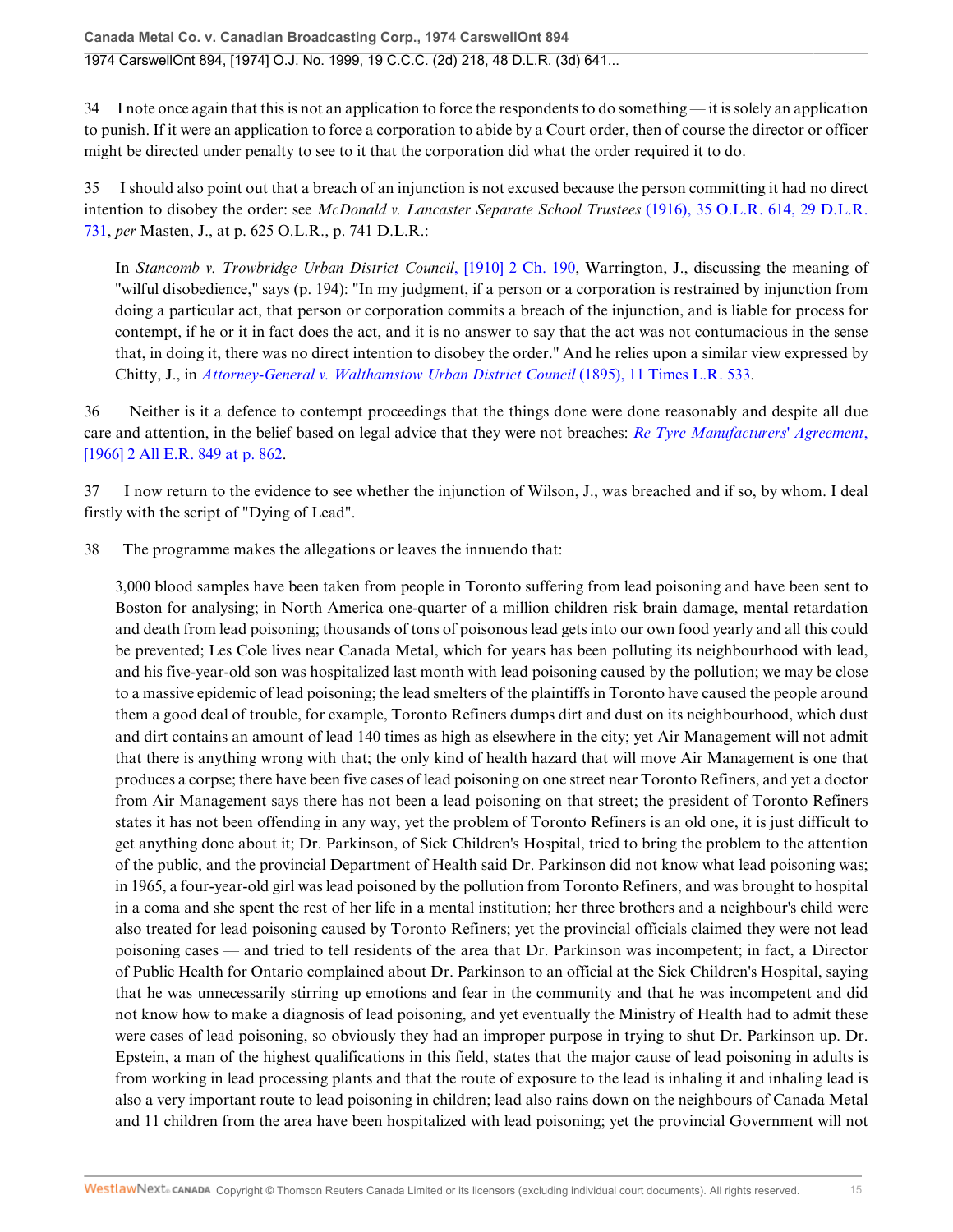force Canada Metal to stop this lead pollution, "*Canada Metal just don't care, they don't even try to clean the place up. Canada Metal could clean it up*"; their dirty stuff is blowing onto the premises of the residents of the area; by keeping their son Jeff inside the house the Coles have lowered his lead poisoning; children from the area are taken into hospital with lead poisoning, they are treated and cured in hospital, they are sent back to their homes, and right away they are poisoned again and every year or two the children have to be returned to hospital; the people in the area do not have enough money to fight the smelters; the Government should, but has not done anything about it; there is not proper protection for the neighbours nor for the workers in the smelters; the vice-president of one of the companies that owns Canada Metal called on the Sick Children's Hospital and questioned the propriety of Dr. Parkinson's interest in the matter; *the companies have tried to defend themselves by calling in experts to testify that the lead poisoning is not their responsibility. Two experts, Dr. Sachs from Chicago, and Dr. Barltrop from England were brought in, but did they speak the truth? Canada Metal got a stop work order of the Ministry of the Environment set aside, when Dr. Sachs testified before a judge that the plant just couldn't be guilty of causing high lead levels in the blood of neighbourhood residents; but the Ministry of the Environment did not call any experts to testify on its side and did not even show Dr. Sachs the data it had on the case; we telephoned Dr. Sachs the day after she appeared in Court and told her about the data we'd had for some time; we are interrupting this broadcast because we have been served with an injunction obtained by Canada Metal and Toronto Refiners which legally prevents us from proceeding with parts of the documentary; the injunction says we are restrained from broadcasting those aspects of the programme alleging or implying that the plaintiffs bought misleading medical evidence and have concealed material evidence from medical experts. Our Attorneys will move tomorrow to dissolve the injunction.; the Ministry of the Environment have never asked Dr. Sachs her opinion about their data and they don't intend to issue another work order or take Canada Metal to Court again; Dr. Barltrop says you can't just say that because someone living near the industry has a high blood level of lead that the industry caused it. Dr. Epstein is then asked what his experience has been with the use of experts in cases like this*?

39 *Harry Brown — "this is the second excision as a result of the injunction"*.

40 *Dr. Epstein — "The public, and Congress, is grossly disillusioned with the so-called 'expert' the man who is paid to say something for his own personal gain or profit, or for the gain or profit of the industry to which he belongs. And the emphasis is always to maximize the profit, even if it means maximal risk and minimum benefit to the public and to the consumer."*

41 *Dr. Needleman: "On the panels in which lead toxicity is discussed, you can pretty much slice the way the investigators line up, according to whether they come from industry or from the public health sector. And I just think that there is something wrong with that. Dr. Epstein says the cost to society of lead pollution for remedial and custodial care alone, for one child with brain injury from lead poisoning is \$250,000.00 and if you include deprivation of earnings it is half-a-million dollars for one child."*

42 *Harry Brown: "Yet one of the plants says that the cost of a clean-up runs about \$60,000.00, and they seem to think that this is quite a lot."*

43 *Dr. Epstein: "Why should you and I bear this economic burden of half-a-million a child for the economic advantage of an industry that is not prepared to accept the financial or moral responsibility of its own actions."*

44 I am satisfied beyond a reasonable doubt that in the programme as run and in particular in those portions of it I have italicized there is a violation of the injunction of Wilson, J., and a violation in respect to each of the three statements the injunction forbad.

45 The script either alleges or invites the listener to conclude that the two experts were bought to give evidence favourable to the plaintiffs that persons acting in concert with and on the side of the plaintiffs did not reveal all the medical information they had to Dr. Sachs before obtaining her opinion, and that it would cost only \$60,000 to control the lead pollution problem caused by one of the two companies and that company is not even prepared to spend that much.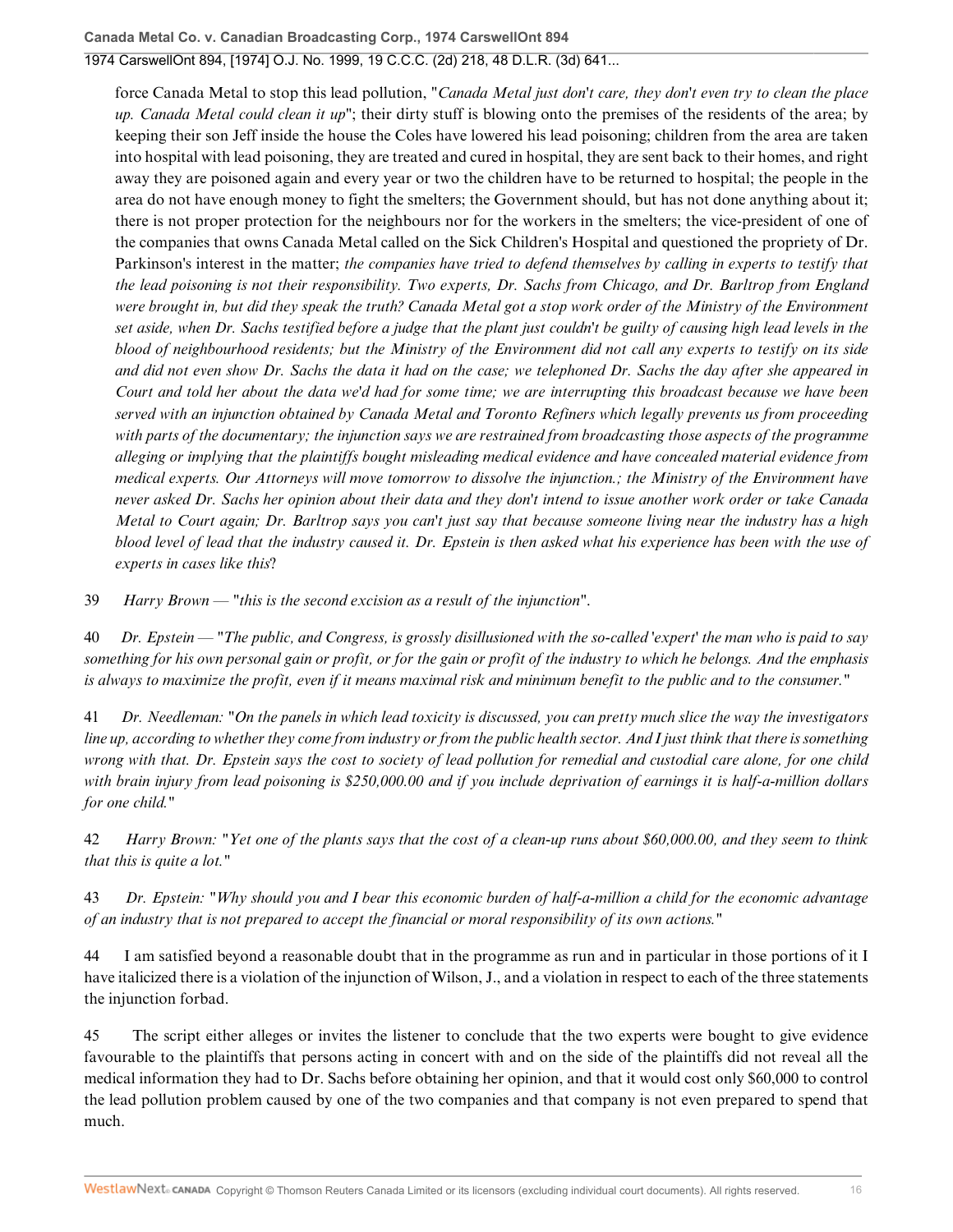46 According to the affidavit of Michael Siegal, p. 4, para. 10 thereof, Toronto Refiners and Smelters Limited was on January 29, 1974, in the final stages of installing a pollution control system at a cost to it in excess of \$150,000. The affidavit dated the same date of Carleton Smith indicates on p. 4, para. 11 thereof that Canada Metal Company Limited was then in the final stages of installing a pollution control system at a cost to it in excess of \$300,000.

47 The suggestion made in the programme as to the cost of a "clean-up" is then absolutely false, and in direct violation of the injunction which forbad the defendants from mis-stating the amounts the plaintiffs are spending to install pollution control systems.

48 The only excuse given for this mis-statement appears in the affidavit of Mr. Allen, who deposes that the words "one of the plants says that the cost of a clean-up runs about \$60,000.00, and they seem to think that this is quite a lot" were not deleted because the plant referred to in those words is not owned nor operated by either of the plaintiffs.

49 We have then the insertion into the programme of words that do not relate to the plaintiffs, in such a fashion that a listener would think they do refer to the plaintiffs and that they reflect a callous attitude on the part of the plaintiffs.

50 I am satisfied that both of the defendants, Mark Starowicz and Max Allen, are responsible for this breach of the injunction.

51 The first mistake they made was attempting to edit the script in the few minutes that were available to them between the time they learned of the injunction and the time that the programme was to go on the air. If they had given the injunction the respect it deserved, if they had decided to scrupulously obey the order as it was their duty to do, they would have postponed the entire programme until they had had an opportunity to carefully examine the script and until they had removed any portion of it that violated the order.

52 Max Allen acknowledges in his affidavit that he, along with Mr. Flak, assumed the responsibility of pointing out to Mark Starowicz the portions of the script which should be deleted. He should have, but failed, to recommend that other portions be deleted as well.

53 As story editor of the documentary he was responsible for putting the script together. An injunction having been granted, he had an obligation to make all reasonable attempts to see to it that the programme, which had been put together by him, did not violate the injunction. In fact, he made no attempt to remove any portions of the script other than the two portions mentioned. Max Allen is responsible then for the breach of the injunction for two reasons:

(a) He failed to make reasonable efforts to remove all the portions of the script that violated the order, and

(b) by not advising further editing of the script, he in effect recommended the publication of those portions of the original script that actually were used on the programme.

54 Mark Starowicz indicates in his affidavit that he, as executive producer of the programme "As It Happens", had the authority to delete portions of the programme. He in effect accepts responsibility for the wording of the programme as it actually was broadcast. He should have given those advising him (Allen and Flak) and he should have given himself more time to study the script before putting the programme on the air. Too much of the original script was left in, and he aggravated the problem by having read the notice of motion in the place of a portion of the script that was deleted.

55 The effect of the reading of the notice of motion during the gap left by the first deletion was to say to the listener, "but for the injunction the participants in the programme would be saying these things — that the plaintiffs have bought misleadingly favourable medical evidence and have concealed material evidence". The script leading up to and following the gap is meant to be and is an argument or allegation that the plaintiffs did just that. The notice of motion takes the place of the script that the first gap omitted and completes the argument or allegation almost as effectively as if the first deleted portion had never been removed. Even if the notice of motion had not been read in place of the deletion, the programme would still, however, have violated the injunction.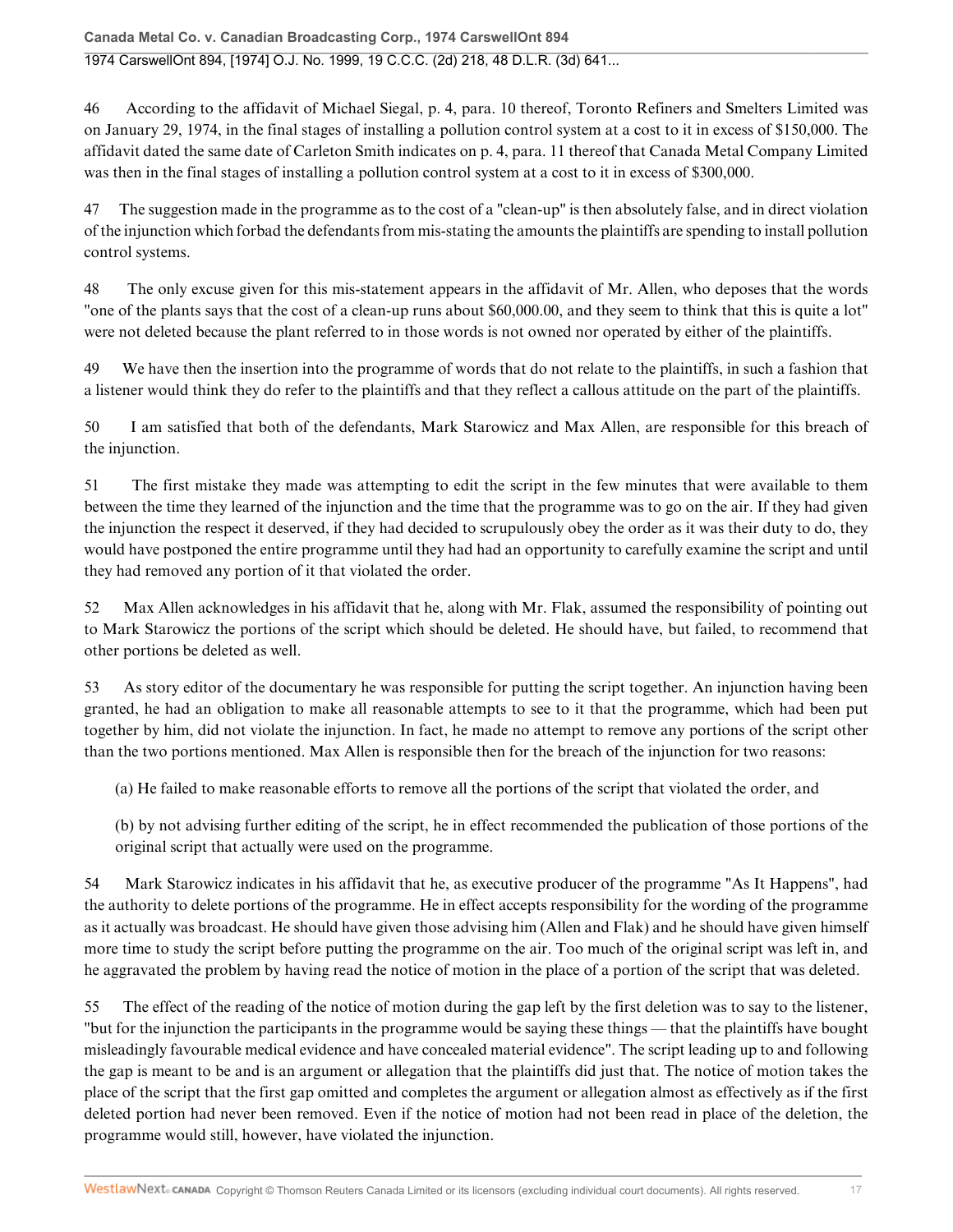56 Eugene Hallman did not become aware of the injunction until it was too late for him to prevent the breach of it which occurred in the "Dying of Lead" programme. Mr. Hallman could only be guilty of knowingly acting in contravention of the injunction if the National Television News story on the injunction contained a violation of the injunction and if he did not do all he reasonably could to prevent such breach from occurring. I find it unnecessary to decide whether the National News story violated the injunction because even if it did, it was through no failure on the part of Mr. Hallman to fulfil his duty to attempt to prevent such a breach. After becoming aware of the injunction, Mr. Hallman spoke to Mr. Flak, who, as legal officer had the task of seeing to it that the injunction was obeyed and Mr. Hallman was in effect assured that Mr. Flak would edit the script to be used on "The National" so as to see to it that the injunction would not be violated. It was argued by the applicants that upon learning of the injunction, Mr. Hallman should have sent out immediately the telegram he sent out the next day warning that the injunction was to be strictly obeyed. I fail to see, however, how that telegram would have had more effect in commanding compliance with the injunction than the attendance at the television news room of the legal adviser who was to have gone there to personally see to it that the injunction would be obeyed. Accordingly, the application is dismissed so far as Eugene Hallman is concerned.

57 I turn now to the news story that appeared in the Globe and Mail on January 30, 1974. The injunction directed that the defendants were restrained from alleging or implying certain things about the plaintiffs. The news story in the Globe and Mail said that the injunction prohibits the defendants "from publicizing that the lead smelters had bought misleadingly favourable medical evidence and concealed material evidence from medical experts". By describing the content of the injunction in those words the story does not convey that the defendants are prohibited from "alleging or implying", but rather from "making public", certain facts, namely, that the defendants bought and concealed medical evidence.

58 I would not, however, find a contravention of the injunction in those words just referred to in which the Globe and Mail described the effect of the injunction.

59 Unfortunately, however, the news story itself went on to relate the statements which, according to the news story, the defendants were not to "publicize".

60 The news story stated that Dr. Sachs, who was brought to testify by Canada Metal, said that she had not seen reports by the Air Management branch which related the amount of lead pollution in the air; and that Dr. Epstein stated it was possible to buy the data to substantiate any viewpoint.

61 It is to be noted that the Globe and Mail news story printed information from the two portions of the script of "Dying of Lead" that the Canadian Broadcasting Corporation had deleted.

62 In my view, the newspaper story does allege or imply that the plaintiffs bought misleadingly favourable medical evidence and concealed material evidence from medical experts. One reading the news story would immediately conclude that Dr. Epstein was referring to the favourable evidence Dr. Sachs had given when he used the words: "it was possible for industry to buy the data it wanted to substantiate any view-point". The reader would likewise conclude the industry he was referring to was the plaintiffs' industry.

63 The fact Dr. Sachs was not shown the reports of the Air Management branch would indicate to the reader available evidence was kept from her and so far as the story goes no one else but the plaintiffs would have the obligation to show that material to her.

64 According to the affidavit of one Clark Davey, the managing editor of the Globe and Mail, Graham Fraser is the reporter who filed the story on the injunction. Mr. Fraser was assigned the task of writing about the injunction and was under an obligation to see to it that his story did not contravene it. There is no excuse for composing a story that infringed the injunction. It certainly is no defence for him to say that he left it up to the editor to censor his story. If in fact he did leave it to the editors to censor his story, then he would have to bear the consequences if they failed to edit it so as to comply with the injunction.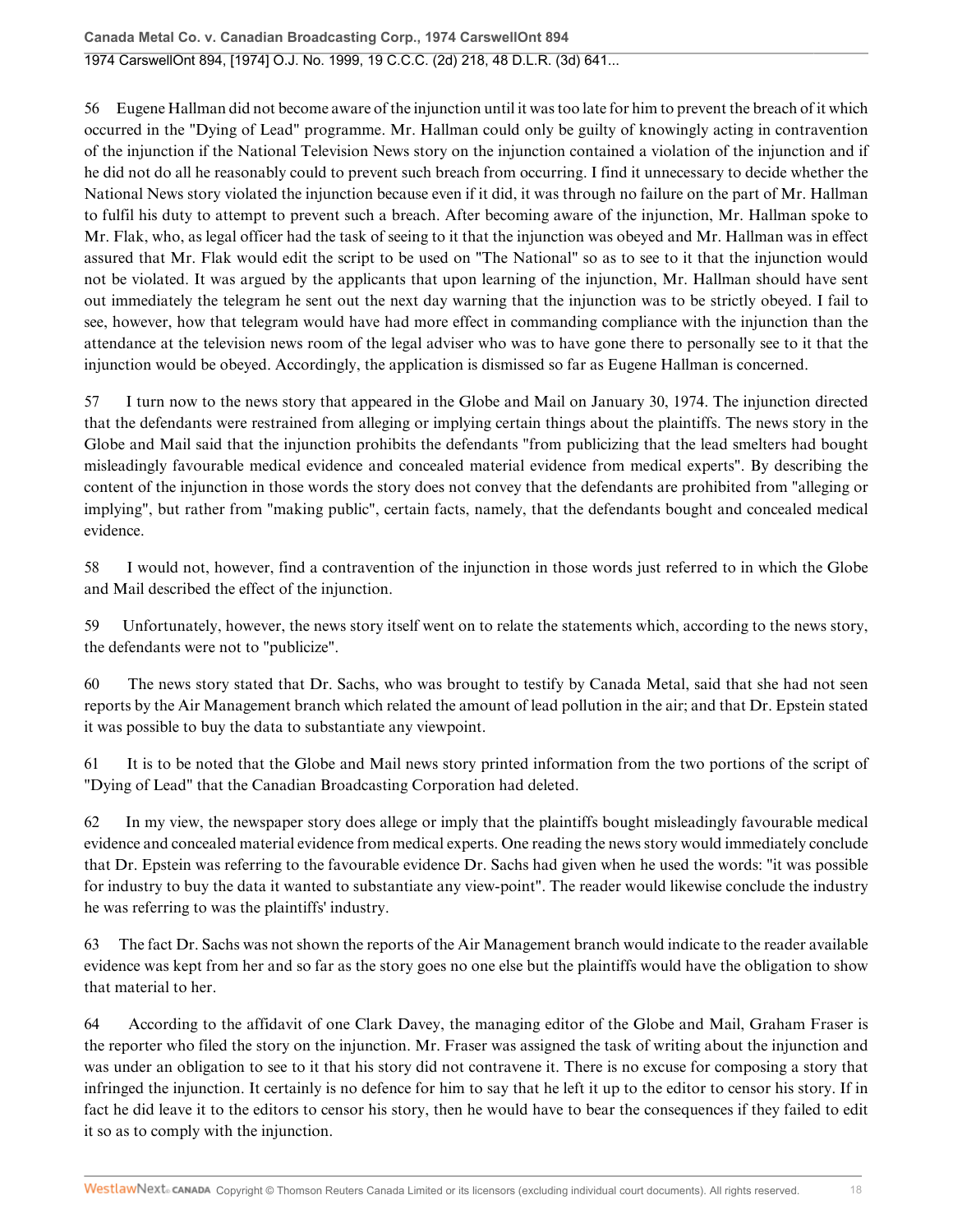Mr. Davey says in his affidavit that "It is my responsibility and the responsibility of the editors who report to me to 65 edit stories filed by reporters." That statement indicates that others besides Mr. Fraser may also bear the responsibility for the infringement of the injunction, but it in no way relieves Mr. Fraser of responsibility.

The affidavit of Mr. Davey does indicate, however, that there is at the Globe and Mail an established system 66 designed to prevent a contempt of Court from occurring. The fact such a system is in operation would seem to relieve the publisher, James L. Cooper, from responsibility for the contravention, at least so long as he was unaware that the designed system was defective. In this case, other than relying on the established system, there was nothing Mr. Cooper could do to prevent a contravention of the injunction, as there is no evidence Mr. Cooper knew of the existence of the injunction before his newspaper had violated it.

67 Accordingly, this application is dismissed so far as James L. Cooper is concerned.

68 So that it will be obvious I did not ignore the point I mention that counsel for Mark Starowicz and Max Allen submitted that the affidavits which established the amounts the plaintiffs are spending on pollution control systems should not be used on the application because they were not served with the notice of motion. It was clear, however, that long before the application was argued before me that counsel for those parties had copies of those affidavits. Further, the deponents of those affidavits were cross-examined thereon by Gary Perly and counsel for Starowicz and Allen attended on the said cross-examinations.

69 It is my view that any irregularity that may have existed in regard to service of those affidavits was waived by counsel for Starowicz and Allen attending on the cross-examinations. In any event, I am satisfied that Starowicz and Allen were not prejudiced by the alleged irregularity and were fully aware of the complaint made against them and of the case they had to meet long before the application was heard.

It remains for me to determine what the punishment should be. In considering penalty, I bear in mind that those 70 working in the news media have the same strict obligation to abide by Court orders as has any other citizen. To allow Court orders to be disobeyed would be to tread the road toward anarchy. If orders of the Court can be treated with disrespect, the whole administration of justice is brought into scorn. Daily, thousands of Canadians resort to our Courts for relief against the wrongful acts of others. If the remedies that the Courts grant to correct those wrongs can be ignored, then there will be nothing left but for each person to take the law into his own hands. Loss of respect for the Courts will quickly result in the destruction of our society.

71 On the other hand, the breach of the injunction by the defendants Starowicz and Allen and the contravention of the injunction by Graham Fraser were not planned deliberate attempts to depreciate the administration of justice. There is no suggestion that they acted in deliberate defiance of the Court order. In fact, so far as Starowicz and Allen are concerned, even as they were committing a breach of the injunction they indicated they were attempting to comply with it.

During his submissions, counsel for Graham Fraser stated that in case the Court should find a contempt on the 72 part of his client then he was tendering on behalf of his client and on his instructions a sincere apology to the Court for his conduct. Counsel for Mr. Allen and Mr. Starowicz indicated their clients likewise were prepared to tender such apology should they be found in contempt. Both Mr. Starowicz and Mr. Allen deposed in their affidavits that they have every respect for the orders of the Court. In the light of these statements, I am content that no disrespect to the Court was intended, and I accept on the Court's behalf the apologies that have been offered by Graham Fraser, Max Allen and Mark Starowicz.

In assessing penalty, I take into account what I consider to be the sincere apologies by or on behalf of each of 73 them. I consider Allen and Starowicz, because they were responsible for the offensive material coming into existence, as being more culpable than Graham Fraser.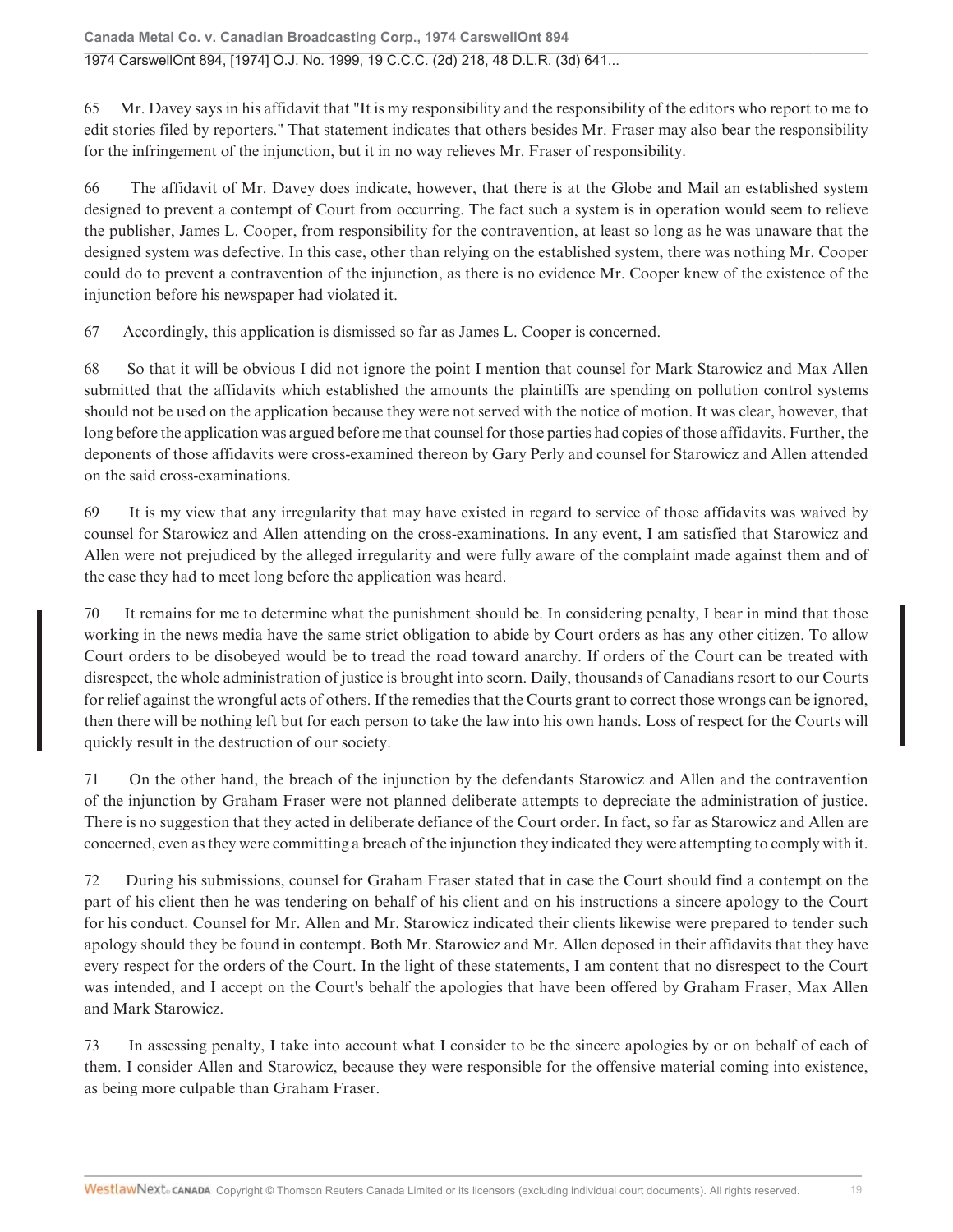**Canada Metal Co. v. Canadian Broadcasting Corp., 1974 CarswellOnt 894** 1974 CarswellOnt 894, [1974] O.J. No. 1999, 19 C.C.C. (2d) 218, 48 D.L.R. (3d) 641...

74 I therefore impose fines in the amount of \$700 each on Max Allen and Mark Starowicz and of \$350 on Graham Fraser. Payment of these fines is, however, suspended for a period of four months, and if within that period a defendant pays to the plaintiffs that portion of the costs of the application hereinafter assessed against him, then the fine levied against that defendant is perpetually stayed.

75 The application so far as Mr. Cooper and Mr. Hallman is concerned is dismissed without costs. While I do not attach any blame against either of them personally, the injunction was infringed by employees of corporations they help to control and each of them was represented by a counsel who also represented one of those I have found did contravene the injunction. I have already indicated the disposition I made of costs so far as Gary Perly is concerned.

76 I order each of Allen, Starowicz and Fraser to pay to the plaintiffs one-sixth of the plaintiffs' costs of this application, such costs to be taxed on a solicitor-client basis. In regard to that portion of the plaintiffs' costs that are related to the cross-examinations on the affidavits, the plaintiffs' costs are to be confined to 20% of such costs.

77 *Application granted in part with costs*.

#### Footnotes

1 "Defamatory words in a broadcast shall be deemed to be published and constitute libel.": The *Libel and Slander Act*, R.S.O. 1970, c. 243.

**End of Document** Copyright © Thomson Reuters Canada Limited or its licensors (excluding individual court documents). All rights reserved.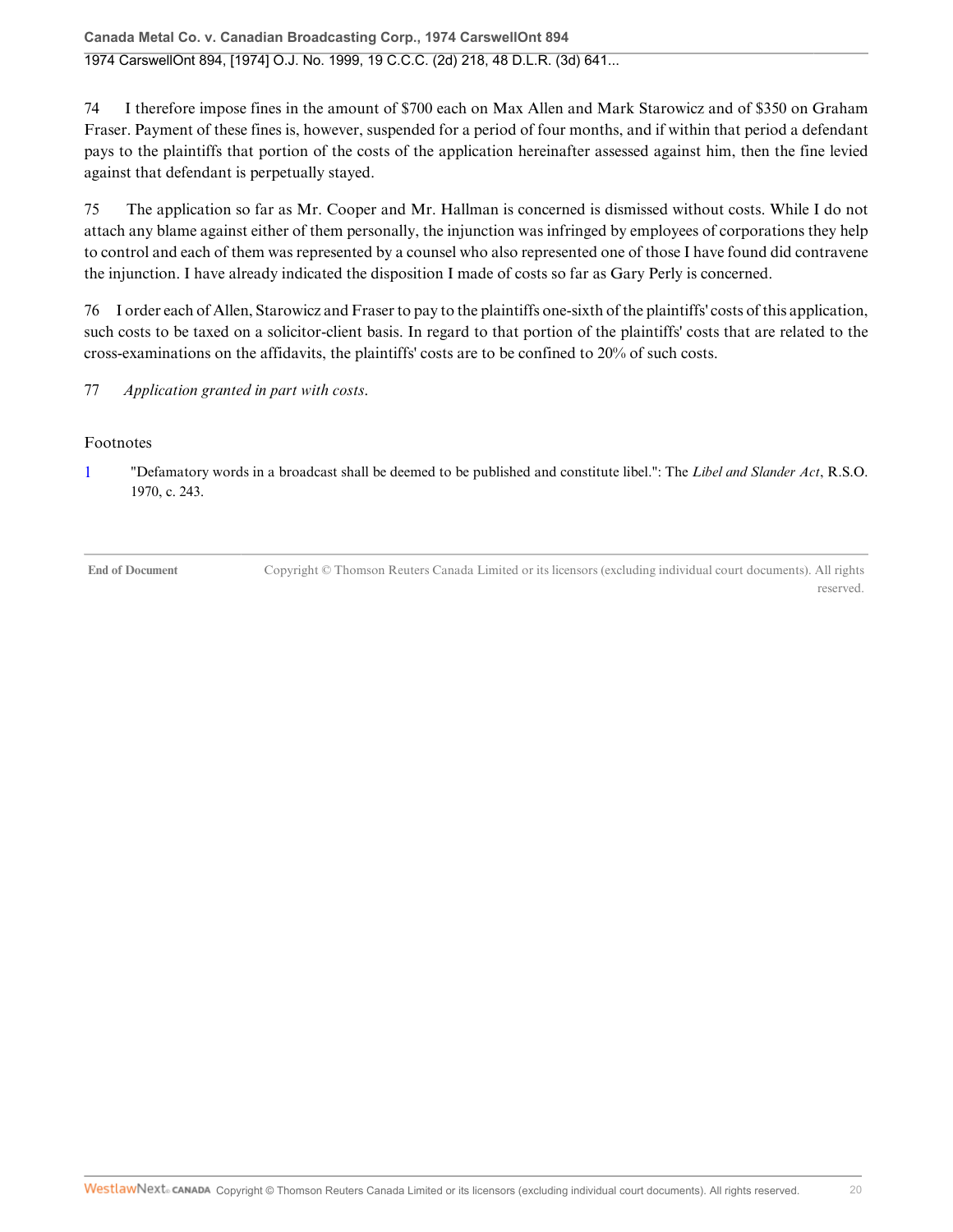## Case Name: **Canadian Airlines Corp. (Re)**

**IN THE MATTER OF Canadian Airlines Corporation** and Canadian Airlines International Ltd. **Between** The Bank of Nova Scotia Trust Company of New York, As Trustee for the Holders of Senior Secured Notes and Montreal Trust Company of Canada, As Collateral **Agent for the Holders of Senior Secured Notes, Plaintiffs, and Canadian Airlines Corporation, Canadian Airlines** International Ltd., Canadian Regional Airlines Ltd., **Canadian Regional Airlines (1998) Ltd. and Canadian Airlines Fuel Corporation Inc., defendants** 

[2000] A.J. No. 1692

19 C.B.R. (4th) 1

2000 CanLII 28202

Docket: 0001-05071, 0001-05044

Alberta Court of Queen's Bench Judicial District of Calgary

#### Paperny J.

Oral Judgment: May 4, 2000.

 $(41 \text{ paras.})$ 

Application by holders of senior secured notes in corporation for order lifting stay of proceedings against them in Companies' Creditors Arrangement Act proceeding to allow for appointment of receiver and manager over assets and property charged in their favour and for order appointing court officer with exclusive right to negotiate sale of assets or shares of corporation's subsidiary.

Counsel: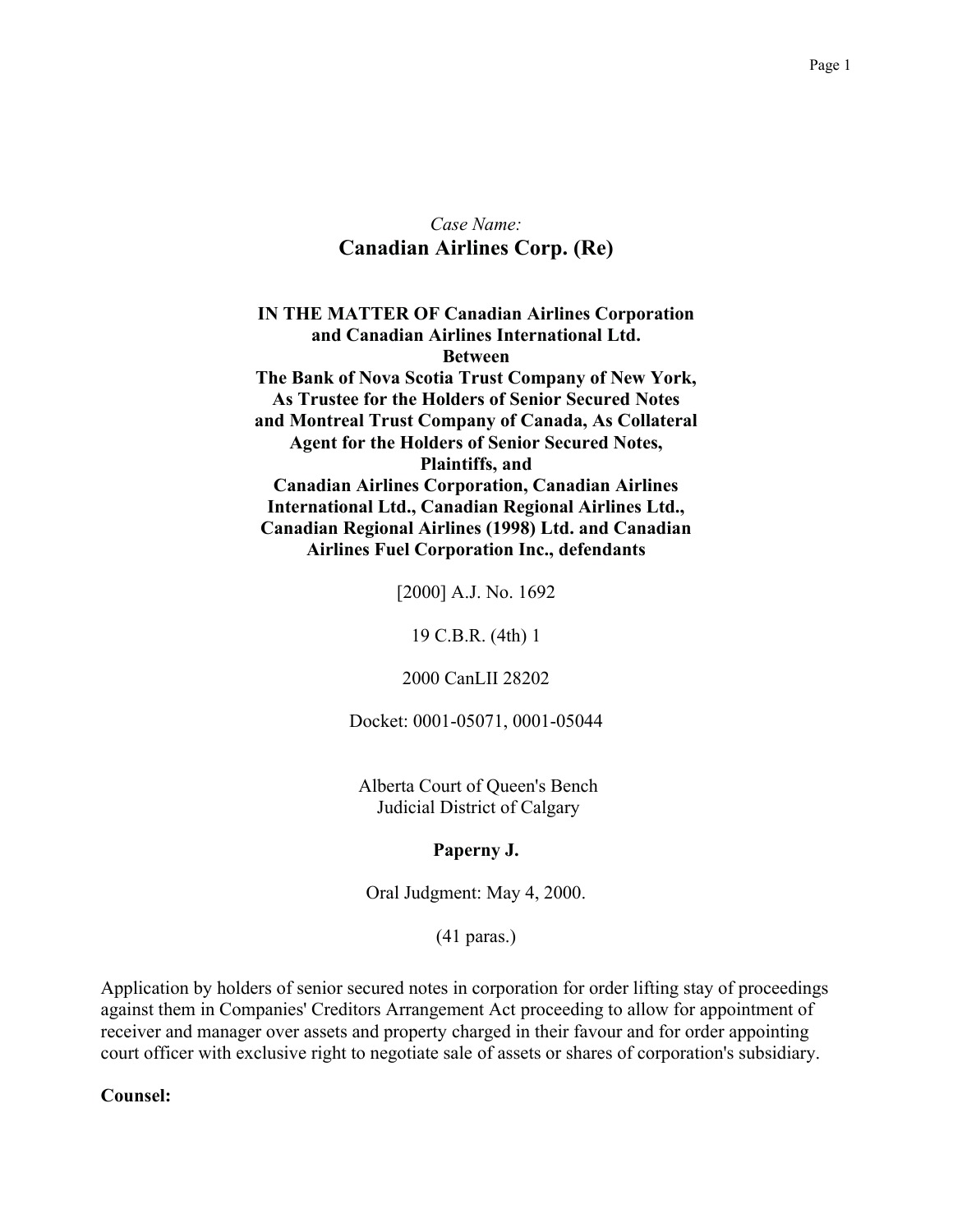G. Morawetz, A.J. McConnell and R.N. Billington, for Bank of Nova Scotia Trust Co. of New York and Montreal Trust Co. of Canada.

A.L. Friend, Q. C., and H.M. Kay, Q. C., for Canadian Airlines.

S. Dunphy, for Air Canada and 853350 Alberta Ltd.

- R. Anderson, Q.C., for Loyalty Group.
- H. Gorman, for ABN AMRO Bank N.V.
- P. McCarthy, for Monitor Price Waterhouse Cooper.
- D. Haigh, O.C. and D. Nishimura, for Unsecured noteholders Resurgence Asset Management.
- C.J. Shaw, for Airline Pilots Association International.
- G. Wells, for NavCanada.
- D. Hardy, for Royal Bank of Canada.

**PAPERNY J.** (orally):-- Montreal Trust Company of Canada, Collateral Agent for the holders 1 of the Senior Secured Notes, and the Bank of Nova Scotia Trust Company of New York, Trustee for the holders of the Senior Secured Notes, apply for the following relief:

- 1. In the CCAA proceeding (Action No. 0001-05071) an order lifting the stay of proceedings against them contained in the orders of this court dated March 24, 2000 and April 19, 2000 to allow for the court-ordered appointment of Ernst  $\&$ Young Inc. as receiver and manager over the assets and property charged in favour of the Senior Secured Noteholders; and
- In Action No. 0001-05044, an order appointing Ernst  $& Young Inc.$  as a court 2. officer with the exclusive right to negotiate the sale of the assets or shares of Canadian Regional Airlines (1998) Ltd.

Canadian Airlines Corporation ("CAC") is a Canadian based holding company which, through  $\mathbf{2}$ its majority owned subsidiary Canadian Airlines International Ltd. ("CAC") provides domestic, U.S.-Canada transborder and international jet air transportation services. CAC also provides regional transportation through its subsidiary Canadian Regional Airlines (1998) Ltd. ("Canadian Regional"). Canadian Regional is not an applicant under the CCAA proceedings.

The Senior Secured Notes were issued under an Indenture dated April 24, 1998 between CAC  $3<sup>1</sup>$ and the Trustee. The principal face amount is \$175 million U.S. As well, there is interest outstanding. The Senior Secured Notes are directly and indirectly secured by a diverse package of assets and property of the CCAA applicants, including spare engines, rotables, repairables, hangar leases and ground equipment. The security comprises the key operational assets of CAC and CAIL. The security also includes the outstanding shares of Canadian Regional and the \$56 million intercompany indebtedness owed by Canadian Regional to CAIL.

 $\overline{\mathbf{4}}$ Under the terms of the Indenture, CAC is required to make an offer to purchase the Senior Secured Notes where there is a "change of control" of CAC. It is submitted by the Senior Secured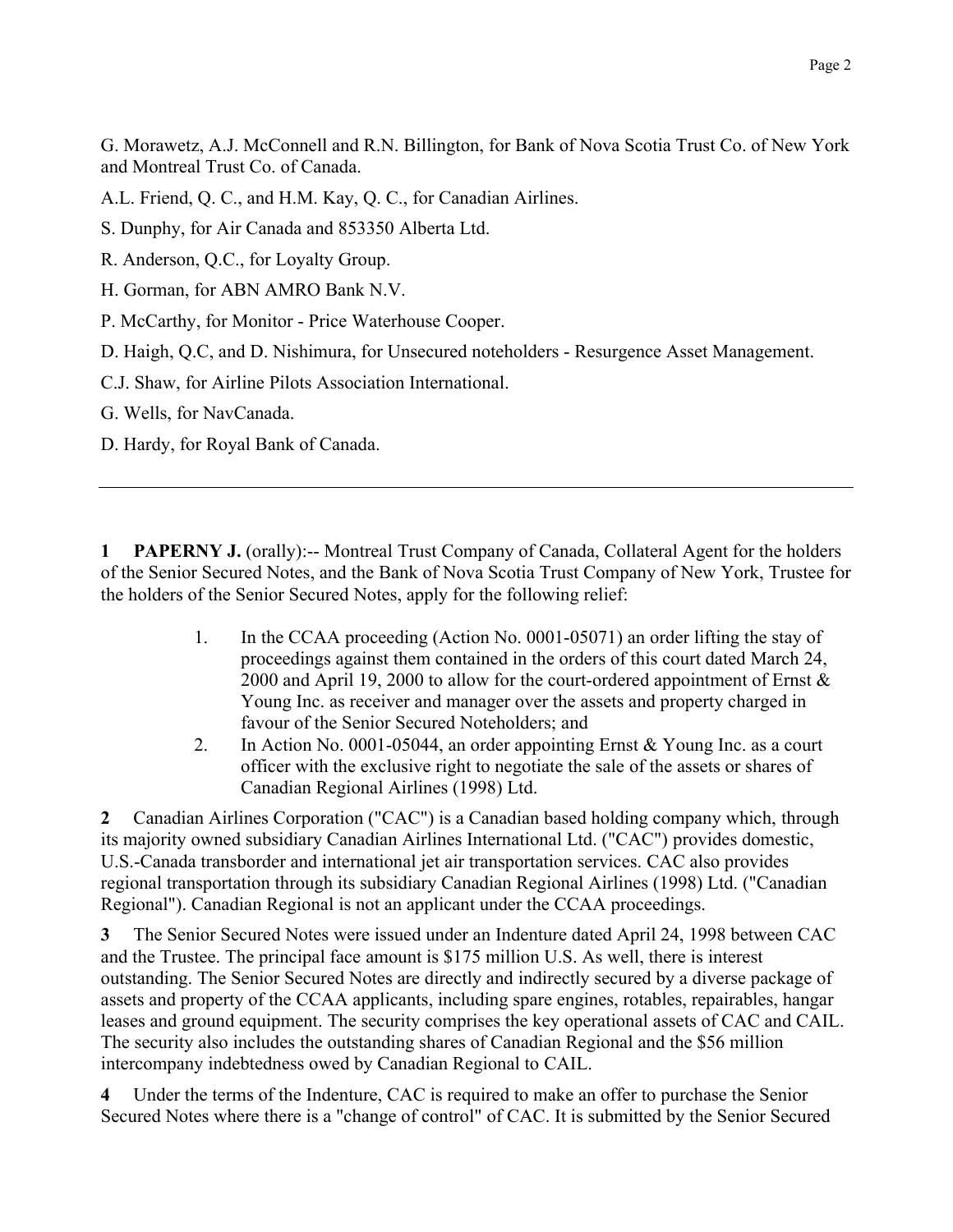Noteholders that Air Canada indirectly acquired control of CAC on January 4, 2000 resulting in a change of control. Under the Indenture, CAC is then required to purchase the notes at 101 percent of the outstanding principal, interest and costs. CAC did not do so. According to the Trustee, an Event of Default occurred, and on March 6, 2000 the Trustee delivered Notices of Intention to Enforce Security under the Bankruptcy and Insolvency Act.

 $5<sup>5</sup>$ On March 24, 2000, the Senior Secured Noteholders commenced Action No. 0001-05044 and brought an application for the appointment of a receiver over their collateral. On the same day, CAC and CAIL were granted CCAA protection and the Senior Secured Noteholders adjourned their application for a receiver. However, the Senior Secured Noteholders made further application that day for orders that Ernst  $&$  Young be appointed monitor over their security and for weekly payments from CAC and CAIL of \$500,000 U.S. These applications were dismissed.

6 The CCAA Plan filed on April 25, 2000, proposes that the Senior Secured Noteholders constitute a separate class and offers them two alternatives:

- $1_{-}$ To accept repayment of less than the outstanding amount; or
- $\overline{2}$ To be unaffected by the CCAA Plan and realize on their security.

On April 26th, 2000, the Senior Secured Noteholders met and unanimously rejected the first 7 option. They passed a resolution to take steps to realize on the security.

The Senior Secured Noteholders argue that the time has come to permit them to realize on their 8 security. They have already rejected the Plan and see no utility in waiting to vote in this regard on May 26th, 2000, the date set by this court.

The Senior Secured Noteholders submit that since the CCAA proceedings began five weeks 9 ago, the following has occurred:

-interest has continued to accrue at approximately \$2 million U.S. per month;

-the security has decreased in value by approximately \$6 million Canadian;

-the Collateral Agent and the Trustee have incurred substantial costs;

-no amounts have been paid for the continued use of the collateral, which is key to the operations of CAIL:

-no outstanding accrued interest has been paid; and-they are the only secured creditor not getting paid.

The Senior Secured Noteholders emphasize that one of the end results of the Plan is a 10 transfer of CAIL's assets to Air Canada. The Senior Secured Noteholders assert that the Plan is sponsored by this very solvent proponent, who is in a position to pay them in full. They are argue that Air Canada has made an economic decision not to do so and instead is using the CCAA to achieve its own objectives at their expense, an inappropriate use of the Act.

The Senior Secured Noteholders suggest that the Plan will not be impacted if they are 11 permitted to realize on their security now instead of after a formal rejection of the Plan at the court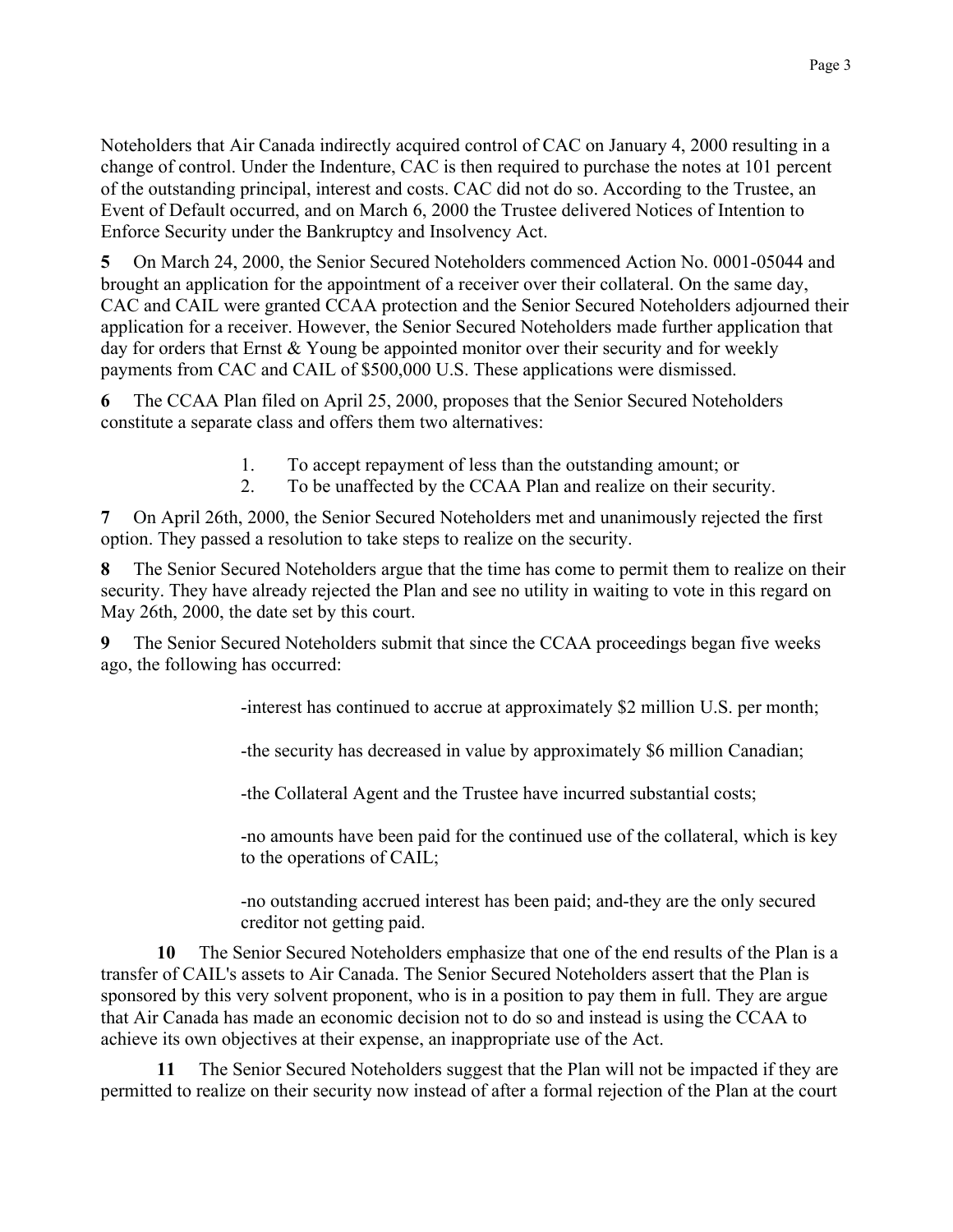scheduled vote on May 26, 2000. The Senior Secured Noteholders argue that for all of the preceding reasons lifting the stay would be in accordance with the spirit and intent of the CCAA.

The CCAA is remedial legislation which should be given a large and liberal  $12<sup>7</sup>$ interpretation: See, for example, Citibank Canada v. Chase Manhattan Bank of Canada (1991), 5 C.B.R. (3d) 165 (Ont. Gen. Div.). It is intended to permit the court to make orders which will effectively maintain the status quo for a period while the struggling company attempts to develop a plan to compromise its debts and ultimately continue operations for the benefit of both the company and its creditors: See for example, Meridian Development Inc. v. Toronto Dominion Bank (1984), 52 C.B.R. (N.S.) 109 (Alta. Q.B.), and Hongkong Bank of Canada v. Chef Ready Foods Ltd.  $(1990)$ , 4 C.B.R.  $(3d)$  311 (B.C.C.A.).

 $13<sup>7</sup>$ This aim is facilitated by the power to stay proceedings provided by Section 11 of the Act. The stay power is the key element of the CCAA process.

14 The granting of a stay under Section 11 is discretionary. On the debtor's initial application, the court may order a stay at its discretion for a period not to exceed 30 days. The burden of proof to obtain a stay extension under Section  $11(4)$  is on the debtor. The debtor must satisfy the court that circumstances exist that make the request for a stay extension appropriate and that the debtor has acted, and is acting, in good faith and with due diligence. CAC and CAIL discharged this burden on April 19, 2000. However, unlike under the Bankruptcy and Insolvency Act, there is no statutory test under the CCAA to guide the court in lifting a stay against a certain creditor.

 $15$ In determining whether a stay should be lifted, the court must always have regard to the particular facts. However, in every order in a CCAA proceeding the court is required to balance a number of interests. McFarlane J.A. states in his closing remarks of his reasons in Re Pacific National Lease Holding Corp. (1992), 15 C.B.R. (3d) 265 (B.C.C.A. [In Chambers]):

> In supervising a proceeding under the C.C.A.A. orders are made, and orders are varied as changing circumstances require. Orders depend upon a careful and delicate balancing of a variety of interests and problems.

16 Also see Blair J.'s decision in Campeau v. Olympia & York Developments Ltd. (1992), 14 C.P.C. (3d) 339 (Ont. Gen. Div.), for another example of the balancing approach.

17 As noted above, the stay power is to be used to preserve the status quo among the creditors of the insolvent company. Huddart J., as she then was, commented on the status quo in Re Alberta-Pacific Terminals Ltd (1991), 8 C.B.R. (3d) 99 (B.C.S.C.). She stated:

> The status quo is not always easy to find... Nor is it always easy to define. The preservation of the status quo cannot mean merely the preservation of the relative pre-stay debt status of each creditor. Other interests are served by the CCAA. Those of investors, employees, and landlords among them, and in the case of the Fraser Surrey terminal, the public too, not only of British Columbia, but also of the prairie provinces. The status quo is to be preserved in the sense that manoeuvres by creditors that would impair the financial position of the company while it attempts to reorganize are to be prevented, not in the sense that all creditors are to be treated equally or to be maintained at the same relative level. It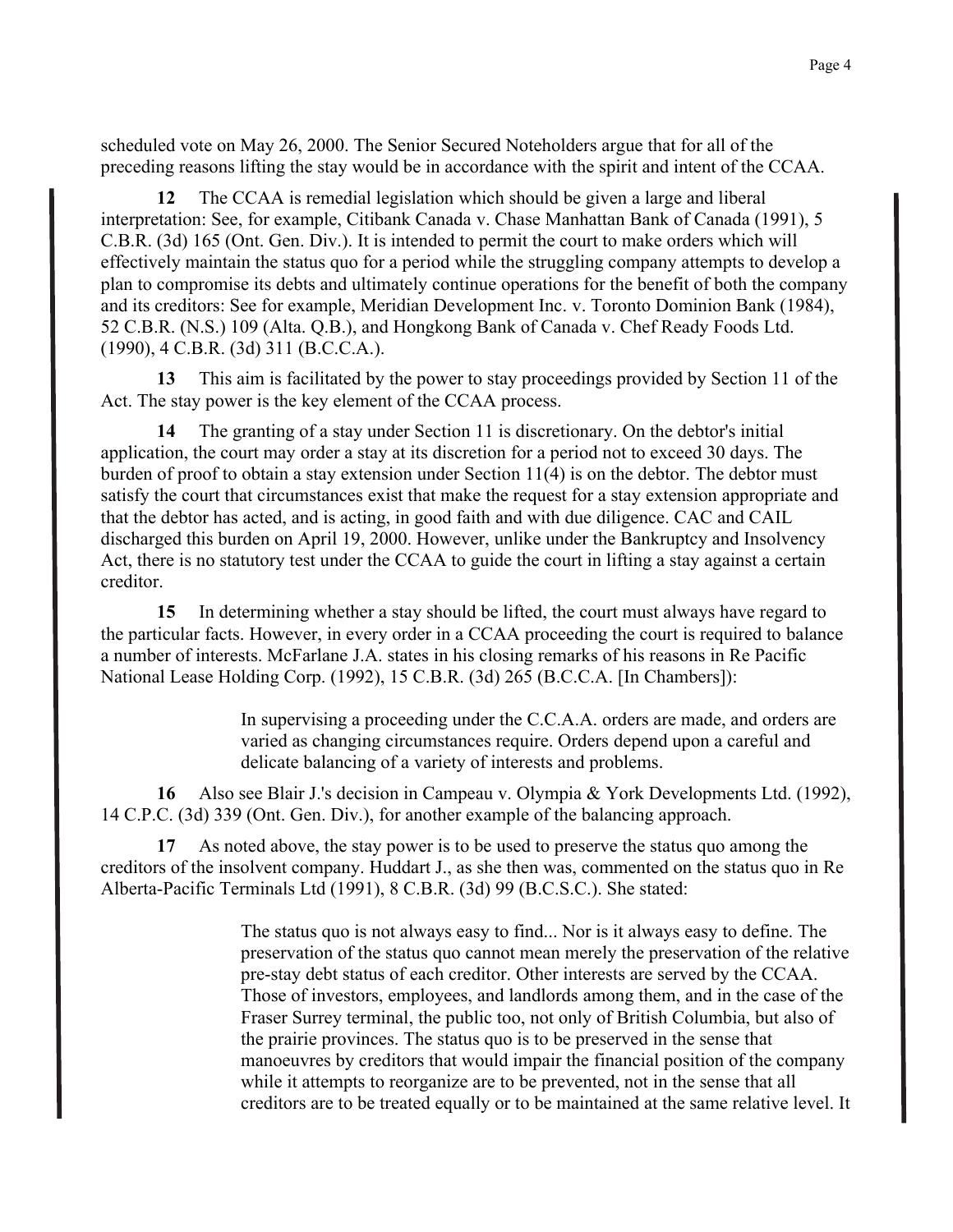is the company and all the interests its demise would affect that must be considered.

18 Further commentary on the status quo is contained in Quintette Coal Ltd. v. Nippon Steel Corp. (1990), 80 C.B.R. (N.S.) 98 (B.C.S.C.). Thackray J. comments that the maintenance of the status quo does not mean that every detail of the status quo must survive. Rather, it means that the debtor will be able to stay in business and will have breathing space to develop a proposal to remain viable.

19 Finally, in making orders under the CCAA, the court must never lose sight of the objectives of the legislation. These were concisely summarized by the chambers judge and adopted by the British Columbia Court of Appeal in Re Pacific National Lease Holding Corp. (1992), 15 C.B.R. (3d) 265 (B.C.C.A. [In Chambers]):

- The purpose of the CCAA is to allow an insolvent company a reasonable period  $(1)$ of time to reorganize its affairs and prepare and file a plan for its continued operation subject to the requisite approval of the creditors and court.
- $(2)$ The CCAA is intended to serve not only the company's creditors but also a broad constituency which includes the shareholders and employees.
- During the stay period, the Act is intended to prevent manoeuvres for positioning  $(3)$ amongst the creditors of the company.
- $(4)$ The function of the court during the stay period is to play a supervisory role to preserve the status quo and to move the process along to the point where a compromise or arrangement is approved or it is evident that the attempt is doomed to failure.
- $(5)$ The status quo does not mean preservation of the relative pre-stay debt status of each creditor. Since the companies under CCAA orders continue to operate and having regard to the broad constituency of interests the Act is intended to serve, the preservation of the status quo is not intended to create a rigid freeze of relative pre-stay positions.
- The court has a broad discretion to apply these principles to the facts of the  $(6)$ particular case.
- 20 At pages 342 and 343 of this text, Canadian Commercial Reorganization:

Preventing Bankruptcy (Aurora: Canada Law Book, looseleaf), R.H. McLaren describes situations in which the court will lift a stay:

- $1.$ When the plan is likely to fail;
- $2^{\circ}$ The applicant shows hardship (the hardship must be caused by the stay itself and be independent of any pre-existing condition of the applicant creditor);
- $3<sub>1</sub>$ The applicant shows necessity for payment (where the creditors' financial problems are created by the order or where the failure to pay the creditor would cause it to close and thus jeopardize the debtor's company's existence);
- $4.$ The applicant would be severely prejudiced by refusal to lift the stay and there would be no resulting prejudice to the debtor company or the positions of creditors: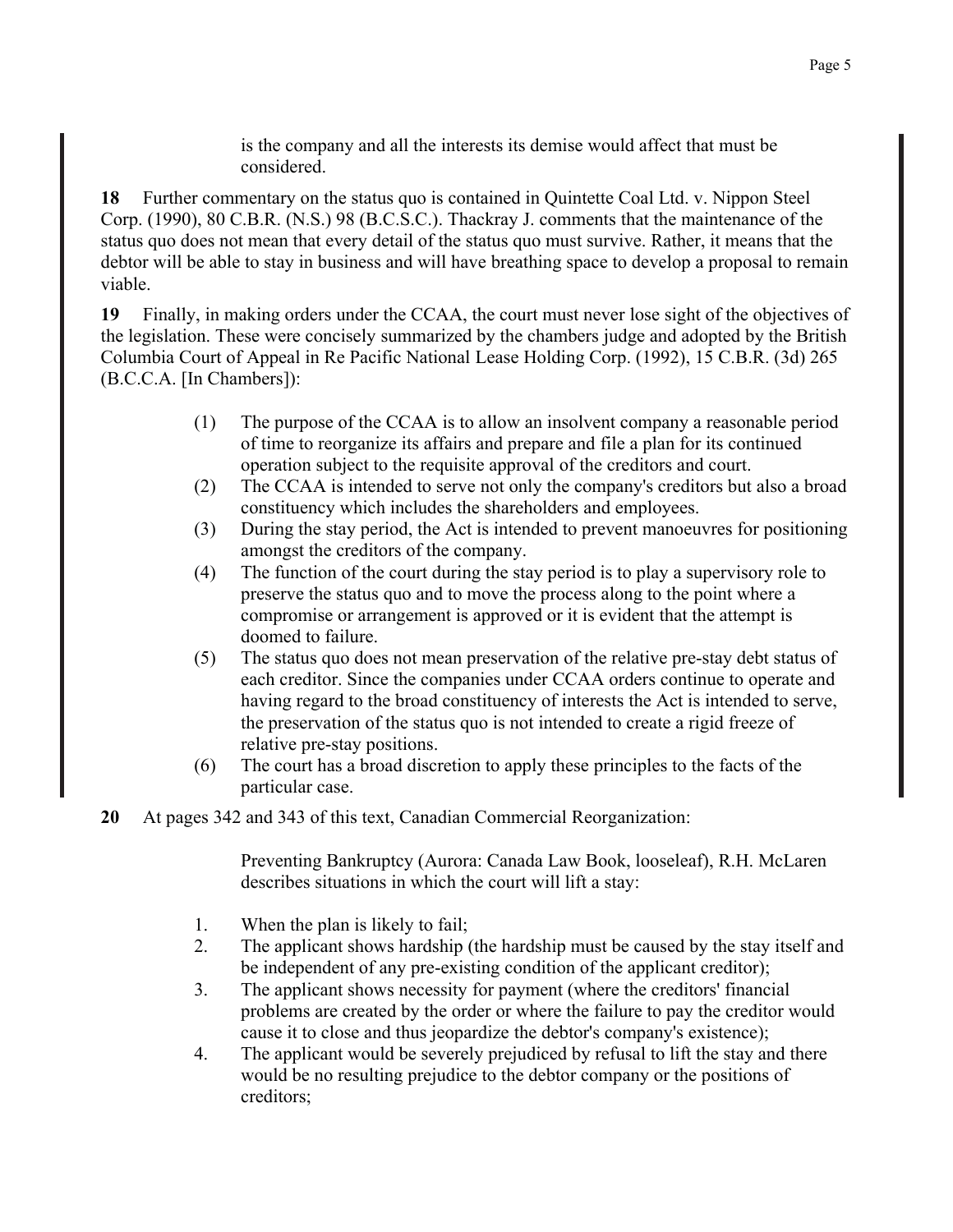- 5. It is necessary to permit the applicant to take steps to protect a right which could be lost by the passage of time;
- 6. After the lapse of a significant time period, the insolvent is no closer to a proposal than at the commencement of the stay period.

21 I now turn to the particular circumstances of the applications before me.

22 I would firstly address the matter of the Senior Secured Noteholders' current rejection of the compromise put forward under the Plan. Although they are in a separate class under CAC's Plan and can control the vote as it affects their interest, they are not in a position to vote down the Plan in its entirety. However, the Senior Secured Noteholders submit that where a plan offers two options to a class of creditors and the class has selected which option it wants, there is no purpose to be served in delaying that class from proceeding with its chosen course of action. They rely on the Nova Metal Products Inc. v. Comiskey (Trustee of) (1990), 1 C.B.R. (3d) 101 (Oat. CA.) at 115, as just one of several cases supporting this proposition. Re Philip's Manufacturing Ltd. (1992), 9 C.B.R. (3d) 25 (B.C.C.A.) at pp. 27-28, leave to appeal to S.C.C. refused (1992), 15 C.B.R. (3d) 57 (note) (S.C.C.), would suggest that the burden is on the Senior Secured Noteholders to establish that the Plan is "doomed to fail". To the extent that Nova Metal and Philip's Manufacturing articulate different tests to meet in this context, the application of either would not favour the Senior Secured Noteholders.

23 The evidence before me suggests that progress may still be made in the negotiations with the representatives of the Senior Secured Noteholders and that it would be premature to conclude that any further discussions would be unsuccessful. The parties are continuing to explore revisions and alternative proposals which would satisfy the Senior Secured Noteholders.

Mr. Carty's affidavit sworn May 1, 2000, in response to these applications states his belief that 24 these efforts are being made in good faith and that, if allowed to continue, there is a real prospect for an acceptable proposal to be made at or before the creditors' meeting on May 26, 2000. Ms. Allen's affidavit does not contain any assertion that negotiations will cease. Despite the emphatic suggestion of the Senior Secured Noteholders' counsel that negotiations would be "one way", realistically I do not believe that there is no hope of the Senior Secured Noteholders coming to an acceptable compromise.

Further, there is no evidence before me that would indicate the Plan is "doomed to fail". The 25 evidence does disclose that CAC and CAIL have already achieved significant compromises with creditors and continue to work swiftly and diligently to achieve further progress in this regard. This is reflected in the affidavits of Mr. Carty and the reports from the Monitor.

26 In any case, there is a fundamental problem in the application of the Senior Secured Noteholders to have a receiver appointed in respect of their security which the certainty of a "no" vote at this time does not vitiate: It disregards the interests of the other stakeholders involved in the process. These include other secured creditors, unsecured creditors, employees, shareholders and the flying public. It is not insignificant that the debtor companies serve an important national need in the operation of a national and international airline which employs tens of thousands of employees. As previously noted, these are all constituents the court must consider in making orders under the CCAA proceeding.

 $27$ Paragraph 11 of Mr. Carty's May 1, 2000 affidavit states as follows: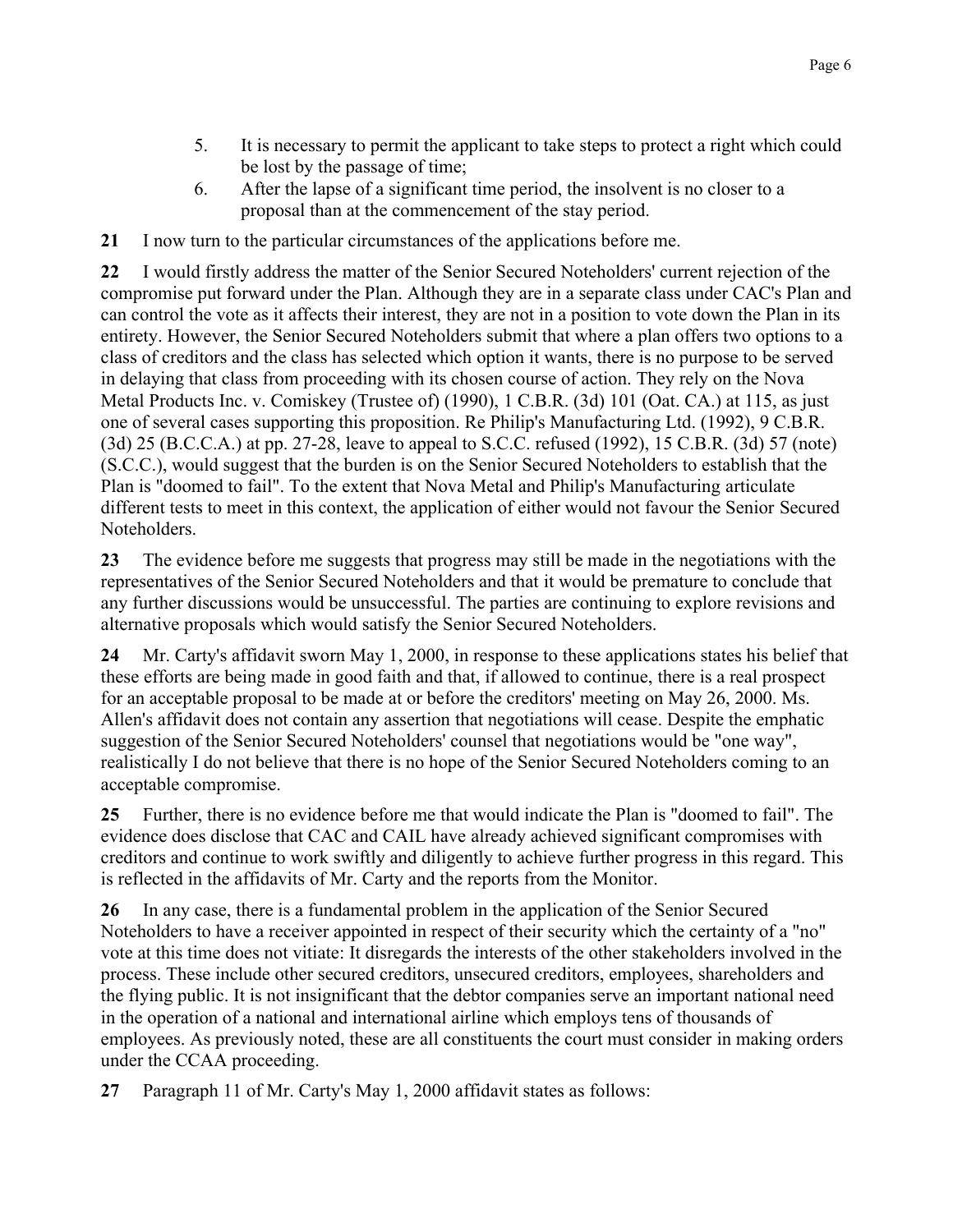In my opinion, the continuation of the stay of proceedings to allow the restructuring process to continue will be of benefit to all stakeholders including the holders of the Senior Secured Notes. A termination of the stay proceedings as regards the security of the holders of the Senior Secured Notes would immediately deprive CAIL of assets which are critical to its operational integrity and would result in grave disruption of CAIL's operations and could lead to the cessation of operations. This would result in the destruction of value for all stakeholders, including the holders of the Senior Secured Notes. Furthermore, if CAIL ceased to operate, it is doubtful that Canadian Re-gional Airlines (1998) Ltd. ("CRAL98"), whose shares form a significant part of the security package of the holders of the Senior Secured Notes, would be in a position to continue operating and there would be a very real possibility that the equity of CAIL and CRAL, valued at approximately \$115 million for the purposes of the issuance of the Senior Secured Notes in 1998, would be largely lost. Further, if such seizure caused CAIL to cease operations, the market for the assets and equipment which are subject to the security of the holders of the Senior Secured Notes could well be adversely affected, in that it could either lengthen the time necessary to realize on these assets or reduce realization values.

The alternative to this Plan proceeding is addressed in the Monitor's reports to the 28 court. For example, in Paragraph 8 of the Monitor's third report to the court states:

> The Monitor believes the if the Plan is not approved and implemented, CAIL will not be able to continue as a going concern. In that case, the only foreseeable alternative would be a liquidation of CAIL's assets by a receiver and manager and/or by a trustee. Under the Plan, CAIL's obligations to parties it considers to be essential in order to continue operations, including employees, customers, travel agents, fuel, maintenance, catering and equipment suppliers, and airport authorities, are in most cases to be treated as unaffected and paid in full. In the event of a liquidation, those parties would not, in most cases, be paid in full and, except for specific lien rights, statutory priorities or other legal protection, would rank as ordinary unsecured creditors. The Monitor estimates that the additional unsecured claims which would arise if CAIL were to cease operation as a going concern and be forced into liquidation would he in excess of \$1.1 billion.

This evidence is uncontradicted and flies in the face of the Senior Secured 29 Noteholders' assertion that realizing on their collateral at this point in time will not affect the Plan. Although, as the Senior Secured Noteholders heavily emphasized the Plan does contemplate a "no" vote by the Senior Secured Noteholders, the removal of their security will follow that vote. 9.8(c) of the Plan states that:

> If the Required Majority of Affected Secured Noteholders fails to approve the Plan, arrangements in form and substance satisfactory to the Applicants will have been made with the Affected Secured Noteholders or with a re-ceiver appointed over the assets comprising the Senior Notes Security, which arrangements provide for the transitional use by [CALL], and subsequent sale, of the assets comprising the Senior Notes Security.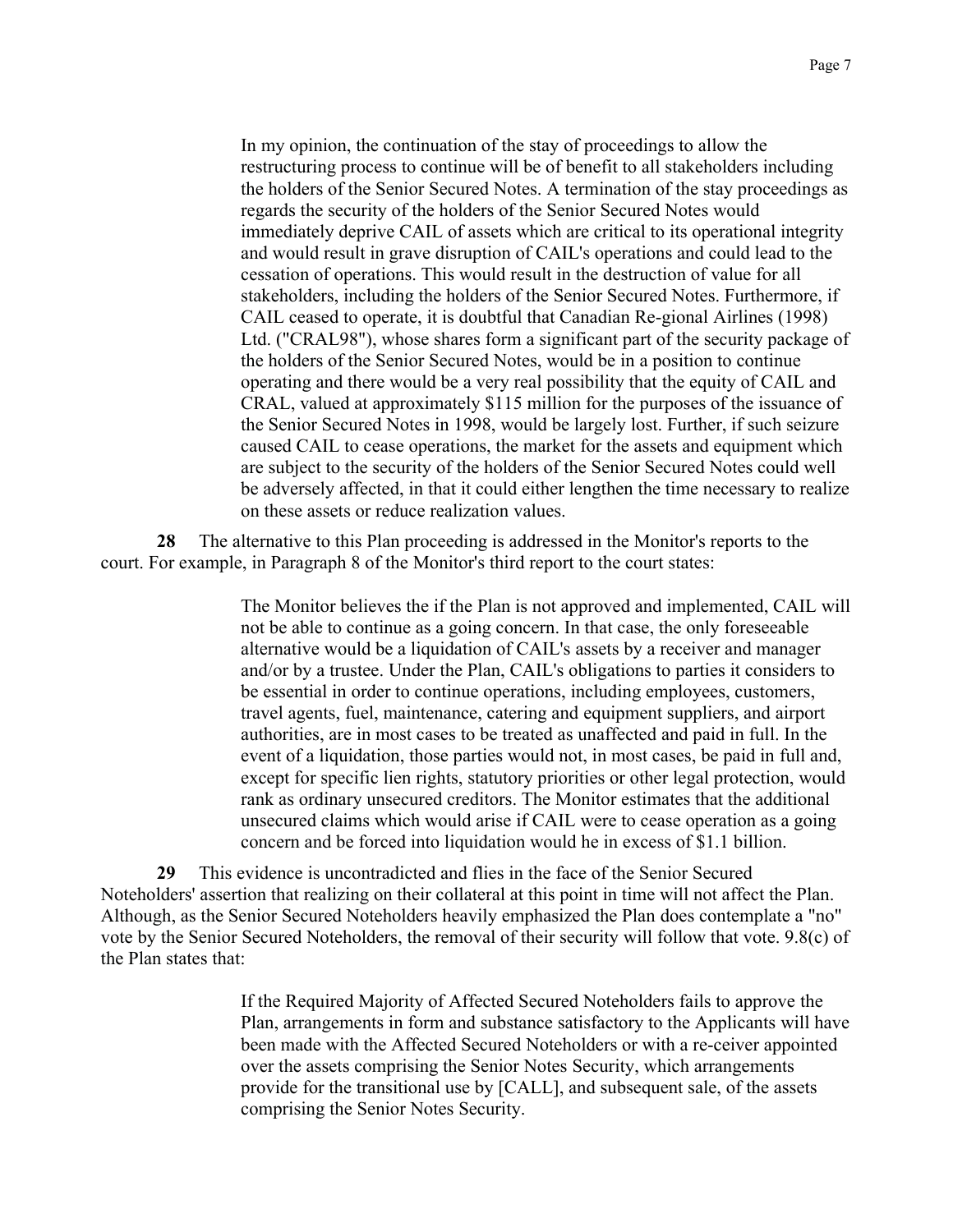On the other side of the scale, the evidence of the Senior Secured Noteholders is that 30 the value of their security is well in excess of what they are owed. Paragraph 15(a) of the Monitor's third report to the court values the collateral at \$445 million. The evidence suggests that they are not the only secured creditor going unpaid. CAIL is asking that they be permitted to continue the restructuring process and their good faith efforts to attempt to reach an acceptable proposal with the Senior Secured Noteholders until the date of the creditors meeting, which is in three weeks. The Senior Secured Noteholders have not established that they will suffer any material prejudice in the intervening period.

The appointment of a receiver at this time would negate the effect of the order staying  $31$ proceedings and thwart the purposes of the CCAA.

 $32<sup>2</sup>$ Accordingly, I am dismissing the application, with leave to reapply in the event that the Senior Secured Noteholders vote to reject the Plan on May 26, 2000.

 $33<sup>7</sup>$ An alternative to receivership raised by the Senior Secured Noteholders was interiment payment for use of the security. The Monitor's third report makes it clear that the debtor's cash flow forecasts would not permit such payments.

The Senior Secured Noteholders suggested Air Canada could make the payments and, 34 indeed, that Air Canada should pay out the debt owed to them by CAC. It is my view that, in the absence of abuse of the CCAA process, simply having a solvent entity financially supporting a plan with a view to ultimately obtaining an economic benefit for itself does not dictate that that entity should be required to pay creditors in full as requested. In my view, the evidence before me at this time does not suggest that the CCAA process is being improperly used. Rather, the evidence demonstrates these proceedings to be in furtherance of the objectives of the CCAA.

 $35<sup>5</sup>$ With respect to the application to sell shares or assets of Canadian Regional, this application raises a distinct issue in that Canadian Regional is not one of the debtor companies. In my view, Paragraph 5(a) of Chief Justice Moore's March 24, 2000 order encompasses marketing the shares or assets of Canadian Regional. That paragraph stays, inter alia:

> ...any and all proceedings ... against or in respect of ... any of the Petitioners' property ... whether held by the Petitioners directly or indirectly, as principal or nominee, beneficially or otherwise...

36 As noted above, Canadian Regional is CAC's subsidiary, and its shares and assets are the "property" of CAC and marketing of these would constitute a "proceeding ... in respect of ... the Petitioners' property" within the meaning of Paragraph 5(a) and Section 11 of the CCAA.

37 If I am incorrect in my interpretation of Paragraph  $5(a)$ , I rely on the inherent jurisdiction of the court in these proceedings.

38 As noted above, the CCAA is to be afforded a large and liberal interpretation. Two of the landmark decisions in this regard hail from Alberta: Meridian Development Mc. v. Toronto Dominion Bank, supra, and Norcen Energy Resources Ltd. v. Oakwood Petroleums Ltd. (1988), 72 C.B.R. (NS.) 20 (Alta. O.B.). At least one court has also recognized an inherent jurisdiction in relation to the CCAA in order to grant stays in relation to proceedings against third parties: Re Woodward's Ltd. (1993), 17 C.B.R. (3d) 236 (B.C.S.C.). Tysoe J. urged that although this power should be used cautiously, a prerequisite to its use should not be an inability to otherwise complete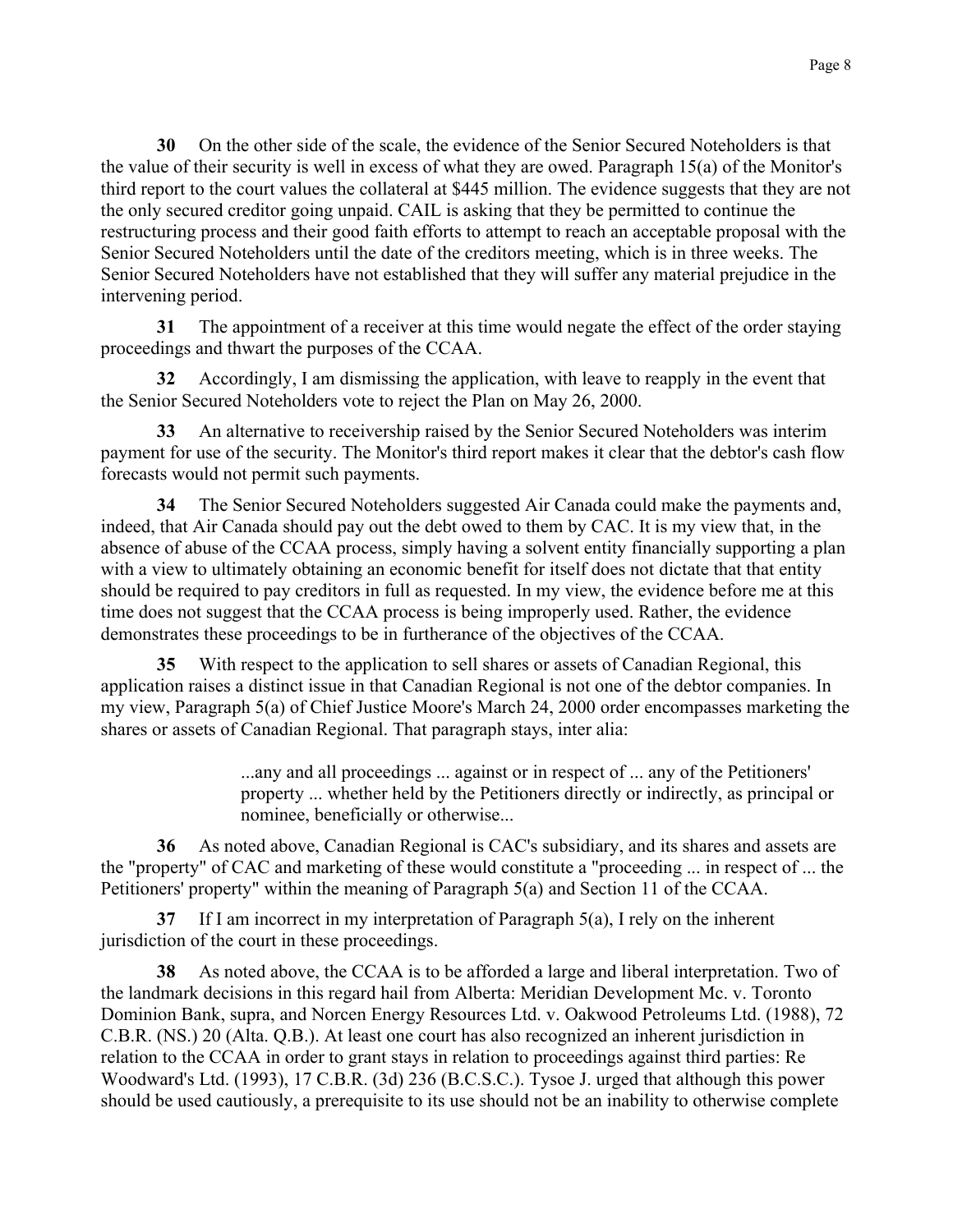the reorganization. Rather, what must be shown is that the exercise of the inherent jurisdiction is important to the reorganization process. The test described by Tysoe J. is consistent with the critical balancing that must occur in CCAA proceedings. He states:

> In deciding whether to exercise its inherent jurisdiction, the court should weigh the interests of the insolvent company against the interests of parties who will be affected by the exercise of the inherent jurisdiction. If, in relative terms, the prejudice to the affected party is greater than the benefit that will be achieved by the insolvent company, the court should decline to its inherent jurisdiction. The threshold of prejudice will be much lower than the threshold required to persuade the court that it should not exercise its discretion under Section 11 of the CCAA to grant or continue a stay that is prejudicial to a creditor of the insolvent company (or other party affected by the stay).

The balancing that I have described above in the context of the receivership application 39 equally applies to this application. While the threshold of prejudice is lower, the Senior Secured Noteholders still fail to meet it. I cannot see that it is important to the CCAA proceedings that the Senior Secured Noteholders get started on marketing Canadian Regional. Instead, it would be disruptive and en-danger the CCAA proceedings which, on the evidence before me, have progressed swiftly and in good faith.

40 The application in Action No. 0001-05044 is dismissed, also with leave to reapply after the vote on May 26, 2000.

41 I appreciate that the Senior Secured Noteholders will be disappointed and likely frustrated with the outcome of these applications. I would emphasize that on the evidence before me their rights are being postponed and not eradicated. Any hardship they experience at this time must yield to the greater hardship that the debtor companies and the other constituents would suffer were the stay to be lifted at this time.

**PAPERNY J**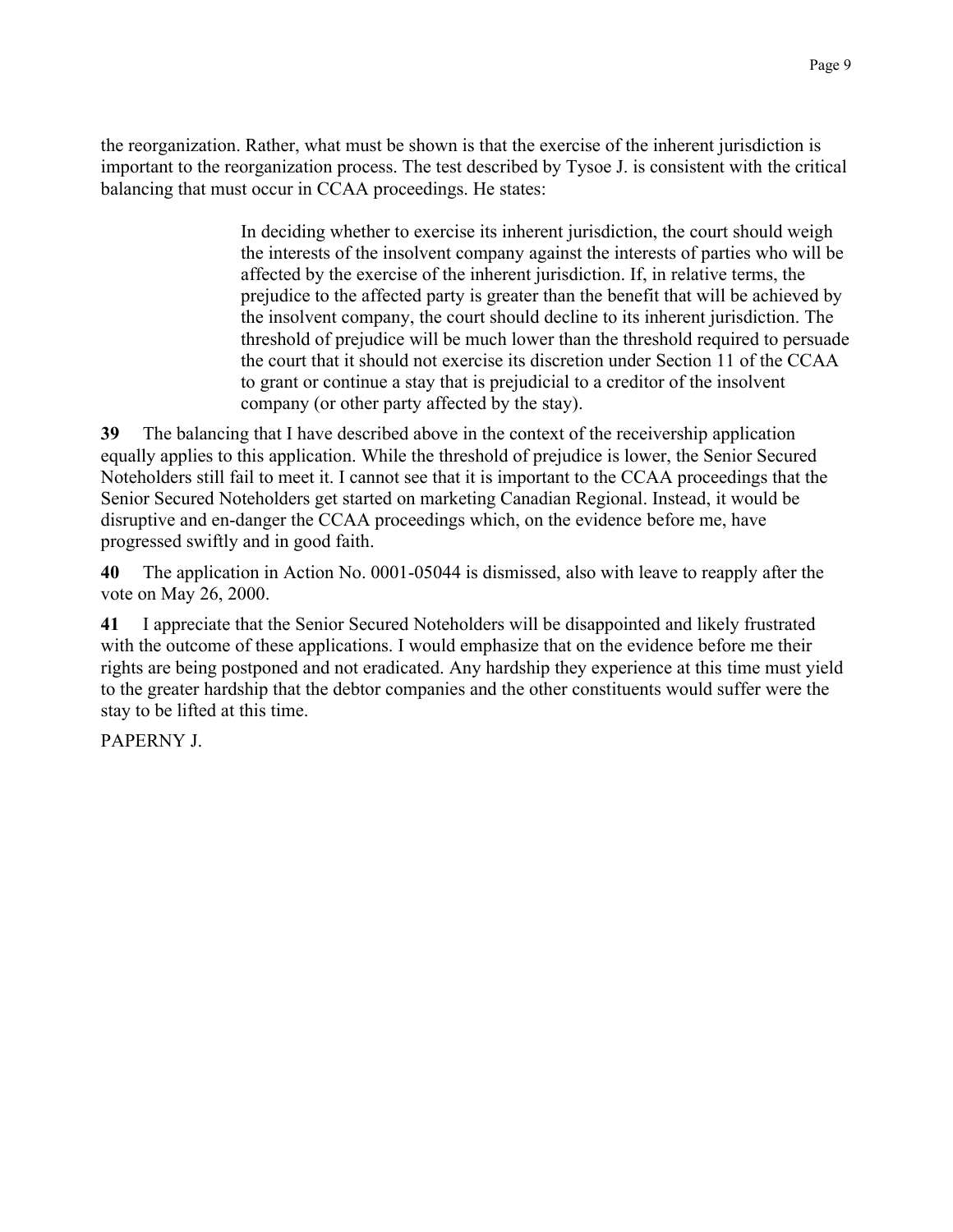## Case Name: **Canwest Global Communications Corp. (Re)**

## IN THE MATTER OF the Companies' Creditors Arrangement Act, R.S.C. 1985, C-36, as amended AND IN THE MATTER OF a Plan of Compromise or Arrangement of **Canwest Global Communications Corp. and other Applicants**

[2011] O.J. No. 1590

2011 ONSC 2215

75 C.B.R. (5th) 156

200 A.C.W.S. (3d) 1023

2011 CarswellOnt 2392

Court File No. CV-09-8396-00CL

Ontario Superior Court of Justice Commercial List

#### S.E. Pepall J.

April 7, 2011.

 $(44 \text{ paras.})$ 

#### **Counsel:**

Douglas J. Wray and Jesse B. Kugler, counsel for the Applicant Communications, Energy and Paperworkers Union of Canada ("CEP").

David Byers and Maria Konyukhova, counsel for the Monitor.

### **REASONS FOR DECISION**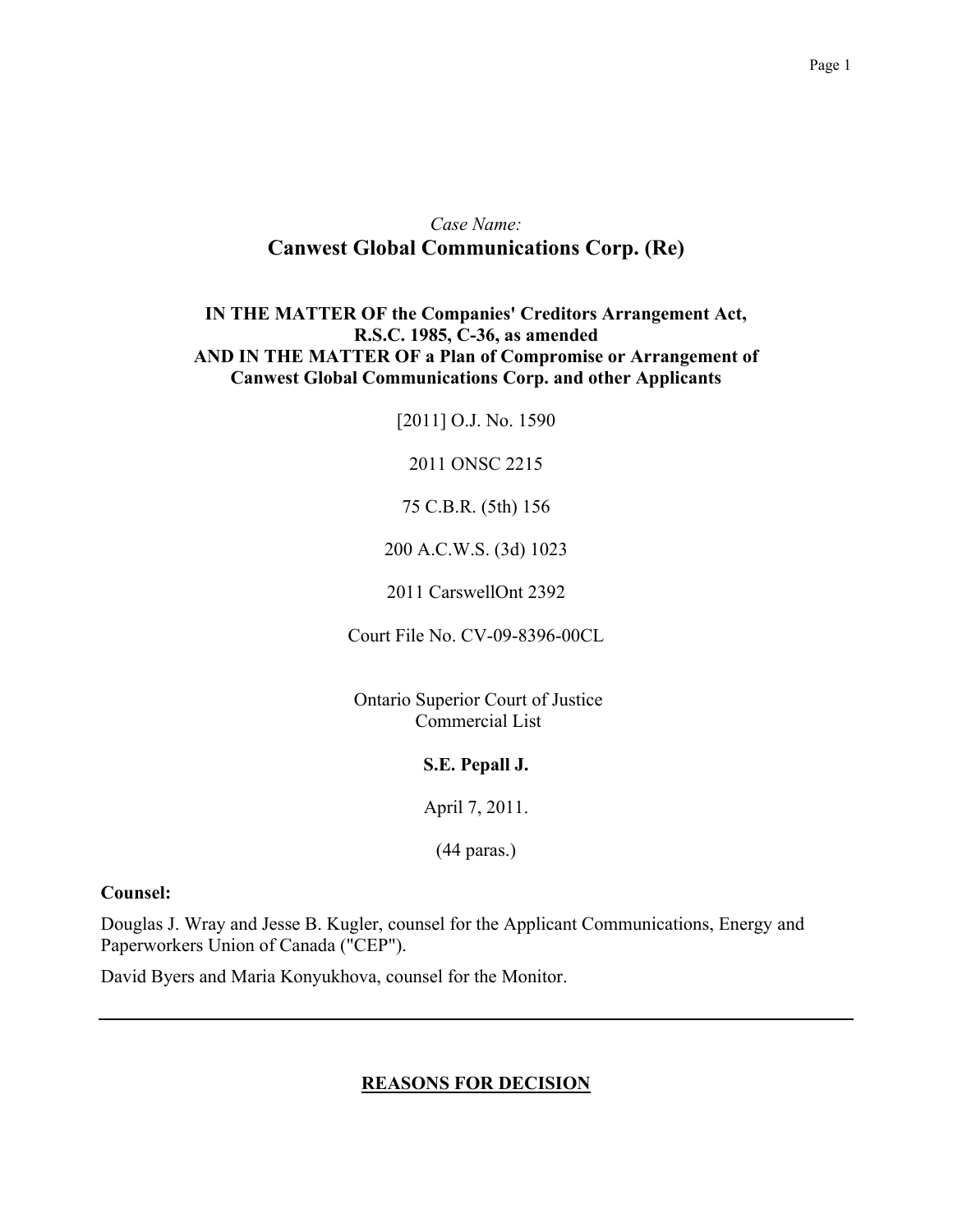### S.E. PEPALL J.:--

### Introduction

The Communications, Energy and Paperworkers Union of Canada ("CEP") requests an  $\mathbf{1}$ order lifting the stay of proceedings in respect of certain grievances and directing that they be adjudicated in accordance with the provisions of the applicable collective agreement. In the alternative, CEP requests an order amending the claims procedure order so as to permit the subject claim to be adjudicated in accordance with the provisions of the collective agreement.

### **Background Facts**

 $\overline{2}$ On October 6, 2009, the CMI Entities obtained an initial order pursuant to the CCAA staying all proceedings and claims against them. Specifically, paragraphs 15 and 16 of that order stated<sup>-</sup>

## NO PROCEEDINGS AGAINST THE CMI ENTITIES OR THE CMI **PROPERTY**

15. **THIS COURT ORDERS** that until and including November 5, 2009, or such later date as this Court may order (the "Stay Period"), no proceeding or enforcement process in any court or tribunal (each, a "Proceeding") shall be commenced or continued against or in respect of the CMI Entities, the Monitor or the CMI CRA or affecting the CMI Business or the CMI Property, except with the written consent of the applicable CMI Entity, the Monitor and the CMI CRA (in respect of Proceedings affecting the CMI Entities, the CMI Property or the CMI Business), the CMI CRA (in respect of Proceedings affecting the CMI CRA), or with leave of this Court, and any and all Proceedings currently under way against or in respect of the CMI Entities or the CMI CRA or affecting the CMI Business or the CMI Property are hereby stayed and suspended pending further Order of this Court. In the case of the CMI CRA, no Proceeding shall be commenced against the CMI CRA or its directors and officers without prior leave of this Court on seven (7) days notice to Stonecrest Capital Inc.

## **NO EXERCISE OF RIGHTS OR REMEDIES**

**THIS COURT ORDERS** that during the Stay Period, all rights and remedies of 16. any individual, firm, corporation, governmental body or agency, or any other entities (all of the foregoing, collectively being "Persons" and each being a "Person") against or in respect of the CMI Entities, the Monitor and/or the CMI CRA, or affecting the CMI Business or the CMI Property, are hereby stayed and suspended except with the written consent of the applicable CMI Entity, the Monitor and the CMI CRA (in respect of rights and remedies affecting the CMI Entities, the CMI Property or the CMI Business), the CMI CRA (in respect of rights or remedies affecting the CMI CRA), or leave of this Court, provided that nothing in this Order shall (i) empower the CMI Entities to carry on any business which the CMI entities are not lawfully entitled to carry on, (ii) exempt the CMI Entities from compliance with statutory or regulatory provisions relating to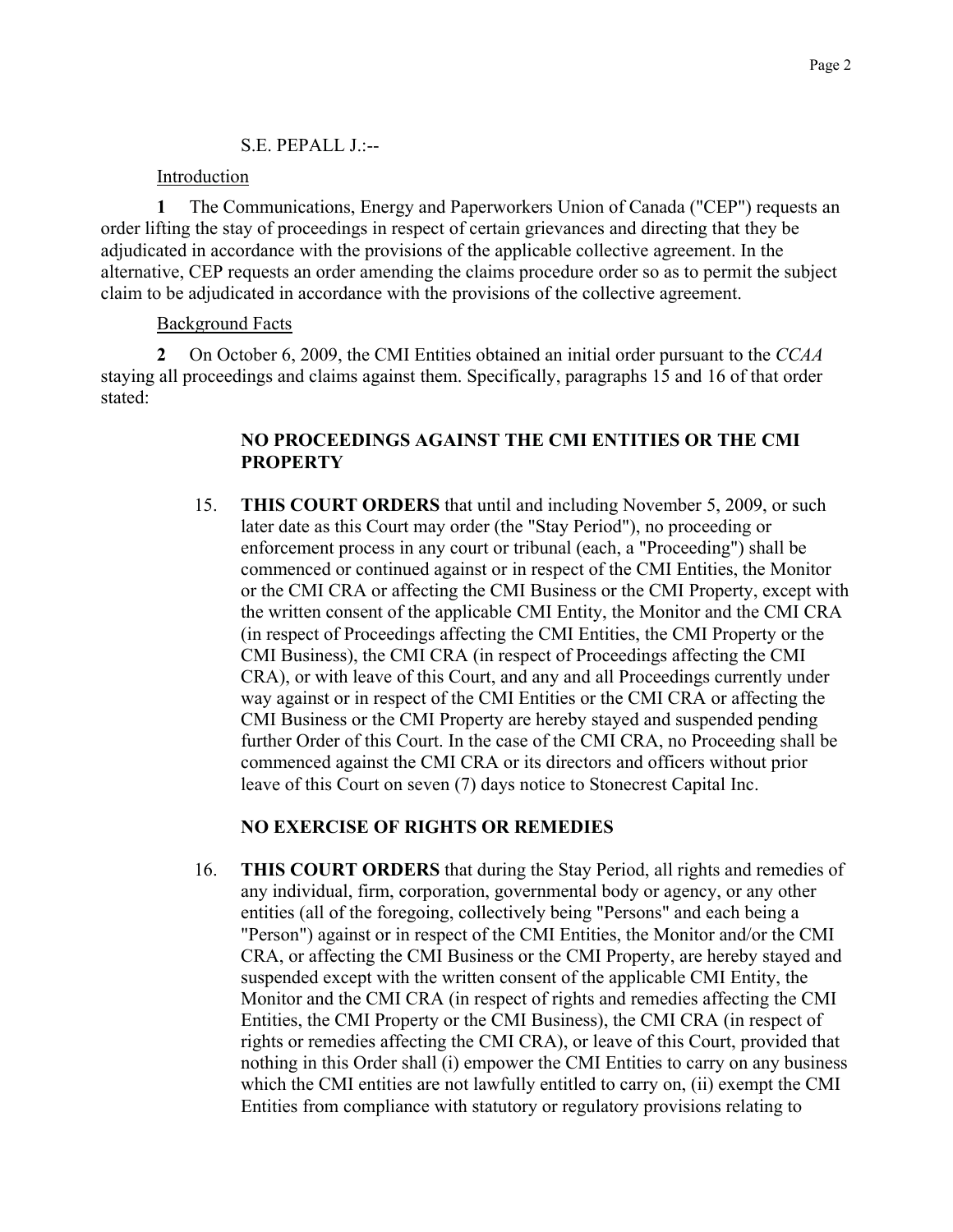health, safety or the environment, (iii) prevent the filing of any registration to preserve or perfect a security interest, or (iv) prevent the registration of claim for lien.

On October 14, 2009, as part of the CCAA proceedings, I granted a claims procedure order  $3<sup>1</sup>$ which established a claims procedure for the identification and quantification of claims against the CMI Entities. In that order, "Claim" is defined as any right or claim of any Person against one or more of the CMI Entities in existence on the Filing Date<sup>1</sup> (a "Prefiling Claim") and any right or claim of any Person against one or more of the CMI Entities arising out of the restructuring on or after the Filing Date (a "Restructuring Claim"). Claims arising prior to certain dates had to be asserted within the claims procedure failing which they were forever extinguished and barred. Pursuant to the claims procedure order, subject to the discretion of the Court, claims of any person against one or more of the CMI Entities were to be determined by a claims officer who would determine the validity and amount of the disputed claim in accordance with the claims procedure order. The Honourable Ed Saunders, The Honourable Jack Ground and The Honourable Coulter Osborne were appointed as claims officers. Other persons could also be appointed by court order or on consent of the CMI Entities and the Monitor. This order was unopposed. It was amended on November 30, 2009 and again the motion was unopposed. As at October 29, 2010, over 1,800 claims asserted against the CMI Entities had been finally resolved in accordance with and pursuant to the claims procedure order.

 $\overline{\mathbf{4}}$ On October 27, 2010, CEP was authorized to represent its current and former union members including pensioners employed or formerly employed by the CMI Entities to the extent, if any, that it was necessary to do so.

On the date of the initial order, CEP had a number of outstanding grievances. CEP filed claims  $5^{\circ}$ pursuant to the claims procedure order in respect of those grievances. The claim that is the subject matter of this motion is the only claim filed by CEP that has not been resolved and therefore is the only claim filed by CEP that requires adjudication. There is at least one other claim in Western Canada that may require adjudication.

John Bradley had been employed for 20 years by Global Television, a division of Canwest 6 Television Limited Partnership ("CTLP"), one of the CMI Entities. Mr. Bradley is a member of CEP. On February 24, 2010, CTLP suspended Mr. Bradley for alleged misconduct. On March 8, 2010, CEP filed a grievance relating to his suspension under the applicable collective agreement. On March 25, 2010, CTLP terminated his employment. On March 26, 2010, CEP filed a grievance requesting full redress for Mr. Bradley's termination. This would include reinstatement to his employment. On June 23, 2010 a restructuring period claim was filed with respect to the Bradley grievances on the following basis:

> The Union has filed this claim in order to preserve its rights. Filing this claim is without prejudice to the Union's ability to pursue all other remedies at its disposal to enforce its rights, including any other statutory remedies available. Notwithstanding that the Union has filed the present claim, the Union does not agree that this claim is subject to compromise pursuant [to the CCAA]<sup>2</sup>. The Union reserves its right to make further submissions in this regard.

In spite of the parties' good faith attempts to resolve the Bradley grievances and the Bradley  $7^{\circ}$ claim, no resolution was achieved.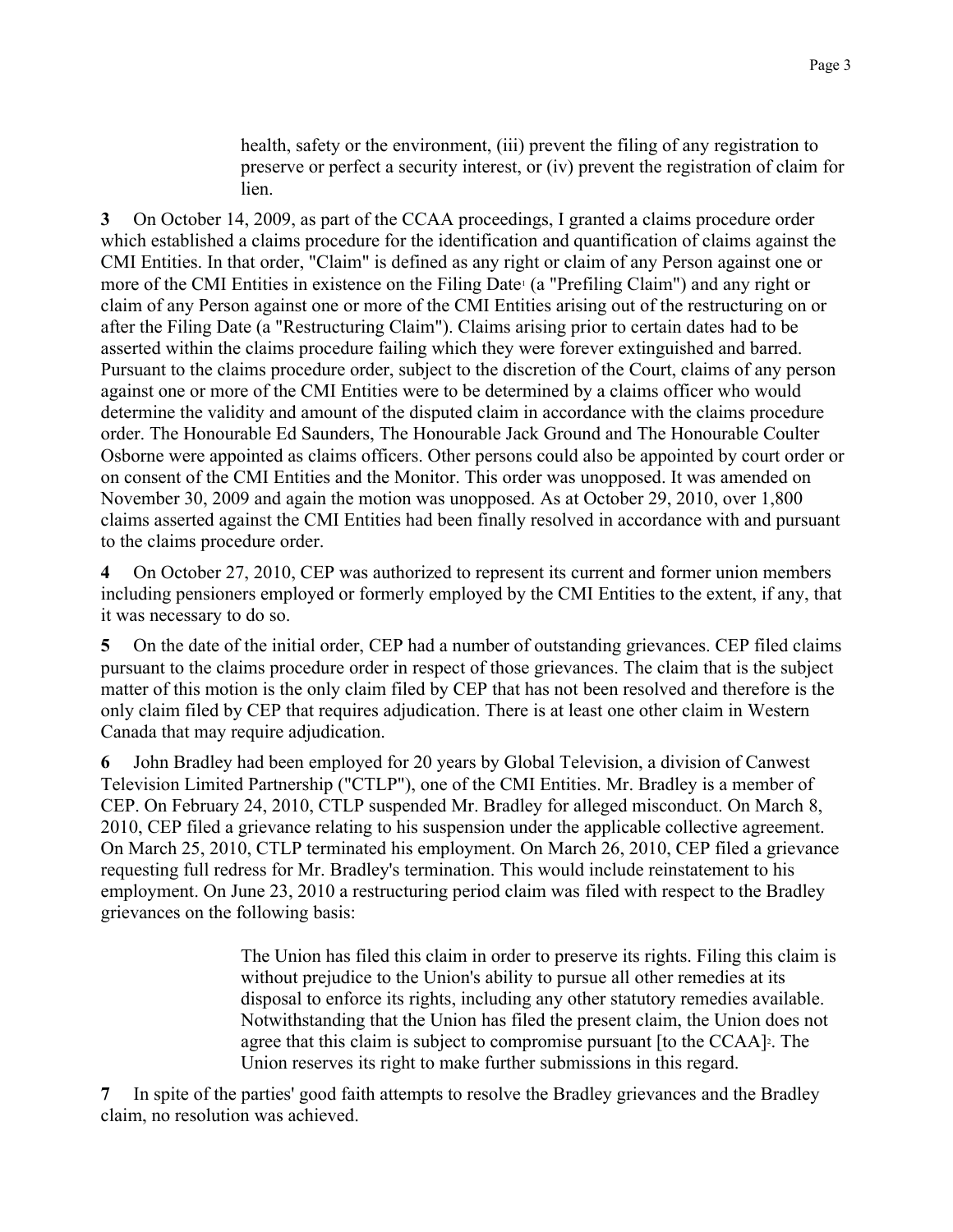The Plan was sanctioned on July 28, 2010 and implemented on October 27, 2010. At that time, 8 all of the operating assets of the CMI Entities were transferred to the Plan Sponsor and the CMI Entities ceased operations. The CTLP stay was also terminated. The stay with respect to the Remaining CMI Entities (as that term is defined in the Plan) was extended until May 5, 2011. Pursuant to an order dated September 27, 2010, following the Plan implementation date the Monitor shall be:

- empowered and authorized to exercise all of the rights and powers of the CMI  $(a)$ Entities under the Claims Procedure Order, including, without limitation, revise, reject, accept, settle and/or refer for adjudication Claims (as defined in the Claims Procedure Order) all without (i) seeking or obtaining the consent of the CMI Entities, the Chief Restructuring Advisor or any other person, and (ii) consulting with the Chief Restructuring Advisor in the CMI Entities; and
- take such further steps and seek such amendments to the Claims Procedure Order (b) or additional orders as the Monitor considers necessary or appropriate in order to fully determine, resolve or deal with any Claims.

The Monitor has taken the position that if the Bradley matter is not resolved, the claim should 9 be referred to a claims officer for determination. It is conceded that a claims officer would have no jurisdiction to reinstate Mr. Bradley to his employment.

10 CEP now requests an order lifting the stay of proceedings in respect of the Bradley grievances and directing that they be adjudicated in accordance with the provisions of the collective agreement. In the alternative, CEP requests an order amending the claims procedure order so as to permit the Bradley claim to be adjudicated in accordance with the provisions of the collective agreement.

For the purposes of this motion and as is obvious from the motion seeking to lift the stay, both 11 CEP and the Monitor agree that the stay did catch the Bradley claim and that it is encompassed by the definition of claim found in the claims procedure order.

 $12<sup>12</sup>$ Since the commencement of the CCAA proceedings, CEP has only sought to lift the stay in respect of one other claim, that being a claim relating to a grievance filed by CEP on behalf of Vicky Anderson. The CMI Entities consented to lifting the stay in respect of Ms. Anderson's claim because at the date of the initial order, there had already been eight days of hearing before an arbitrator, all evidence had already been called, and only one further date was scheduled for final argument. Ultimately, the arbitrator ordered that Ms. Anderson be reinstated but made no order for compensation.

 $13<sup>13</sup>$ Pursuant to Article 12.3 of the applicable collective agreement, discharge grievances are to be heard by a single arbitrator. All other grievances are to be heard by a three person Board of Arbitration unless the parties consent to submit the grievance to a single arbitrator. The single arbitrator is to be selected within 10 days of the notice of referral to arbitration from a list of 5 people drawn by lot. An award is to be given within 30 days of the conclusion of the hearing. The list of arbitrators was negotiated and included in the collective agreement. The arbitrator has the power to reinstate with or without compensation.

14 The evidence before me suggests that adjudications of grievances under collective agreements are typically much more costly and time consuming than adjudications before a claims officer as the latter may determine claims in a summary manner and there is more control over scheduling. The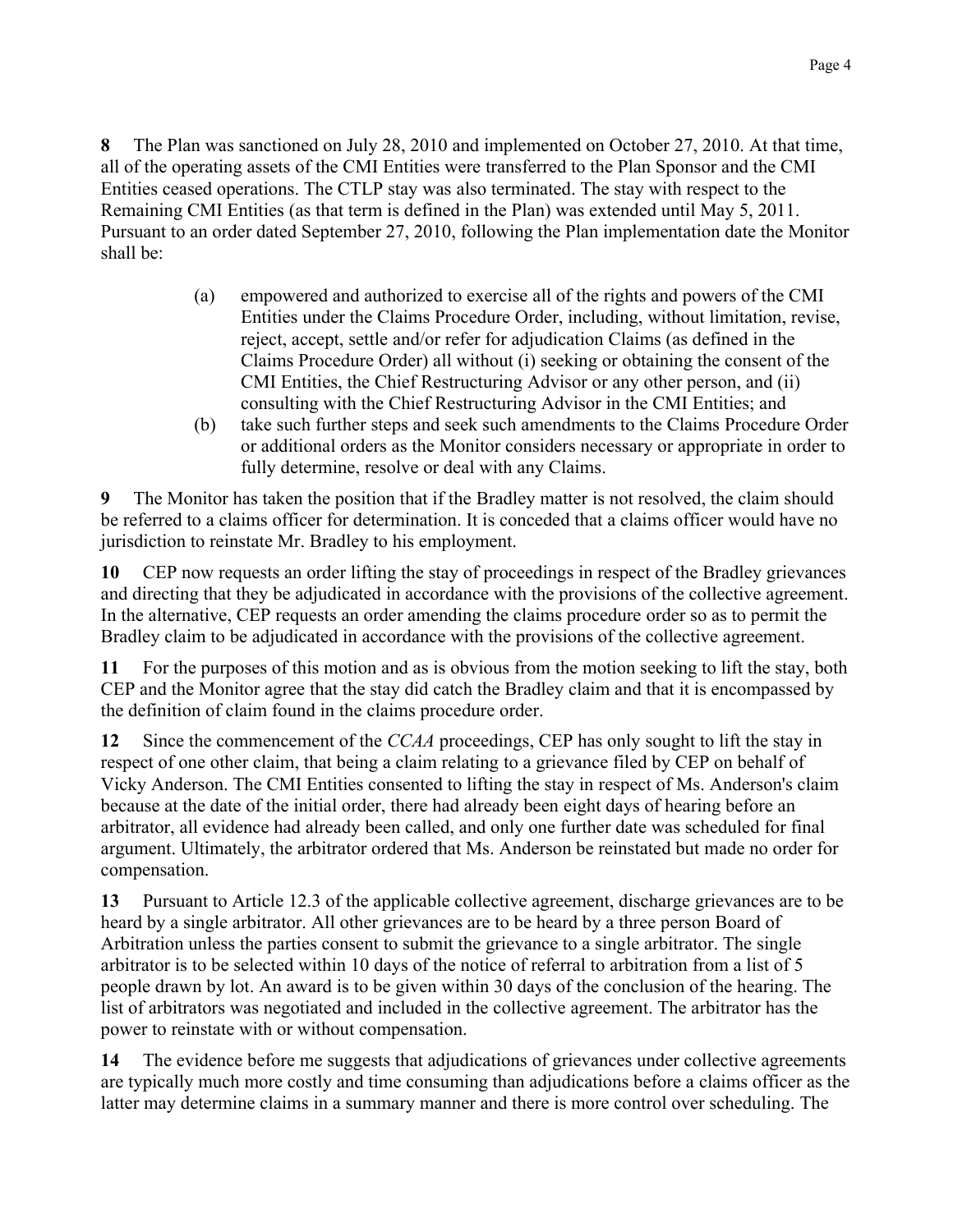Monitor takes the position that additional cost and delay would arise if the claims were adjudicated pursuant to the terms of the collective agreement rather than pursuant to the terms of the claims procedure order.

## Issues

15 Both parties agree that the following two issues are to be considered:

- Should this court lift the stay of proceedings in respect of the Bradley  $(a)$ grievances and direct that the Bradley grievances be adjudicated in accordance with the provisions of the collective agreement?
- $(b)$ Should this court amend the claims procedure order so as to permit the Bradley claim to be adjudicated in accordance with the provisions of the collective agreement?

# Positions of the Parties

16 In brief, dealing firstly with the stay, CEP submits that the balance of convenience favours pursuit of the grievances through arbitration. CEP is seeking to compel the employer to comply with fundamental obligations that flow from the collective agreement. This includes the appointment of an arbitrator on consent who has jurisdiction to award reinstatement if he or she determines that there was no just cause to terminate Mr. Bradley's employment. Requiring that the claim and the grievances be adjudicated in a manner that is inconsistent with the collective agreement would have the effect of depriving the griever of some of the most fundamental rights under a collective agreement. Furthermore, permitting the grievances to proceed to arbitration would prejudice no one.

17 Alternatively, CEP submits that the claims procedure order ought to be amended. It is in conflict with the terms of the collective agreement. Pursuant to section 33 of the CCAA, the collective agreement remains in force during the CCAA proceedings. The claims procedure order must comply with the express requirements of the CCAA. Lastly, orders issued under the CCAA should not infringe upon the right to engage in associational activities which are protected by the Charter of Rights and Freedoms.

The Monitor opposes the relief requested. On the issue of the lifting of the stay, it submits that 18 the CCAA is intended to provide a structured environment for the negotiation of compromises between a debtor company and its creditors for the benefit of both. The stay of proceedings permits the CCAA to accomplish its legislative purpose and in particular enables continuance of the company seeking CCAA protection.

19 The lifting of a stay is discretionary. Mr. Bradley is no more prejudiced than any other creditor and the claims procedure established under the order has been uniformly applied. The claims officer has the power to recognize Mr. Bradley's right to reinstatement and monetize that right. The efficacy of CCAA proceedings would be undermined if a debtor company was forced to participate in an arbitration outside the CCAA proceedings. This would place the resources of an insolvent CCAA debtor under strain. The Monitor submits that CEP has not satisfied the onus to demonstrate that the lifting of the stay is appropriate in this case.

As for the second issue, the Monitor submits that the claims procedure order should not be 20 amended. Courts regularly affect employee rights arising from collective agreements during CCAA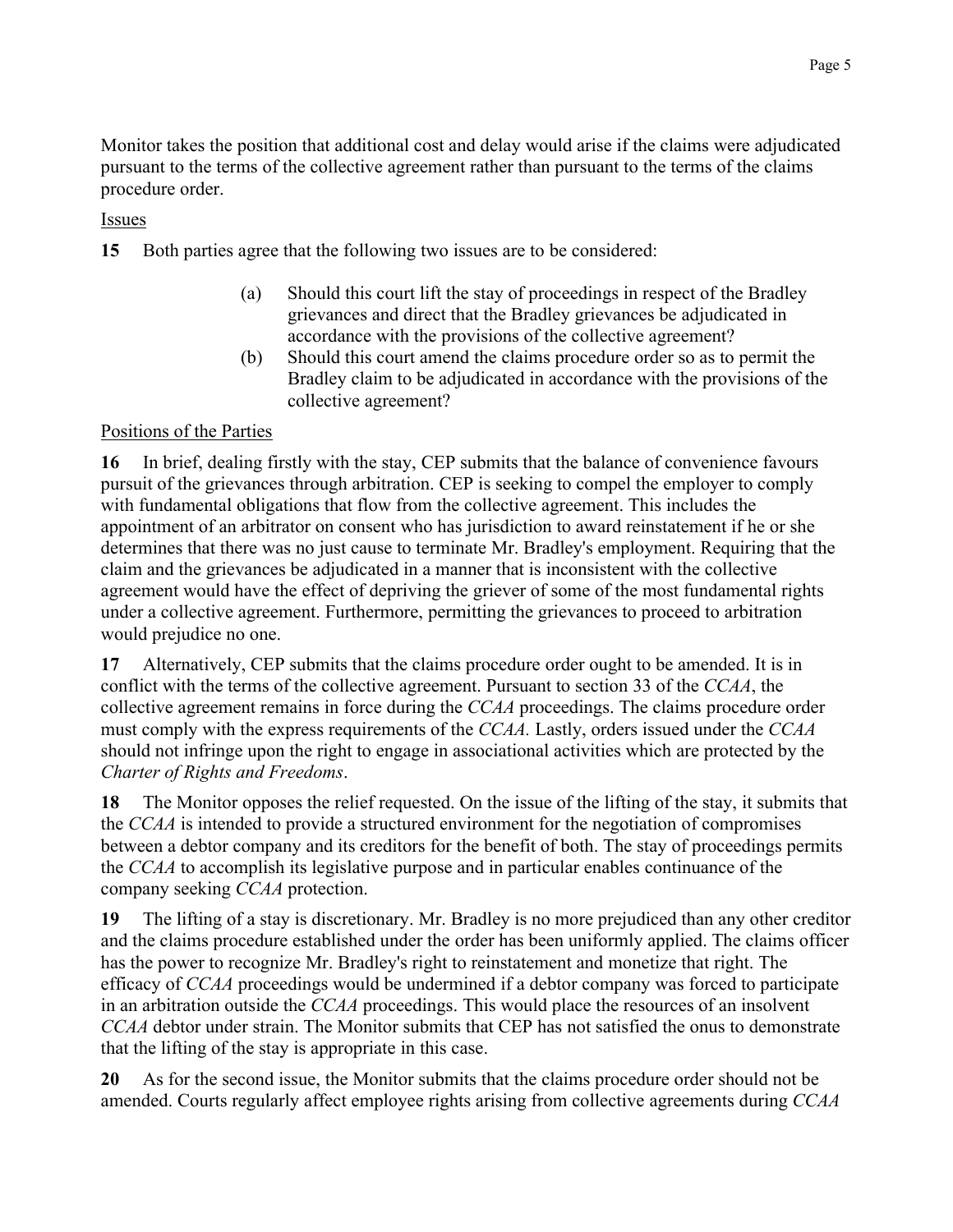proceedings and recent amendments to the CCAA do not change the existing case law in this regard. Furthermore, amending the claims procedure order would undermine the purpose of the CCAA. Lastly, relying on the Supreme Court of Canada's statements in *Health Services and Support* -*Facilities Subsector Bargaining Assn. v. British Columbia*, the claims procedure order does not interfere with freedom of association.

 $21$ Following argument, I requested additional brief written submissions on certain issues and in particular, to what employment Mr. Bradley would be reinstated if so ordered. I have now received those submissions from both parties.

## Discussion

 $1.$ **Stay of Proceedings** 

22 The purpose of the CCAA has frequently been described but bears repetition. In Lehndorff General Partner Limited<sup>4</sup>, Farley J. stated:

> The CCAA is intended to provide a structured environment for the negotiation of compromises between a debtor company and its creditors for the benefit of both.

23 The stay provisions in the CCAA are discretionary and very broad. Section 11.02 provides that:

- $(1)$ A court may, on an initial application in respect of the debtor company, make an order on any terms that it may impose, effective for the period that the court considers necessary, which period may not be more than 30 days,
	- $(a)$ staying, until otherwise ordered by the court, all proceedings taken or that might be taken in respect of the company under the Bankruptcy and Insolvency Act or the Winding Up and Restructuring Act;
	- (b) restraining, until otherwise ordered by the court, further proceedings in any action, suit or proceeding against the company; and
	- prohibiting, until otherwise ordered by the court, the commencement of  $(c)$ any action, suit or proceeding against the company.
- $(2)$ A court may, on an application in respect of a debtor company other than an initial application, make an order, on any terms that it may impose,
	- staying, until otherwise ordered by the court, for any period that the court  $(a)$ considers necessary, all proceedings taken or that might be taken in respect of the company under an Act referred to in paragraph  $(1)(a)$ ;
	- restraining, until otherwise ordered by the court, further proceedings in any (b) action, suit or proceeding against the company; and
	- prohibiting, until otherwise ordered by the court, the commencement of  $(c)$ any action, suit or proceeding against the company.

As the Court of Appeal noted in *Nortel Networks Corp*. the discretion provided in section 11 24 is the engine that drives this broad and flexible statutory scheme. The stay of proceedings in section 11 should be broadly construed to accomplish the legislative purpose of the CCAA and in particular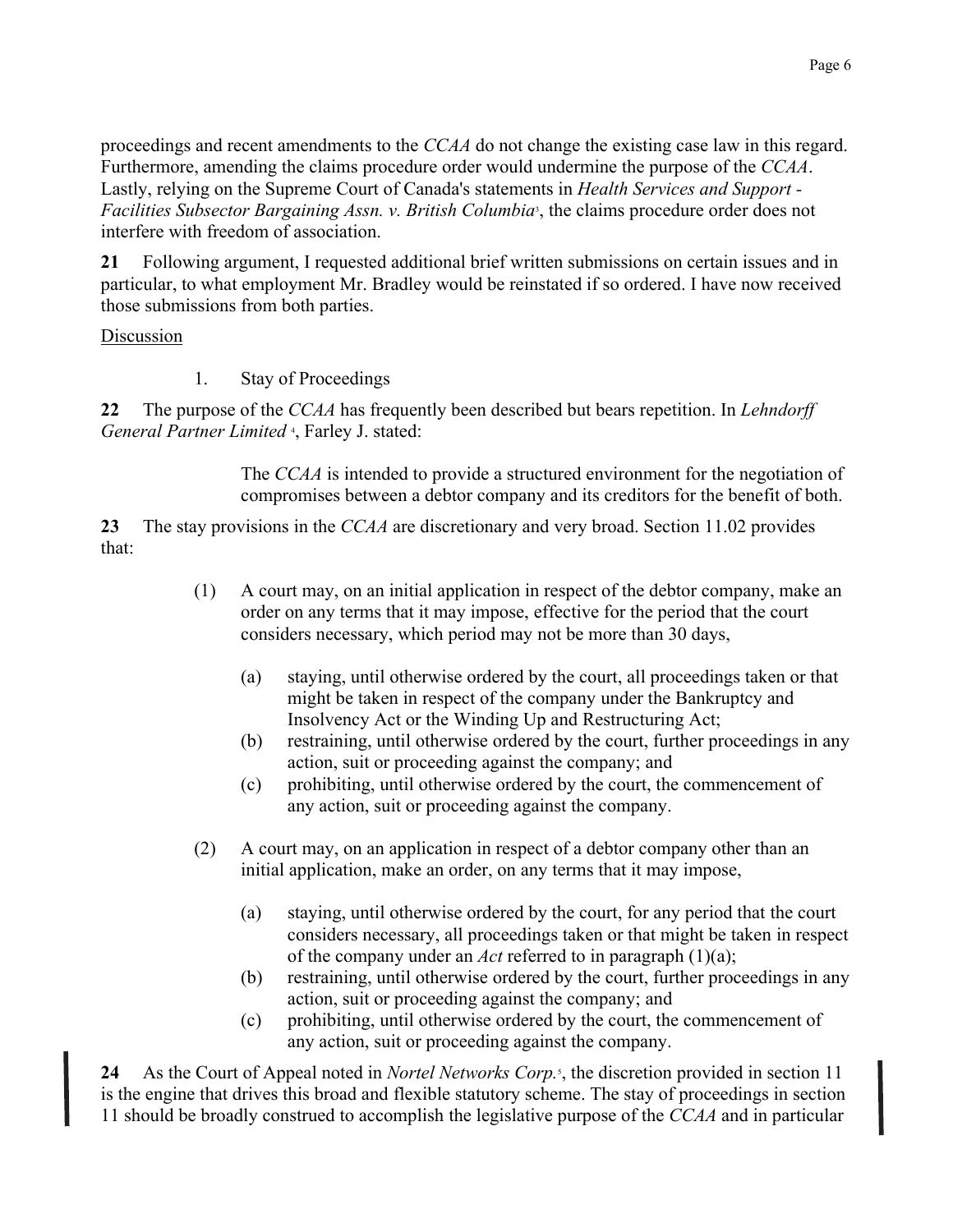to enable continuance of the company seeking CCAA protection: Lehndorff General Partner Limited 6.

25 Section 11 provides an insolvent company with breathing room and by doing so, preserves the status quo to assist the company in its restructuring or arrangement and prevents any particular stakeholder from obtaining an advantage over other stakeholders during the restructuring process. It is anticipated that one or more creditors may be prejudiced in favour of the collective whole. As stated in Lendorff General Partner Limited ::

> The possibility that one or more creditors may be prejudiced should not affect the court's exercise of its authority to grant a stay of proceedings under the CCAA because this effect is offset by the benefit to all creditors and to the company of facilitating a reorganization. The court's primary concerns under the CCAA must be for the debtor and all of the creditors.

26 In Canwest Global Communications Corp.<sup>s</sup>, I had occasion to address the issue of lifting a stay in a CCAA proceeding. I referred to situations in which a court had lifted a stay as described by Paperny J. (as she then was) in Re Canadian Airlines Corp.<sup>9</sup> and by Professor McLaren in his book, "Canadian Commercial Reorganization: Preventing Bankruptcy"<sup>10</sup>. They included where:

- a) a plan is likely to fail:
- b) the applicant shows hardship (the hardship must be caused by the stay itself and be independent of any pre-existing condition of the applicant creditor);
- the applicant shows necessity for payment;  $c)$
- the applicant would be significantly prejudiced by refusal to lift the stay and d) there would be no resulting prejudice to the debtor company or the positions of creditors:
- it is necessary to permit the applicant to take steps to protect a right that could be  $e)$ lost by the passage of time;
- after the lapse of a significant period, the insolvent debtor is no closer to a f) proposal than at the commencement of the stay period;
- there is a real risk that a creditor's loan will become unsecured during the stay g) period:
- it is necessary to allow the applicant to perfect a right that existed prior to the  $h)$ commencement of the stay period;
- $i)$ it is in the interests of justice to do so.
- 27 The lifting of a stay is discretionary. As I wrote in *Canwest Global Communications Corp*.".

There are no statutory guidelines contained in the Act. According to Professor R.H. McLaren in his book "Canadian Commercial Reorganization: Preventing Bankruptcy", an opposing party faces a very heavy onus if it wishes to apply to the court for an order lifting the stay. In determining whether to lift the stay, the court should consider whether there are sound reasons for doing so consistent with the objectives of the CCAA, including a consideration of the balance of convenience, the relative prejudice to parties, and where relevant, the merits of the proposed action: ICR Commercial Real Estate (Regina) Ltd. v. Bricore Land Group Ltd. (2007), 33 C.B.R. (5th) 50 (Sask. C.A.) at para. 68. That decision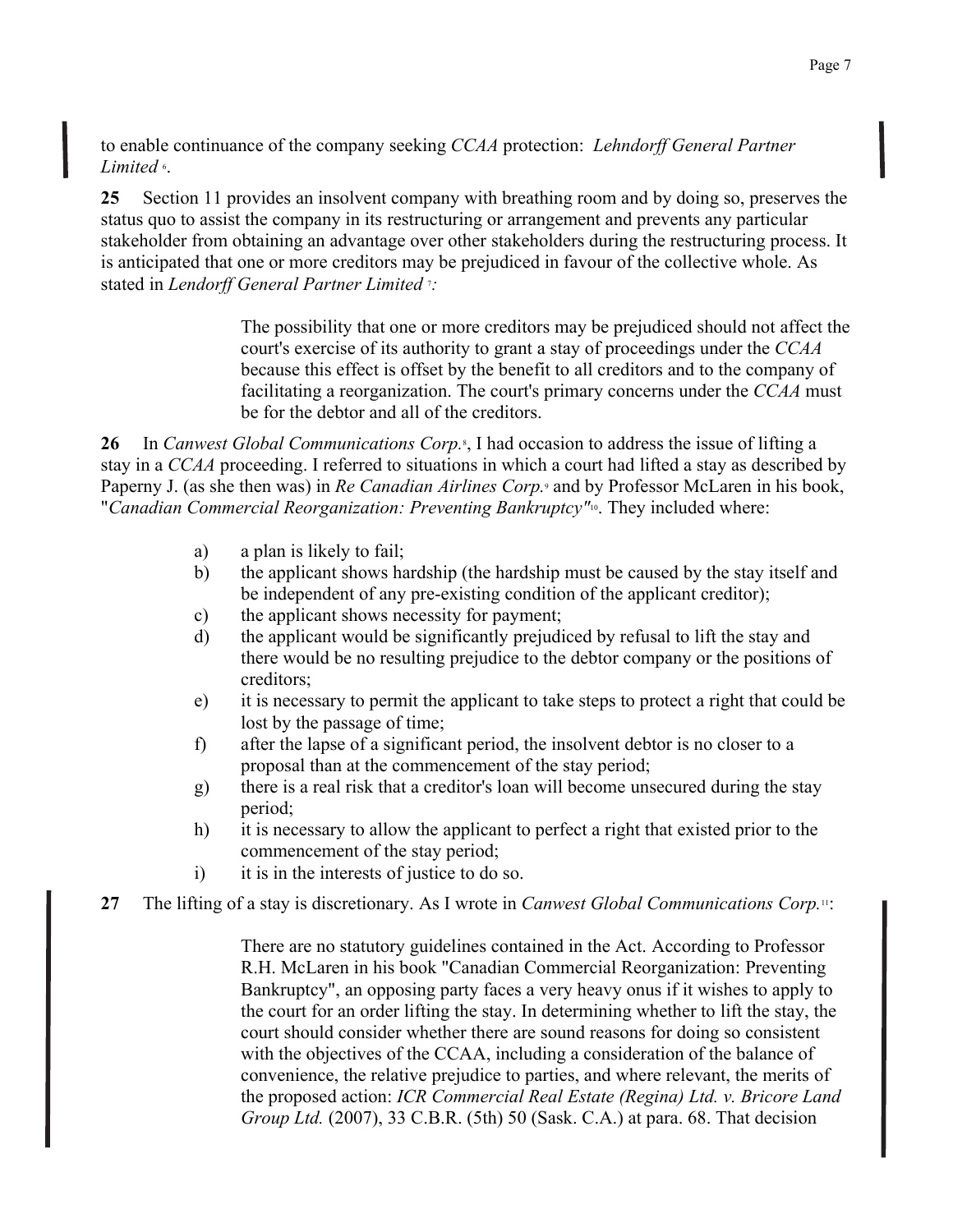also indicated that the judge should consider the good faith and due diligence of the debtor company.

28 There appears to be no real issue that the grievances are caught by the stay of proceedings. In Luscar Ltd. v. Smoky River Coal Limited<sup>12</sup>, the issue was whether a judge had the discretion under the CCAA to establish a procedure for resolving a dispute between parties who had previously agreed by contract to arbitrate their disputes. The question before the court was whether the dispute should be resolved as part of the supervised reorganization of the company under the CCAA or whether the court should stay the proceedings while the dispute was resolved by an arbitrator. The presiding judge was of the view that the dispute should be resolved as expeditiously as possible under the *CCAA* proceedings. The Alberta Court of Appeal upheld the decision stating:

> The above jurisprudence persuades me that "proceedings" in section 11 includes the proposed arbitration under the B.C. *Arbitration Act*. The Appellants assert that arbitration is expeditious. That is often, but not always, the case. Arbitration awards can be appealed. Indeed, this is contemplated by section 15(5) of the *Rules.* Arbitration awards, moreover, can be subject to judicial review, further lengthening and complicating the decision making process. Thus, the efficacy of CCAA proceedings (many of which are time sensitive) could be seriously undermined if a debtor company was forced to participate in an extra-CCAA arbitration. For these reasons, having taken into account the nature and purpose of the CCAA, I conclude that, in appropriate cases, arbitration is a "proceeding" that can be stayed under section 11 of the  $CCAA$ .<sup>13</sup>

29 I do recognize that the *Luscar* decision did not involve a collective agreement but an agreement to arbitrate. That said, the principles described also apply to an arbitration pursuant to the terms of a collective agreement.

In considering balance of convenience, CEP's primary concerns are that the claims procedure 30 order does not accord with the rights and obligations contained in the collective agreement. Firstly, a claims officer is the adjudicator rather than an arbitrator chosen pursuant to the terms of the collective agreement and secondly, reinstatement is not an available remedy before a claims officer. Thirdly, an arbitration imports rules of natural justice and procedural fairness whereas the claims procedure is summary in nature.

 $31$ The claims officers who were identified in the claims procedure order are all former respected and experienced judges who are well suited and capable of addressing the issues arising from the Bradley claim. Furthermore, had this been a real issue. CEP could have raised it earlier and identified another claims officer for inclusion in the claims procedure order. Indeed, an additional claims officer still could be appointed but no such request was ever advanced by CEP.

32 Should the claims officer find that CTLP did not have just cause to terminate Mr. Bradley's employment, he can recognize Mr. Bradley's right to reinstatement by monetizing that right. This was done for a multitude of other claims in the CCAA proceedings including claims filed by CEP on behalf of other members. I note that Mr. Bradley would not be receiving treatment different from that of any other creditor participating in the claims process.

33 The claims process is summary in nature for a reason. It reduces delay, streamlines the process, and reduces expense and in so doing promotes the objectives of CCAA. Indeed, if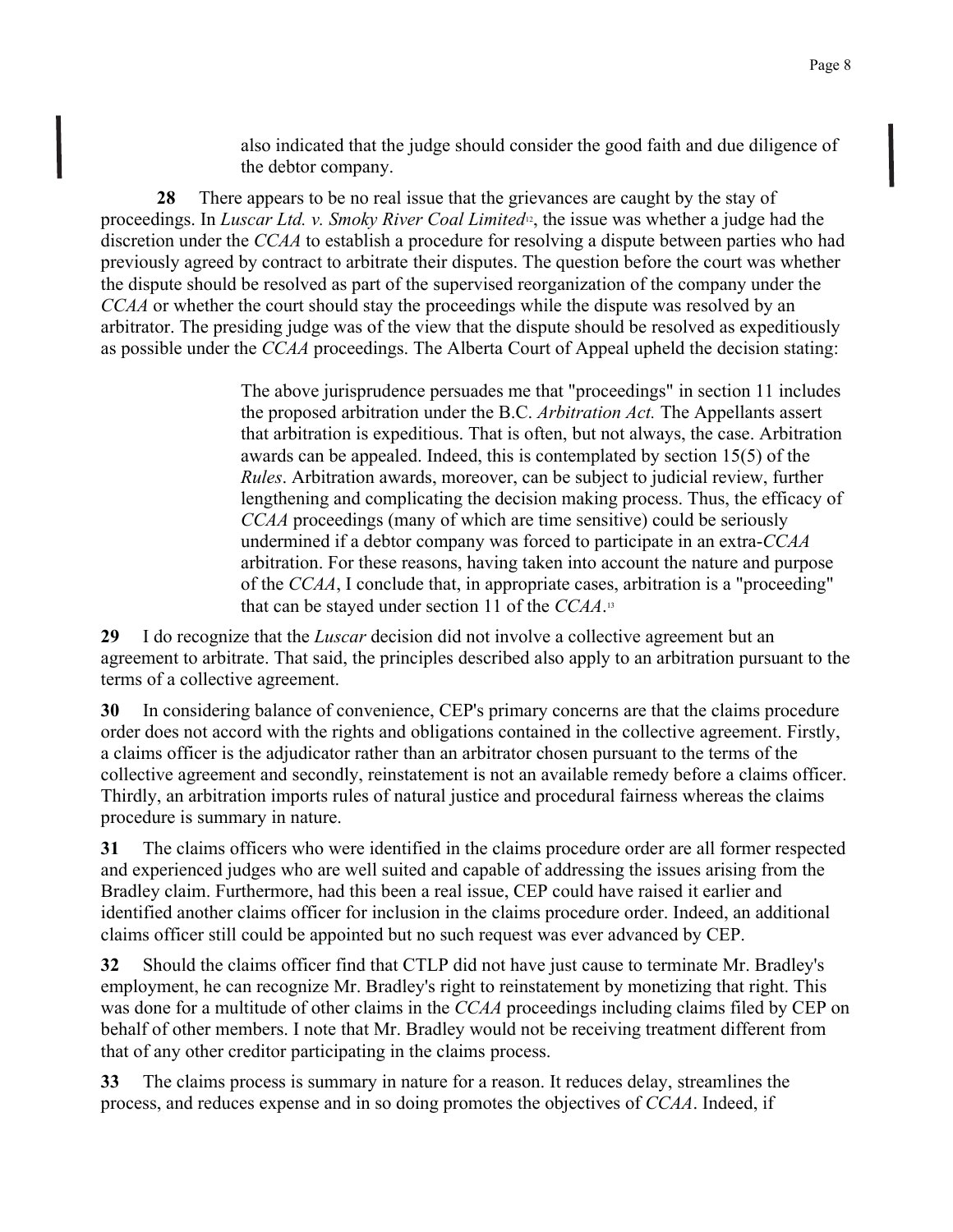grievances were to customarily proceed to arbitration, potential exists to significantly undermine the CCAA proceedings. Arbitration of all claims arising from collective agreements would place the already stretched resources of insolvent CCAA debtors under significant additional strain and could divert resources away from the restructuring. It is my view that generally speaking, grievances should be adjudicated along with other claims pursuant to the provisions of a claims procedure order within the context of the CCAA proceedings.

34 That said, it seems to me that this case is unique. While the claims procedure order and the meeting order of June 23, 2010 provide that all claims against CTLP and others arising prior to certain dates must be asserted within the claims procedure failing which they are forever extinguished and barred, the stay relating to CTPL was terminated on October 27, 2010. CTLP has emerged from CCAA protection and is currently operating in the normal course having changed its name to Shaw Television Limited Partnership ("STLP"). If the grievance relating to Mr. Bradley's termination is successful, he could be reinstated to his employment at STLP. The position of CEP, Mr. Bradley and the Monitor is that reinstatement, if ordered, would be to STLP. Counsel for CEP advised the court that notice of the motion was given to STLP and that a representative was present in court for the argument of the motion although did not appear on the record. The Monitor has also confirmed that Shaw Communications Inc., the parent of STLP, was aware of the motion and its counsel has confirmed its understanding that any reinstatement of Mr. Bradley, if ordered, would be to STLP.

 $35<sub>1</sub>$ As mentioned, Mr. Bradley was a 20 year employee. While I do not consider the identity of the arbitrator and the natural justice arguments of CEP to be persuasive, given the stage of the CCAA proceedings, the fact that the stay relating to CTLP has been lifted, and Mr. Bradley's employment tenure. I am persuaded that he ought to be given the opportunity to pursue his claim for reinstatement rather than being compelled to have that entitlement monetized by a claims officer if so ordered. Counsel for the Monitor has confirmed that the timing of the distributions would not appear to be affected by the outcome of this motion. No meaningful prejudice would ensue to any stakeholder. It seems to me that the balance of convenience and the interests of justice favour lifting the stay to permit the grievances to proceed through arbitration rather than before the claims procedure officer. Therefore, CEP's motion to lift the stay is granted and the Bradley grievances may be adjudicated in accordance with the terms of the collective agreement.

> $\overline{2}$ . Amendment of the Claims Procedure Order

In light of my decision on the stay, it is not strictly necessary to consider whether the claims 36 procedure order should be amended as requested by CEP as alternative relief. As this issue was argued, however, I will address it.

 $37$ Section 33 of CCAA was added to the statute in September, 2009. The relevant sub-sections now provide:

> 33(1) If proceedings under this Act have been commenced in respect of a debtor company, any collective agreement that the company has entered into as the employer remains in force, and may not be altered except as provided in this section or under the laws of the jurisdiction governing collective bargaining between the company and the bargaining agent.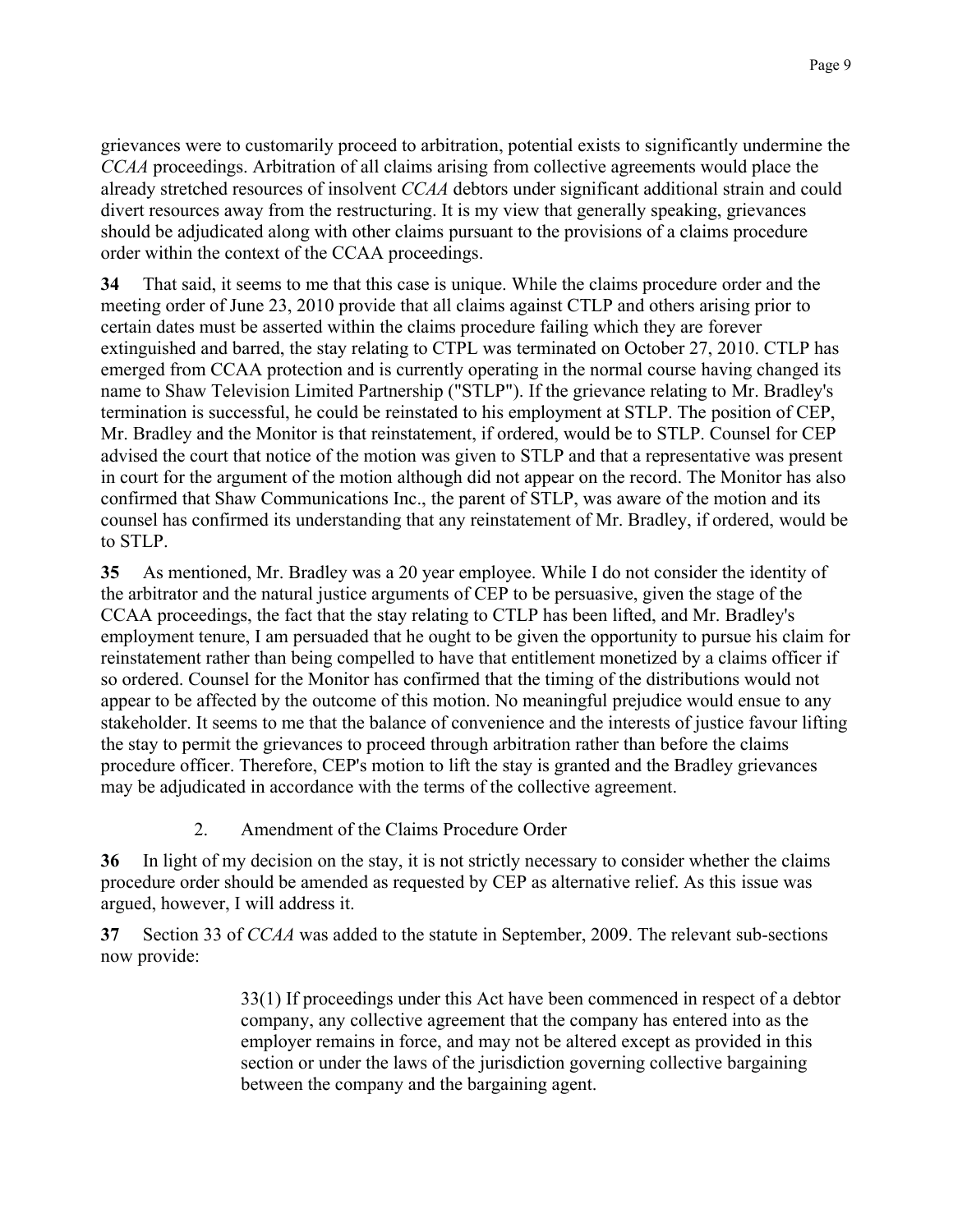33(8) For greater certainty, any collective agreement that the company and the bargaining agent have not agreed to revise remains in force, and the court shall not alter its terms.

Justice Mongeon of the Québec Superior Court had occasion to address the effect of 38 section 33 of the CCAA in White Birch Paper Holding Company<sup>14</sup>. He stated that the fact that a collective agreement remains in force under a CCAA proceeding does not have the effect of "excluding the entire collective labour relations process from the application of the CCAA."<sup>15</sup> He went on to write that:

> It would be tantamount to paralyzing the employer with respect to reducing its costs by any means at all, and to providing the union with a veto with regard to the restructuring process.<sup>16</sup>

In Canwest Global Communications Corp.<sup>17</sup>, I wrote that section 33 of the CCAA 39 "maintains the terms and obligations contained in the collective agreement but does not alter priorities or status."<sup>18</sup> In that case when dealing with the issue of immediate payment of severance payments, I wrote:

> There are certain provisions in the amendments that expressly mandate certain employee related payments. In those instances, section 6(5) dealing with a sanction of a plan and section 36 dealing with a sale outside the ordinary course of business being two such examples, Parliament specifically dealt with certain employee claims. If Parliament had intended to make such a significant amendment whereby severance and termination payments (and all other payments under a collective agreement) would take priority over secured creditors, it would have done so expressly.<sup>19</sup>

I agree with the Monitor's position that if Parliament had intended to carve grievances 40 out of the claims process, it would have done so expressly. To do so, however, would have undermined the purpose of the CCAA and in particular, the claims process which is designed to streamline the resolution of the multitude of claims against an insolvent debtor in the most time sensitive and cost efficient manner. It is hard to imagine that it was Parliament's intention that grievances under collective agreements be excluded from the reach of the stay provisions of section 11 of the CCAA or the ancillary claims process. In my view, such a result would seriously undermine the objectives of the Act.

Furthermore, I note that over 1,800 claims have been processed and dealt with by way 41 of the claims procedure order, many of them involving claims filed by CEP on behalf of its members. CEP was provided with notice of the motion wherein the claims procedure order and the claims officers were approved. CEP did not raise any objection to the claims procedure order, the claims officers or the inclusion of grievances in the claims procedure at the time that the order was granted. The claims procedure order was not an order made without notice and none of the prerequisites to variation of an order has been met. Had I not lifted the stay, I would not have amended the claims procedure order as requested by CEP.

CEP's last argument is that the claims procedure order interferes with Mr. Bradley's 42 freedoms under the Canadian Charter of Rights and Freedoms. In this regard I make the following observations. Firstly, this argument was not advanced when the claims procedure order was granted.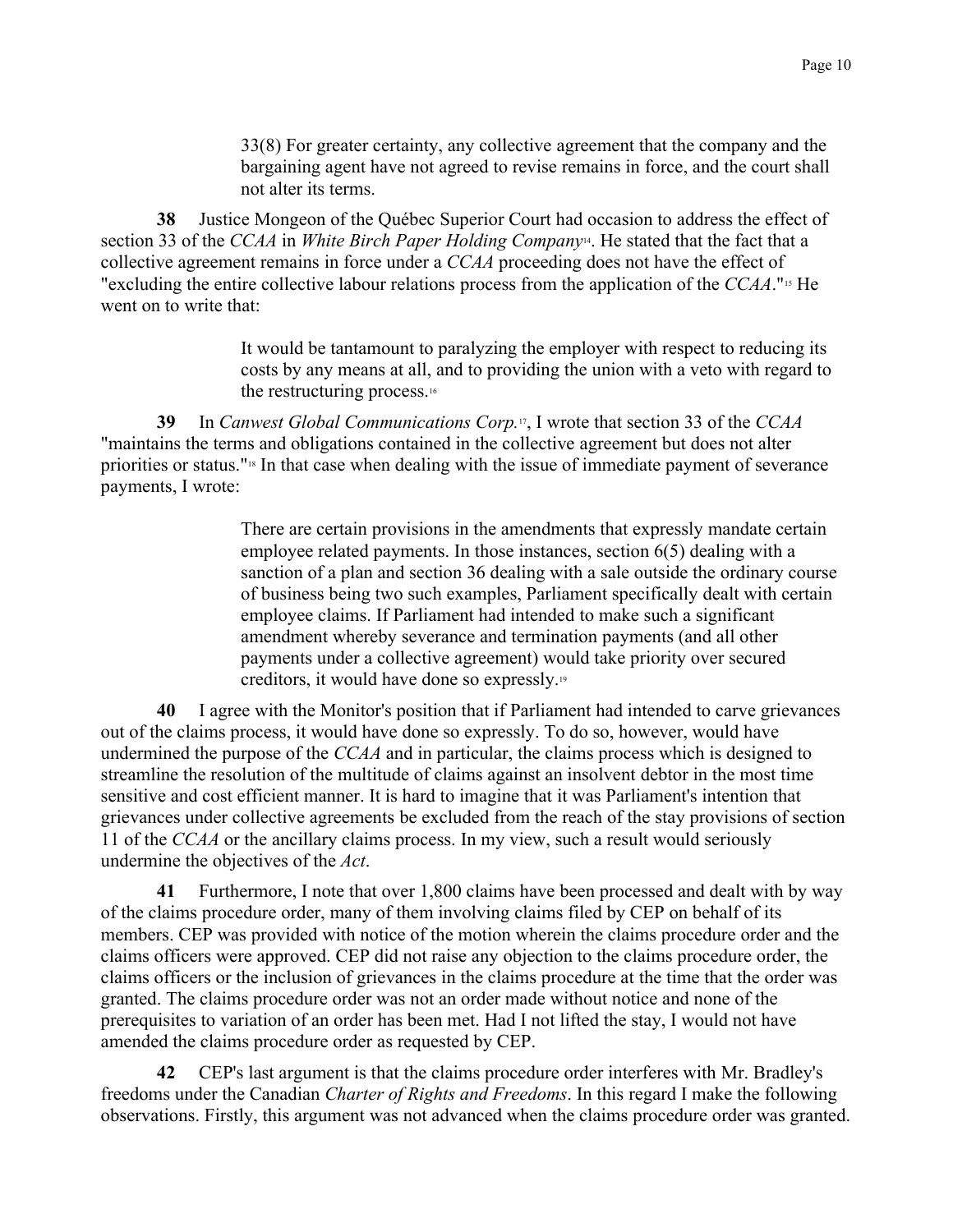Secondly, CEP is not challenging the validity of any section of the CCAA. Thirdly, nothing in the statute or the claims procedure inhibits the ability to collectively bargain. In Health Services and Support - Facilities Subsector Bargaining Assn. v. British Columbia<sup>30</sup>, the Supreme Court of Canada stated<sup>-</sup>

> We conclude that section  $2(d)$  of the *Charter* protects the capacity of members of labour unions to engage, in association, in collective bargaining on fundamental workplace issues. This protection does not cover all aspects of "collective" bargaining", as that term is understood in the statutory labour relations regimes that are in place across the country. Nor does it ensure a particular outcome in a labour dispute or guarantee access to any particularly statutory regime...

In our view, it is entirely possible to protect the "procedure" known as collective bargaining without mandating constitutional protection for the fruits of that bargaining process.<sup>21</sup>

43 In my view, nothing in the claims procedure or the CCAA impacts the procedure known as collective bargaining.

## Conclusion

44 Under the circumstances, the request to lift the stay as requested by CEP is granted. Had it been necessary to do so, I would have dismissed the alternative relief requested.

S E PEPALL J

- 1 The Filing Date was October 6, 2009, the date of the initial order.
- 2 The words in brackets were omitted but presumably this was the intention.
- 3 [2007] S.C.J. No. 27.
- 4 (1993), 17 C.B.R. (3rd) 24 (Ont. Gen. Div.) at para. 6.
- 5 [2009] O.J. No. 4967 at para. 33.
- 6 Supra, note 4 at para. 10.
- 7 *Ibid*, at para. 6.
- 8 [2009] O.J. No. 5379.
- 9 (2000) 19 C.B.R. (4th) 1.
- 10 (Aurora: Canada Law Book, looseleaf) at para, 3.3400.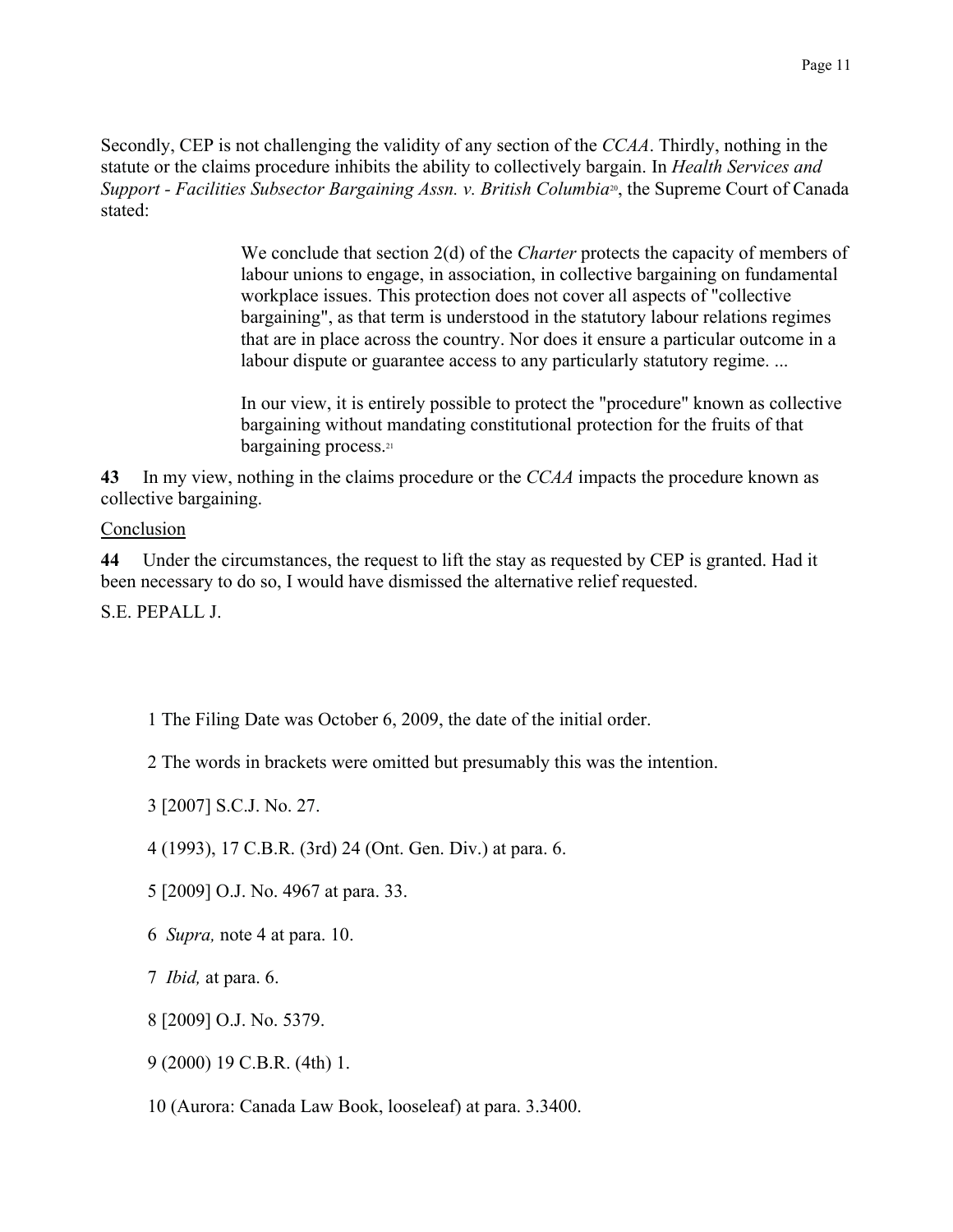- 11 Supra, note 8 at para. 32.
- 12 [1999] A.J. No. 676.
- 13 *Ibid*, at para. 33.
- 14 2010, Q.C.C.S. 2590.
- 15 *Ibid*, at para. 31.
- 16 *Ibid*, at para. 35.
- 17 [2010] O.J. No. 2544.
- 18 *Ibid*, at para. 32.
- 19 *Ibid*, at para. 33.
- 20 Supra, note 3.
- 21 Ibid, at paras. 19 and 29.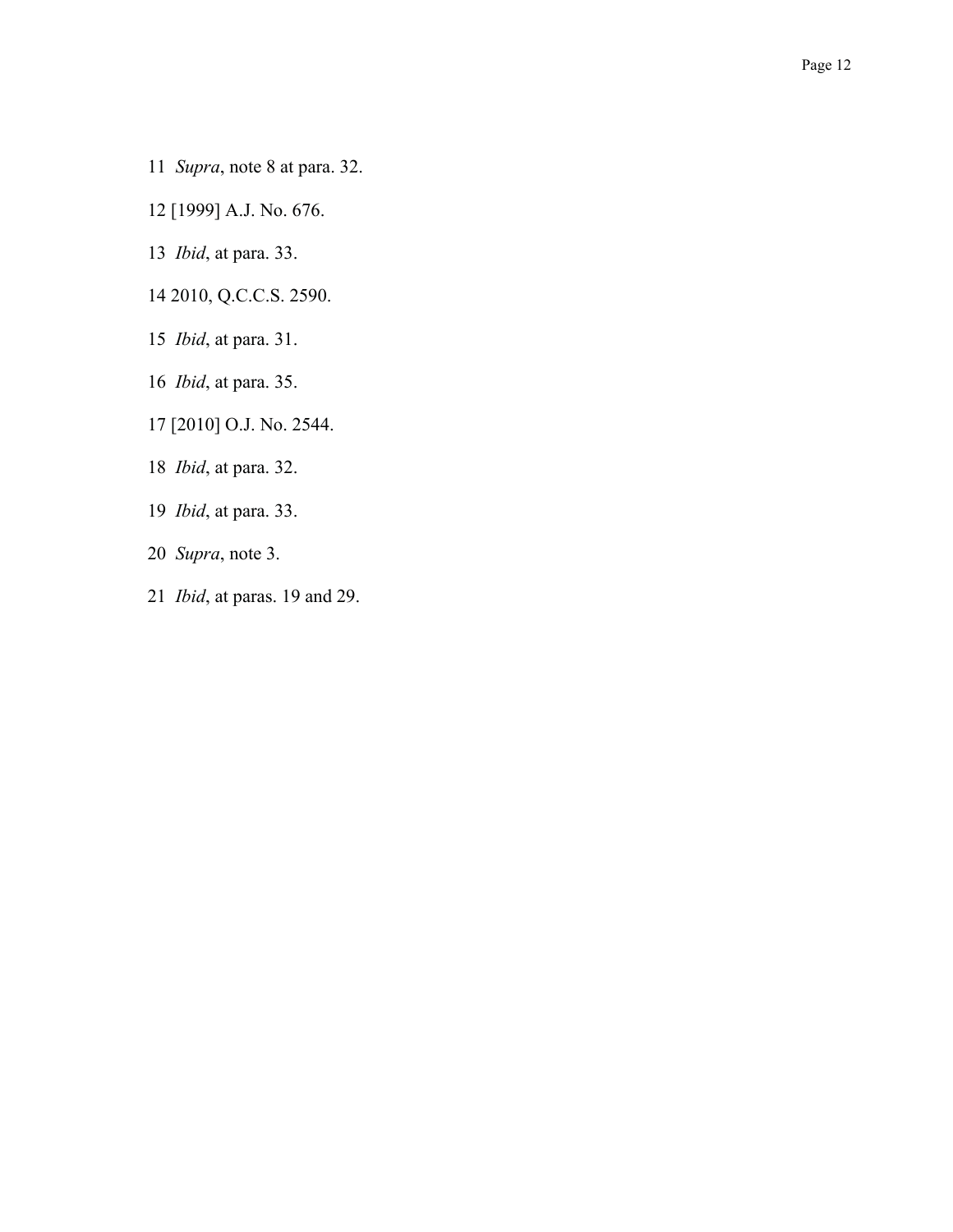**Lehndorff General Partner Ltd., Re, 1993 CarswellOnt 183** 1993 CarswellOnt 183, [1993] O.J. No. 14, 17 C.B.R. (3d) 24, 37 A.C.W.S. (3d) 847...

**Most Negative Treatment:** Distinguished

**Most Recent Distinguished:** Bauscher-Grant Farms Inc. v. Lake Diefenbaker Potato Corp. | 1998 CarswellSask 335, 167 Sask. R. 14, [1998] S.J. No. 344, 80 A.C.W.S. (3d) 62, [1998] 8 W.W.R. 751 | (Sask. Q.B., May 11, 1998)

> 1993 CarswellOnt 183 Ontario Court of Justice (General Division — Commercial List)

### Lehndorff General Partner Ltd., Re

1993 CarswellOnt 183, [1993] O.J. No. 14, 17 C.B.R. (3d) 24, 37 A.C.W.S. (3d) 847, 9 B.L.R. (2d) 275

**Re Companies' Creditors Arrangement Act, R.S.C. 1985, c. C-36; Re Courts of Justice Act, R.S.O. 1990, c. C-43; Re plan of compromise in respect of LEHNDORFF GENERAL PARTNER LTD. (in its own capacity and in its capacity as general partner of LEHNDORFF UNITED PROPERTIES (CANADA), LEHNDORFF PROPERTIES (CANADA) and LEHNDORFF PROPERTIES (CANADA) II) and in respect of certain of their nominees LEHNDORFF UNITED PROPERTIES (CANADA) LTD., LEHNDORFF CANADIAN HOLDINGS LTD., LEHNDORFF CANADIAN HOLDINGS II LTD., BAYTEMP PROPERTIES LIMITED and 102 BLOOR STREET WEST LIMITED and in respect of THG LEHNDORFF VERMÖGENSVERWALTUNG GmbH (in its capacity as limited partner of LEHNDORFF UNITED PROPERTIES (CANADA))**

Farley J.

Heard: December 24, 1992 Judgment: January 6, 1993 Docket: Doc. B366/92

Counsel: *Alfred Apps, Robert Harrison* and *Melissa J. Kennedy* , for applicants. *L. Crozier* , for Royal Bank of Canada. *R.C. Heintzman* , for Bank of Montreal. *J. Hodgson, Susan Lundy* and *James Hilton* , for Canada Trustco Mortgage Corporation. *Jay Schwartz* , for Citibank Canada. *Stephen Golick*, for Peat Marwick Thorne<sup>\*</sup> Inc., proposed monitor. *John Teolis* , for Fuji Bank Canada. *Robert Thorton* , for certain of the advisory boards.

Subject: Corporate and Commercial; Insolvency

### **Headnote**

WestlawNext. canada Copyright © Thomson Reuters Canada Limited or its licensors (excluding individual court documents). All rights reserved.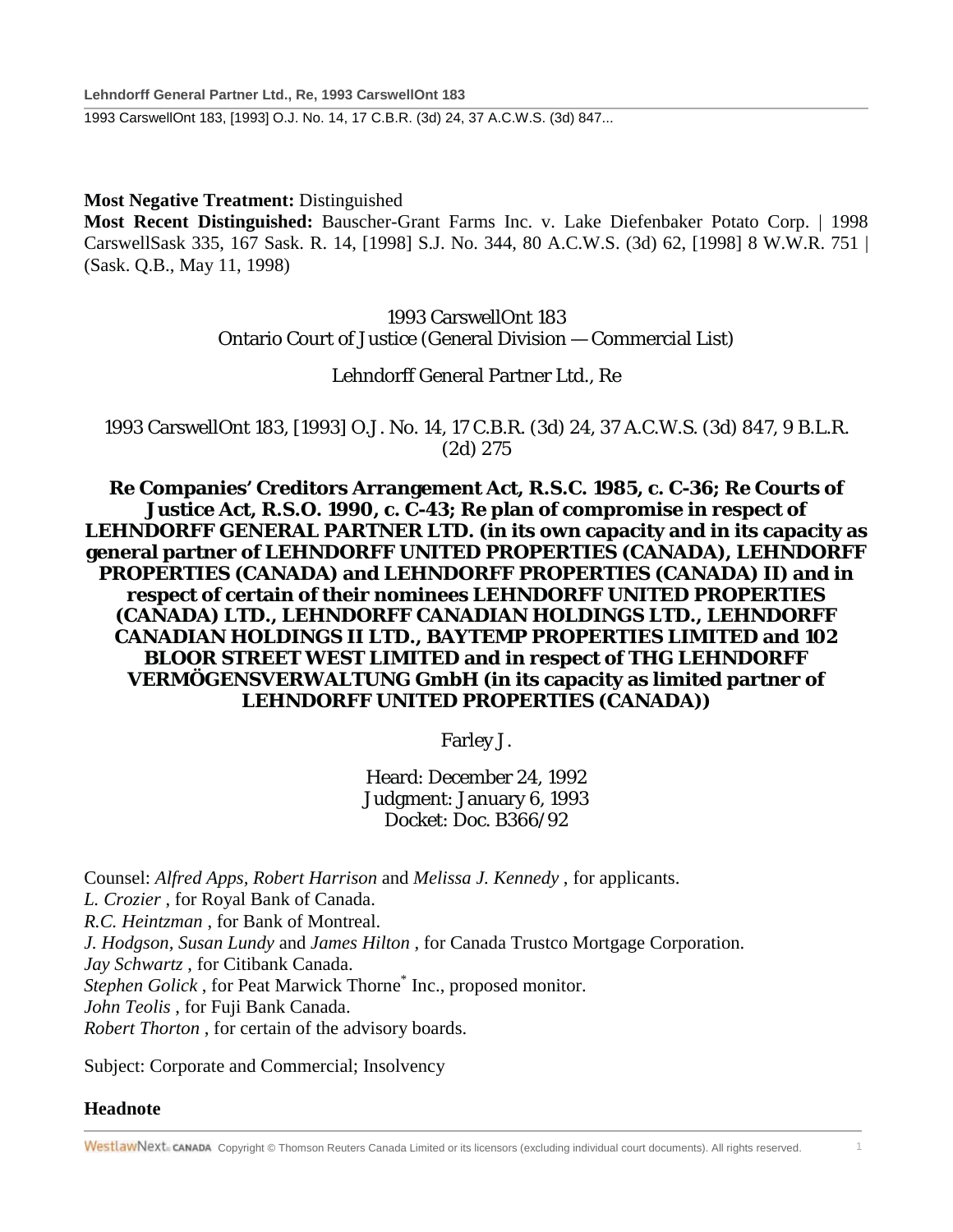### **Lehndorff General Partner Ltd., Re, 1993 CarswellOnt 183**

1993 CarswellOnt 183, [1993] O.J. No. 14, 17 C.B.R. (3d) 24, 37 A.C.W.S. (3d) 847...

Corporations --- Arrangements and compromises — Under Companies' Creditors Arrangements Act — Arrangements — Effect of arrangement — Stay of proceedings

Corporations — Arrangements and compromises — Companies' Creditors Arrangement Act — Stay of proceedings — Stay being granted even where it would affect non-applicants that were not companies within meaning of Act — Business operations of applicants and non-applicants being so intertwined as to make stay appropriate.

The applicant companies were involved in property development and management and sought the protection of the *Companies' Creditors Arrangement Act* ("CCAA") in order that they could present a plan of compromise. They also sought a stay of all proceedings against the individual company applicants either in their own capacities or because of their interest in a larger group of companies. Each of the applicant companies was insolvent and had outstanding debentures issued under trust deeds. They proposed a plan of compromise among themselves and the holders of the debentures as well as those others of their secured and unsecured creditors deemed appropriate in the circumstances.

A question arose as to whether the court had the power to grant a stay of proceedings against non-applicants that were not companies and, therefore, not within the express provisions of the CCAA.

#### **Held:**

The application was allowed.

It was appropriate, given the significant financial intertwining of the applicant companies, that a consolidated plan be approved. Further, each of the applicant companies had a realistic possibility of being able to continue operating even though each was currently unable to meet all of its expenses. This was precisely the sort of situation in which all of the creditors would likely benefit from the application of the CCAA and in which it was appropriate to grant an order staying proceedings.

The inherent power of the court to grant stays can be used to supplement s. 11 of the CCAA when it is just and reasonable to do so. Clearly, the court had the jurisdiction to grant a stay in respect of any of the applicants that were companies fitting the criteria in the CCAA. However, the stay requested also involved limited partnerships where (1) the applicant companies acted on behalf of the limited partnerships, or (2) the stay would be effective against any proceedings taken by any party against the property assets and undertakings of the limited partnerships in which they held a direct interest. The business operations of the applicant companies were so intertwined with the limited partnerships that it would be impossible for a stay to be granted to the applicant companies that would affect their business without affecting the undivided interest of the limited partnerships in the business. As a result, it was just and reasonable to supplement s. 11 and grant the stay.

While the provisions of the CCAA allow for a cramdown of a creditor's claim, as well as the interest of any other person, anyone wishing to start or continue proceedings against the applicant companies could use the comeback clause in the order to persuade the court that it would not be just and reasonable to maintain the stay. In such a motion, the onus would be on the applicant companies to show that it was appropriate in the circumstances to continue the stay.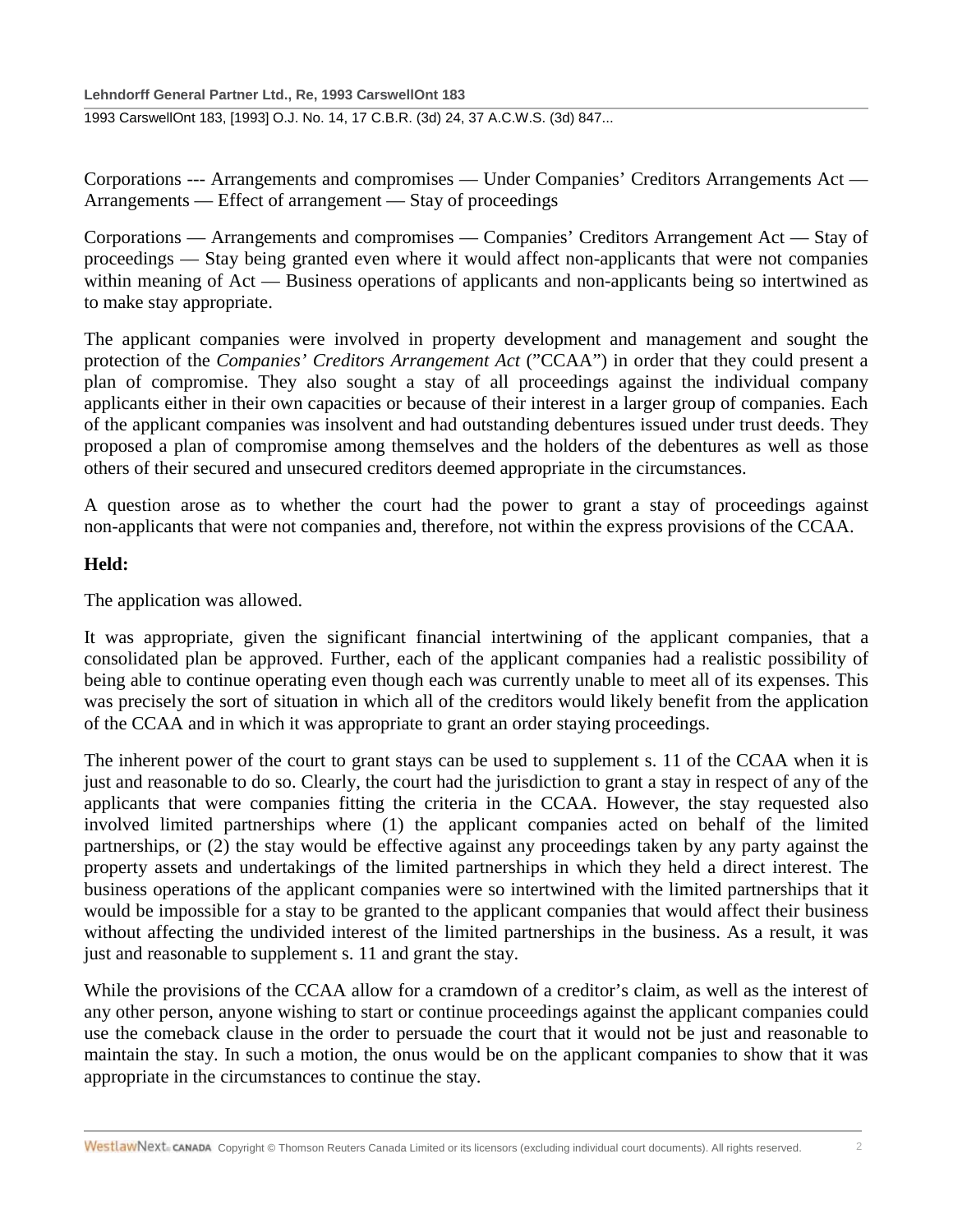1993 CarswellOnt 183, [1993] O.J. No. 14, 17 C.B.R. (3d) 24, 37 A.C.W.S. (3d) 847...

Application under Companies' Creditors Arrangement Act to file consolidated plan of compromise and for stay of proceedings.

### *Farley J.***:**

1 These are my written reasons relating to the relief granted the applicants on December 24, 1992 pursuant to their application under the *Companies' Creditors Arrangement Act* , R.S.C. 1985, c. C-36 ("CCAA") and the *Courts of Justice Act* , R.S.O. 1990, c. C.43 ("CJA"). The relief sought was as follows:

(a) short service of the notice of application;

(b) a declaration that the applicants were companies to which the CCAA applies;

(c) authorization for the applicants to file a consolidated plan of compromise;

(d) authorization for the applicants to call meetings of their secured and unsecured creditors to approve the consolidated plan of compromise;

(e) a stay of all proceedings taken or that might be taken either in respect of the applicants in their own capacity or on account of their interest in Lehndorff United Properties (Canada) ("LUPC"), Lehndorff Properties (Canada) ("LPC") and Lehndorff Properties (Canada) II ("LPC II") and collectively (the "Limited Partnerships") whether as limited partner, as general partner or as registered titleholder to certain of their assets as bare trustee and nominee; and

(f) certain other ancillary relief.

2 The applicants are a number of companies within the larger Lehndorff group ("Group") which operates in Canada and elsewhere. The group appears to have suffered in the same way that a number of other property developers and managers which have also sought protection under the CCAA in recent years. The applicants are insolvent; they each have outstanding debentures issues under trust deeds; and they propose a plan of compromise among themselves and the holders of these debentures as well as those others of their secured and unsecured creditors as they deemed appropriate in the circumstances. Each applicant except THG Lehndorff Vermögensverwaltung GmbH ("GmbH") is an Ontario corporation. GmbH is a company incorporated under the laws of Germany. Each of the applicants has assets or does business in Canada. Therefore each is a "company" within the definition of s. 2 of the CCAA. The applicant Lehndorff General Partner Ltd. ("General Partner Company") is the sole general partner of the Limited Partnerships. The General Partner Company has sole control over the property and businesses of the Limited Partnerships. All major decisions concerning the applicants (and the Limited Partnerships) are made by management operating out of the Lehndorff Toronto Office. The applicants aside from the General Partner Company have as their sole purpose the holding of title to properties as bare trustee or nominee on behalf of the Limited Partnerships. LUPC is a limited partnership registered under the *Limited Partnership Act* , R.S.O. 1990, c. L.16 ("Ontario LPA"). LPC and LPC II are limited partnerships registered under Part 2 of the *Partnership Act* , R.S.A. 1980, c. P-2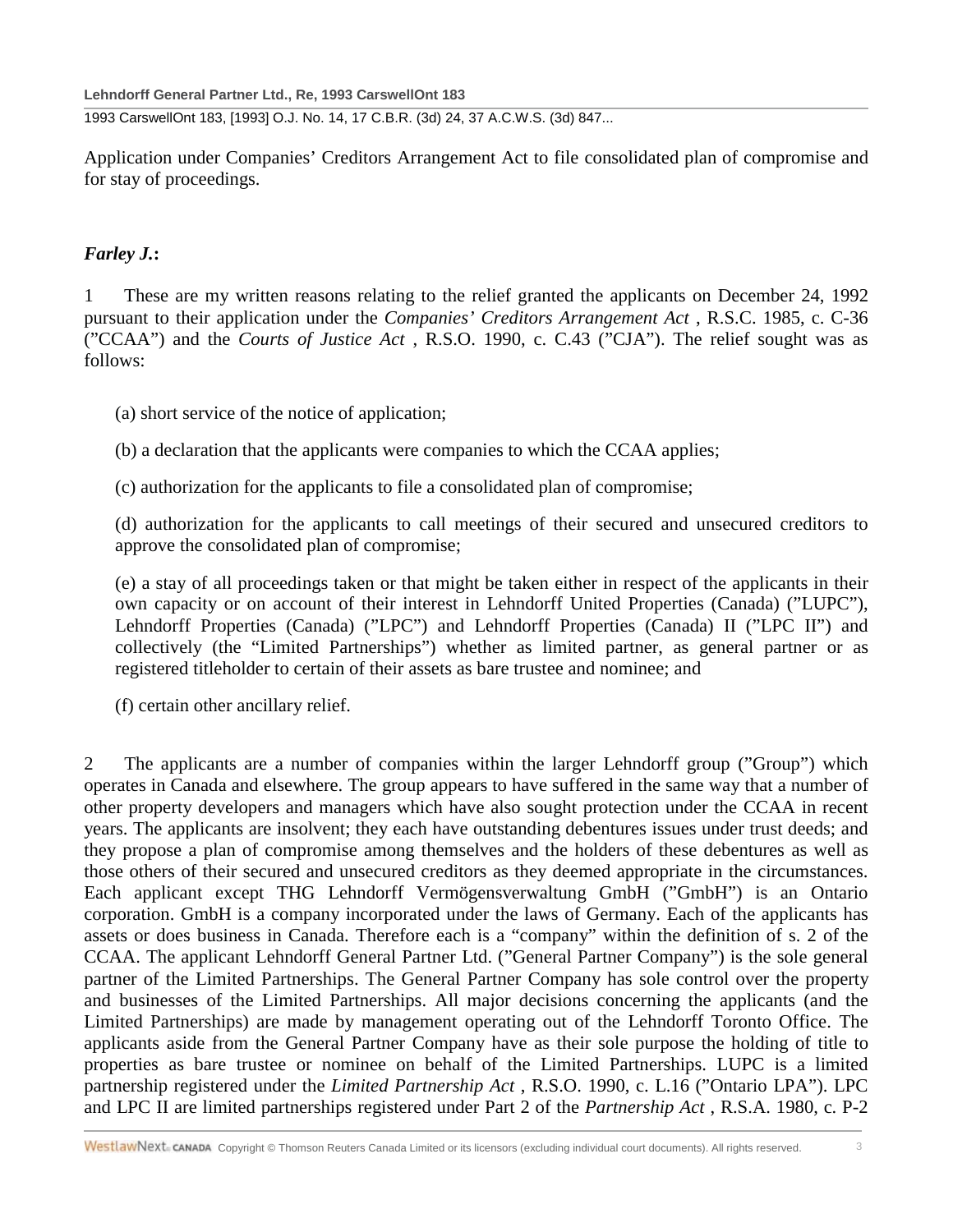**Lehndorff General Partner Ltd., Re, 1993 CarswellOnt 183**

1993 CarswellOnt 183, [1993] O.J. No. 14, 17 C.B.R. (3d) 24, 37 A.C.W.S. (3d) 847...

("Alberta PA") and each is registered in Ontario as an extra provincial limited partnership. LUPC has over 2,000 beneficial limited partners, LPC over 500 and LPC II over 250, most of whom are residents of Germany. As at March 31, 1992 LUPC had outstanding indebtedness of approximately \$370 million, LPC \$45 million and LPC II \$7 million. Not all of the members of the Group are making an application under the CCAA. Taken together the Group's indebtedness as to Canadian matters (including that of the applicants) was approximately \$543 million. In the summer of 1992 various creditors (Canada Trustco Mortgage Company, Bank of Montreal, Royal Bank of Canada, Canadian Imperial Bank of Commerce and the Bank of Tokyo Canada) made demands for repayment of their loans. On November 6, 1992 Funtanua Investments Limited, a minor secured lendor also made a demand. An interim standstill agreement was worked out following a meeting of July 7, 1992. In conjunction with Peat Marwick Thorne Inc. which has been acting as an informal monitor to date and Fasken Campbell Godfrey the applicants have held multiple meetings with their senior secured creditors over the past half year and worked on a restructuring plan. The business affairs of the applicants (and the Limited Partnerships) are significantly intertwined as there are multiple instances of intercorporate debt, cross-default provisions and guarantees and they operated a centralized cash management system.

3 This process has now evolved to a point where management has developed a consolidated restructuring plan which plan addresses the following issues:

(a) The compromise of existing conventional, term and operating indebtedness, both secured and unsecured.

- (b) The restructuring of existing project financing commitments.
- (c) New financing, by way of equity or subordinated debt.
- (d) Elimination or reduction of certain overhead.
- (e) Viability of existing businesses of entities in the Lehndorff Group.
- (f) Restructuring of income flows from the limited partnerships.
- (g) Disposition of further real property assets aside from those disposed of earlier in the process.
- (h) Consolidation of entities in the Group; and
- (i) Rationalization of the existing debt and security structure in the continuing entities in the Group.

Formal meetings of the beneficial limited partners of the Limited Partnerships are scheduled for January 20 and 21, 1993 in Germany and an information circular has been prepared and at the time of hearing was being translated into German. This application was brought on for hearing at this time for two general reasons: (a) it had now ripened to the stage of proceeding with what had been distilled out of the strategic and consultative meetings; and (b) there were creditors other than senior secured lenders who were in a position to enforce their rights against assets of some of the applicants (and Limited Partnerships) which if such enforcement did take place would result in an undermining of the overall plan. Notice of this hearing was given to various creditors: Barclays Bank of Canada, Barclays Bank PLC, Bank of Montreal, Citibank Canada, Canada Trustco Mortgage Corporation, Royal Trust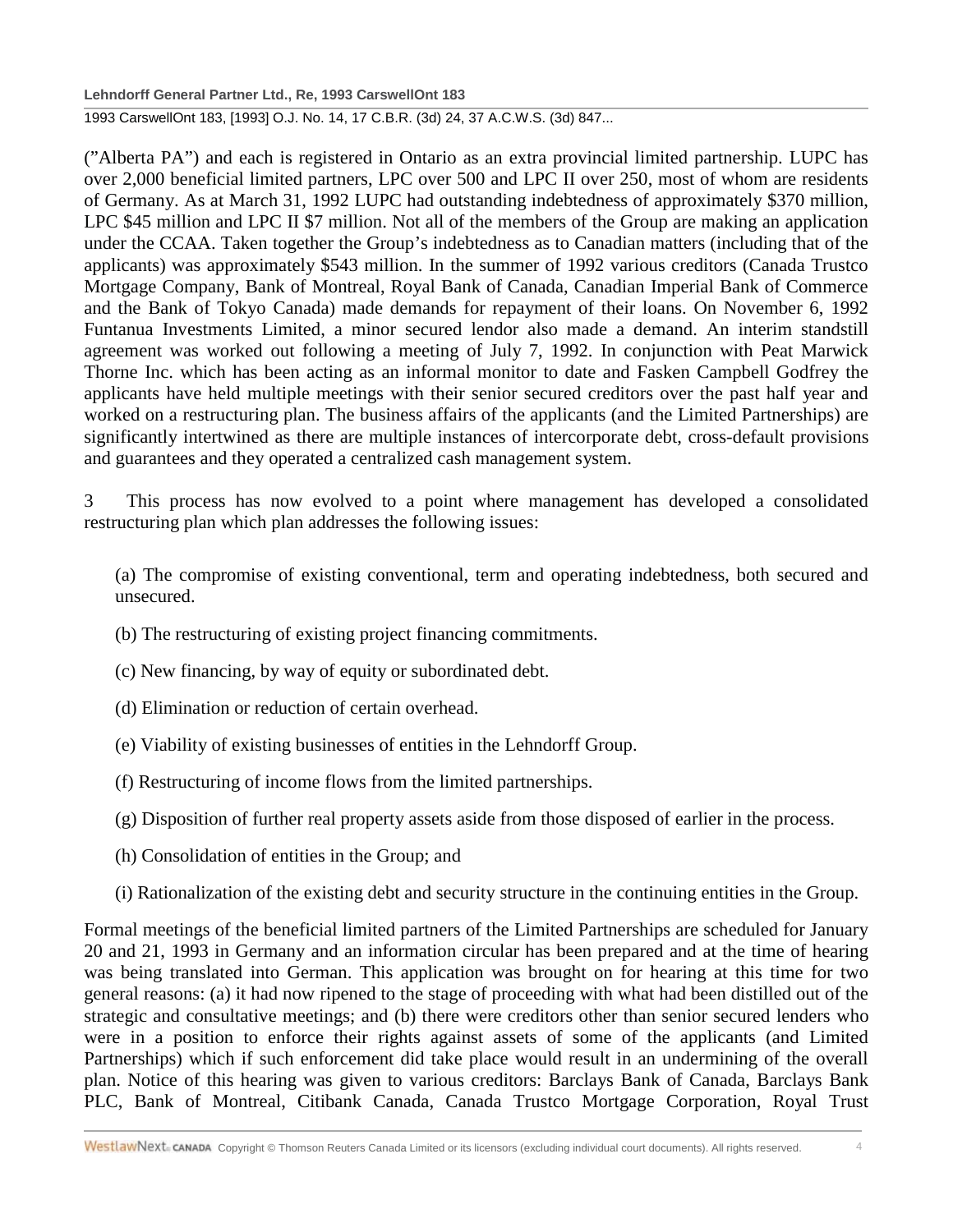**Lehndorff General Partner Ltd., Re, 1993 CarswellOnt 183**

1993 CarswellOnt 183, [1993] O.J. No. 14, 17 C.B.R. (3d) 24, 37 A.C.W.S. (3d) 847...

Corporation of Canada, Royal Bank of Canada, the Bank of Tokyo Canada, Funtauna Investments Limited, Canadian Imperial Bank of Commerce, Fuji Bank Canada and First City Trust Company. In this respect the applicants have recognized that although the initial application under the CCAA may be made on an ex parte basis (s. 11 of the CCAA; *Re Langley's Ltd.*, [1938] O.R. 123, [1938] 3 D.L.R. 230 (C.A.) ; *Re Keppoch Development Ltd.* (1991), 8 C.B.R. (3d) 95 (N.S. T.D.) . The court will be concerned when major creditors have not been alerted even in the most minimal fashion (*Re Inducon Development Corp.* (1992), 8 C.B.R. (3d) 306 (Ont. Gen. Div.) at p. 310). The application was either supported or not opposed.

4 "Instant" debentures are now well recognized and respected by the courts: see *Re United Maritime Fishermen Co-operative* (1988), 67 C.B.R. (N.S.) 44 (N.B. Q.B.) , at pp. 55-56, varied on reconsideration (1988), 68 C.B.R. (N.S.) 170 (N.B. Q.B.) , reversed on different grounds (1988), 69 C.B.R. (N.S.) 161 (N.B. C.A.) , at pp. 165-166; *Re Stephanie's Fashions Ltd.* (1990), 1 C.B.R. (3d) 248 (B.C. S.C.) at pp. 250-251; *Nova Metal Products Inc. v. Comiskey (Trustee of)* (sub nom. *Elan Corp. v. Comiskey* ) (1990), 1 O.R. (3d) 289, 1 C.B.R. (3d) 101 (C.A.) per Doherty J.A., dissenting on another point, at pp. 306-310 (O.R.); *Ultracare Management Inc. v. Zevenberger (Trustee of)* (sub nom. *Ultracare Management Inc. v. Gammon* ) (1990), 1 O.R. (3d) 321 (Gen. Div.) at p. 327. The applicants would appear to me to have met the technical hurdle of s. 3 and as defined s. 2) of the CCAA in that they are debtor companies since they are insolvent, they have outstanding an issue of debentures under a trust deed and the compromise or arrangement that is proposed includes that compromise between the applicants and the holders of those trust deed debentures. I am also satisfied that because of the significant intertwining of the applicants it would be appropriate to have a consolidated plan. I would also understand that this court (Ontario Court of Justice (General Division)) is the appropriate court to hear this application since all the applicants except GmbH have their head office or their chief place of business in Ontario and GmbH, although it does not have a place of business within Canada, does have assets located within Ontario.

5 The CCAA is intended to facilitate compromises and arrangements between companies and their creditors as an alternative to bankruptcy and, as such, is remedial legislation entitled to a liberal interpretation. It seems to me that the purpose of the statute is to enable insolvent companies to carry on business in the ordinary course or otherwise deal with their assets so as to enable plan of compromise or arrangement to be prepared, filed and considered by their creditors and the court. In the interim, a judge has great discretion under the CCAA to make order so as to effectively maintain the status quo in respect of an insolvent company while it attempts to gain the approval of its creditors for the proposed compromise or arrangement which will be to the benefit of both the company and its creditors. See the preamble to and sections 4, 5, 6, 7, 8 and 11 of the CCAA; *Reference re Companies' Creditors Arrangement Act*, [1934] S.C.R. 659 at p. 661, 16 C.B.R. 1, [1934] 4 D.L.R. 75 ; *Meridian Developments Inc. v. Toronto Dominion Bank*, [1984] 5 W.W.R. 215 (Alta. Q.B.) at pp. 219-220; *Norcen Energy Resources Ltd. v. Oakwood Petroleums Ltd.* (1988), 72 C.B.R. (N.S.) 1, 63 Alta. L.R. (2d) 361 (Q.B.) , at pp. 12-13 (C.B.R.); *Quintette Coal Ltd. v. Nippon Steel Corp.* (1990), 2 C.B.R. (3d) 303 (B.C. C.A.) , at pp. 310-311, affirming (1990), 2 C.B.R. (3d) 291, 47 B.C.L.R. (2d) 193 (S.C.) , leave to appeal to S.C.C. dismissed (1991), 7 C.B.R. (3d) 164 (S.C.C.) .; *Nova Metal Products Inc. v. Comiskey (Trustee of)* , supra, at p. 307 (O.R.); *Fine's Flowers v. Fine's Flowers (Creditors of)* (1992), 7 O.R. (3d) 193 (Gen. Div.) , at p. 199 and "Reorganizations Under The Companies' Creditors Arrangement Act", Stanley E. Edwards (1947) 25 Can. Bar Rev. 587 at p. 592.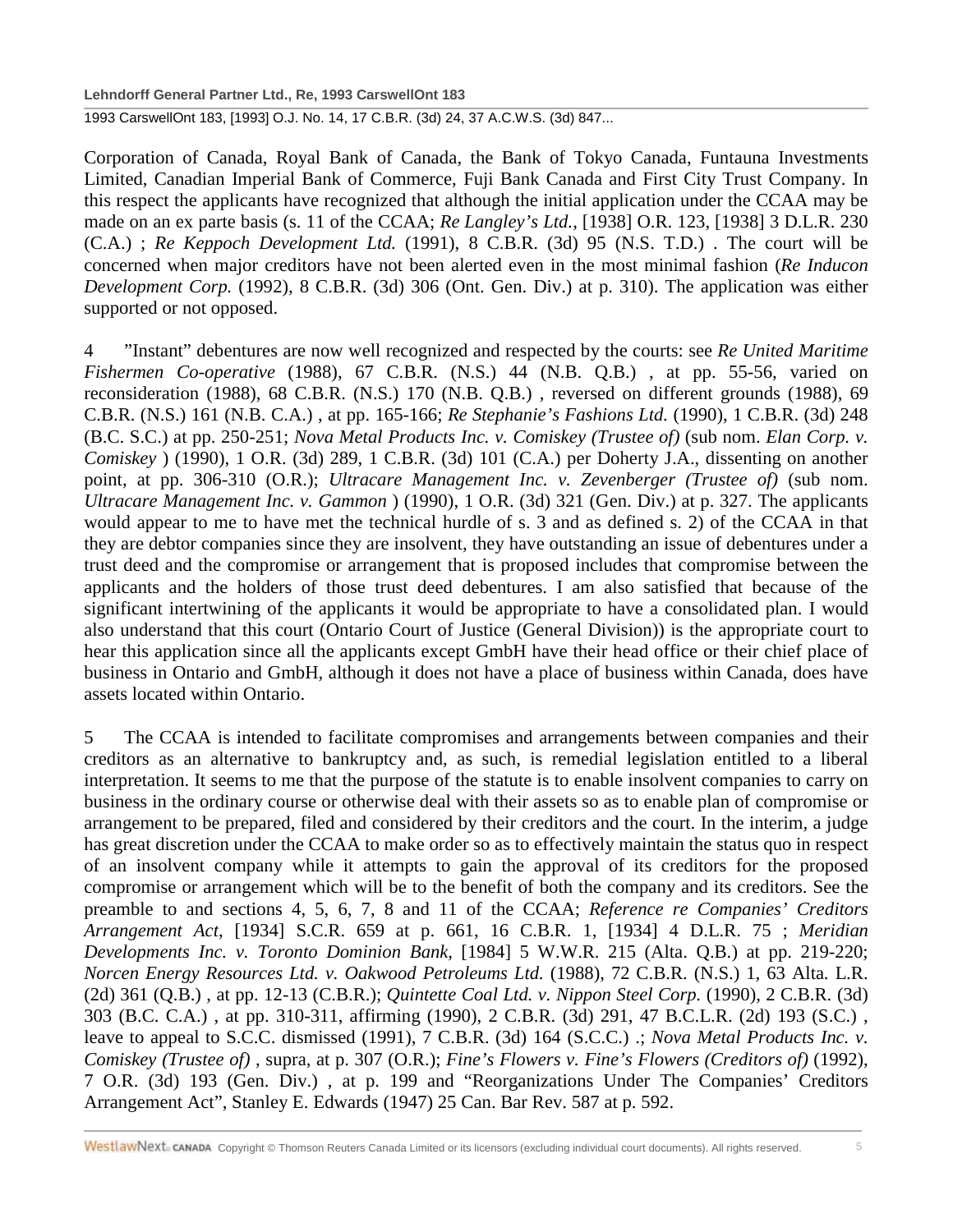1993 CarswellOnt 183, [1993] O.J. No. 14, 17 C.B.R. (3d) 24, 37 A.C.W.S. (3d) 847...

6 The CCAA is intended to provide a structured environment for the negotiation of compromises between a debtor company and its creditors for the benefit of both. Where a debtor company realistically plans to continue operating or to otherwise deal with its assets but it requires the protection of the court in order to do so and it is otherwise too early for the court to determine whether the debtor company will succeed, relief should be granted under the CCAA. see *Nova Metal Products Inc. v. Comiskey (Trustee of)* , supra at pp. 297 and 316; *Re Stephanie's Fashions Ltd.* , supra, at pp. 251-252 and *Ultracare Management Inc. v. Zevenberger (Trustee of)* , supra, at p. 328 and p. 330. It has been held that the intention of the CCAA is to prevent any manoeuvres for positioning among the creditors during the period required to develop a plan and obtain approval of creditors. Such manoeuvres could give an aggressive creditor an advantage to the prejudice of others who are less aggressive and would undermine the company's financial position making it even less likely that the plan will succeed: see *Meridian Developments Inc. v. Toronto Dominion Bank* , supra, at p. 220 (W.W.R.). The possibility that one or more creditors may be prejudiced should not affect the court's exercise of its authority to grant a stay of proceedings under the CCAA because this affect is offset by the benefit to all creditors and to the company of facilitating a reorganization. The court's primary concerns under the CCAA must be for the debtor and *all* of the creditors: see *Quintette Coal Ltd. v. Nippon Steel Corp.* , supra, at pp. 108-110; *Hongkong Bank of Canada v. Chef Ready Foods Ltd.* (1990), 4 C.B.R. (3d) 311, 51 B.C.L.R. (2d) 84 (C.A.) , at pp. 315-318 (C.B.R.) and *Re Stephanie's Fashions Ltd.* , supra, at pp. 251-252.

7 One of the purposes of the CCAA is to facilitate ongoing operations of a business where its assets have a greater value as part of an integrated system than individually. The CCAA facilitates reorganization of a company where the alternative, sale of the property piecemeal, is likely to yield far less satisfaction to the creditors. Unlike the *Bankruptcy Act* , R.S.C. 1985, c. B-3, before the amendments effective November 30, 1992 to transform it into the *Bankruptcy and Insolvency Act* ("BIA"), it is possible under the CCAA to bind secured creditors it has been generally speculated that the CCAA will be resorted to by companies that are generally larger and have a more complicated capital structure and that those companies which make an application under the BIA will be generally smaller and have a less complicated structure. Reorganization may include partial liquidation where it is intended as part of the process of a return to long term viability and profitability. See *Hongkong Bank of Canada v. Chef Ready Foods Ltd.* , supra, at p. 318 and *Re Associated Investors of Canada Ltd.* (1987), 67 C.B.R. (N.S.) 237 (Alta. Q.B.) at pp. 245, reversed on other grounds at (1988), 71 C.B.R. (N.S.) 71 (Alta. C.A.) . It appears to me that the purpose of the CCAA is also to protect the interests of creditors and to enable an orderly distribution of the debtor company's affairs. This may involve a winding-up or liquidation of a company or simply a substantial downsizing of its business operations, provided the same is proposed in the best interests of the creditors generally. See *Re Associated Investors of Canada Ltd.* , supra, at p. 318; *Re Amirault Fish Co.*, 32 C.B.R. 186, [1951] 4 D.L.R. 203 (N.S. T.D.) at pp. 187-188 (C.B.R.).

8 It strikes me that each of the applicants in this case has a realistic possibility of being able to continue operating, although each is currently unable to meet all of its expenses albeit on a reduced scale. This is precisely the sort of circumstance in which all of the creditors are likely to benefit from the application of the CCAA and in which it is appropriate to grant an order staying proceedings so as to allow the applicant to finalize preparation of and file a plan of compromise and arrangement.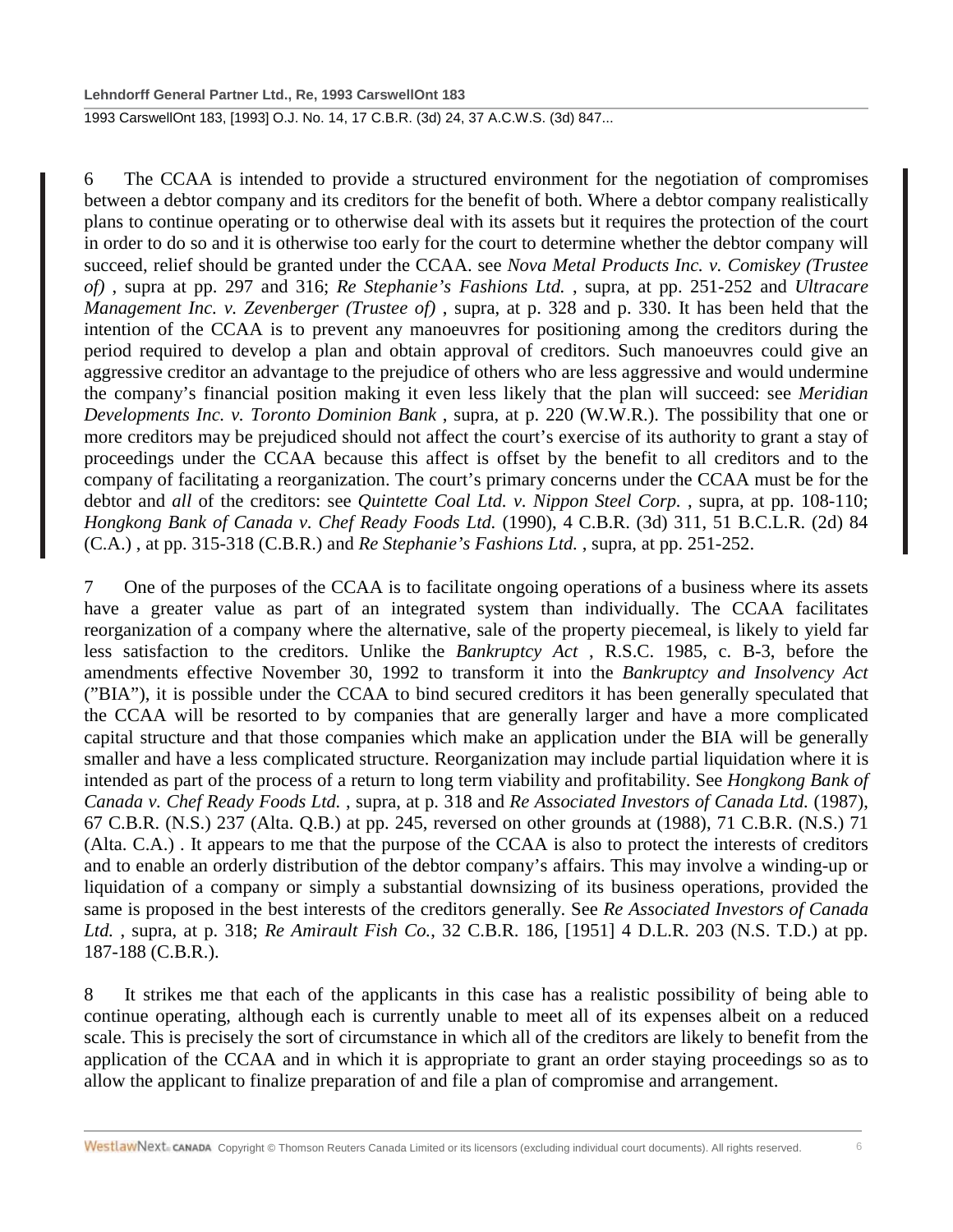**Lehndorff General Partner Ltd., Re, 1993 CarswellOnt 183**

1993 CarswellOnt 183, [1993] O.J. No. 14, 17 C.B.R. (3d) 24, 37 A.C.W.S. (3d) 847...

9 Let me now review the aspect of the stay of proceedings. Section 11 of the CCAA provides as follows:

11. Notwithstanding anything in the *Bankruptcy Act* or the *Winding-up Act* , whenever an application has been made under this Act in respect of any company, the court, on the application of any person interested in the matter, may, on notice to any other person or without notice as it may see fit,

(*a* ) make an order staying, until such time as the court may prescribe or until any further order, all proceedings taken or that might be taken in respect of the company under the *Bankruptcy Act* and the *Winding-up Act* or either of them;

(*b* ) restrain further proceedings in any action, suit or proceeding against the company on such terms as the court sees fit; and

(*c* ) make an order that no suit, action or other proceeding shall be proceeded with or commenced against the company except with the leave of the court and subject to such terms as the court imposes.

10 The power to grant a stay of proceeding should be construed broadly in order to permit the CCAA to accomplish its legislative purpose and in particular to enable continuance of the company seeking CCAA protection. The power to grant a stay therefore extends to a stay which affected the position not only of the company's secured and unsecured creditors, but also all non-creditors and other parties who could potentially jeopardize the success of the plan and thereby the continuance of the company. See *Norcen Energy Resources Ltd. v. Oakwood Petroleums Ltd.* , supra, at pp. 12-17 (C.B.R.) and *Quintette Coal Ltd. v. Nippon Steel Corp.* , supra, at pp. 296-298 (B.C. S.C.) and pp. 312-314 (B.C. C.A.) and *Meridian Developments Inc. v. Toronto Dominion Bank* , supra, at pp. 219 ff. Further the court has the power to order a stay that is effective in respect of the rights arising in favour of secured creditors under all forms of commercial security: see *Hongkong Bank of Canada v. Chef Ready Foods Ltd.* , supra, at p. 320 where Gibbs J.A. for the court stated:

The trend which emerges from this sampling will be given effect here by holding that where the word "security" occurs in the C.C.A.A., it includes s. 178 security and, where the word creditor occurs, it includes a bank holding s. 178 security. To the extent that there may be conflict between the two statutes, therefore, the broad scope of the C.C.A.A. prevails.

11 The power to grant a stay may also extend to preventing persons seeking to terminate or cancel executory contracts, including, without limitation agreements with the applying companies for the supply of goods or services, from doing so: see *Gaz Métropolitain v. Wynden Canada Inc.* (1982), 44 C.B.R. (N.S.) 285 (C.S. Que.) at pp. 290-291 and *Quintette Coal Ltd. v. Nippon Steel Corp.* , supra, at pp. 311-312 (B.C. C.A.). The stay may also extend to prevent a mortgagee from proceeding with foreclosure proceedings (see *Re Northland Properties Ltd.* (1988), 73 C.B.R. (N.S.) 141 (B.C. S.C.) or to prevent landlords from terminating leases, or otherwise enforcing their rights thereunder (see *Feifer v. Frame Manufacturing Corp.* (1947), 28 C.B.R. 124 (C.A. Que.) ). Amounts owing to landlords in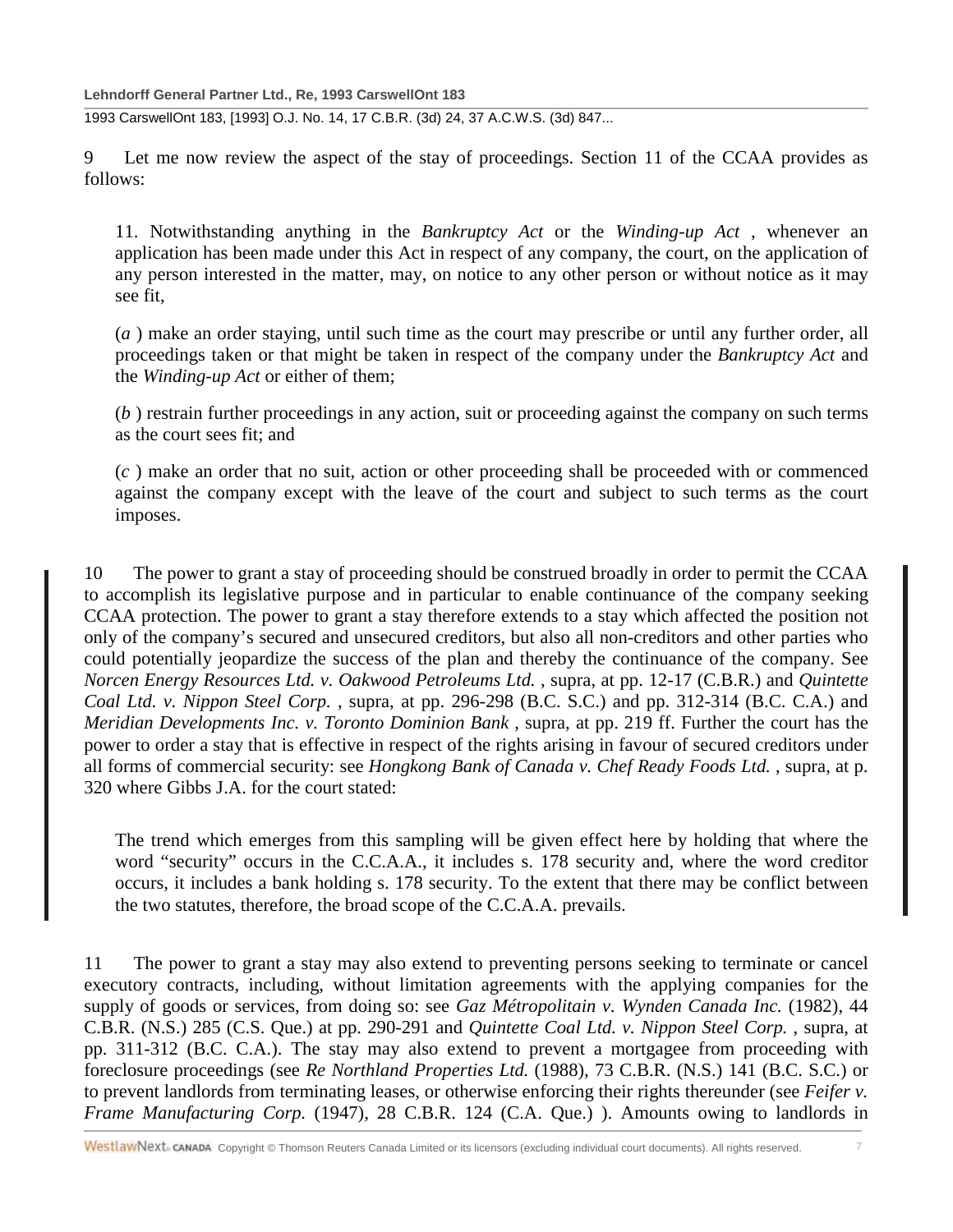**Lehndorff General Partner Ltd., Re, 1993 CarswellOnt 183**

1993 CarswellOnt 183, [1993] O.J. No. 14, 17 C.B.R. (3d) 24, 37 A.C.W.S. (3d) 847...

respect of arrears of rent or unpaid rent for the unexpired portion of lease terms are properly dealt with in a plan of compromise or arrangement: see *Sklar-Peppler Furniture Corp. v. Bank of Nova Scotia* (1991), 8 C.B.R. (3d) 312 (Ont. Gen. Div.) especially at p. 318. The jurisdiction of the court to make orders under the CCAA in the interest of protecting the debtor company so as to enable it to prepare and file a plan is effective notwithstanding the terms of any contract or instrument to which the debtor company is a party. Section 8 of the CCAA provides:

8. This Act extends and does not limit the provisions of any instrument now or hereafter existing that governs the rights of creditors or any class of them and has full force and effect notwithstanding anything to the contrary contained in that instrument.

The power to grant a stay may also extend to prevent persons from exercising any right of set off in respect of the amounts owed by such a person to the debtor company, irrespective of whether the debtor company has commenced any action in respect of which the defense of set off might be formally asserted: see *Quintette Coal Ltd. v. Nippon Steel Corp.* , supra, at pp. 312-314 (B.C.C.A.).

12 It was submitted by the applicants that the power to grant a stay of proceedings may also extend to a stay of proceedings against non-applicants who are not companies and accordingly do not come within the express provisions of the CCAA. In support thereof they cited a CCAA order which was granted staying proceedings against individuals who guaranteed the obligations of a debtor-applicant which was a qualifying company under the terms of the CCAA: see *Re Slavik* , unreported, [1992] B.C.J. No. 341 [now reported at 12 C.B.R. (3d) 157 (B.C. S.C.) ]. However in the *Slavik* situation the individual guarantors were officers and shareholders of two companies which had sought and obtained CCAA protection. Vickers J. in that case indicated that the facts of that case included the following unexplained and unamplified fact [at p. 159]:

5. The order provided further that all creditors of Norvik Timber Inc. be enjoined from making demand for payment upon that firm or upon any guarantor of an obligation of the firm until further order of the court.

The CCAA reorganization plan involved an assignment of the claims of the creditors to "Newco" in exchange for cash and shares. However the basis of the stay order originally granted was not set forth in this decision.

13 It appears to me that Dickson J. in *International Donut Corp. v. 050863 N.D. Ltd.* , unreported, [1992] N.B.J. No. 339 (N.B. Q.B.) [now reported at 127 N.B.R. (2d) 290, 319 A.P.R. 290 ] was focusing only on the stay arrangements of the CCAA when concerning a limited partnership situation he indicated [at p. 295 N.B.R.]:

In August 1991 the limited partnership, through its general partner the plaintiff, applied to the Court under the *Companies' Creditors Arrangement Act* , R.S.C., c. C-36 for an order delaying the assertion of claims by creditors until an opportunity could be gained to work out with the numerous and sizable creditors a compromise of their claims. An order was obtained but it in due course expired without success having been achieved in arranging with creditors a compromise. *That effort may have been wasted, because it seems questionable that the federal Act could have any*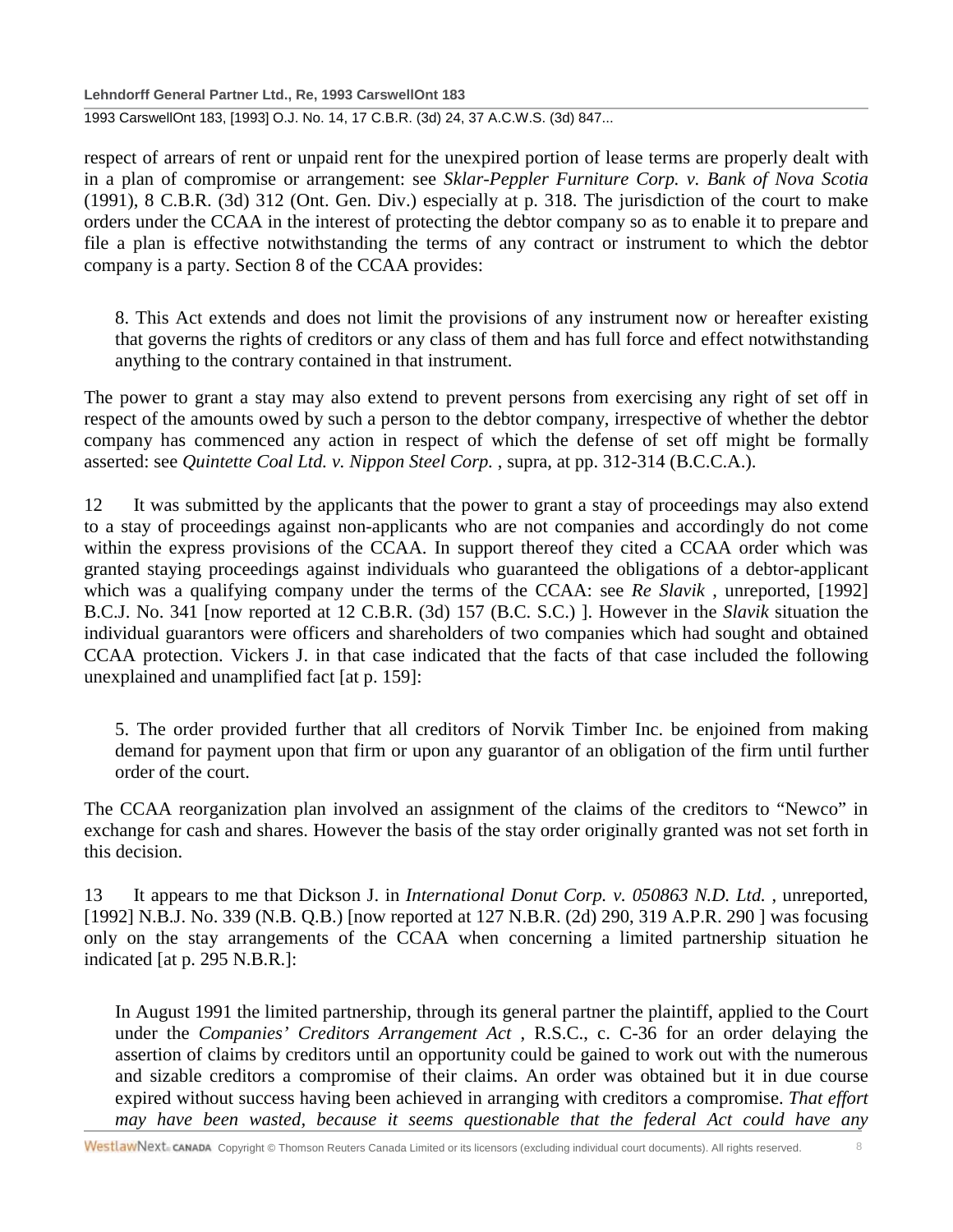*application to a limited partnership in circumstances such as these* . (Emphasis added.)

14 I am not persuaded that the words of s. 11 which are quite specific as relating as to a *company* can be enlarged to encompass something other than that. However it appears to me that Blair J. was clearly in the right channel in his analysis in *Campeau v. Olympia & York Developments Ltd.* unreported, [1992] O.J. No. 1946 [now reported at 14 C.B.R. (3d) 303 (Ont. Gen. Div.) ] at pp. 4-7 [at pp. 308-310] C.B.R.].

## **The Power to Stay**

The court has always had an inherent jurisdiction to grant a stay of proceedings whenever it is just and convenient to do so, in order to control its process or prevent an abuse of that process: see *Canada Systems Group (EST) Ltd. v. Allendale Mutual Insurance Co.* (1982), 29 C.P.C. 60, 137 D.L.R. (3d) 287 (Ont. H.C.) , and cases referred to therein. In the civil context, this general power is also embodied in the very broad terms of s. 106 of the *Courts of Justice Act* , R.S.O. 1990, c. C.43, which provides as follows:

106. A court, on its own initiative or on motion by any person, whether or not a party, may stay any proceeding in the court on such terms as are considered just.

Recently, Mr. Justice O'Connell has observed that this discre tionary power is "highly dependent on the facts of each particular case": *Arab Monetary Fund v. Hashim* (unreported) [(June 25, 1992), Doc. 24127/88 (Ont. Gen. Div.)], [1992] O.J. No. 1330.

Apart from this inherent and general jurisdiction to stay proceedings, there are many instances where the court is specifically granted the power to stay in a particular context, by virtue of statute or under the *Rules of Civil Procedure* . The authority to prevent multiplicity of proceedings in the same court, under r. 6.01(1), is an example of the latter. The power to stay judicial and extra-judicial proceedings under s. 11 of the C.C.A.A., is an example of the former. Section 11 of the C.C.A.A. provides as follows.

## **The Power to Stay in the Context of C.C.A.A. Proceedings**

By its formal title the C.C.A.A. is known as "An Act to facilitate compromises and arrangements between companies and their creditors". To ensure the effective nature of such a "facilitative" process it is essential that the debtor company be afforded a respite from the litigious and other rights being exercised by creditors, while it attempts to carry on as a going concern and to negotiate an acceptable corporate restructuring arrangement with such creditors.

In this respect it has been observed that the C.C.A.A. is "to be used as a practical and effective way of restructuring corporate indebtedness.": see the case comment following the report of *Norcen Energy Resources Ltd. v. Oakwood Petroleums Ltd.* (1988), 72 C.B.R. (N.S.) 1, 63 Alta. L.R. (2d) 361, 92 A.R. 81 (Q.B.) , and the approval of that remark as "a perceptive observation about the attitude of the courts" by Gibbs J.A. in *Quintette Coal Ltd. v. Nippon Steel Corp.* (1990), 51 B.C.L.R. (2d) 105 (C.A.) at p. 113 [B.C.L.R.].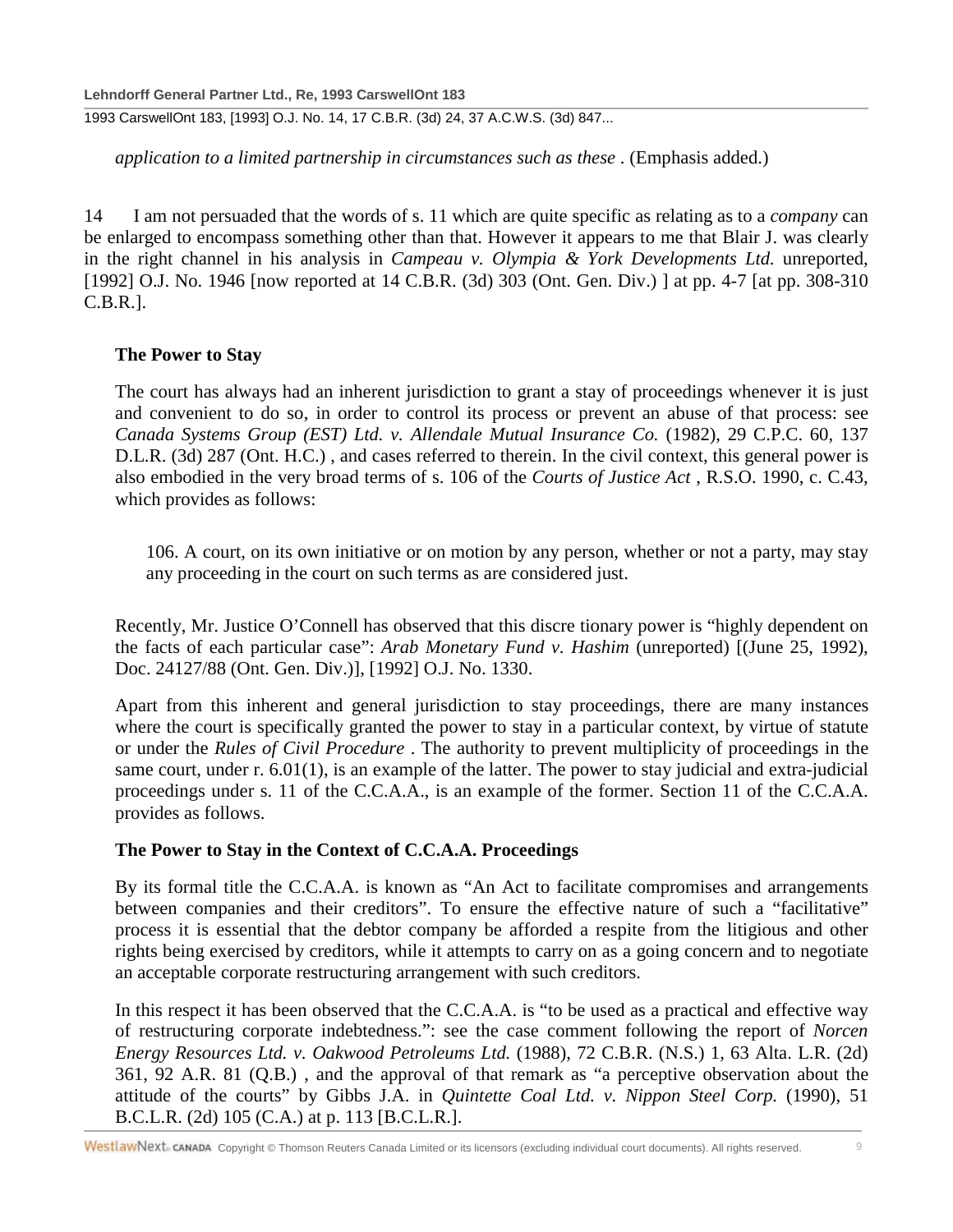Gibbs J.A. continued with this comment:

To the extent that a general principle can be extracted from the few cases directly on point, and the others in which there is persuasive obiter, it would appear to be that the courts have concluded that under s. 11 there is *a discretionary power to restrain judicial or extra-judicial conduct* against the debtor company *the effect of which is, or would be, seriously to impair the ability of the debtor company to continue in business during the compromise or arrangement negotiating period* .

#### (emphasis added)

I agree with those sentiments and would simply add that, in my view, the restraining power extends as well to conduct which could seriously impair the debtor's ability to focus and concentrate its efforts on the business purpose of negotiating the compromise or arrangement. [In this respect, see also *Sairex GmbH v. Prudential Steel Ltd.* (1991), 8 C.B.R. (3d) 62 (Ont. Gen. Div.) at p. 77.]

I must have regard to these foregoing factors while I consider, as well, the general principles which have historically governed the court's exercise of its power to stay proceedings. These principles were reviewed by Mr. Justice Montgomery in *Canada Systems Group (EST) Ltd. v. Allendale Mutual Insurance* , supra (a "Mississauga Derailment" case), at pp. 65-66 [C.P.C.]. The balance of convenience must weigh significantly in favour of granting the stay, as a party's right to have access to the courts must not be lightly interfered with. The court must be satisfied that a continuance of the proceeding would serve as an injustice to the party seeking the stay, in the sense that it would be oppressive or vexatious or an abuse of the process of the court in some other way. The stay must not cause an injustice to the plaintiff.

It is quite clear from *Empire-Universal Films Limited v. Rank*, [1947] O.R. 775 (H.C.) that McRuer C.J.H.C. considered that *The Judicature Act* [R.S.O. 1937, c. 100] then [and now the CJA] merely confirmed a statutory right that previously had been considered inherent in the jurisdiction of the court with respect to its authority to grant a stay of proceedings. See also *McCordic v. Bosanquet* (1974), 5 O.R. (2d) 53 (H.C.) and *Canada Systems Group (EST) Ltd. v. Allen-Dale Mutual Insurance Co.* (1982), 29 C.P.C. 60 (H.C.) at pp. 65-66.

15 Montgomery J. in *Canada Systems* , supra, at pp. 65-66 indicated:

Goodman J. (as he then was) in *McCordic v. Bosanquet* (1974), 5 O.R. (2d) 53 in granting a stay reviewed the authorities and concluded that the inherent jurisdiction of the Court to grant a stay of proceedings may be made whenever it is just and reasonable to do so. "This court has ample jurisdiction to grant a stay whenever it is just and reasonable to do so." (Per Lord Denning M.R. in *Edmeades v. Thames Board Mills Ltd.*, [1969] 2 Q.B. 67 at 71, [1969] 2 All E.R. 127 (C.A.) ). Lord Denning's decision in *Edmeades* was approved by Lord Justice Davies in *Lane v. Willis; Lane v. Beach (Executor of Estate of George William Willis)*, [1972] 1 All E.R. 430, *(*sub nom. *Lane v. Willis; Lane v. Beach)* [1972] 1 W.L.R. 326 (C.A.) .

. . . . .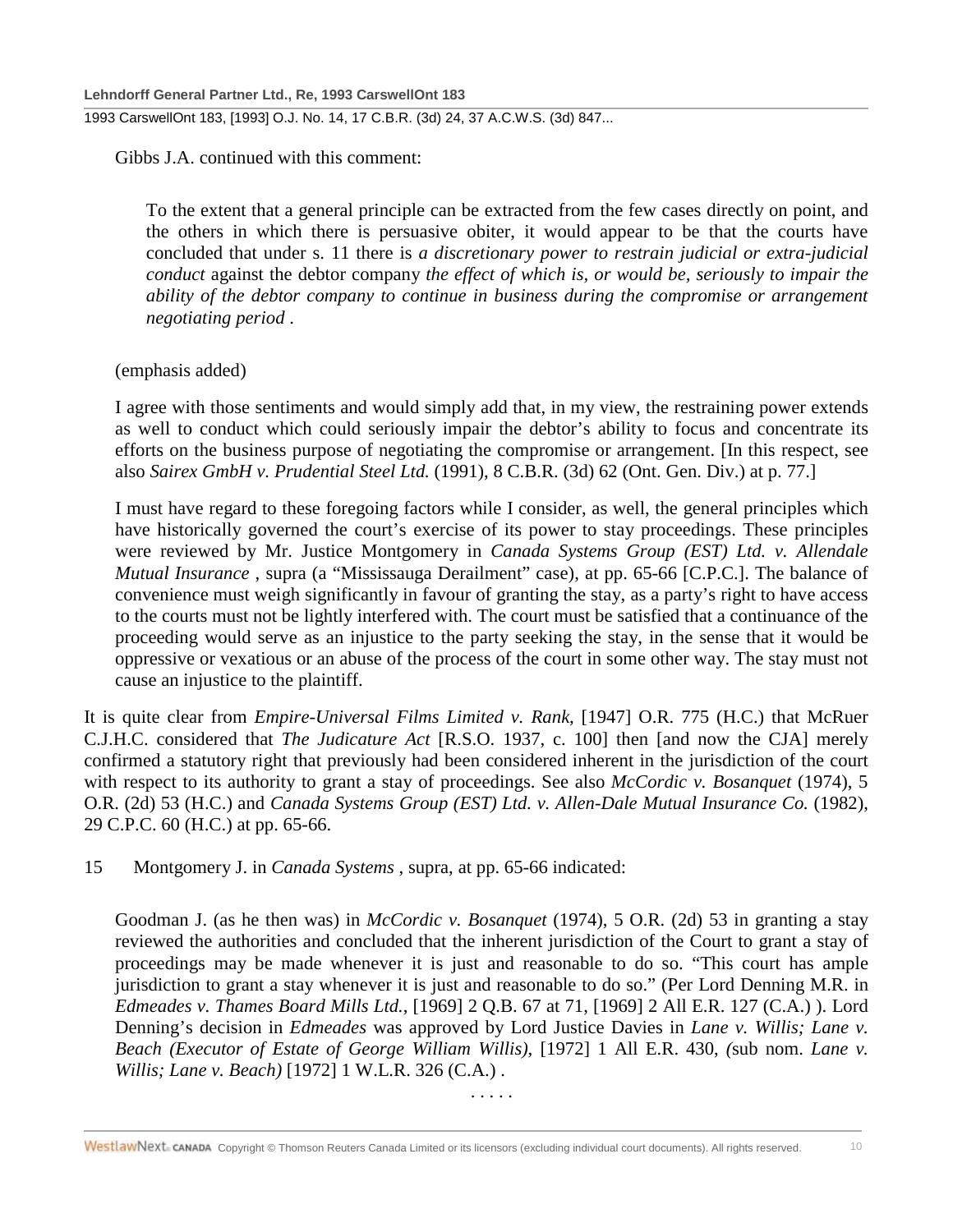In *Weight Watchers Int. Inc. v. Weight Watchers of Ont. Ltd.* (1972), 25 D.L.R. (3d) 419, 5 C.P.R. (2d) 122 , appeal allowed by consent without costs *(*sub nom. *Weight Watchers of Ont. Ltd. v. Weight Watchers Inc. Inc.)* 42 D.L.R. (3d) 320n, 10 C.P.R. (2d) 96n (Fed. C.A.) , Mr. Justice Heald on an application for stay said at p. 426 [25 D.L.R.]:

The principles which must govern in these matters are clearly stated in the case of *Empire Universal Films Ltd. et al. v. Rank et al.*, [1947] O.R. 775 at p. 779, as follows [quoting *St. Pierre et al. v. South American Stores (Gath & Chaves), Ltd. et al.*, [1936] 1 K.B. 382 at p. 398]:

(1.) A mere balance of convenience is not a sufficient ground for depriving a plaintiff of the advantages of prosecuting his action in an English Court if it is otherwise properly brought. The right of access to the King's Court must not be lightly refused. (2.) In order to justify a stay two conditions must be satisfied, one positive and the other negative: (a) the defendant must satisfy the Court that the continuance of the action would work an injustice because it would be oppressive or vexatious to him or would be an abuse of the process of the Court in some other way; and (b) the stay must not cause an injustice to the plaintiff. On both the burden of proof is on the defendant.

16 Thus it appears to me that the inherent power of this court to grant stays can be used to supplement s. 11 of the CCAA when it is just and reasonable to do so. Is it appropriate to do so in the circumstances? Clearly there is jurisdiction under s. 11 of the CCAA to grant a stay in respect of any of the applicants which are all companies which fit the criteria of the CCAA. However the stay requested also involved the limited partnerships to some degree either (i) with respect to the applicants acting on behalf of the Limited Partnerships or (ii) the stays being effective vis-à-vis any proceedings taken by any party against the property assets and undertaking of the Limited Partnerships in respect of which they hold a direct interest (collectively the "Property") as set out in the terms of the stay provisions of the order paragraphs 4 through 18 inclusive attached as an appendix to these reasons. [Appendix omitted.] I believe that an analysis of the operations of a limited partnership in this context would be beneficial to an understanding of how there is a close inter-relationship to the applicants involved in this CCAA proceedings and how the Limited Partnerships and their Property are an integral part of the operations previously conducted and the proposed restructuring.

17 A limited partnership is a creation of statute, consisting of one or more general partners and one or more limited partners. The limited partnership is an investment vehicle for passive investment by limited partners. It in essence combines the flow through concept of tax depreciation or credits available to "ordinary" partners under general partnership law with limited liability available to shareholders under corporate law. See Ontario LPA sections 2(2) and 3(1) and Lyle R. Hepburn, *Limited Partnerships* , (Toronto: De Boo, 1991), at p. 1-2 and p. 1-12. I would note here that the limited partnership provisions of the Alberta PA are roughly equivalent to those found in the Ontario LPA with the interesting side aspect that the Alberta legislation in s. 75 does allow for judgment against a limited partner to be charged against the limited partner's interest in the limited partnership. A general partner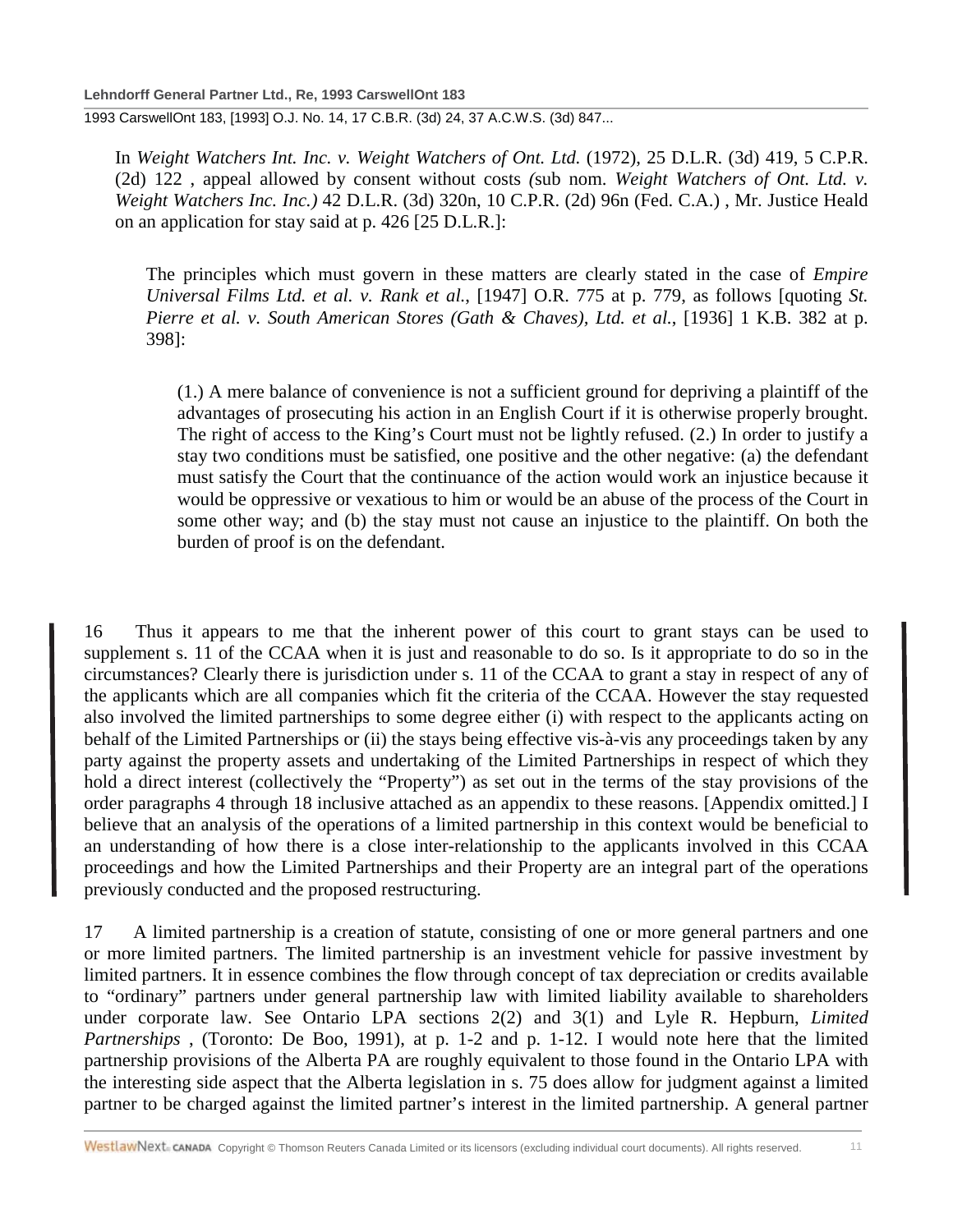**Lehndorff General Partner Ltd., Re, 1993 CarswellOnt 183** 1993 CarswellOnt 183, [1993] O.J. No. 14, 17 C.B.R. (3d) 24, 37 A.C.W.S. (3d) 847...

has all the rights and powers and is subject to all the restrictions and liabilities of a partner in a partnership. In particular a general partner is fully liable to each creditor of the business of the limited partnership. The general partner has sole control over the property and business of the limited partnership: see Ontario LPA ss. 8 and 13. Limited partners have no liability to the creditors of the limited partnership's business; the limited partners' financial exposure is limited to their contribution. The limited partners do not have any "independent" ownership rights in the property of the limited partnership. The entitlement of the limited partners is limited to their contribution plus any profits thereon, after satisfaction of claims of the creditors. See Ontario LPA sections 9, 11, 12(1), 13, 15(2) and 24. The process of debtor and creditor relationships associated with the limited partnership's business are between the general partner and the creditors of the business. In the event of the creditors collecting on debt and enforcing security, the creditors can only look to the assets of the limited partnership together with the assets of the general partner including the general partner's interest in the limited partnership. This relationship is recognized under the *Bankruptcy Act* (now the BIA) sections 85 and 142.

18 A general partner is responsible to defend proceedings against the limited partnership in the firm name, so in procedural law and in practical effect, a proceeding against a limited partnership is a proceeding against the general partner. See Ontario *Rules of Civil Procedure* , O. Reg. 560/84, Rules 8.01 and 8.02.

19 It appears that the preponderance of case law supports the contention that contention that a partnership including a limited partnership is not a separate legal entity. See *Lindley on Partnership* , 15th ed. (London: Sweet & Maxwell, 1984), at pp. 33-35; *Seven Mile Dam Contractors v. R.* (1979), 13 B.C.L.R. 137 (S.C.) , affirmed (1980), 25 B.C.L.R. 183 (C.A.) and "Extra-Provincial Liability of the Limited Partner", Brad A. Milne, (1985) 23 Alta. L. Rev. 345, at pp. 350-351. Milne in that article made the following observations:

The preponderance of case law therefore supports the contention that a limited partnership is not a separate legal entity. It appears, nevertheless, that the distinction made in *Re Thorne* between partnerships and trade unions could not be applied to limited partnerships which, like trade unions, must rely on statute for their validity. The mere fact that limited partnerships owe their existence to the statutory provision is probably not sufficient to endow the limited partnership with the attribute of legal personality as suggested in *Ruzicks* unless it appeared that the Legislature clearly intended that the limited partnership should have a separate legal existence. A review of the various provincial statutes does not reveal any procedural advantages, rights or powers that are fundamentally different from those advantages enjoyed by ordinary partnerships. The legislation does not contain any provision resembling section 15 of the *Canada Business Corporation Act* [S.C. 1974-75, c. 33, as am.] which expressly states that a corporation has the capacity, both in and outside of Canada, of a natural person. It is therefore difficult to imagine that the Legislature intended to create a new category of legal entity.

20 It appears to me that the operations of a limited partnership in the ordinary course are that the limited partners take a completely passive role (they must or they will otherwise lose their limited liability protection which would have been their sole reason for choosing a limited partnership vehicle as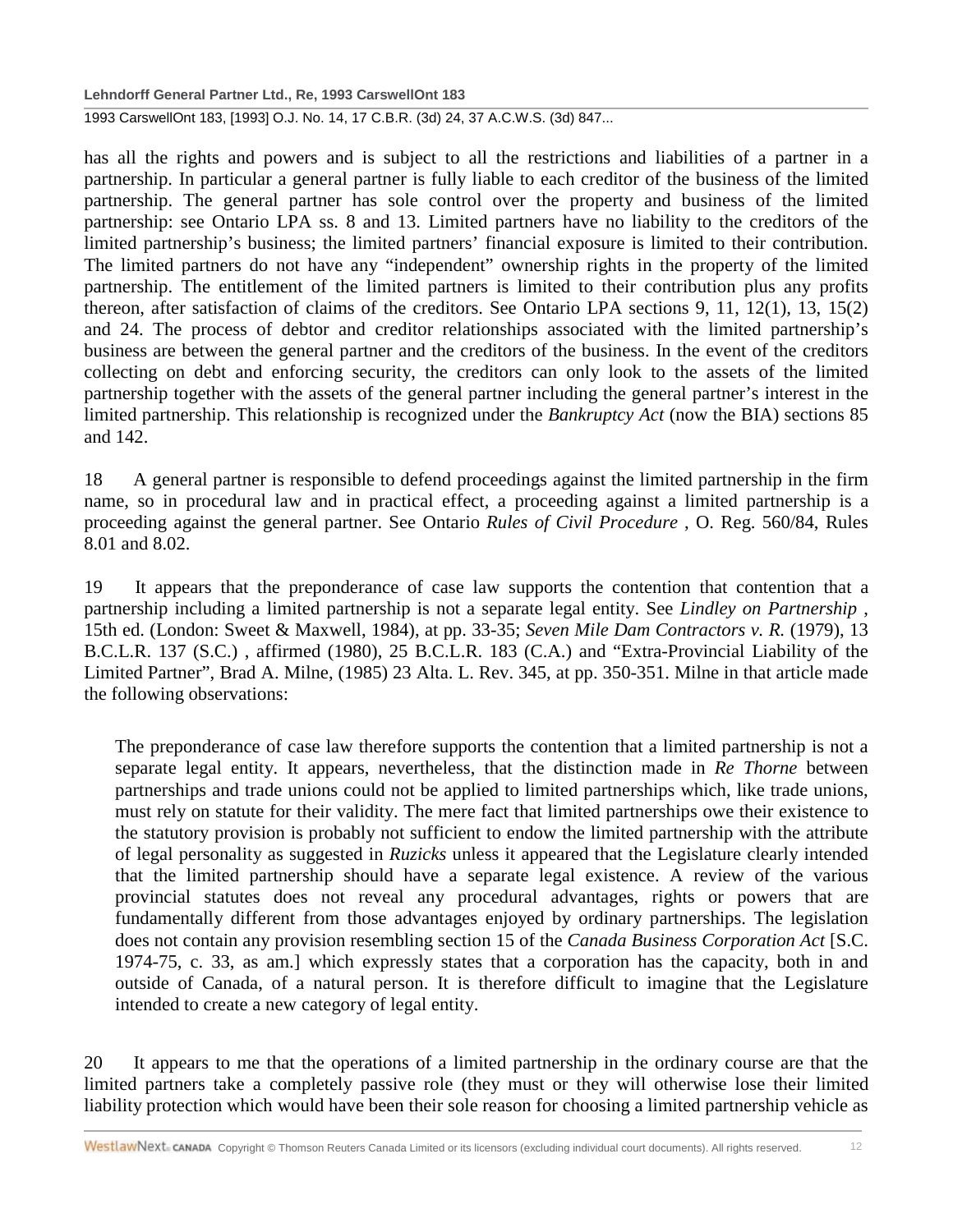opposed to an "ordinary" partnership vehicle). For a lively discussion of the question of "control" in a limited partnership as contrasted with shareholders in a corporation, see R. Flannigan, "The Control Test of Investor Liability in Limited Partnerships" (1983) 21 Alta. L. Rev. 303; E. Apps, "Limited Partnerships and the 'Control' Prohibition: Assessing the Liability of Limited Partners" (1991) 70 Can. Bar Rev. 611; R. Flannigan, "Limited Partner Liability: A Response" (1992) 71 Can. Bar Rev. 552. The limited partners leave the running of the business to the general partner and in that respect the care, custody and the maintenance of the property, assets and undertaking of the limited partnership in which the limited partners and the general partner hold an interest. The ownership of this limited partnership property, assets and undertaking is an undivided interest which cannot be segregated for the purpose of legal process. It seems to me that there must be afforded a protection of the whole since the applicants' individual interest therein cannot be segregated without in effect dissolving the partnership arrangement. The limited partners have two courses of action to take if they are dissatisfied with the general partner or the operation of the limited partnership as carried on by the general partner — the limited partners can vote to (a) remove the general partner and replace it with another or (b) dissolve the limited partnership. However Flannigan strongly argues that an unfettered right to remove the general partner would attach general liability for the limited partners (and especially as to the question of continued enjoyment of favourable tax deductions) so that it is prudent to provide this as a conditional right: *Control Test* , (1992), supra, at pp. 524-525. Since the applicants are being afforded the protection of a stay of proceedings in respect to allowing them time to advance a reorganization plan and complete it if the plan finds favour, there should be a stay of proceedings (vis-à-vis any action which the limited partners may wish to take as to replacement or dissolution) through the period of allowing the limited partners to vote on the reorganization plan itself.

21 It seems to me that using the inherent jurisdiction of this court to supplement the statutory stay provisions of s. 11 of the CCAA would be appropriate in the circumstances; it would be just and reasonable to do so. The business operations of the applicants are so intertwined with the limited partnerships that it would be impossible for relief as to a stay to be granted to the applicants which would affect their business without at the same time extending that stay to the undivided interests of the limited partners in such. It also appears that the applicants are well on their way to presenting a reorganization plan for consideration and a vote; this is scheduled to happen within the month so there would not appear to be any significant time inconvenience to any person interested in pursuing proceedings. While it is true that the provisions of the CCAA allow for a cramdown of a creditor's claim (as well as an interest of any other person), those who wish to be able to initiate or continue proceedings against the applicants may utilize the comeback clause in the order to persuade the court that it would not be just and reasonable to maintain that particular stay. It seems to me that in such a comeback motion the onus would be upon the applicants to show that in the circumstances it was appropriate to continue the stay.

22 The order is therefore granted as to the relief requested including the proposed stay provisions.

*Application allowed.*

Footnotes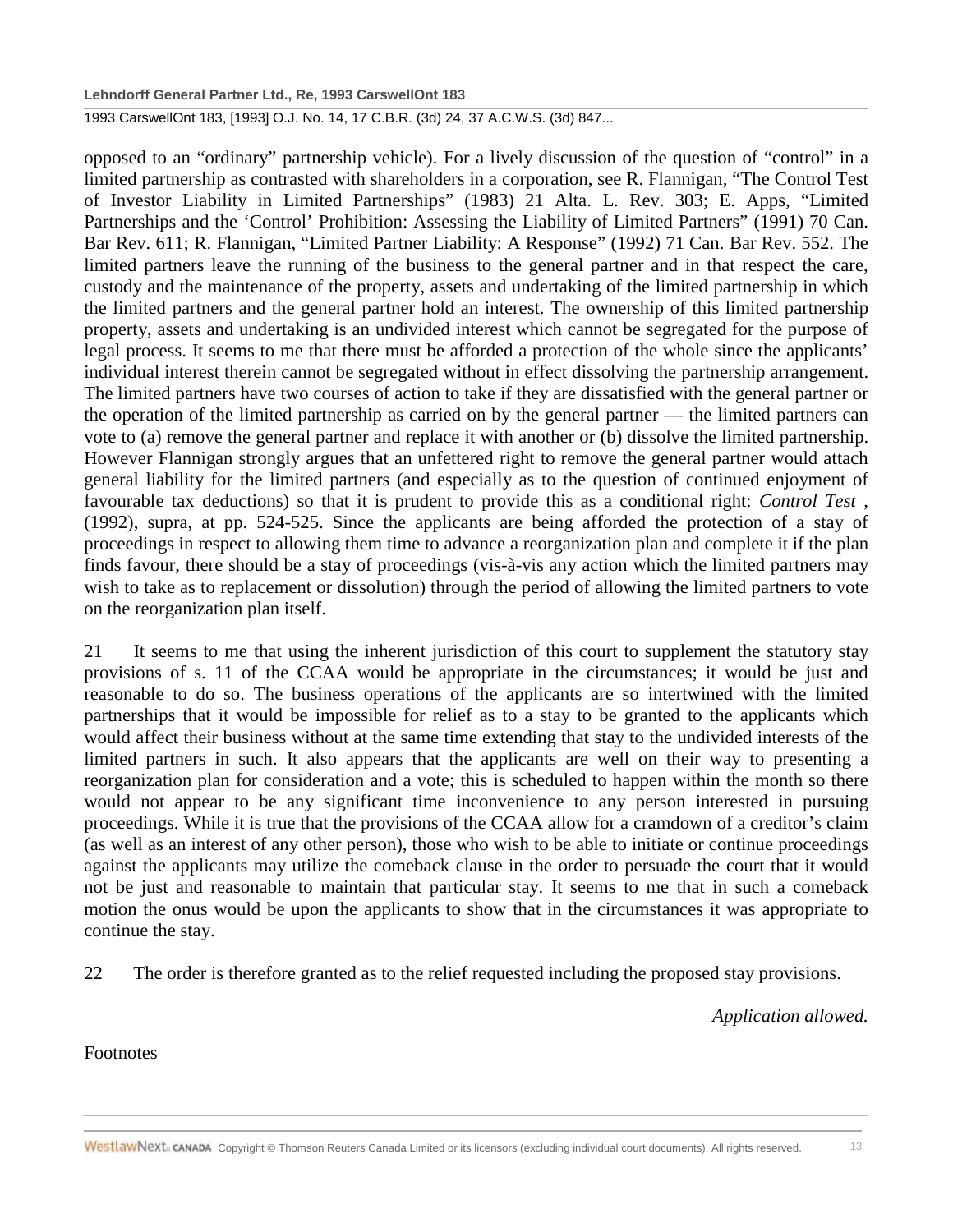**End of Document** Copyright © Thomson Reuters Canada Limited or its licensors (excluding individual court documents). All rights reserved.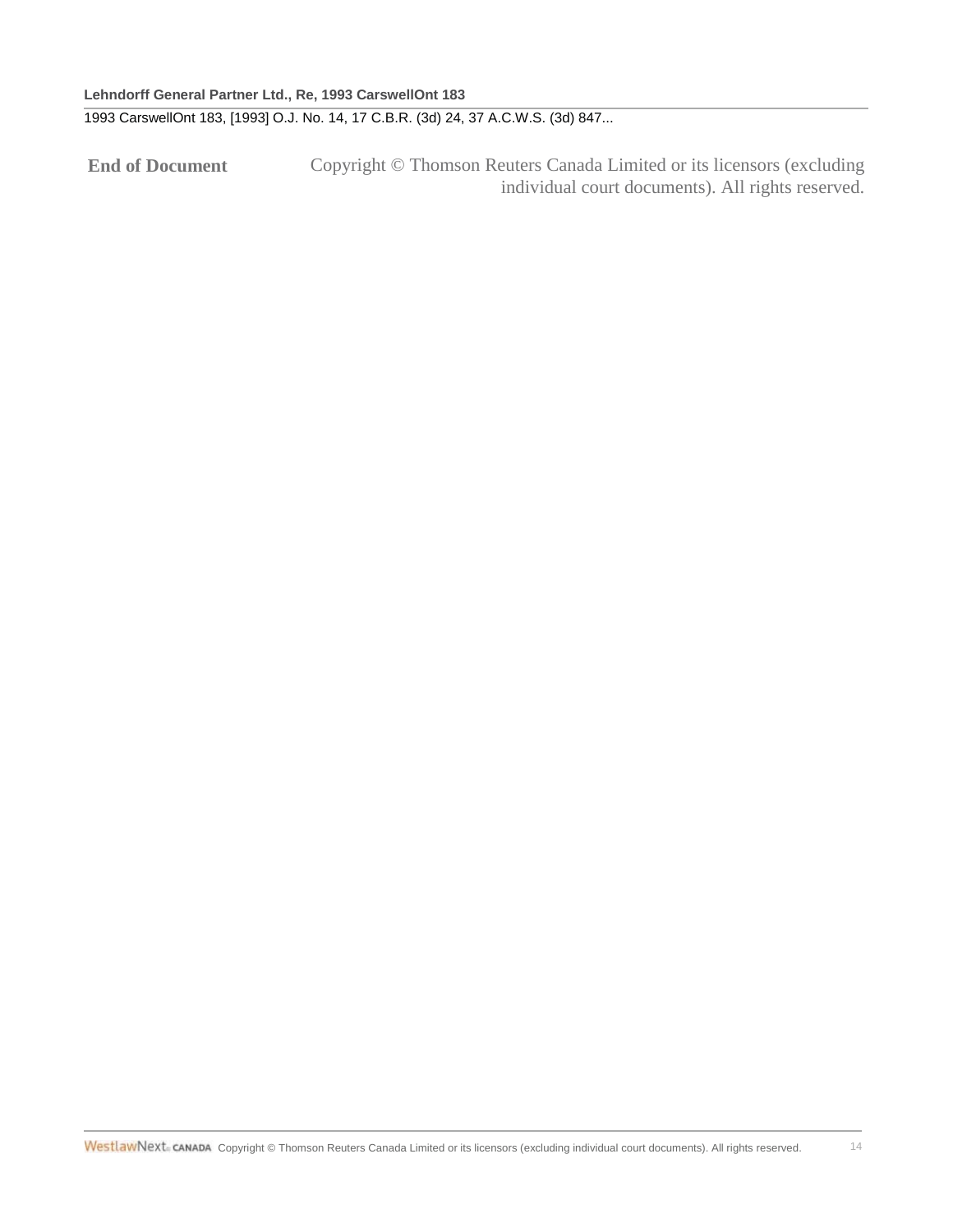### 1991 CarswellBC 503 British Columbia Supreme Court

Philip's Manufacturing Ltd., Re

1991 CarswellBC 503, [1992] B.C.W.L.D. 519, 31 A.C.W.S. (3d) 246, 4 B.L.R. (2d) 134, 9 C.B.R. (3d) 17

## **Re COMPANIES' CREDITORS ARRANGEMENT ACT, R.S.C. 1985, c. C-36; Re PHILIP'S MANUFACTURING LTD.**

Scarth J. [in Chambers]

Judgment: December 9, 1991 Docket: Doc. Vancouver A913228

Counsel: *D. Tysoe*, for Philip's Manufacturing Ltd. *C. Emslie*, for Hongkong Bank of Canada. *W.E.J. Skelly*, for monitor. *D. Hyndman*, for certain creditors.

Subject: Corporate and Commercial; Insolvency

Application to set aside or vary order for stay of proceedings.

### *Scarth J.* **[In Chambers] (orally):**

1 On September 3, 1991, upon the ex parte application of Philip's Manufacturing Ltd., this court made an order pursuant to s. 11 of the *Companies' Creditors Arrangement Act*, R.S.C. 1985, c. C-36, staying all proceedings against Philip's Manufacturing Ltd. for a period of six months.

2 The order provided, inter alia:

3 1. That within the six-month period the company had leave to file a formal plan of compromise or arrangement between the company and its creditors, referred to as the "re-organization plan".

4 2. That Campbell, Saunders Ltd., licensed trustee, be appointed as monitor of the company.

5 3. That all creditors of the company be enjoined from making demand for payment upon the company or upon any guarantor of obligations of the company.

6 4. That both Her Majesty the Queen in Right of Canada and Her Majesty in Right of the Province of British Columbia are bound by the order of September 3, 1991 and other orders made herein.

7 5. Specifically with respect to the Hongkong Bank of Canada that:

Irrespective of any other breaches of the terms and conditions applicable to the Petitioner's credit facilities with Hongkong Bank of Canada, unless and until the indebtedness owing by the Petitioner to Hongkong Bank of Canada under its operating of credit (sic) (but not including its term loan) as at a month end exceeds the aggregate of (i) 75% of the Petitioner's accounts receivable outstanding for 60 days or less as at such month end (whether or not other accounts receivable owing to the Petitioner by its debtors may be outstanding for more than 60 days) and such other accounts receivable that are part of a regular booking program of the Petitioner as are not overdue and (ii) 50% of the Petitioner's inventories of raw materials and finished goods at cost as at such month end, all as shown on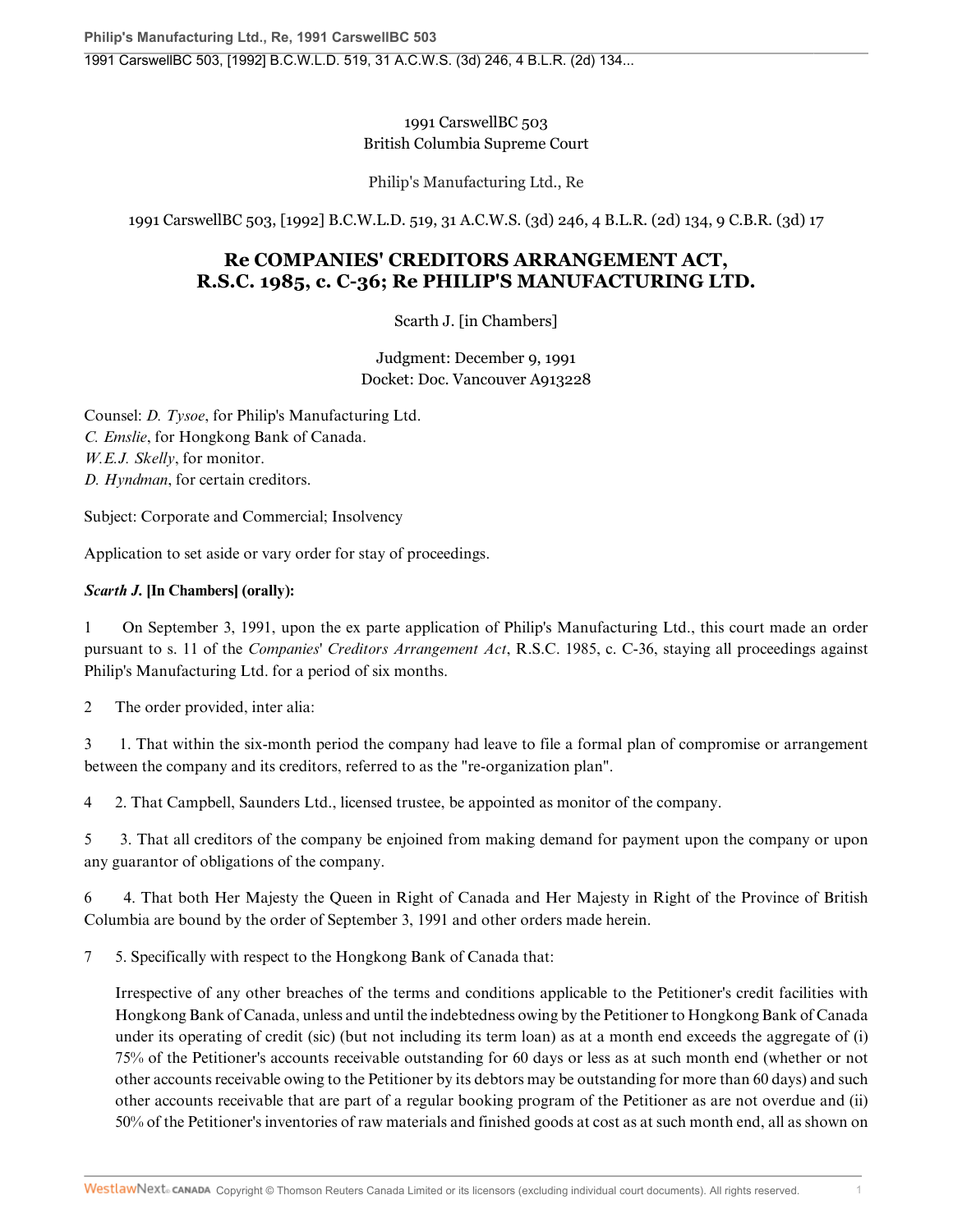### 1991 CarswellBC 503, [1992] B.C.W.L.D. 519, 31 A.C.W.S. (3d) 246, 4 B.L.R. (2d) 134...

the accountant reviewed financial statements of the Petitioner, and such excess as at the 15th day of the following month is continuing, Hongkong Bank of Canada shall not be entitled to realize upon any security held by it on any of the undertaking, property or assets of the Petitioner (including, without limitation, the debenture, the assignment of book accounts and section 178 security held by Hongkong Bank of Canada), that Hongkong Bank of Canada shall not apply against the indebtedness owed to it by the Petitioner any monies deposited to any of the Petitioner's accounts with Hongkong Bank of Canada or other monies received by Hongkong Bank of Canada in connection with the Petitioner (whether the cheques or other instruments are payable to the Petitioner or Hongkong Bank of Canada) in the absence of a written direction from the Petitioner notwithstanding the assignment of book accounts, the section 178 security and any other security held by Hongkong Bank of Canada and that the Petitioner shall be entitled to draw cheques on or withdraw monies from any of its accounts with Hongkong Bank of Canada and to retain and utilize its collected accouns (sic) receivable as long as the outstanding principal balance owing under the Petitioner's operating line of credit does not exceed \$1,700,000 (U.S.);

8 6. That liberty be reserved to any and all persons interested to apply to the court to set aside or vary the order or for such further or other order as they may advise upon 48 hours' notice.

9 In reasons for judgment delivered October 17, 1991 [reported ante, p. 1], Mr. Justice B.D. Macdonald dealt with a number of applications brought by various creditors to set aside the order made on September 3, 1991; alternatively, to remove any prohibition against suing directors or officers of the company, to reduce the time available, that is, the sixmonth period, to the company to file its reorganization plan, to expand the monitor's duties and to exclude particular claims from the stay of proceedings in order to permit certain actions against the company to proceed.

10 Mr. Justice Macdonald dismissed the applications to set aside the order, deleted from the order the prohibition against taking proceedings against directors and officers of the company, maintained the six-month period, granted leave to certain firms to file petitions against the company for a receiving order under the *Bankruptcy Act*, R.S.C. 1985, c. B-3, and directed no further proceedings be taken in respect of those petitions during the continuance of the order of September 3, and expanded the duties of the monitor.

11 By notice of motion filed October 18, 1991, the Hongkong Bank of Canada seeks an order setting aside the stay of proceedings with respect to the company and any guarantors of the company; alternatively, deleting that part of the stay order which allegedly requires the bank to lend money to the company pursuant to an operating line of credit, restricts the application of funds received by the bank to the company's outstanding indebtedness, and allows the company to draw cheques and withdraw moneys from any of its accounts with the bank, and to retain and utilize its collected accounts receivable. In the further alternative, the bank seeks an order declaring that the bank constitutes a class by itself, directing the holding of a meeting of that class immediately, requiring the company to put forward its reorganization plan at that meeting, directing the class to vote on the plan at that meeting, and directing the company to report the outcome of the vote to the court.

12 As well as the bank's application, the Crown Provincial, by notice of motion filed October 9, 1991, and the Crown Federal, by notice of motion filed October 16, 1991, seek declarations that Her Majesty in Right of the Province and in Right of Canada is not bound by the *Companies' Creditors Arrangement Act*, and an order varying the order made September 3, 1991, so as to delete the term of the order stipulating the Crown is bound thereby.

13 Apart from what are referred to as statutory secured creditors, which are owed approximately \$100,000, the bank is the company's only secured creditor. As at October 17, 1991, the company owed the bank approximately \$2.4 million. The debt is secured by a fixed and floating charge debenture, general assignment of book accounts and s. 178 (*Bank Act*, R.S.C. 1985, c. B-1) security, covering all assets of the company.

14 The bank, in June 1990, extended certain credit facilities to the company, including a revolving line of credit of \$1.7 million Canadian or the equivalent in U.S. dollars. The evidence establishes that during the summer of 1991, the bank lost confidence in the ability of the company to repay the debt owing the bank. Under date of August 14, 1991, the bank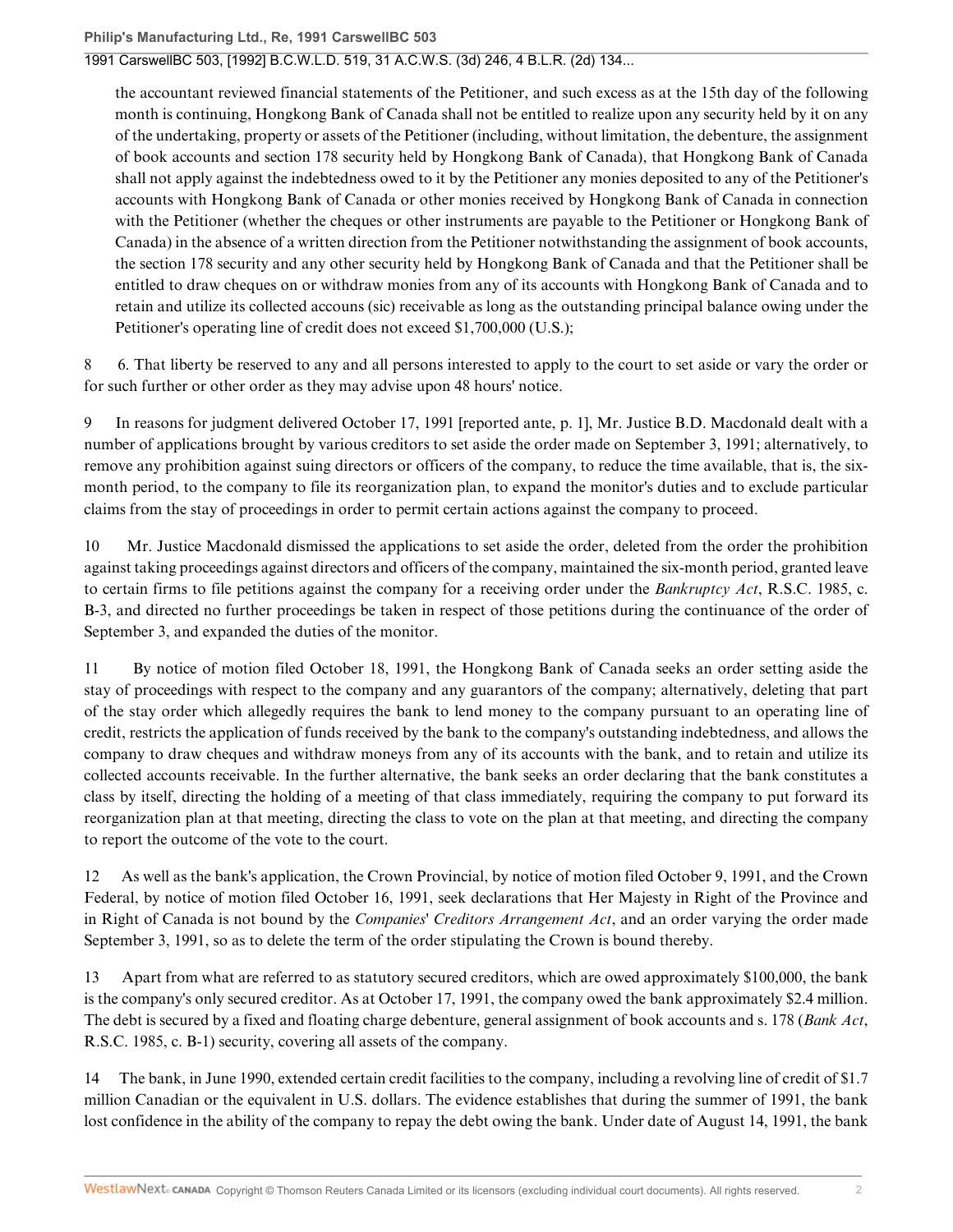**Philip's Manufacturing Ltd., Re, 1991 CarswellBC 503**

1991 CarswellBC 503, [1992] B.C.W.L.D. 519, 31 A.C.W.S. (3d) 246, 4 B.L.R. (2d) 134...

alleged certain breaches of the company's debenture, and gave notice they required correction. This was followed by a demand for payment on September 3, 1991, the same day this court granted the company an order staying proceedings against it under s. 11 of the *Companies' Creditors Arrangement Act*.

15 There are in excess of 300 creditors of this company. Of a total indebtedness of \$5.7 million, the unsecured and trade creditors are owed approximately \$3.15 million. The monitor, in his report to the court dated October 8, 1991, states:

It is our view that on a liquidation or forced sale basis there will be insufficient funds to satisfy the secured debt to the Hongkong Bank of Canada. Accordingly there would be no funds available for distribution to the unsecured creditors.

The result, if the stay order is vacated, in all probability will be that these unsecured and trade creditors will not recover any amount on the dollar. Moreover, the company's 50 employees will be out of work, and firms who do business with the company, such as Triangle Transport and Warehousing Systems Inc. and Express Exterior Products Ltd., will suffer a substantial reduction in their own incomes.

16 On behalf of the bank, Mr. Emslie submits that the bank is, by virtue of its position as a secured creditor and the amount of its debt in relation to that of other creditors, in a class by itself, or so significant a creditor as to control a class of creditors. Section 6 of the Act requires each class of creditor to approve the reorganization plan, it is said. In his affidavit sworn to October 18, 1991 and filed that day, David Reid, an assistant vice-president, special credit, with the bank, deposes:

16. After careful consideration, the Bank is not prepared and will not agree, to any reorganization plan put forward by the Company regardless of its content.

Thus, it is argued, no plan can succeed and hence the court ought not to exercise its discretion in favour of the company by maintaining the stay order: *Nova Metal Products Inc. v. Comiskey (Trustee of)* (1990), 1 C.B.R. (3d) 101, *(*sub nom. *Elan Corp. v. Comiskey)* 41 O.A.C. 282, 1 O.R. (3d) 289 at p. 302 [O.R.]; *Diemaster Tool Inc. v. Svortsoff (Trustee of)* (1991), 3 C.B.R. (3d) 133 (Ont. Gen. Div.) at p. 149.

17 In *Nova Metal Products Inc. v. Comiskey (Trustee of)*, supra, Mr. Justice Finlayson stated at p. 302 [O.R.]:

My assessment of the secured creditors is that the Bank should be in its own class. This being so, it is obvious that no plan of arrangement can succeed without its approval. There is no useful purpose to be served in putting a plan of arrangement to a meeting of creditors if it is known in advance that it cannot succeed. This is another cogent reason for the court declining to exercise its discretion in favour of the debtor companies.

Moreover, the bank submits, since June 30, 1991, there has been a decline in the company's assets of over \$1 million. This is prejudicial to the bank's interests, it is said, and thus creditors should be allowed their own remedies: *Chef Ready Foods Ltd.* (November 15, 1990), Doc. Vancouver A902447 (B.C. S.C.).

18 On behalf of the company it is submitted by Mr. Tysoe that the objectives of the *Companies' Creditors Arrangement Act* are to facilitate the reorganization of a company's financial affairs as much as possible for the benefit of a broad constituency, including employees, creditors and shareholders, and if necessary, by impinging on the rights of some. The statement of principle by Mr. Justice Gibbs, writing for the Court of Appeal in *Hongkong Bank of Canada v. Chef Ready Foods Ltd.* (1990), 4 C.B.R. (3d) 311, 51 B.C.L.R. (2d) 84, [1991] 2 W.W.R. 136, at p. 88 [B.C.L.R.], is relied upon:

The purpose of the C.C.A.A. is to facilitate the making of a compromise or arrangement between an insolvent debtor company and its creditors to the end that the company is able to continue in business.

When a company has recourse to the C.C.A.A. the court is called upon to play a kind of supervisory role to preserve the status quo and to move the process along to the point where a compromise or arrangement is approved or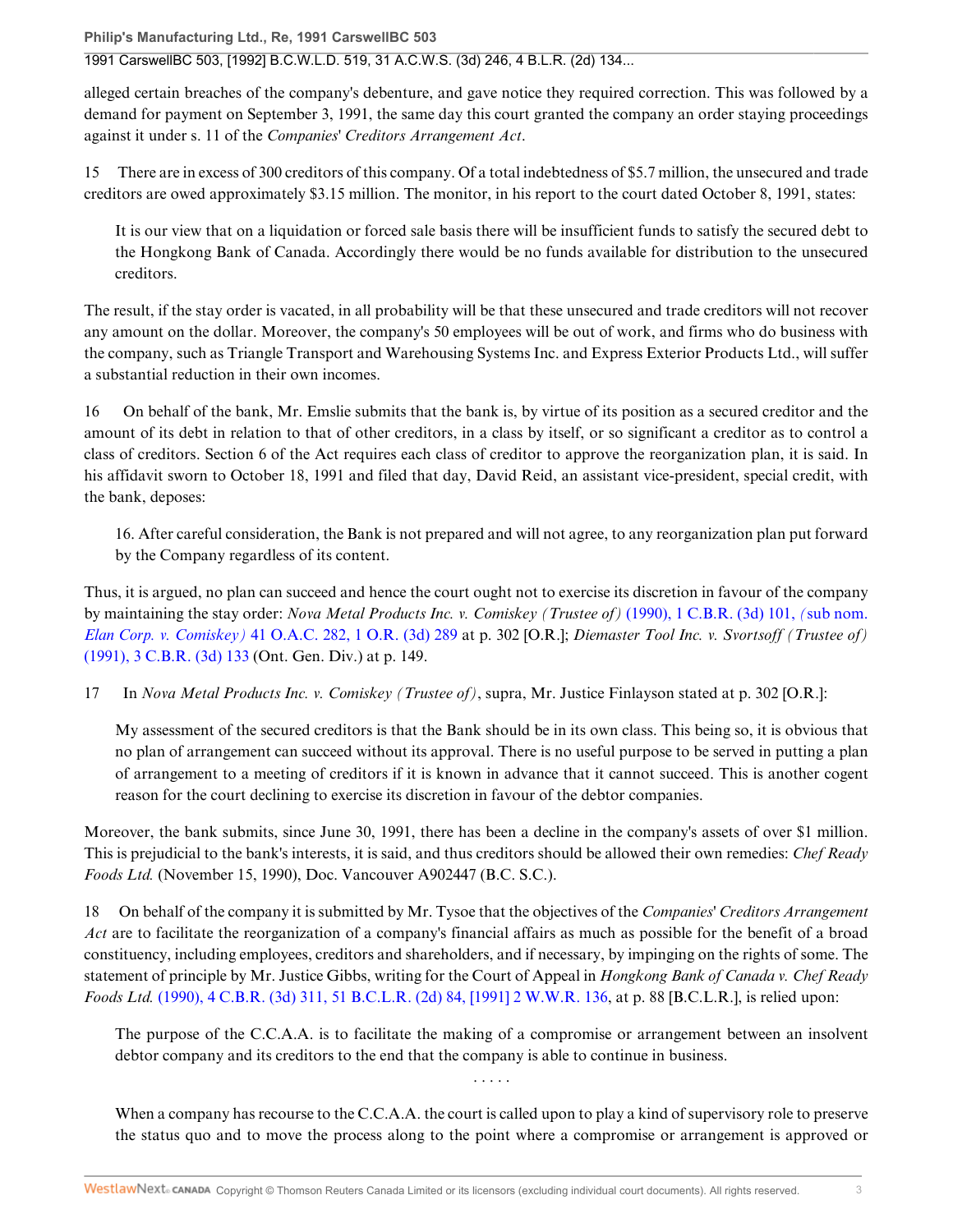#### 1991 CarswellBC 503, [1992] B.C.W.L.D. 519, 31 A.C.W.S. (3d) 246, 4 B.L.R. (2d) 134...

it is evident that the attempt is doomed to failure. Obviously time is critical. Equally obviously, if the attempt at compromise or arrangement is to have any prospect of success, there must be a means of holding the creditors at bay, hence the powers vested in the court under s. 11.

19 It is premature, at this stage, for the bank to commit itself to reject any reorganization plan which the company might file within the six-month period provided for by the order made September 3, Mr. Tysoe argues. In that time the company may refinance, in which event the bank would be paid out; or, if another financial institution is not prepared to refinance the debt, the company may be sold as a going concern to pay off its creditors, which is to be preferred to a forced liquidation; or the Job Protection Commission might assist. Finally, the company may be able to raise capital as part of a financial restructuring programme. The court, it is submitted, should keep the creditors at bay while these options are explored.

20 Moreover, the monitor's reports to the court dated October 8, 1991 and October 28, 1991 demonstrate that the bank's concern with respect to a deterioration of assets is not well founded, Mr. Tysoe submits. The monitor indicates operating losses can be expected in November and December based on the company's past performance, but the sales have historically improved in January and February, and more particularly in the spring and summer. The monitor, in his report of October 28, points to a gross profit margin on sales of 25 per cent, to a reduction of the expenditures for salaries and overhead of \$20,000 per month, and to steps taken to improve control over inventory and the cost of production.

21 The bank, it is submitted, has violated the terms of the order made September 3, by applying 25 per cent of each deposit against the company's indebtedness, and accordingly ought not to be heard by the court until it has purged itself of its contempt: *Hadkinson v. Hadkinson*, [1952] 2 All E.R. 567 (C.A.) at p. 569. It is clear from the transcripts of tape recordings of the discussion between Murray Feist, senior manager, special credit, of the bank and representatives of the company, on September 24, October 1 and October 4, 1991, that Mr. Feist was aware the bank was contravening the order. Mr. Breivik, who appeared with Mr. Emslie for the bank on November 27, 1991, argues the bank has purged its contempt by making available the full amount of credit ordered by the court, but, in any event, equitable doctrines do not apply to the interpretation and application of the *Companies' Creditors Arrangement Act*, and thus no legal result flows from the bank's conduct.

22 In the circumstances here, it is clear the bank is overwhelmingly the largest secured creditor. It is not supportive of the company and says it will defeat any proposed plan the company files. It has the ability to do that by virtue of the dollar value of its secured claims.

23 Although I do not find the company is hopelessly insolvent — in fact the monitor suggests a ray of hope for its survival — it is clear, in view of the bank's position, that in the remaining three months of the stay, if the order remains, the company would have to find other capital to pay off the bank or sell its assets as a going concern. I do not, on the material before me, consider that realistic.

24 Moreover, the company has had since mid-August, when the bank pointed out its concerns, to attempt to restructure its affairs, but has not done so. The transcripts to which I have referred indicate the company consistently sought more time from the bank to obtain financial data or analyze information.

25 The bank's wilful disregard of this court's order respecting maintenance of the line of credit and use of deposits is a matter of concern to the court, and militates strongly against the bank's position. I am satisfied on the material that the bank has substantially purged its contempt, albeit only after becoming aware of the existence of the transcripts. Had it been necessary for the bank to reply on the court's equitable jurisdiction alone, I think it could not be heard. I am of the view, however, that the factors relevant to the disposition of the matters in issue here are broader than simply the bank's position.

26 The material before me indicates that the order made September 3, 1991 must be vacated, and it is so ordered.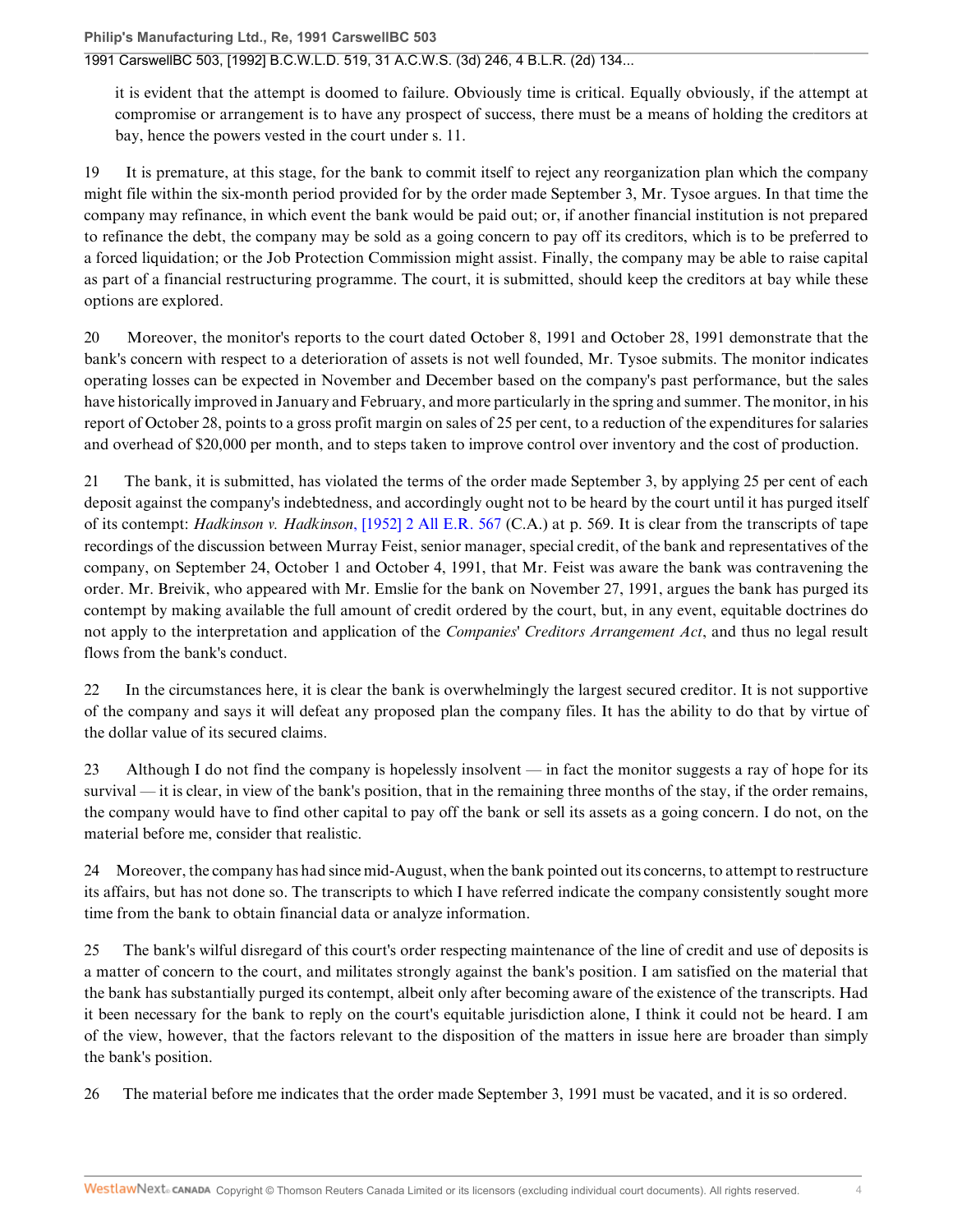27 This disposition of the bank's application makes it unnecessary to deal with the able arguments of Ms. Acheson, for the Provincial Crown, and Mr. Louie, for the Federal Crown, as to whether or not the Crown is bound by the Act. *Order vacated.*

**End of Document** Copyright © Thomson Reuters Canada Limited or its licensors (excluding individual court documents). All rights reserved.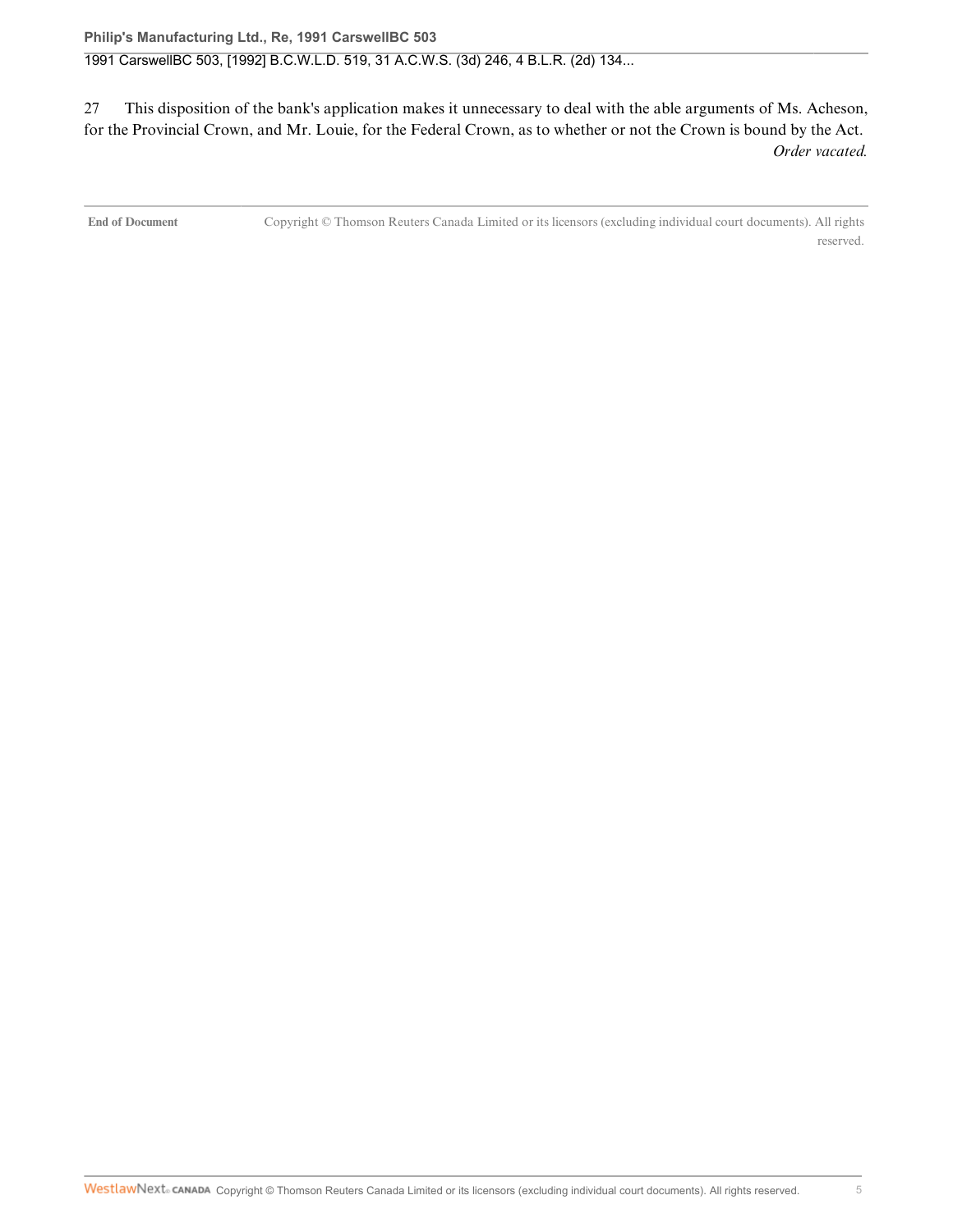**Philip's Manufacturing Ltd., Re, 1992 CarswellBC 542**

1992 CarswellBC 542, [1992] B.C.W.L.D. 977, 32 A.C.W.S. (3d) 932, 4 B.L.R. (2d) 142...

## **Most Negative Treatment:** Distinguished

**Most Recent Distinguished:** Redekop Properties Inc., Re | 2001 BCSC 1892, 2001 CarswellBC 3560, 165 A.C.W.S. (3d) 598, 40 C.B.R. (5th) 62 | (B.C. S.C. [in Chambers], Mar 2, 2001)

## 1992 CarswellBC 542 British Columbia Court of Appeal

Philip's Manufacturing Ltd., Re

1992 CarswellBC 542, [1992] B.C.W.L.D. 977, 32 A.C.W.S. (3d) 932, 4 B.L.R. (2d) 142, 67 B.C.L.R. (2d) 84, 9 C.B.R. (3d) 25

## **PHILIP'S MANUFACTURING LTD. v. HONGKONG BANK OF CANADA and PACIFIC LEAD & METAL INC., NORTHERN WAREHOUSE EQUIPMENT LTD. and CAMPBELL SAUNDERS LTD.**

Carrothers, Cumming and Gibbs JJ.A.

Judgment: March 18, 1992 Docket: Doc. Vancouver CA014859

Counsel: *W.S. Berardino, Q.C.*, and *A.J. Bensler*, for appellants. *R.E. Breivik* and *C.M. Emslie*, for respondent, Hongkong Bank of Canada. *W.E.J. Skelly*, for receiver-manager, Coopers & Lybrand Ltd. *D.B. Hyndman* and *P.S. Boles*, for unsecured creditors, A.B.L. Metals, Thyssen Canada, Pacific Lead & Metal, A.M.I. Metals.

Subject: Corporate and Commercial; Insolvency

## **Headnote**

Corporations --- Arrangements and compromises — Under Companies' Creditors Arrangements Act — Arrangements — Effect of arrangement — Stay of proceedings

Corporations --- Arrangements and compromises — Under Companies' Creditors Arrangements Act

Corporations — Arrangements and compromises — Companies' Creditors Arrangement Act — Order granting debtor protection under Companies' Creditors Arrangement Act vacated — Debtor appealing — Creditor not proving debtor's compromise being "doomed to failure" — Appeal allowed — Companies' Creditors Arrangement Act, R.S.C. 1985, c. C-36.

On September 3, 1991, P. Ltd. obtained an order granting it protection under the *Companies' Creditors Arrangement Act*. Pursuant to the order, P Ltd. had six months to bring forward a formal plan. On December 9, 1991, the bank, as secured creditor applied to set aside the order. The order was vacated. A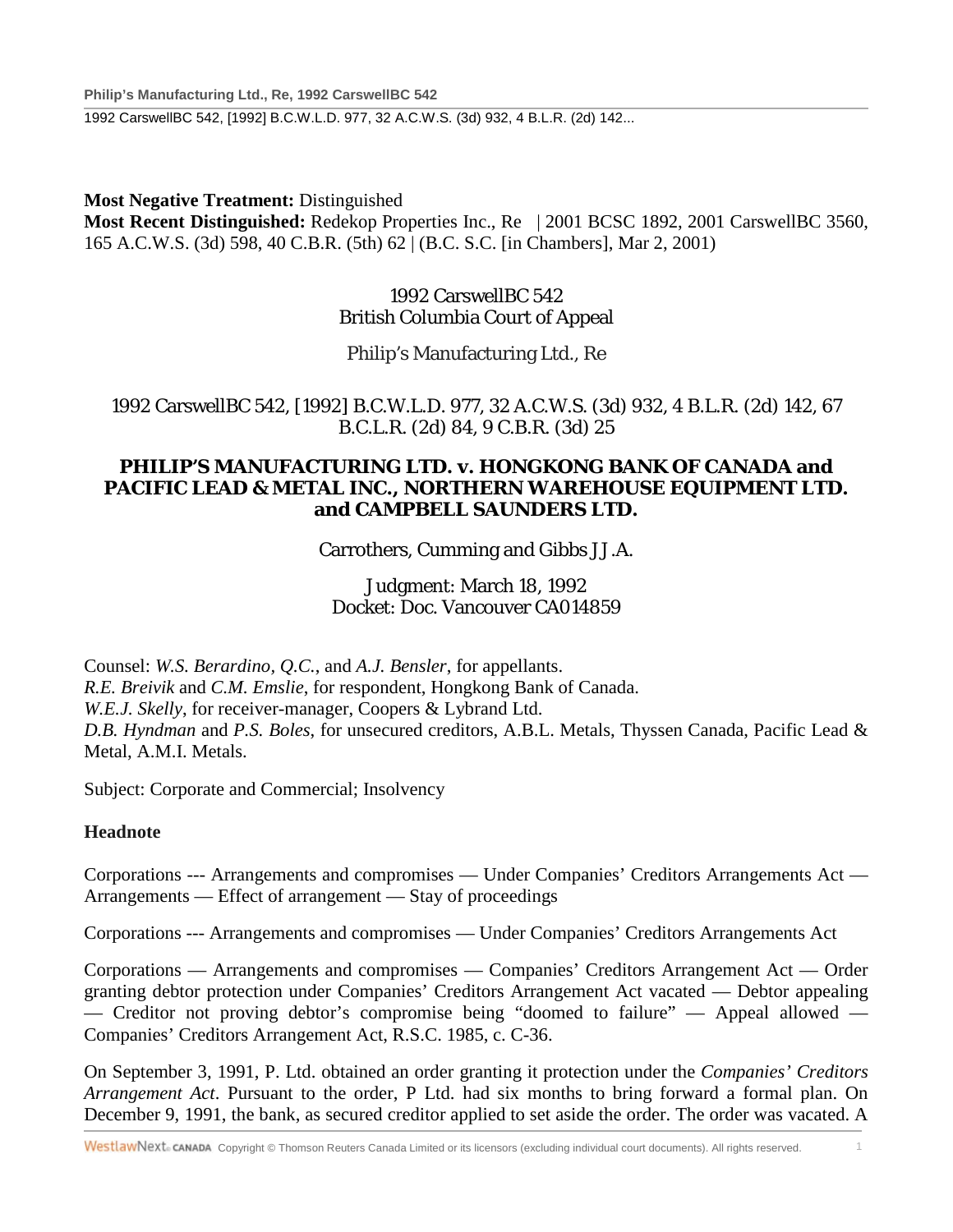**Philip's Manufacturing Ltd., Re, 1992 CarswellBC 542**

1992 CarswellBC 542, [1992] B.C.W.L.D. 977, 32 A.C.W.S. (3d) 932, 4 B.L.R. (2d) 142...

receiver-manager was put in control of the day-to-day management of P Ltd.'s enterprise. On January 29, 1992, the activities of the receiver-manager were limited by terms of a stay order. P Ltd. appealed the setting aside of the *Companies' Creditors Arrangement Act* order.

## **Held:**

The appeal was allowed.

The burden on an applicant seeking to set aside a *Companies' Creditors Arrangement Act* order is to prove that the debtor's attempt at making a compromise or arrangement is "doomed to failure". The bank showed that it would not facilitate a compromise or arrangement but did not address P Ltd.'s prospects for obtaining alternative financing such that the compromise or arrangement would provide for the retirement of the creditor's debt in full. The bank therefore failed to meet the evidentiary burden.

The appeal was made effective on March 20, 1992 to allow for the orderly transfer of custody, management and control of P Ltd. from the receiver-manager back to its executive officers.

Appeal from the setting aside of *Companies' Creditors Arrangement Act* order [reported at p.17, ante].

## **The judgment of the court was delivered by** *Gibbs J.A.* **(orally):**

1 This is an appeal from an order made by a chambers judge (the second chambers judge) on December 9, 1991 [reported ante, p.17 (B.C. S.C.)], setting aside an order made by another chambers judge (the first chambers judge) on September 3, 1991. The history of the proceedings discloses an unfortunate proliferation of applications, hearings and orders. There is, however, no need to recite that history. It is well known to the parties and unlikely to be of interest to anyone else. The appeal can be disposed of on the merits by having regard only to the orders made on September 3, 1991 and December 9, 1991, respectively.

2 On September 3, 1991, on the application of Philip's Manufacturing, the first chambers judge made an order granting the company protection under the *Companies' Creditors Arrangement Act*, R.S.C. 1985, c. C-36 ("C.C.A.A."). The company was given six months within which to bring forward "a formal plan of compromise or arrangement between the Petitioner and its creditors". There were subsequent applications before the same chambers judge by various of the creditors, but not including the Hongkong Bank, to have the order set aside or, in the alternative, varied. In reasons delivered on October 17, 1991 [reported ante, p.1], the setting-aside relief was refused. In respect of the six-month period, in those reasons the first chambers judge said [at pp. 9-10, ante]:

## **The Six-Month Stay**

Six months is the usual period for the initial stay. In complicated cases, it has been extended, sometimes more than once, to enable the company to arrive at agreement with a majority of the creditors in each class. After hearing argument on these motions, and in light of the expansion of the monitor's duties on which I have decided, I am satisfied that the length of the stay originally ordered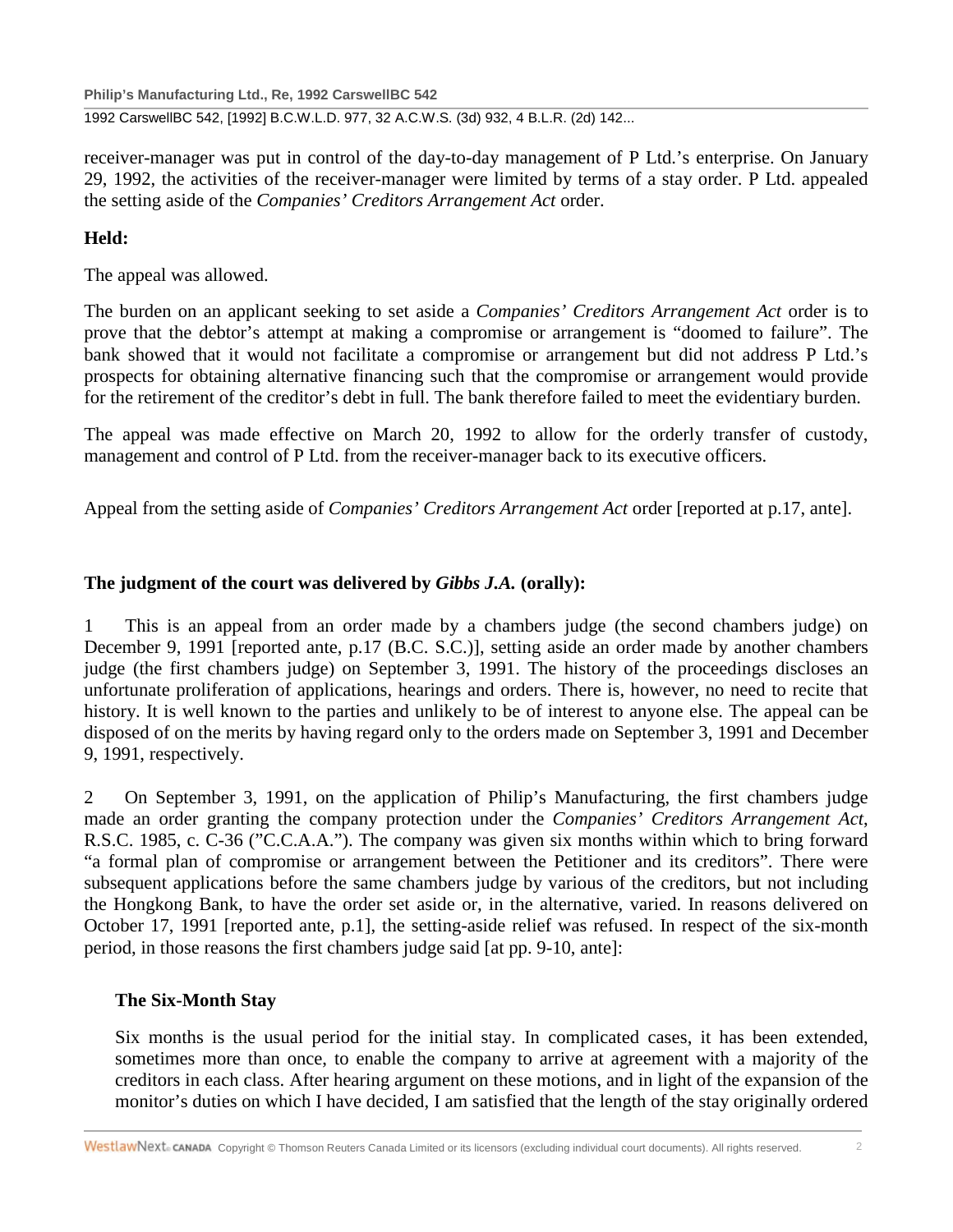1992 CarswellBC 542, [1992] B.C.W.L.D. 977, 32 A.C.W.S. (3d) 932, 4 B.L.R. (2d) 142...

is appropriate. One and one-half months of that six have already gone by. The first report of the monitor, filed October 8, 1991, makes it clear that much remains to be done before a reorganization plan can be presented to the creditors and the court.

3 In view of the concerns expressed to us about the possible disposition or dissipation of assets during the reorganization period, it is worth noting that in the October 17, 1991 reasons the first chambers judge also gave leave for bankruptcy-crystallization proceedings.

4 Although it was not one of the applicants, the Hongkong Bank was represented during the proceedings which culminated in the October 17, 1991 reasons. On the very next day, October 18, the bank as a creditor filed a notice of motion seeking by way of relief to have the original September 3, 1991 order set aside or varied. Ultimately the application came on before the second chambers judge and was heard over the course of several days in late October and in November of 1991. The second chambers judge delivered reasons on December 9, 1991 setting aside the original September 3, 1991 C.C.A.A. order. It is this setting-aside order that is the subject of this appeal. It is of significance that only a little over half of the six-month reorganization period had elapsed when the setting-aside order was made. It is also of significance that less than two months had gone by since the first chambers judge had observed that "much remains to be done before a reorganization plan can be presented to the creditors and the court".

5 It is apparent that the second chambers judge reached his setting-aside decision primarily on three submissions advanced by the bank: that as a secured creditor it was in a class by itself or was, in any event, so significant as to control a class of creditors on a compromise or arrangement vote; that the bank, on the affidavit of a bank employee, "is not prepared and will not agree, to any reorganization plan put forward by the company regardless of its content"; and that the judgment of the Ontario Court of Appeal in *Nova Metal Products Inc. v. Comiskey (Trustee of)* (1990), 1 C.B.R. (3d) 101, *(*sub nom. *Elan Corp. v. Comiskey)* 41 O.A.C. 282, 1 O.R. (3d) 289 applied.

6 If what Mr. Justice Finlayson said at p. 302 of *Nova Metal Products Inc.* was intended as a test, and it is not clear that it was so intended, it is not the test to be applied in this province. In *Hongkong Bank of Canada v. Chef Ready Foods Ltd.* (1990), 4 C.B.R. (3d) 311, 51 B.C.L.R. (2d) 84, [1991] 2 W.W.R. 136, this court said, at p.88 [B.C.L.R.]:

The purpose of the C.C.A.A. is to facilitate the making of a compromise or arrangement between an insolvent debtor company and its creditors to the end that the company is able to continue in business. It is available to any company incorporated in Canada with assets or business activities in Canada that is not a bank, a railway company, a telegraph company, an insurance company, a trust company, or a loan company. When a company has recourse to the C.C.A.A. the court is called upon to play a kind of supervisory role to preserve the status quo and to move the process along to the point where a compromise or arrangement is approved or it is evident that the attempt is doomed to failure. Obviously time is critical. Equally obviously, if the attempt at compromise or arrangement is to have any prospect of success there must be a means of holding the creditors at bay, hence the powers vested in the court under s. 11.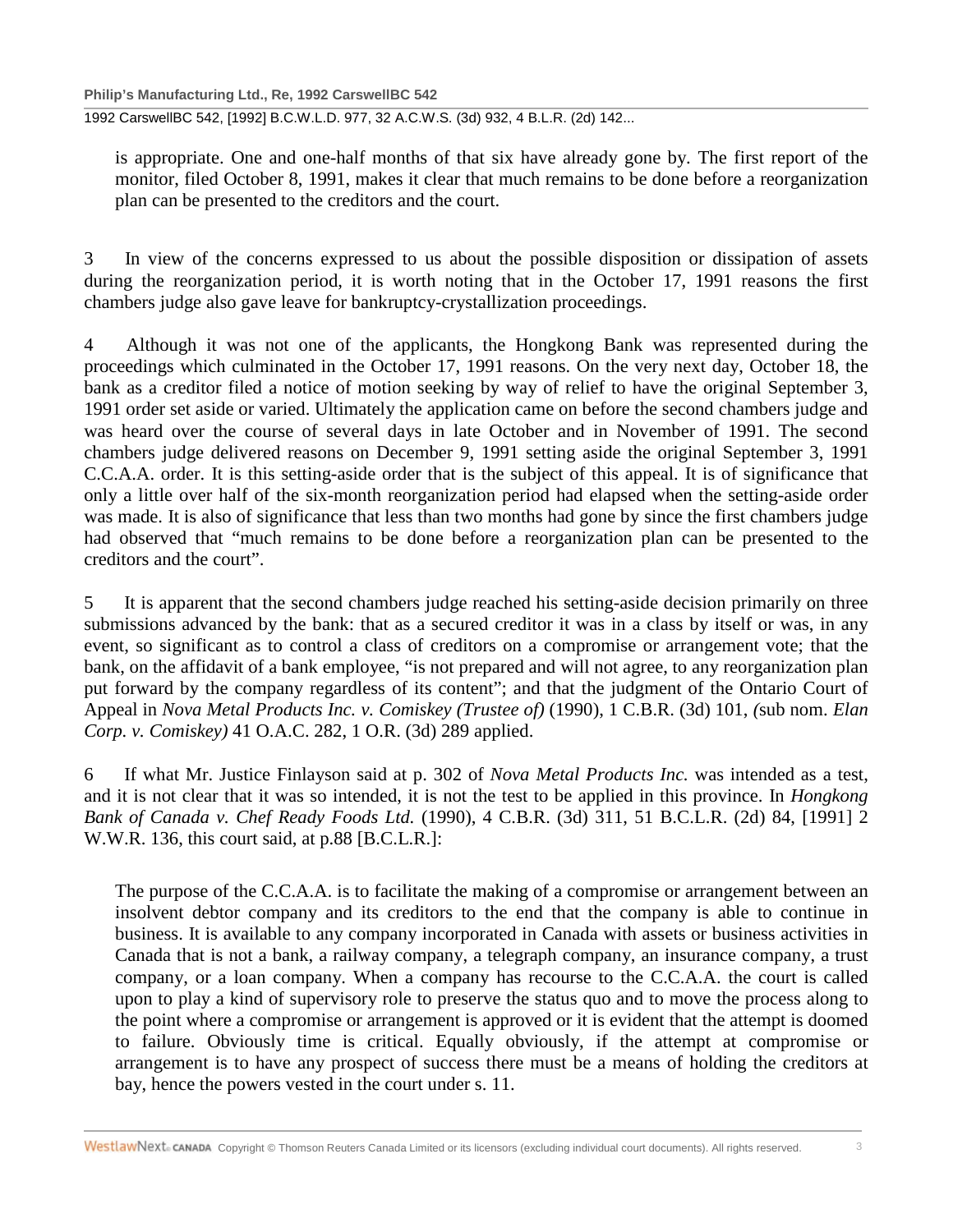1992 CarswellBC 542, [1992] B.C.W.L.D. 977, 32 A.C.W.S. (3d) 932, 4 B.L.R. (2d) 142...

7 The burden on an applicant in this province and in these circumstances is therefore to lead evidence to the effect that the C.C.A.A.-protected company's attempt at making a compromise or arrangement is "doomed to failure". The evidence before the second chamber judge fell short of meeting that test. It went no further than demonstrating that the bank would not facilitate a compromise or arrangement. But it did not address the prospects of Philip's Manufacturing obtaining financing or making arrangements with some other source to the end that the compromise or arrangement would provide for the retirement of the bank debt in full. The possibility or probability of the company's officers achieving that goal was unknown to the chambers judge and is unknown to us. Whether it was or was not likely could not be more than speculation, and speculation cannot be accepted in lieu of evidence.

8 It follows that, as the bank did not meet the evidentiary burden of showing that the company's attempts to make a compromise or arrangement were doomed to failure, the trial judge erred in setting aside the original order of the first chambers judge.

9 That is not to say that a creditor can never succeed in an application to set aside a C.C.A.A. order. By a curious irony, that is what ultimately happened to *Chef Ready Foods*. Within about two weeks of the date this court handed down its judgment, a Supreme Court chambers judge set aside the C.C.A.A. order. He said that: "the situation has reached the point where for some days the company has not been doing any business. It is not so much at the point of collapsed as it is having collapsed". The obvious difference between that case and this is that there there was evidence that the attempt at compromise or arrangement was doomed to failure, whereas here there was not.

10 At the outset of this appeal the court, of its own volition, raised the question of the jurisdiction of the second chambers judge to set aside the order of the first chambers judge. As the appeal is being disposed of on the merits, it is not necessary to deal with jurisdiction. However, even apart from the question of jurisdiction, this is a circumstance where the second chambers judge would have been justified to conforming to the convention that, as a general rule and in the absence of other overriding considerations, an application to set aside or vary an order should be referred to the judge who made the order in the first instance.

11 It will be obvious from what I have said so far that in my opinion the appeal should be allowed, but there remains the question of a transition period. By reason of other orders made by other chambers judges, after the second chambers judge set aside the order of the first chambers judge, Coopers & Lybrand Ltd. have been in control of the day-to-day management of the Philip's Manufacturing enterprise. The activities of Coopers & Lybrand and the scope of their powers were limited by the terms of a stay order granted by Lambert J.A. of this court on January 29, 1992. We have been urged to impose a transition period for the orderly transfer of custody, management and control of the enterprise back to the executive officers of Philip's Manufacturing and for the reinstallation of the monitor appointed by the first chambers judge. I am persuaded that that would be a sensible and prudent thing to do.

12 Accordingly, I would allow the appeal and direct that the order of the second chambers judge be set aside, both to take effect at 4:00 p.m. on Friday, March 20, 1992. I would further order that the stay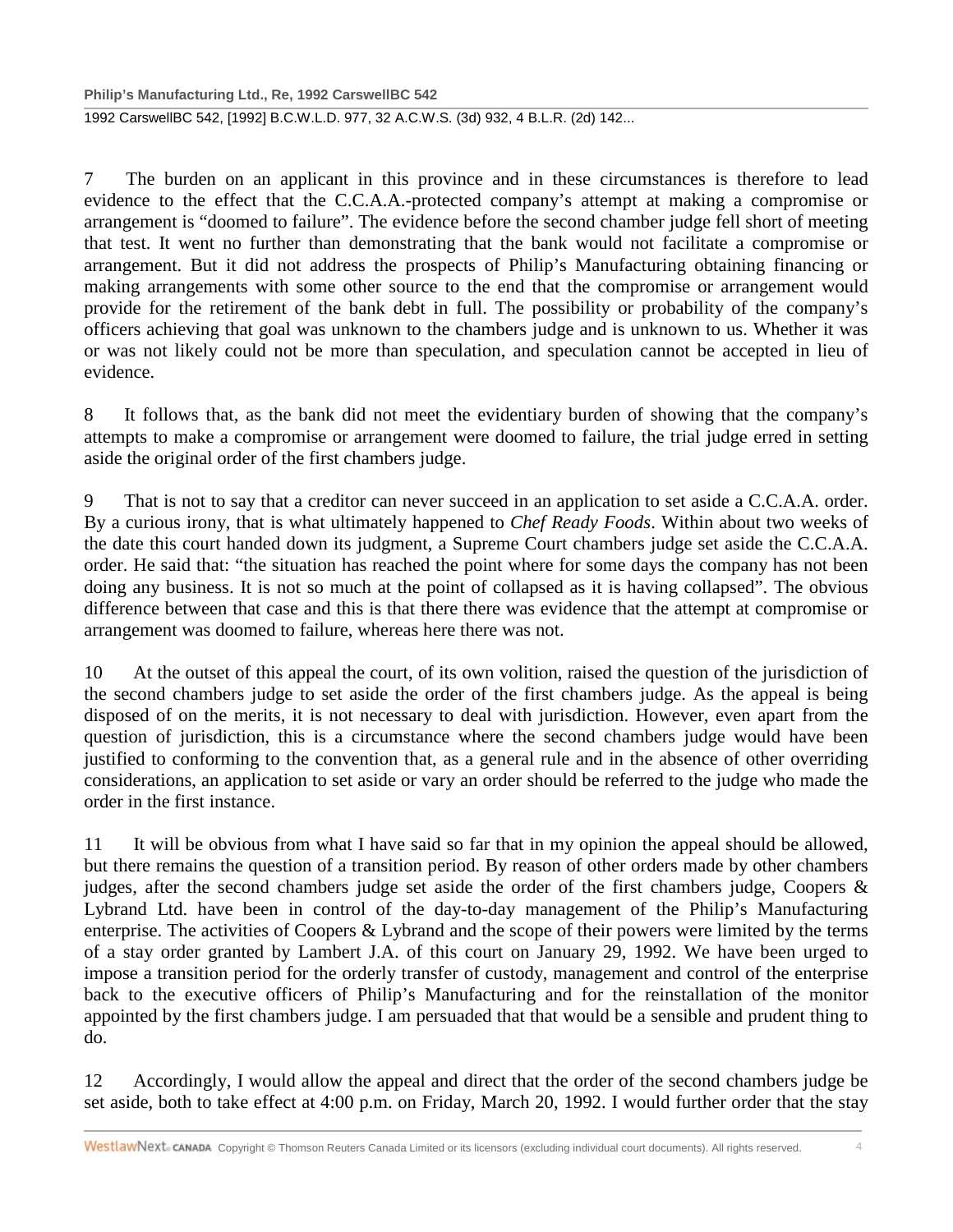1992 CarswellBC 542, [1992] B.C.W.L.D. 977, 32 A.C.W.S. (3d) 932, 4 B.L.R. (2d) 142...

order granted by Lambert J.A. on January 29, 1992 be continued in effect also until 4:00 p.m. on Friday, March 20, 1992.

### *Carrothers J.A.***:**

13 I agree.

## *Cumming J.A.***:**

14 I agree.

## *Carrothers J.A.***:**

15 The appeal is allowed effective at the close of the Court of Appeal Registry at 4:00 p.m. on March 20, 1992, to allow the parties the opportunity to arrange the orderly transition with respect to the receiver-manager, the trustee in bankruptcy, and the monitor. The order of Scarth J. is set aside and the order of Macdonald J. of September 3, 1991 pursuant to the *Companies' Creditors Arrangement Act* is restored. The stay order of Lambert J.A. is to continue until the effective time of this judgment.

*Appeal allowed.*

**End of Document** Copyright © Thomson Reuters Canada Limited or its licensors (excluding individual court documents). All rights reserved.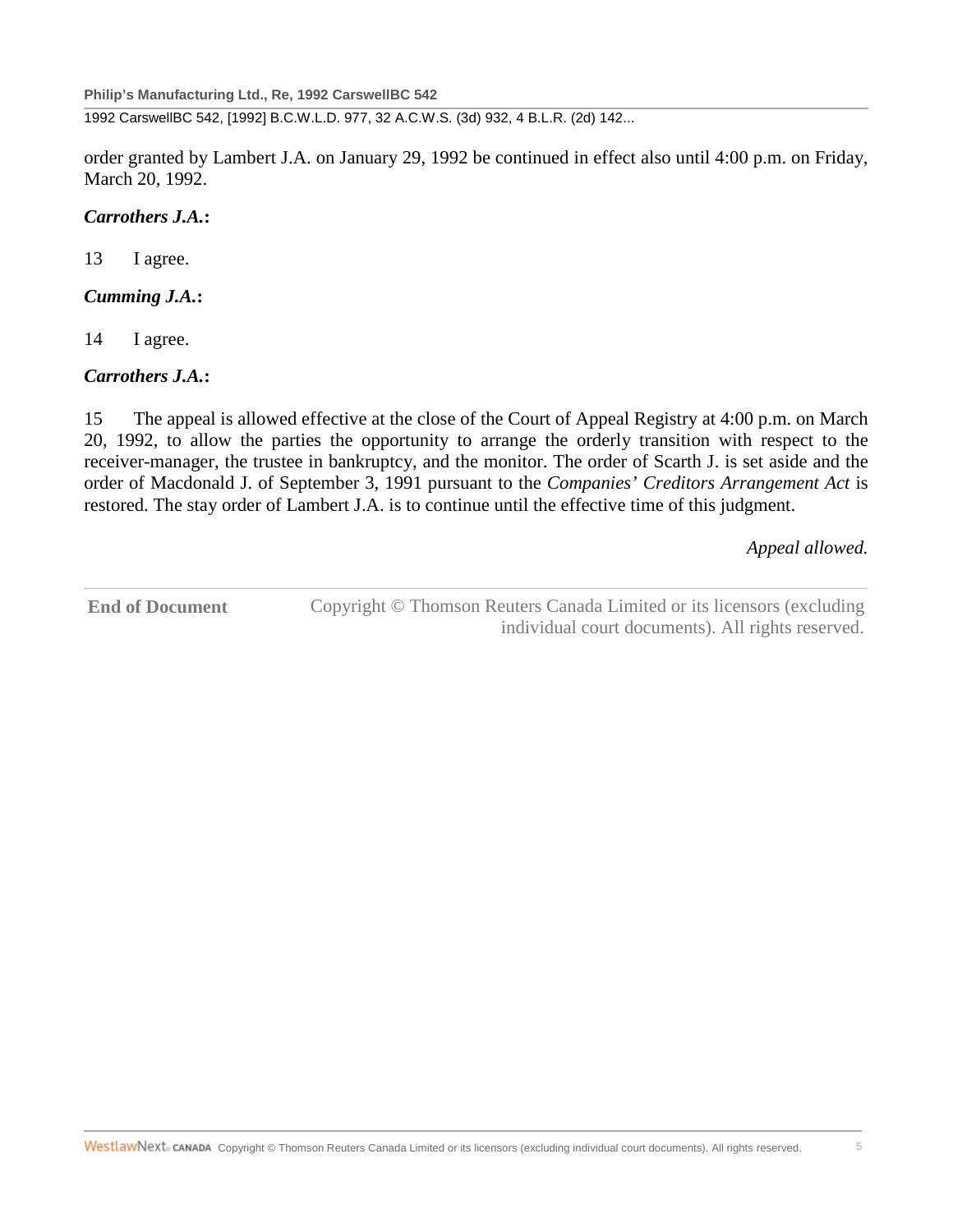1992 CarswellBC 2735, 1992 CarswellBC 2736, 143 N.R. 286 (note)...

## 1992 CarswellBC 2735 Supreme Court of Canada

## Philip's Manufacturing Ltd., Re

1992 CarswellBC 2735, 1992 CarswellBC 2736, 143 N.R. 286 (note), 15 C.B.R. (3d) 57 (note), 15 B.C.A.C. 240 (note), 27 W.A.C. 240 (note), 6 B.L.R. (2d) 149 (note), 70 B.C.L.R. (2d) xxxiii (note)

## **Hong Kong Bank of Canada v. Philip's Manufacturing Ltd., Pacific Lead & Metal Inc., Northern Warehouse Equipments Ltd., and Campbell Saunders Ltd.**

Gonthier J., La Forest J., Sopinka J.

## Judgment: September 3, 1992 Docket: 23004

Proceedings: Leave to appeal refused, 9 C.B.R. (3d) 25, 67 B.C.L.R. (2d) 84, 4 B.L.R. (2d) 142, [1992] B.C.W.L.D. 977, 1992 CarswellBC 542 (B.C. C.A.); Reversed, 9 C.B.R. (3d) 17, 4 B.L.R. (2d) 134, [1992] B.C.W.L.D. 519, 1991 CarswellBC 503 (B.C. S.C.)

Counsel: None given

Subject: Insolvency; Corporate and Commercial

## **Headnote**

Business associations

Debtors and creditors

## **Per curiam:**

## 1 Application for leave to appeal is dismissed.

**End of Document** Copyright © Thomson Reuters Canada Limited or its licensors (excluding individual court documents). All rights reserved.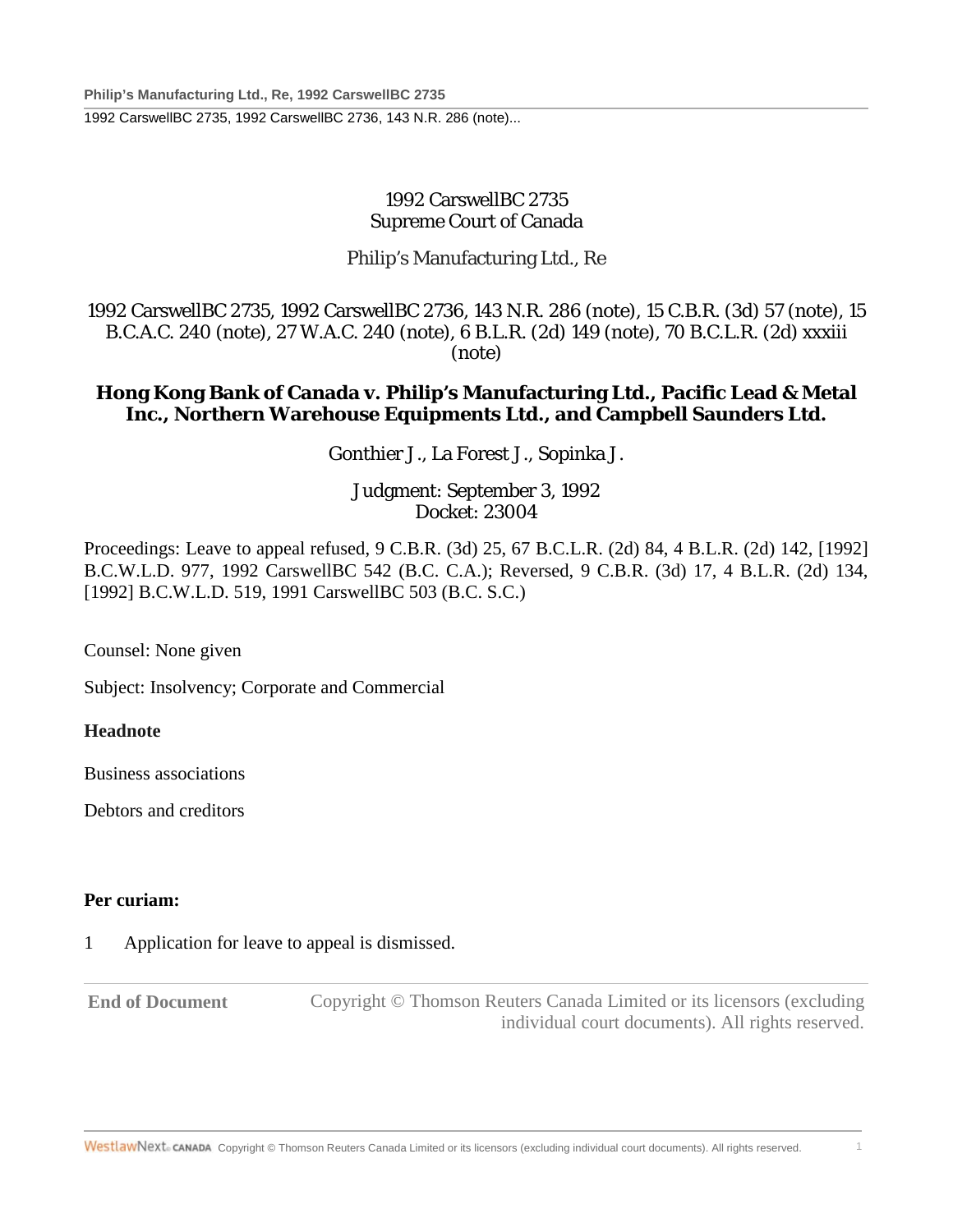1999 CarswellOnt 208 Ontario Court of Justice (General Division) [Commercial List]

Skydome Corp., Re

1999 CarswellOnt 208, [1999] O.J. No. 221, 85 A.C.W.S. (3d) 493

# **In the Matter of Skydome Corporation, Skydome Food Services Corporation and Sai Subco Inc.**

In the Matter of the Companies' Creditors Arrangement Act, R.S.C., 1985 c. C-36, as Amended

In the Matter of the Business Corporations Act, R.S.O. 1990 c. B.16, as Amended

In the Matter of a Proposed Plan of Compromise or Arrangement of Skydome Corporation, Skydome Food Services Corporation and Sai Subco Inc.

Blair J.

Heard: January 21, 1999 Heard: January 22, 1999 Judgment: January 29, 1999 Docket: 98-CL-3179

Counsel: *Michael D. Rotsztain*, for Skydome Corporation. *Ms. Joy Casey*, for Controlled Media Communications Inc. *Ms. Aïda Van Wees*, for PricewaterhouseCoopers Inc., the Monitor.

Subject: Corporate and Commercial; Insolvency

MOTION by corporation during its Companies' Creditors Arrangement Act regime for order that preferred supplier be declared in breach of CCAA order and that it be ordered to pay amounts owing to corporation; CROSS-MOTION by preferred supplier for order permitting it to exercise its rights of set-of with respect to any amount which were owed by it to corporation.

## *R.A. Blair J***:**

## **Overview and Issues**

1 This decision deals with a Motion on behalf of SkyDome Corporation and a cross-Motion on behalf of Controlled Media Communications Inc., arising out of a dispute between these two corporations in the context of the CCAA proceedings presently outstanding in relation to SkyDome. I shall deal with the two Motions together, as counsel did, because the factual underpinnings for each are the same. They raise concerns regarding non-compliance with stay Orders granted under the *Companies' Creditors Arrangement Act*, R.S.C. 1985, c. C-36, as amended (the "CCAA"), on the part of those affected by such Orders, and unhappy with them, but who do not appeal them or move under the standard "come back" clause to have them varied. It is for this reason, primarily, that I have reserved decision to deliver some written reasons.

2 The real issue is not so much whether Controlled Media Communications Inc. ("CMC") has failed to comply with its obligations pursuant to the Initial Order granted under the CCAA on November 27, 1998 and extended by Order dated December 18, 1998 (together, "the CCAA Orders"). Counsel for CMC candidly acknowledges that it has not, and that it has failed to remit revenues payable to SkyDome under its contract by virtue of the Orders. The evidence amply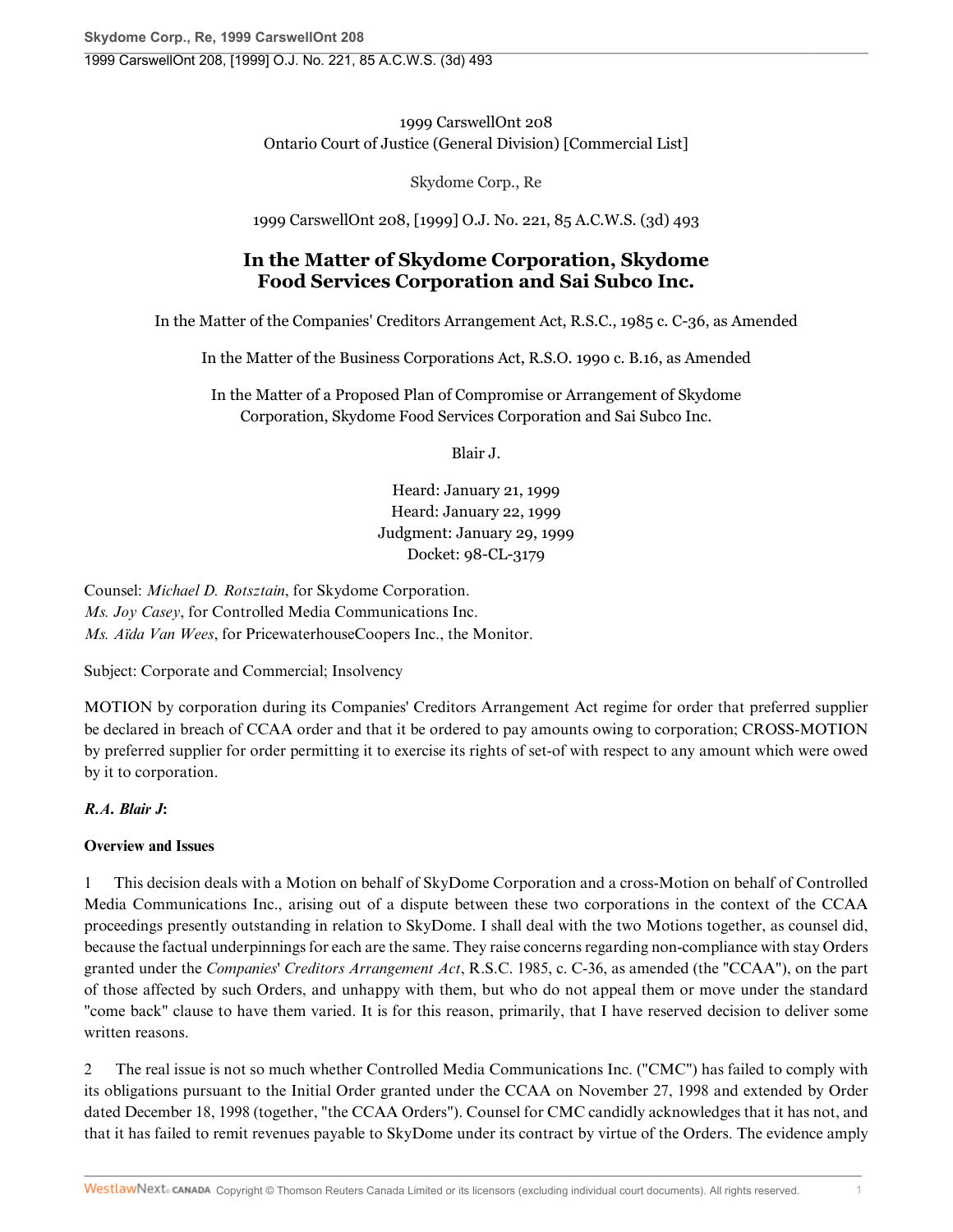supports this concession. It also supports the conclusion that CMC declined to make the payments because it feared that SkyDome would terminate its Preferred Supplier contract under the protection of the Act, and it wished to negotiate with SkyDome about that before making any payments. The substantive issue, then, is whether CMC is entitled to refuse to observe the terms of the Orders — directing compliance with the contract — without appealing the Orders successfully or having them varied, while it builds up a hold back of funds to set off against claims it may have against SkyDome, particularly those arising from the feared termination of its contract. The short and obvious answer, of course, is that it is not entitled to do so.

3 CMC has been involved with the SkyDome since its inception. It was one of the original Consortium Members and contributed the sum of \$5 million for construction of the stadium. It thus acquired what is known as a "Preferred Supplier" status, which affords certain advantages in such a supplier's contractual dealings with the SkyDome. In the case of CMC, that contractual relationship relates to SkyDome advertising. Pursuant to a Preferred Supplier Rights agreement, CMC is SkyDome's exclusive advertising agent for the sale, licencing and/or leasing of all advertising and all rights to advertising at the SkyDome. This contractual relationship (the "CMC Agreement") was confirmed and continued when ownership of the stadium was transferred from the Province to SkyDome's predecessor in 1994, and the parties continued to operate under its terms until the Initial Order was made on November 27, 1998. On December 21<sup>st</sup> last, as a result of events which transpired following SkyDome's CCAA Application and the granting of the Initial Order, SkyDome purported to terminate the CMC agreement.

4 SkyDome argues that it was entitled to terminate the CMC agreement because of CMC's fundamental breach of that agreement in failing to remit monies collected by it for advertising, less commissions earned, as required. It submits that CMC was obliged to remit those monies by reason of its obligation under the Initial Order to continue to honour its contractual obligations to SkyDome, that it has failed to account for monies received by it on SkyDome's behalf prior to and following the Order, and that its failure in this regard justifies termination on fundamental breach principles. It does not take the position that it has terminated the CMC agreement pursuant to its right to terminate contracts under the CCAA Order as part of its restructuring efforts.

5 CMC argues, on the other hand, that SkyDome had determined even prior to its CCAA Application that it was going to terminate the Preferred Suppliers' agreements, including in particular, the CMC Agreement, and that the "fundamental breach" argument is simply a pretext to justify its preconceived strategy. Counsel for CMC quite candidly acknowledged at the outset of her argument, as I have noted, that CMC failed to comply with the CCAA Order by not remitting payments that would otherwise have been payable under the contract. CMC places those amounts at \$177,774. If sums which CMC admits would have been payable by January  $15<sup>th</sup>$  are included, that amount becomes \$251,645. SkyDome estimates the amounts owing at between \$583,000 and \$972,000.

6 CMC has remitted no advertising revenues received by it on SkyDome's behalf, since the date of the Initial Order. It is clear from the communications and correspondence exchanged between the parties after that date that CMC was simply refusing to do so because it and its chairman, G. Montegu Black, were concerned about the potential termination of the CMC Agreement under the CCAA umbrella, and they were not going to pay SkyDome anything until this latter issue was negotiated and as long as they felt that CMC had claims of its own against SkyDome to set-off against the advertising revenues CMC was holding.

7 A fax sent by Mr. Black to SkyDome on December 4, 1998, sums up the concern and upset of CMC, the tenor of its position and the position itself. It followed a number of telephone communications between CMC and SkyDome employees and two letters from SkyDome in which the latter had taken the position — politely, but firmly, in my opinion — that the continuation of revenue remittances was required under the terms of the Initial Order. Mr. Black's fax, which bears reciting in full, states: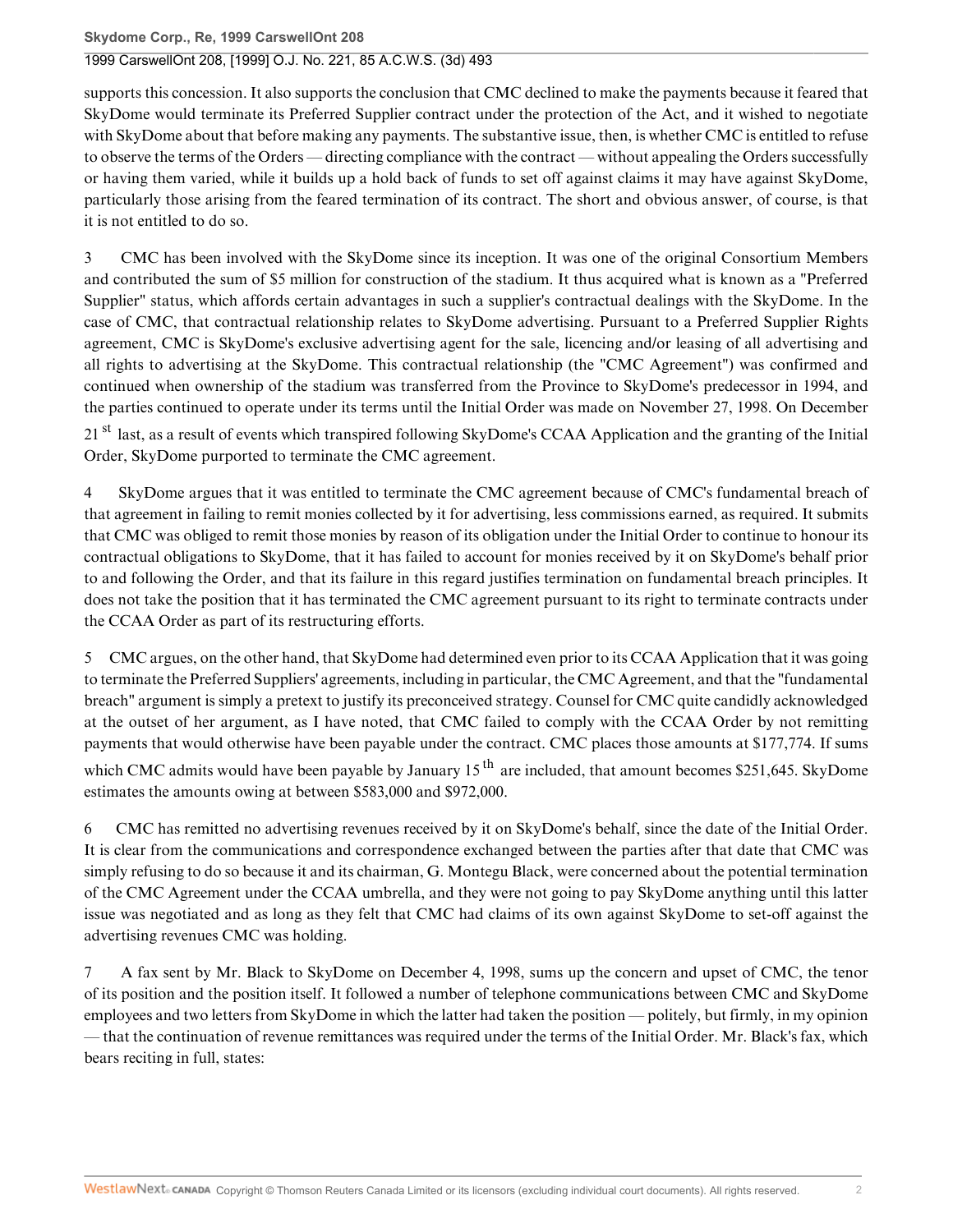It appears to have escaped your notice that SkyDome has fallen upon the sword conveniently supplied to it by Labatts and the Bank of Commerce by seeking protection from its creditors under CCAA. It has done this because it feels it is necessary to renegotiate a number of long standing contractual obligations that it now considers onerous.

Controlled Media Communications is not seeking protection from anything. It finds your several recent communications with Rae Armstrong not to be in the spirit of negotiation. *It finds them arrogant*. Unless I am missing something, it does not appear to me that SkyDome has anything to be arrogant about.

Last weekend I left a voicemail for Patrick McDougall in which I said that with reluctance we realized that he was going to wish to negotiate with us. Up until this point, we have heard nothing from him. <sup>1</sup> *Until such time as the negotiations with him commence, your arrogant threat notwithstanding, absolutely nothing is going to happen*.

(emphasis added)

8 This communication makes it patently clear that CMC refused to make any payments under the contract, notwithstanding the provisions of the outstanding CCAA Order, until Mr. Black and Mr. McDougall (the President of the SkyDome) had negotiated the termination issue. This stance was confirmed in later correspondence, including in a letter dated December 17, 1990, from Richard Watson, CMC's solicitor, which stated categorically, that "CMC is not at this time making the payment your are requesting".

Since cash flow is a matter of acute sensitivity for SkyDome during its CCAA regime, and because its takes umbrage at what Mr. Rotsztain referred to as "CMC taking the law into its own hands", SkyDome moves for an Order,

a) declaring that CMC is in breach of the CCAA Order and that it has failed to pay and remit to SkyDome the amounts required to be paid under the CMC agreement;

b) directing that CMC comply with the provisions of the CCAA Order by providing forthwith to SkyDome a full and accurate accounting of all unreported monies received on behalf of SkyDome and of all amounts that it is required to pay and remit;

c) directing that CMC pay to SkyDome the amounts so payable — either as agreed after the accounting, or, in the absence of agreement, as determined later by the Court; and, finally,

d) requiring CMC in any event to pay to SkyDome immediately the admitted sum of \$177,774 plus a further sum of \$74,865 which CMC acknowledges would have been payable by January 15, 1999 had the agreement not been terminated (the total is \$252,639).

10 On its cross-Motion, CMC asks for an order varying the CCAA Order to permit it to,

a) exercise its rights of set off with respect to any amounts which may be owing by CMC to SkyDome, including the right to set off amounts claimed by CMC for money now owing or payable in the future and for damages for breach of contract;

b) initiate proceedings against SkyDome to claim for money owing and for damages; and,

c) claim against SkyDome as a creditor within the CCAA proceeding for the amounts payable and for damages.

11 CMC also asks for an accounting and payment.

#### **Analysis**

12 Paragraph 9 of the Initial Order requires everyone who had an agreement with SkyDome for the supply of goods and/or services to "continue to perform and observe the terms and conditions" of such agreement during the CCAA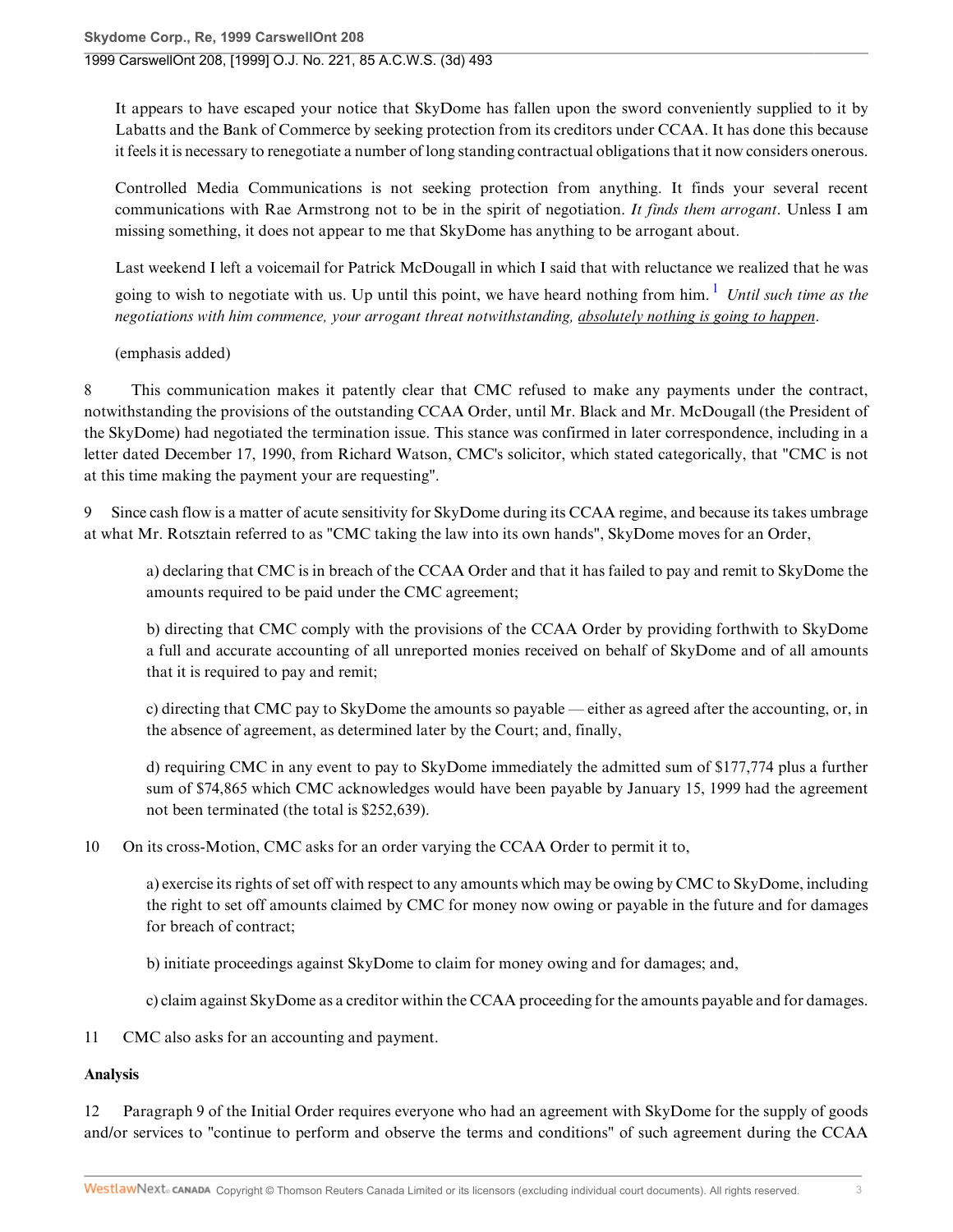period so long as SkyDome pays the normal charges for the goods and services provided after the date of the Order "in accordance with present payment practices or terms". Those with such contracts are not permitted to accelerate, terminate, suspend, modify, determine or cancel their agreements, and they are restrained from doing so and from cutting off the supply of goods or services. Furthermore, under paragraph 4 of the Initial Order — the stay provision — all proceedings against the CCAA Applicants, including extra-judicial remedies, are stayed, and by virtue of paragraph 4(e),

(e) all Persons are restrained from exercising any extra-judicial remedy against the Applicants in relation to amounts due or accruing due in respect of or arising from any indebtedness or obligation of any of the Applicants as at the date [of the Order], including, without limitation ... any right of ... set-off, consolidation of accounts ... or application of monies ... or from retaining cheques and/or monies owing to an Applicant or to which the Applicant is entitled...

13 What, then, were the terms and conditions of the CMC Agreement which CMC was obliged to continue to perform after the Initial Order?

14 In terms, and in substance, CMC is granted Preferred Supplier rights as the exclusive advertising agent for the SkyDome: paragraphs 1 and 9. Under paragraph 3 CMC *on behalf of SkyDome is to* invoice and *receive payments* for the advertising, *and is to remit to SkyDome*,

all revenue received therefor less its Base Commission on the fifteenth day following the end of the month to which such revenue applies to the extent received by CMC and any balance as received by it for such month on the Friday of the week of receipt of payments received.

15 To take an example, then, if advertisers are billed, say in the month of June, and payments are received by CMC for that invoice in the same month, the revenues received from that invoice are to be remitted (less commissions) on July 15<sup>th</sup>. If, however, the revenues pertaining to such an invoice are received by CMC wholly or in part at some time after the end of June, the revenues received (less commissions) are to be remitted on the Friday of the week the revenues are received. Mr. Rotsztain argued that for a period of at least several months before the CCAA filing the parties had adopted a practice whereby CMC would make its remittances on each Friday, thus ignoring the 15<sup>th</sup> of the month provision, and that that existing practice should be enforced, as it formed the "present payment practice". The practice is supported by the last Advertising Remittance Summary submitted by CMC to SkyDome as at November 6, 1998, and Ms. Casey acknowledged on behalf of CMC that the practice existed. She pointed out, however, that the CMC agreement contains and "entire agreement" clause, and that by virtue of it any binding alteration to the agreement must be in writing. No such written amendment exists.

16 I agree with Ms. Casey in this respect, and since on a Motion of this nature the factual issue of whether the parties intended to amend the agreement by their relatively short change in practice over a few months — the CMC advertising contract has been in place since the beginning of SkyDome operations — cannot be determined, I intend to approach the problem on the basis that it is the formula in paragraph 3 of the CMC Agreement which governs. In the end, however, I do not think it matters for present purposes, because on any reading of the contract, CMC was and is obligated to account for *any and all monies it had received on behalf of* SkyDome (less its commissions) by Friday December 18, 1998 — just three days before the Agreement was terminated.

17 CMC's position is that it is obliged to remit only those monies received and payable during the period between the date of the Initial Order (November 27<sup>th</sup>) and the date of termination of the CMC Agreement (December 21<sup>st</sup>). This position is untenable in my view, however. It is based upon a misconception of the effect of the CCAA Orders, which is to require existing contracts to be honoured provided that the CCAA applicant pays the normal prices or charges for the goods and services provided during the stay period in accordance with the payment practices then in effect (or as otherwise negotiated). In this case, CMC was arranging advertising contracts for SkyDome and was collecting *SkyDome's* revenues for that advertising, with the obligation to remit those revenues, after deducting their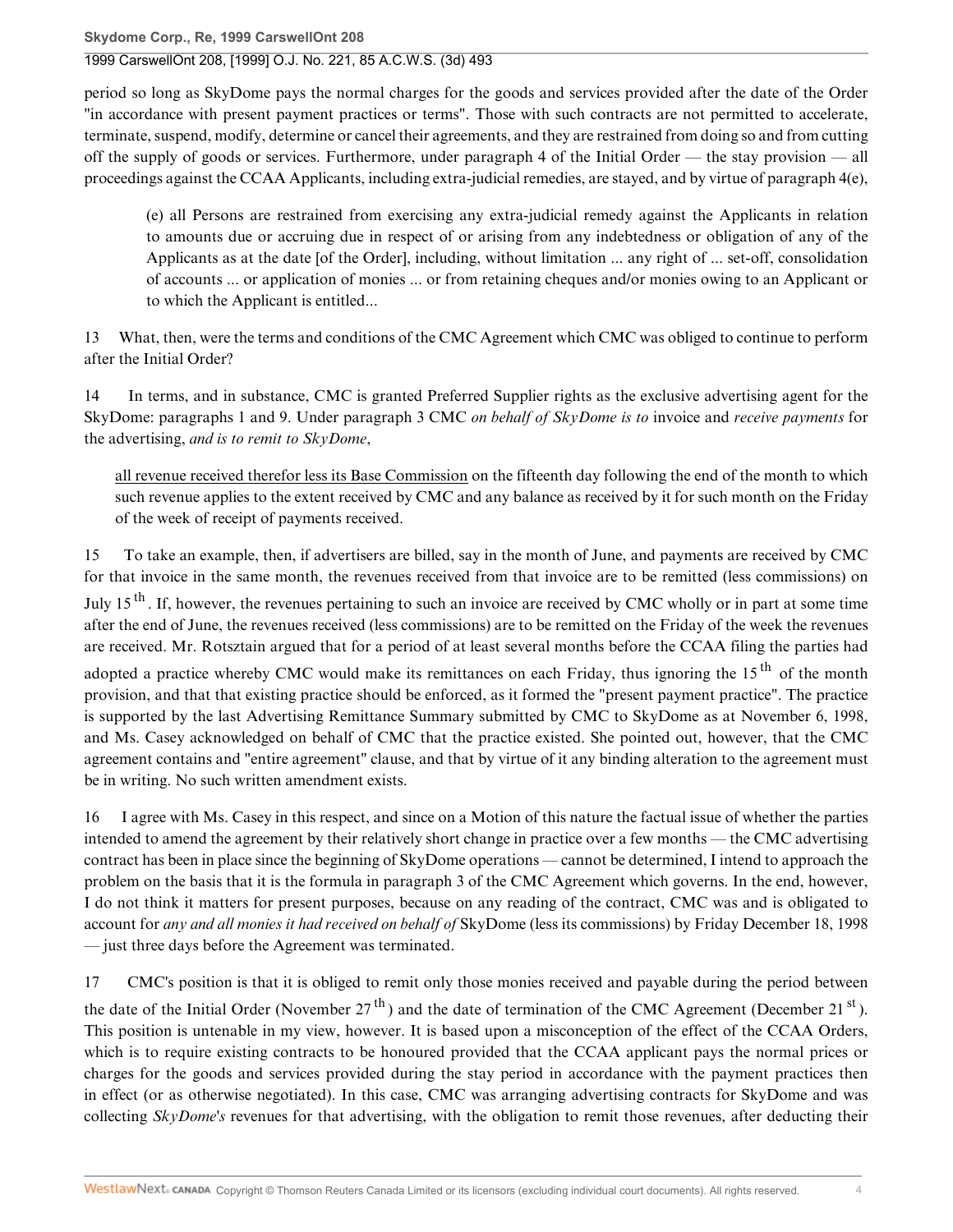### Skydome Corp., Re, 1999 CarswellOnt 208 1999 CarswellOnt 208, [1999] O.J. No. 221, 85 A.C.W.S. (3d) 493

commissions, to SkyDome. CMC was required under the Initial Order to "continue to perform and observe [those] terms and conditions" contained in the CMC Agreement, absent a successful appeal from or variation of that Order. Any other result — apart from the implications of sanctioning the failure to obey an outstanding order — would deprive SkyDome of an integral part of its revenue base, and potentially cripple its ability to continue to operate during the CCAA period while it attempts to negotiate a restructuring with its creditors as a whole.

An additional argument was advanced on behalf of CMC to support the view that it was only obliged to remit 18 monies received and pavable during the November  $27<sup>th</sup>$  to December  $21<sup>st</sup>$  period. This argument was that once the CCAA Application was granted, CMC was not accountable for remitting advertising revenues that had been received by them but which, for one reason or another, had not been remitted as required on the 15<sup>th</sup> of a month or on a Fridav of the week in which they had been received. These monies, CMC submitted, it was entitled to retain to be set-off against the growing number of claims and counter-claims now accumulating at a rapid pace between the parties. This position is illogical and insupportable. If correct, it would mean that CMC could negligently, recklessly or even deliberately miss a payment, on the one hand, while at the same time succeed in frustrating the clear intent and terms of the Agreement *and* the Orders, on the other hand, by refusing to remit to SkyDome its own monies!

Both of these arguments put forward by CMC become even more untenable when it is recognized that the unremitted 19 advertising revenues are held by CMC as constructive trustee for SkyDome. While there is no evidence that CMC was obliged to hold the funds in a segregated account and, therefore, that there was an express or implied trust, CMC was nonetheless obliged to receive the advertising revenues "on behalf of SkyDome" and to remit them to SkyDome, less commissions. By withholding the funds CMC is enriched to the corresponding detriment of SkyDome in that regard, and no juristic reason exists in the circumstances to justify the enrichment. The only possible juristic reason would related to the contractual relationship between CMC and Skydome, and it is clear that in accordance with the terms of that Agreement CMC was only to have its percentage commission and not 100 per cent. See, Soulos v. Korkontzilas (1997), 146 D.L.R. (4th) 214 (S.C.C.); *Brown & Collett Ltd., Re* (1996), 11 E.T.R. (2d) 164 (Ont. Gen. Div. [Commercial List]), Winkler J., particularly at pp. 178-18; and, Sharby v. N.R.S. Elgin Realty Ltd. (Trustee of) (1991), 3 O.R. (3d) 129 (Ont. Gen. Div.), Killeen J. In such a case, there is no right of set-off against the trust monies for claims of a different nature being asserted by CMC against SkyDome: McMahon v. Canada Permanent Trust Co. (1979), 108 D.L.R. (3d) 71 (B.C.  $C.A.$ ).

## **Conclusion and Disposition**

CMC must comply with the terms of the CCAA Orders. The Orders have not been appealed, and CMC did not 20 choon se to move to vary them until after it was faced with this Motion by SkyDome to compel it to comply. Parties affected by a CCAA Order — as with any other Order — are not entitled to ignore that Order, much less to flout it, simply because they don't like its effect on them or because they wish to use the difficulties caused to the CCAA company by their non-compliance as a lever to enhance their bargaining position with the debtor company. It is patently clear that that is exactly what CMC and Mr. Black were intent on accomplishing here, and it cannot be sanctioned.

CMC acknowledges, as I have indicated, that it has failed to comply with the Initial Order to the extent of 21 \$177,774.00 (see affidavit of G. Montegu Black, sworn January 20, 1999). In addition, it is admitted that a further \$73,961.00 was payable under the CMC Agreement by January 15, 1999, a date which has now passed. For the reasons explained above, it is my view that CMC is obliged to account and to pay over all advertising revenues received by it in relation to the period pre-dating the termination of the Agreement. I therefore order that CMC pay to SkyDome immediately the sum of \$251,645.00, being the sum of the foregoing two amounts. In addition, CMC is required to account to SkyDome forthwith as to the balance of the advertising revenues which have been received by it (less commissions) prior to Friday, December 18, 1998, and not remitted to SkyDome. After that accounting has been furnished, if the parties cannot agree, a motion may be made for the establishment of a court procedure to settle the accounting. The balance of the amounts found due on the accounting are to be paid to SkyDome forthwith thereafter.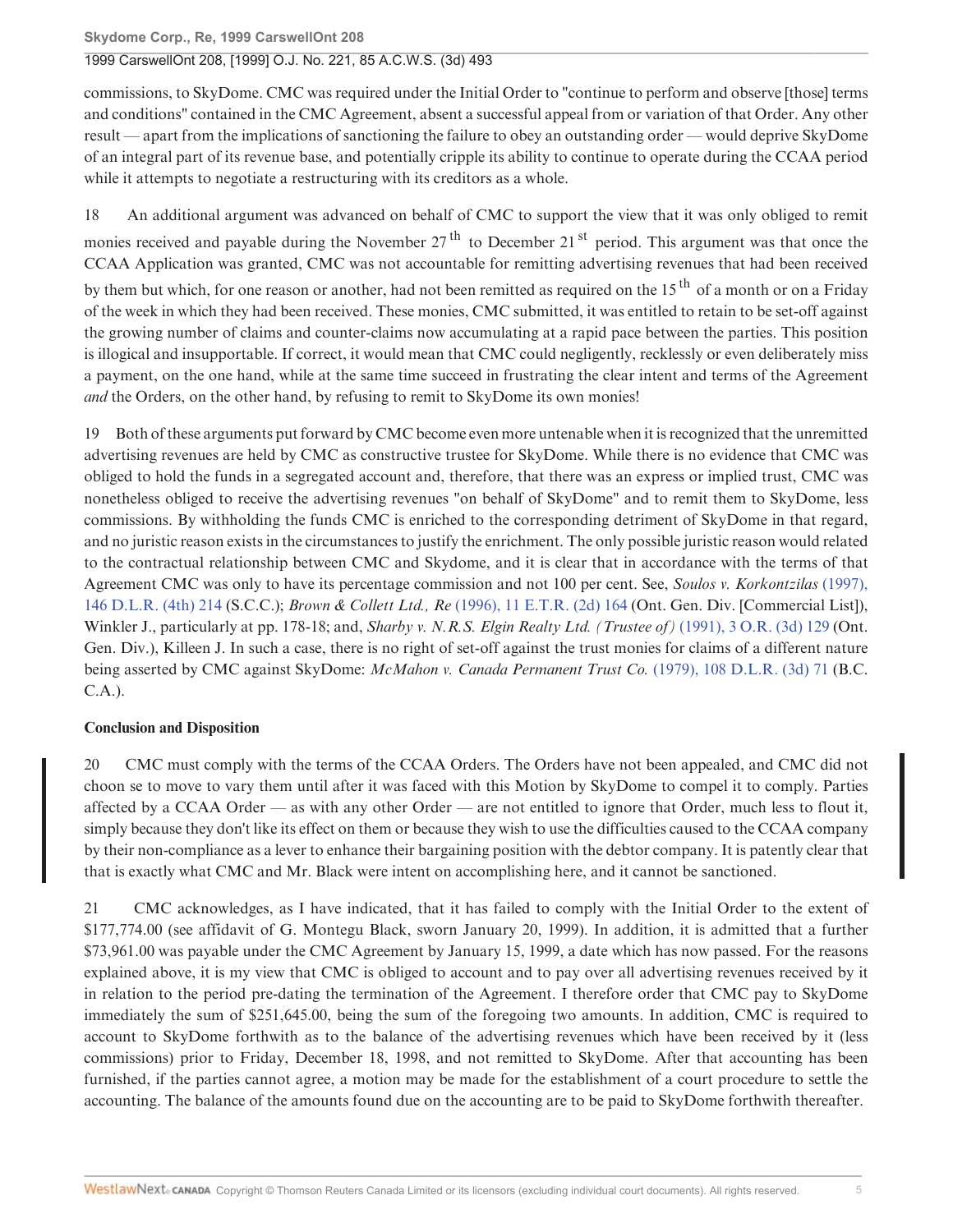### **Skydome Corp., Re, 1999 CarswellOnt 208** 1999 CarswellOnt 208, [1999] O.J. No. 221, 85 A.C.W.S. (3d) 493

22 Given its conduct, CMC does not come to court with clean hands. I am not prepared to permit an equitable remedy of set-off to be applied against the sums improperly held back following the granting of the Initial Order. CMC is entitled, of course, to assert its claims to set-off as a claimant/creditor in the CCAA proceedings.

23 The cross-Motion, however, is dismissed. I see nothing in the situation of CMC which puts it in a position different from other creditors of SkyDome who assert that they have claims of one sort or another against the Company. Those claims are stayed under the CCAA Orders, so that SkyDome will have the capacity to concentrate its time and resources, and the energies of its personnel, on attempting to gain the support of its creditors to a restructuring. If the stay were to be lifted to permit CMC to pursue its claims, it would be difficult to argue that others should not be accorded the same relief. The whole purpose of the proceeding would be nullified.

24 Order accordingly.

*Motion granted. Cross-motion dismissed.*

#### Footnotes

1 There is a conflict in the evidence as to the respective efforts made by Messrs. McDougall and Black to speak with each other.

**End of Document** Copyright © Thomson Reuters Canada Limited or its licensors (excluding individual court documents). All rights reserved.